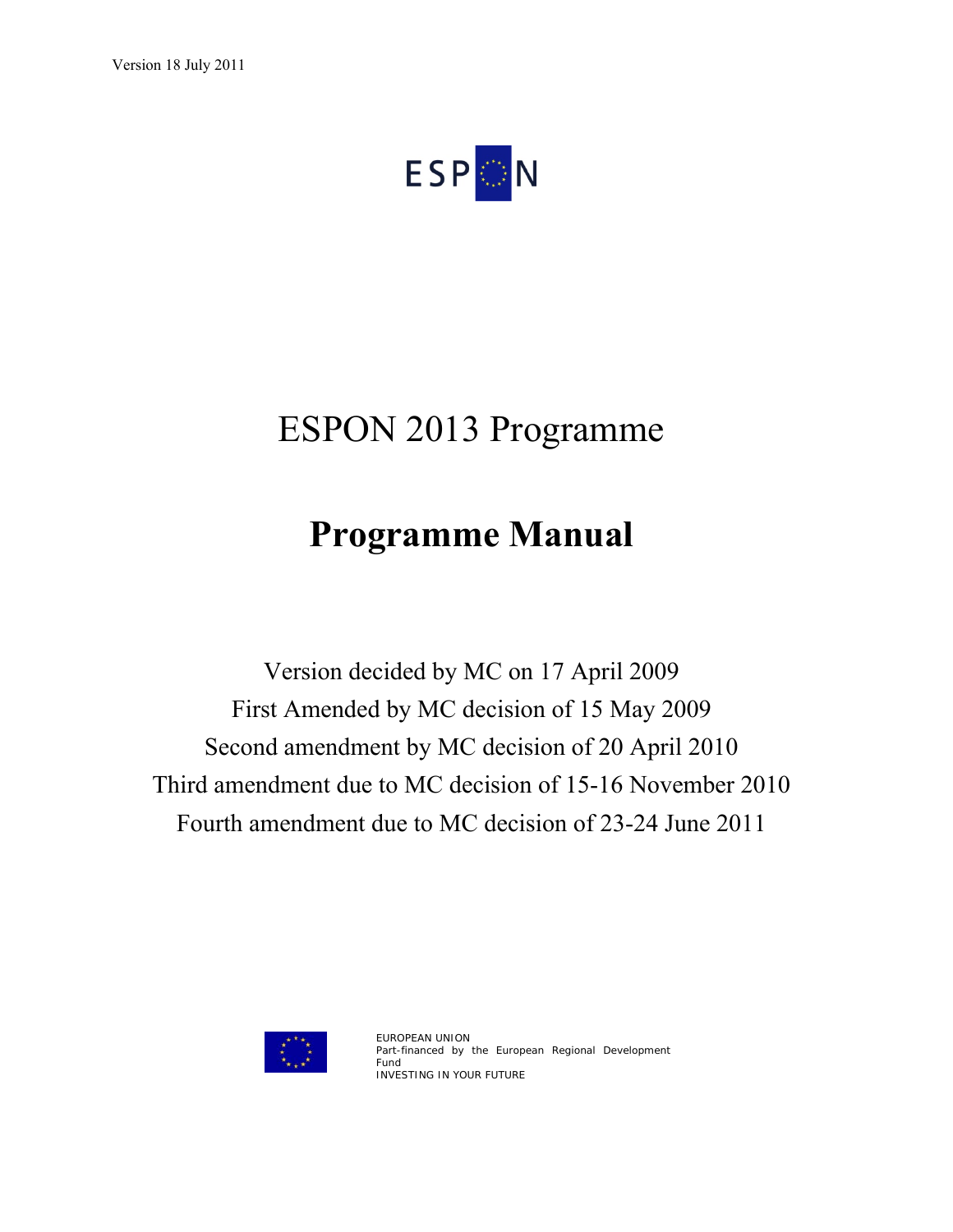# **Table of contents**

| 1.  |                                                                                                                                                     |
|-----|-----------------------------------------------------------------------------------------------------------------------------------------------------|
| 1.1 |                                                                                                                                                     |
|     |                                                                                                                                                     |
| 2.  | Priority 1: Applied research on territorial development, competitiveness<br>and cohesion: Evidence on European territorial trends, perspectives and |
| 2.1 | Applied research projects: Cross-thematic and thematic analysis and                                                                                 |
|     |                                                                                                                                                     |
| 3.  |                                                                                                                                                     |
| 3.1 | Basics of the targeted analyses and their implementation 28                                                                                         |
| 3.2 |                                                                                                                                                     |
| 3.3 |                                                                                                                                                     |
| 3.4 |                                                                                                                                                     |
| 3.5 |                                                                                                                                                     |
| 4.  |                                                                                                                                                     |
| 4.1 |                                                                                                                                                     |
| 4.2 |                                                                                                                                                     |
| 4.3 |                                                                                                                                                     |
| 4.4 |                                                                                                                                                     |
| 4.5 |                                                                                                                                                     |
| 5.  | Priority 4: Capitalisation, Ownership and Participation: Capacity Building,                                                                         |
| 5.1 |                                                                                                                                                     |
| 5.2 |                                                                                                                                                     |
| 5.3 |                                                                                                                                                     |
| 5.4 | Application and Selection Procedures for calls for proposals 82                                                                                     |
| 6.  | Ongoing Evaluation within the ESPON 2013 Programme 90                                                                                               |
|     | 6.1 Monitoring and Evaluation of Programme and Projects  90                                                                                         |
|     |                                                                                                                                                     |
|     |                                                                                                                                                     |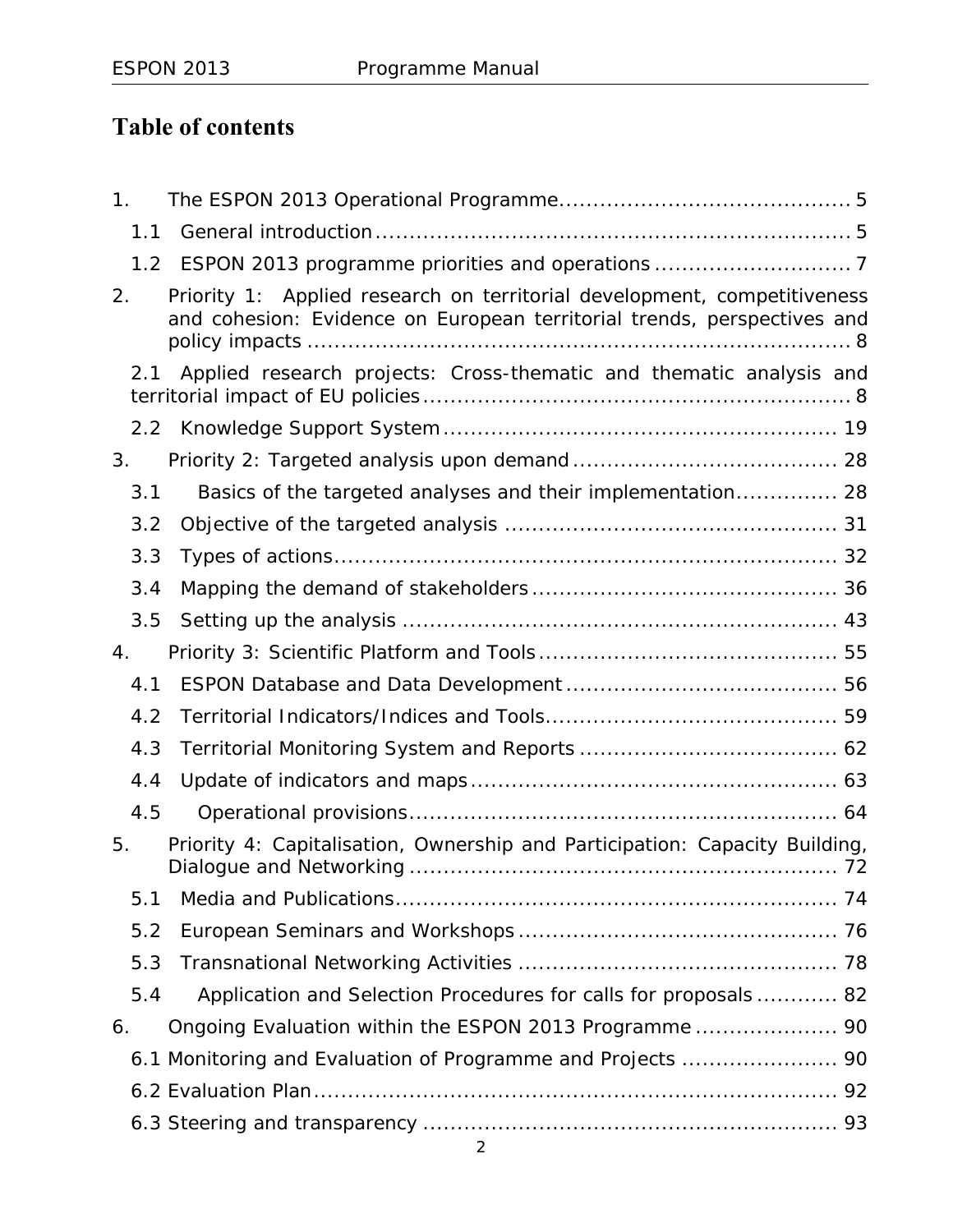| 7.   |  |  |
|------|--|--|
| 8.   |  |  |
| 8.1  |  |  |
| 8.2  |  |  |
| 8.3  |  |  |
| 8.4  |  |  |
| 8.5  |  |  |
| 8.6  |  |  |
| 8.7  |  |  |
| 8.8  |  |  |
| 8.9  |  |  |
| 8.10 |  |  |
| 8.11 |  |  |
| 8.12 |  |  |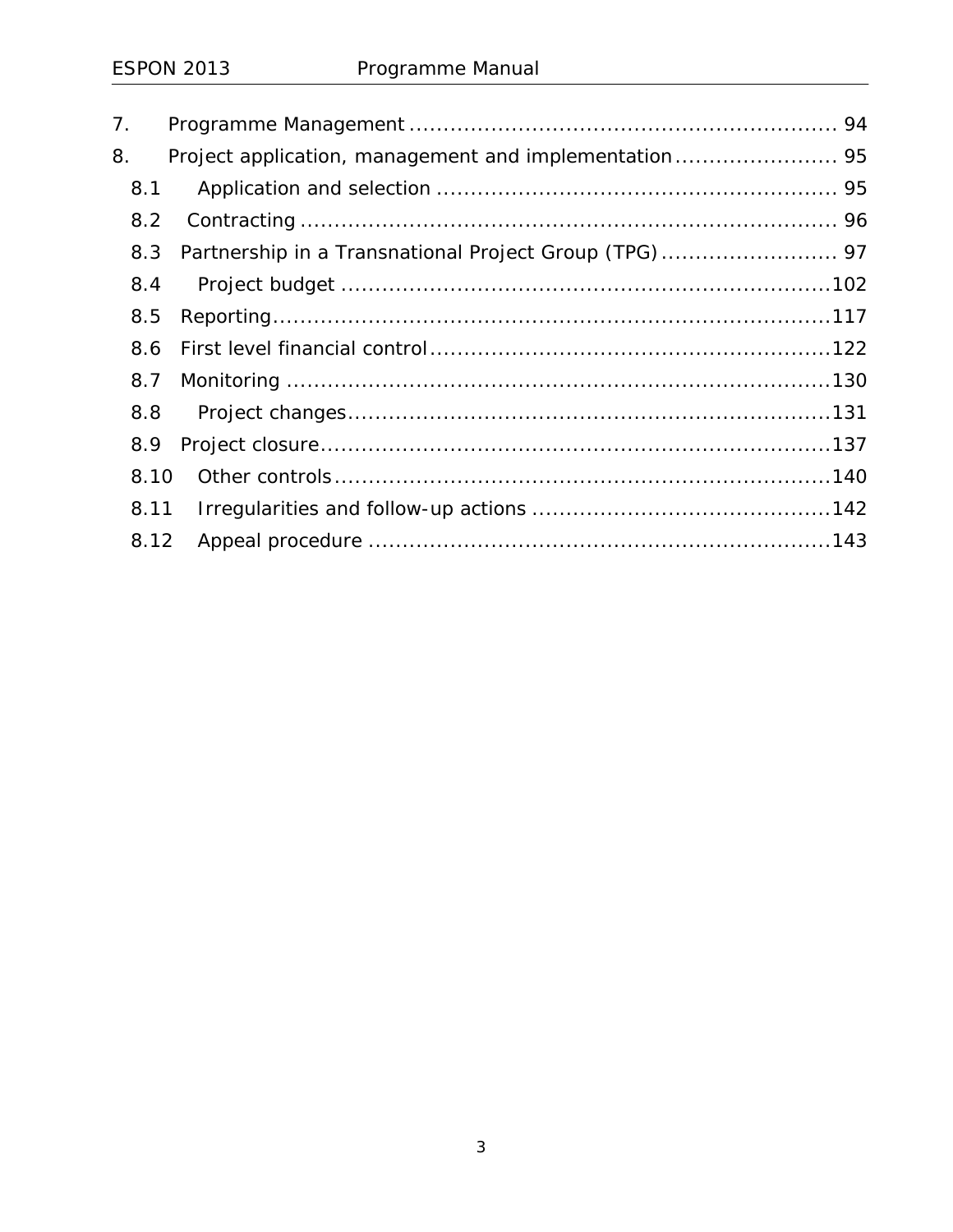#### **Introduction**

The Programme Manual shall provide easy understandable information on the implementation of the ESPON 2013 Programme and serve as a guide for all involved actors, the Managing and Certifying Authorities, the Monitoring Committee, the Coordination Unit and the beneficiaries.

It includes all the information that in previous Structural Funds periods were included in the Programme Complement. This document is no long necessary, but the practical information and guidelines on the implementation of the different operations as well as on the management of the programme is immanent for an efficient implementation.

The Programme Manual is conceived as a handbook for the programme bodies as well as a source of detailed information for potential beneficiaries, often as part of Application Packs, and for service providers in relation to calls for tender, by detailing the objectives and implementation provisions for different operations foreseen in the ESPON 2013 Operational Programme.

The Programme Manual is basically structured following the Priorities of the Operational Programme in order to be a flexible document where parts can be used separately, further developed and easily updated, based on experience from the programme implementation.

The Manual seek to apply a style that is easy understandable for potential beneficiaries and service providers. It is envisaged that the document will be further developed and improved based on experiences gained during the programme implementation and as a consequence of any change decided of the Operational Programme itself.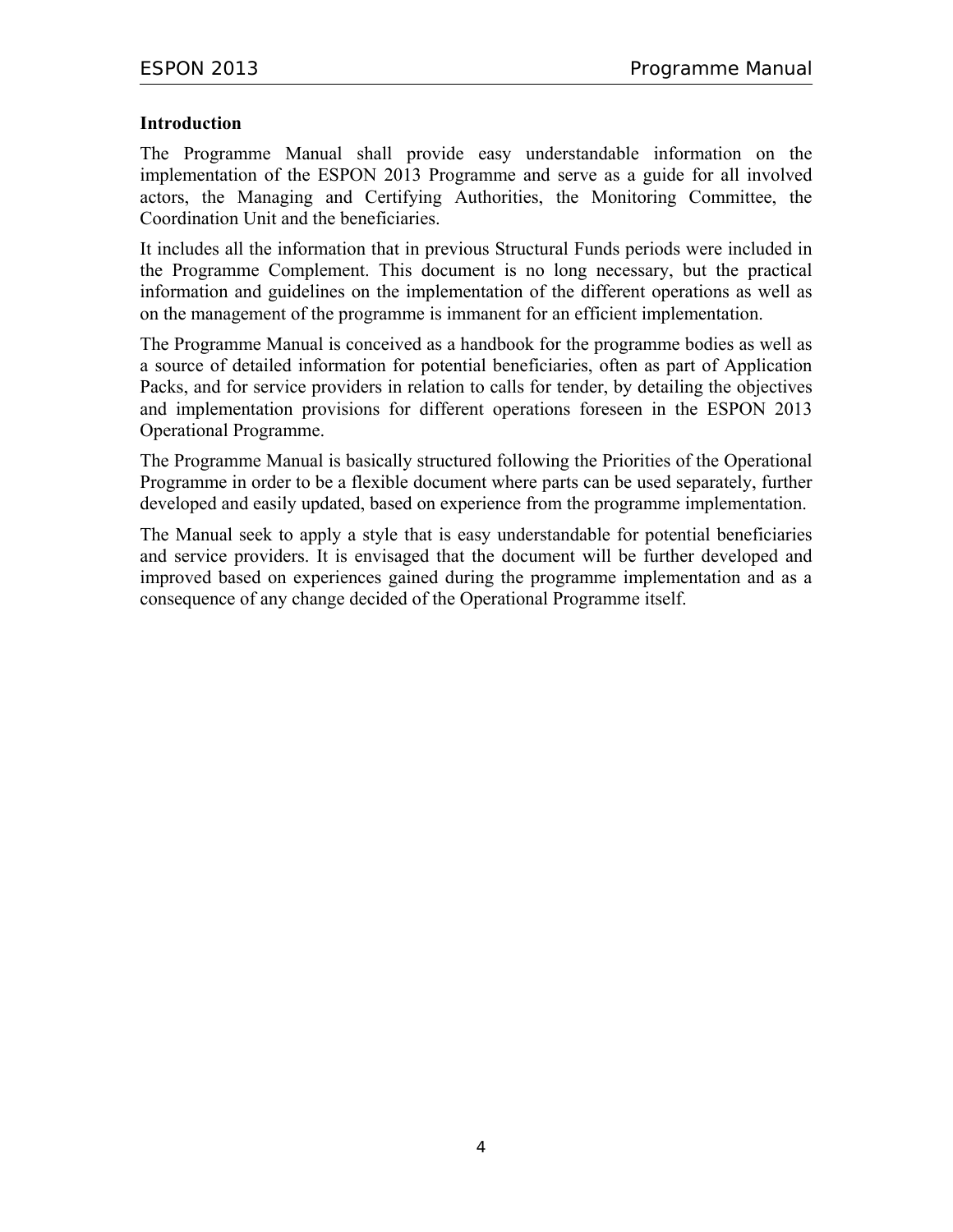# **1. The ESPON 2013 Operational Programme**

## **1.1 General introduction**

The overall aim of the ESPON 2013 Programme is to:

*"Support policy development in relation to the aim of territorial cohesion and a harmonious development of the European territory by (1) providing comparable information, evidence, analyses and scenarios on territorial dynamics and (2) revealing territorial capital and potentials for the development of regions and larger territories contributing to European competitiveness, territorial cooperation and a sustainable and balanced development".*

In promoting the overall aim the following overall objectives will be strived at:

The ESPON 2013 Programme shall enhance European evidence, knowledge, data and indicators in relation to territorial cohesion and development that in an operational way can serve policy making. In that respect it shall take into consideration what has been/will be achieved by the ESPON 2006 programme.

Policy demand shall define the themes and EU policies to be addressed in applied research actions and ensure a focus towards the policy process. Progress made by the ESPON 2006 programme shall be further deepened and widened depending on demand expressed by policy makers involved. Exploratory efforts and perspective studies shall support policy relevant themes of the future. The applied research shall pave the way for integrated analytical activity in concrete territorial contexts.

A user oriented approach shall ensure capitalisation of the ESPON 2013 Programme. The current ESPON knowledge base is already able to offer operational support to strategic processes in smaller or larger territorial settings and within the themes studied so far. The ESPON 2013 Programme shall through a strong involvement of stakeholders and awareness raising offer targeted analytical deliveries upon demand, responding to needs.

In order to achieve the overall aims the following specific objectives will be pursued in order to ensure a focused and operational programme implementation:

Thematic orientations of applied research shall be based on strategic considerations and will be inspired by policy priorities of the Commission and EU Member States in order to meet the policy demand that is related to European policy processes, particular to progress on territorial cohesion policy, as well as to themes visible in Structural Funds Regulations and other European documents.

The policy-demand approach involving policy makers and practitioners shall be further stimulated and supported through targeted awareness raising, involvement and creation of sensibility to European dimension of regional policy and territorial development among stakeholders across the Community at European, national and regional levels.

Policy demand for applied territorial research and targeted analytical deliveries shall also be revealed by transparent consultations/screenings of interest that are addressed to key stakeholders at European and national level working on issues related to territorial development and in the context of European programmes related to Structural Funds 2007-2013 (in particular, other Interregional cooperation programmes).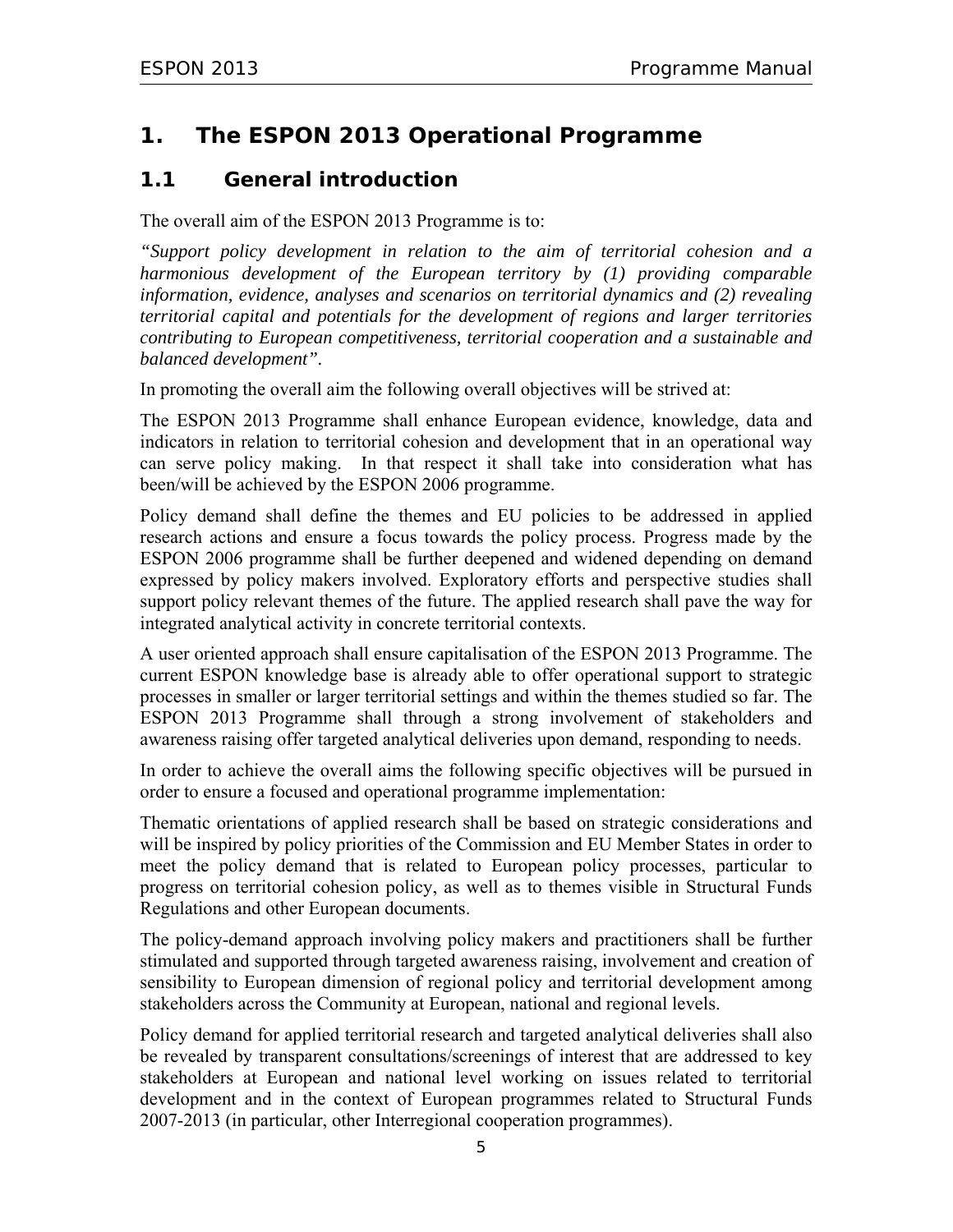Analytical support to the initialisation of territorial cooperation, in clusters and networks, involving regions, urban and rural territories as well as territories with specific characteristics shall be provided through evidence on regional comparative advantages in a European perspective and joint strategies in favour of territorial development, which could have a demonstration effect for other areas. A geographical detail in the actions that can ensure the interest and dialogue previewed, in particular through targeted analysis including more detailed information on regional/local areas shall be ensured, in particular through a more intensive use of case studies.

Quality control and validation of applied research and data as well as a check of their usability shall be an important part of the ESPON 2013 process and will be achieved through (1) programme-external knowledge and competence support for applied research actions on territorial development, (2) a continuous feed-back process on their actual usefulness in the context of targeted analysis, seminars and networking activities involving policy makers and practitioners, and (3) a reinforced programme internal knowledge support.

Knowledge and competence support in relation to territorial development and cohesion shall be ensured and used for validation of results from applied research by task forces/"sounding boards" in an interactive process with the transnational project groups carrying through the projects. For targeted analytical deliveries based on ESPON results the validation and usability check is part of the process and involvement of practitioners.

An ESPON Contact Point network, operative in all EU Member States, shall support awareness raising and involvement of national and regional policy makers and practitioners around Europe and ensure European wide correctness of information in applied research actions by means of blunder checks.

Scientific and intellectual support in the short and long term for conducting applied research in the field of territorial development and cohesion shall be stimulated through cooperation with scientific organisations relevant for a multidisciplinary European community in the filed of territorial research.

The ESPON scientific platform shall be improved and maintained, including the ESPON database, indicators, necessary analytical tools and methodologies. Regionalised European dataset (including time series) shall in general be improved by using available sources at European and national level and by ensuring a thorough validation of the quality of results through the knowledge support within the programme and of the comparability of data by statistical support.

A monitoring system for European territorial trends and policy impacts shall be established to ensure relevant information to the target groups on the territorial in relation to policy orientations for a harmonious and balanced EU territory and a territorial cohesion. A networking with national spatial observatories shall support this action.

Public access to ESPON results shall be consolidated, in particular a transparent access to EU wide, comparable and regionalised information and analysis on regional competitiveness and territorial potentials, including under-used potentials of regions and larger territories as well as factors of improved attractiveness, focusing on opportunities for developing new assets, and on sustainable development, qualities of life and the environment.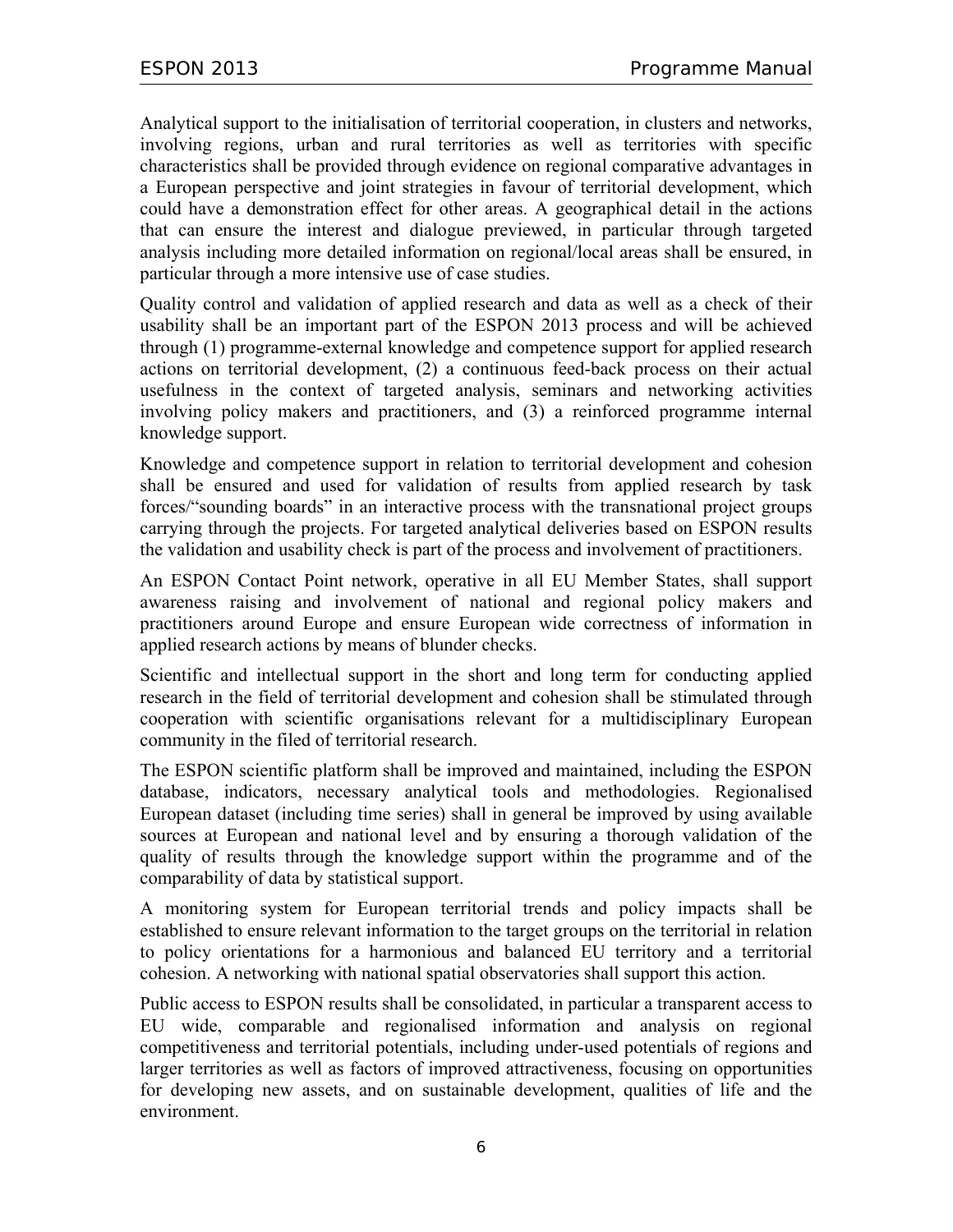Conditions for Transnational Project Groups and procedures for applying for ESPON actions shall stimulate many offers and budgetary provisions that can ensure involvement of high qualified project groups.

An efficient and competent coordination and a simple management structure and mechanisms for financial management as well as a sufficient analytical capacity available for providing synthesis of results for policy development shall be ensured.

## **1.2 ESPON 2013 programme priorities and operations**

The situation analysis indicated different strengths, weaknesses, opportunities and threats related to ESPON 2013 Programme. These elements were reflected in a hierarchy of objectives. In order to fulfil these objectives a number of priorities and actions will be carried through.

The ESPON 2013 Programme will carry through activities within 5 priorities at programme level, which reflect the programme strategy and overall objectives defined.

The 5 programme priorities are the following:

- − Applied research on territorial development, competitiveness and cohesion: Evidence on territorial trends, perspectives and policy impacts
- − Targeted analysis based on user demand: European perspective to development of different types of territories
- − Scientific platform and tools: Territorial indicators and data, analytical tools and scientific support
- − Capitalisation, ownership and participation: Capacity building, dialogue and networking
- − Technical assistance, analytical support and communication.

The programme priorities will be set out as concrete actions by the ESPON Monitoring Committee as an integrated part of the implementation of the ESPON 2013 Programme. However, the operational objectives, main types of actions, operational provisions, target groups and beneficiaries as well as a tentative quantification of expected outputs, results and impacts, form part of each priority.

The ESPON 2013 Operational Programme approved by the European Commission includes more information on the actions envisaged under each programme priority and is available at www.espon.eu.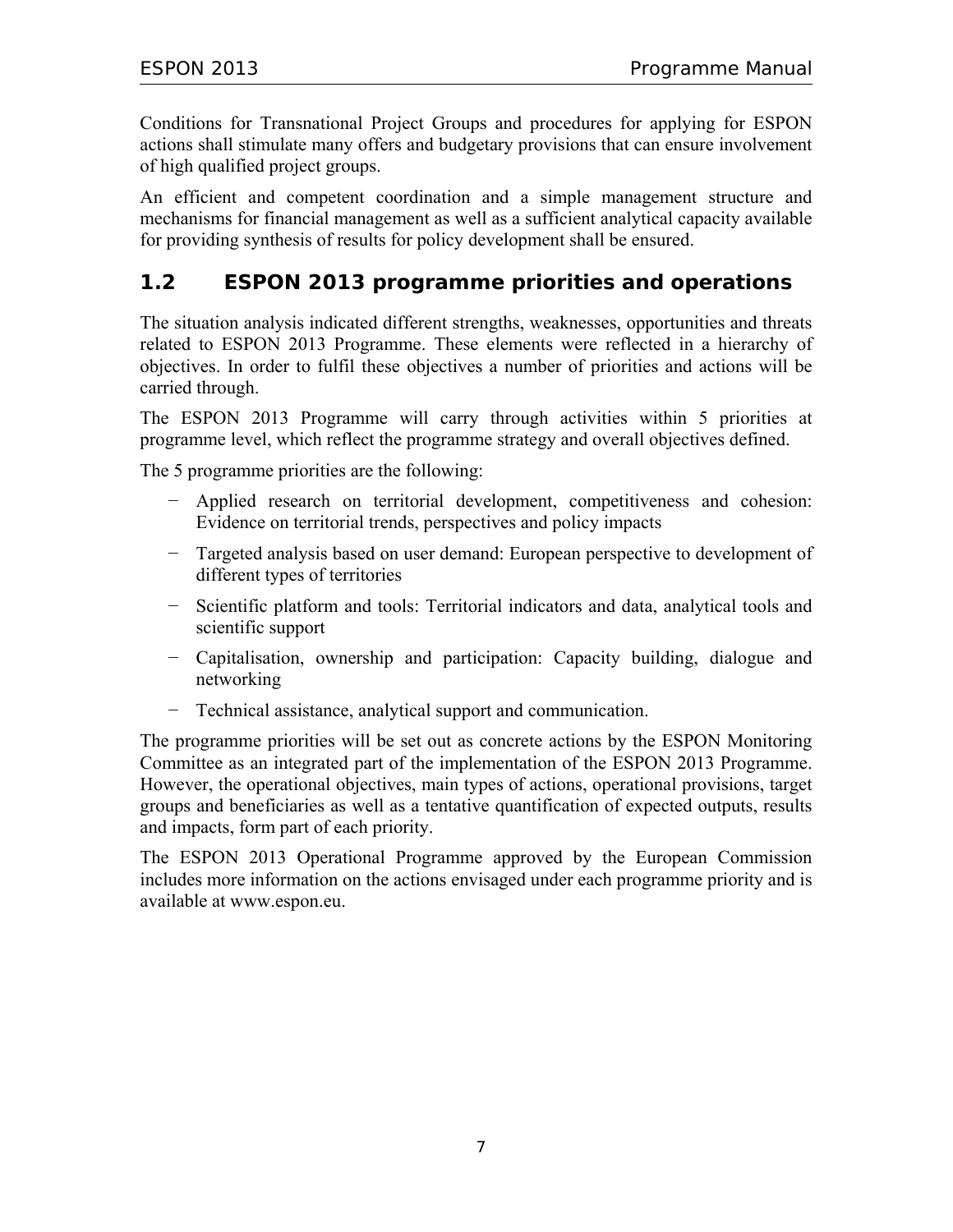# **2. Priority 1: Applied research on territorial development, competitiveness and cohesion: Evidence on European territorial trends, perspectives and policy impacts**

The SWOT analysis of the ESPON 2006 Programme, undertaken in the course of setting up the ESPON 2013 Programme, clearly indicates that more applied research action is needed for European policy development and that a thematic bias existed in the previous programme in favour of socio-economic knowledge. Actions foreseen under the first programme priority intend, among other things, to continue building new evidence based on comparable information addressing major territorial challenges and priorities. Furthermore, these actions should contribute to the improvement of the existing EU wide information and to strengthening the knowledge and competence capabilities needed to ensure scientifically validated results.

These objectives will be reached through three main types of actions:

- a) Cross-thematic and thematic analysis (defining territorial potentials and challenges), including studies of territorial trends and prospective studies
- b) Territorial impact studies of EU policies
- c) Knowledge Support System (KSS)

## **2.1 Applied research projects: Cross-thematic and thematic analysis and territorial impact of EU policies**

The applied research within the ESPON 2013 Programme will opt for information and evidence on territorial potentials and challenges focusing on opportunities of success for the development of regions and cities. Cross-thematic applied research will be a major activity integrating existing thematic analysis and adding future analysis of new themes. The impact of EU policies will be another important area of analysis. In support of the applied research actions a Knowledge Support System will be put in place to ensure high quality results (see chapter 2.2).

Applied research projects to be conducted under Priority 1 will be oriented towards the demand of policy makers and adopted by the ESPON Monitoring Committee (MC).

## **2.1.1 Objectives**

The first type of applied research actions will lead to a greater European understanding of the complexity of territorial development. The provision of regionalised, updated information will help identifying potential synergies and/or conflicts among different policies and territorial assets and potentials.

By integrating analysis on different themes for the different territories, prospective studies will add a future oriented time dimension which represents a key element for the preparedness of stakeholders to respond to challenges and exploit new and/or under-used opportunities for development.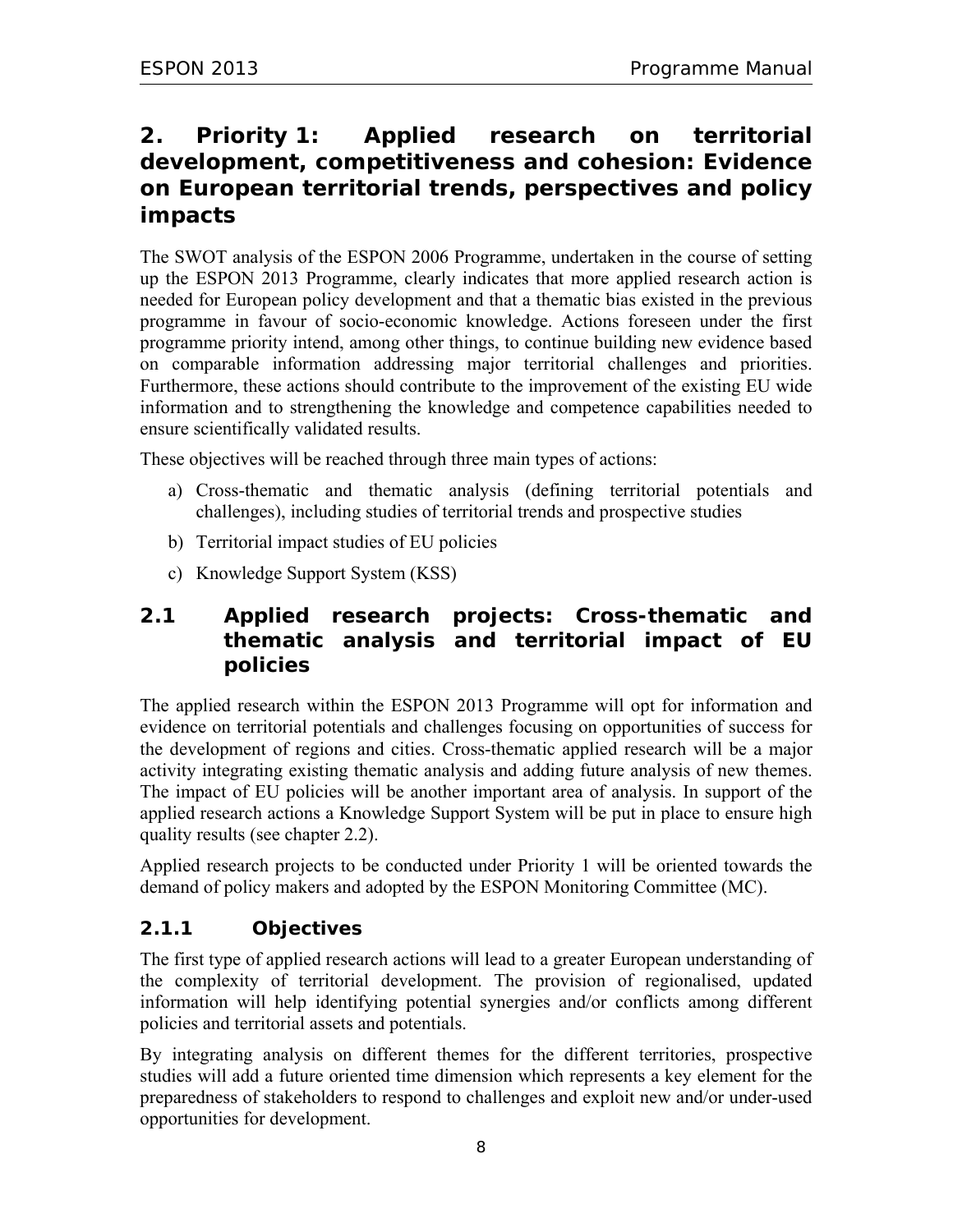Territorial impact studies will provide information supporting the monitoring of policy achievements ex-post thereby allowing for a better understanding of the cause-effect relationships at different territorial levels. The development of sufficiently elaborated methodology for ex-ante impact assessment can, in addition, support the territorial awareness in sector policies.

Evidence on territorial impacts of sector policies, both ex-ante and ex-post, will contribute to the improvement of the coordination and mutual synergies between sector policies and create added value for regional policy and territorial cohesion.

## **2.1.2 Thematic axes**

Progress made by the ESPON 2006 Programme shall be further deepened and widened depending on the demand expressed by policy makers involved in ESPON 2013. Exploratory efforts and prospective studies shall support policy relevant themes of the future. The applied research projects under Priority 1 shall pave the way for integrated analytical activity in concrete territorial contexts.

The framework for applied research is organised in 3 thematic axes:

- (1) Territorial development and the competitiveness of regions, urban and rural territories
- (2) Territorial cooperation
- (3) Territorial impact of EU policies

The area for analysis and data collection will normally comprise all the countries taking part in the ESPON 2013 Programme. With regard to a possible enlargement of the geographical coverage of ESPON projects, EU candidate countries (i.e. Croatia, the former Yugoslav Republic of Macedonia, Turkey) and/or the other countries of the Western Balkans (i.e. Bosnia and Herzegovina, Serbia, Montenegro, Albania, Kosovo under UN Security Council Resolution 1244) might be included, if the data situation in these countries for the specific research issues allows so. An extension of the geographical coverage of an applied research project will, however, be subject to a decision by the ESPON MC.

The framework for potential research themes includes policy orientations and priorities related to Cohesion Policy 2007-2013 and to intergovernmental cooperation set out in policy documents, such as the "European Spatial Development Perspective" and the "Territorial Agenda of the EU".

The thematic orientation of the applied research shall as well be influenced by an assessment of the coverage and gaps within the ESPON 2006 Programme and can take inspiration from the choices made by the MC on preparatory studies, including on small and medium sized cities, the social dimension of territorial development and territorial impacts of environmental policies. In addition, other themes inspired by user demand can be considered for additional applied research.

In some cases, projects of applied research could be supported by case studies, subject to decision by the ESPON MC.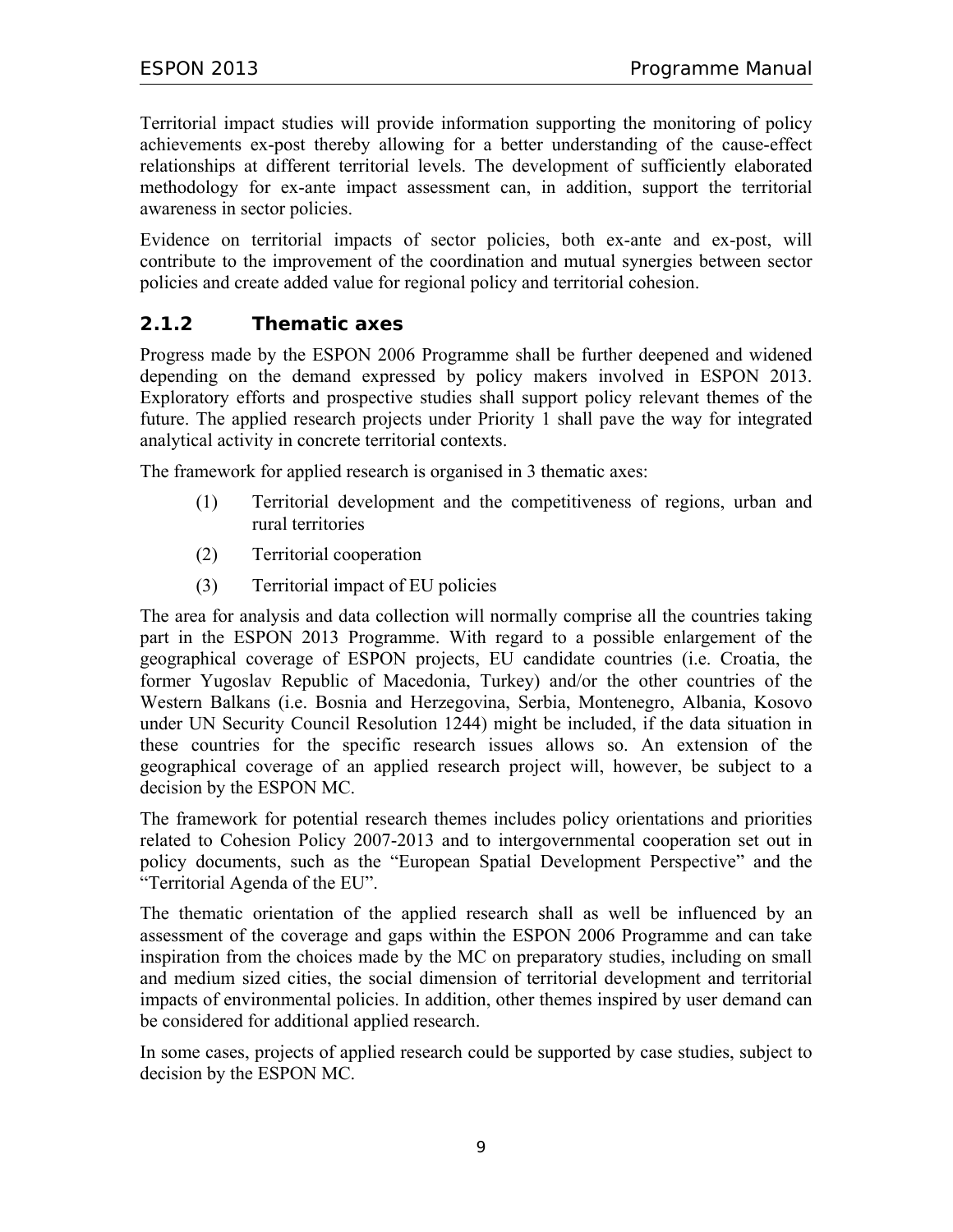## **2.1.3 Mapping the demand**

The demand from policy development by members of the ESPON MC will be the key selection criteria for the thematic orientations of applied research projects. Themes in support of territorial cohesion and cooperation will be given high priority along with themes related to the Lisbon Strategy and a sustainable economic development. At any rate, applied research within the ESPON 2013 Programme will give priority to integrated analysis, taking into account several sectors, themes, and/or different territorial dimensions.

Decisions on applied research actions will be taken at several moments in the course of programme implementation. The thematic orientations within the ESPON 2013 Programme should not and cannot be fully decided in advance for a seven year long programme period. Flexibility will have to prevail, giving the MC the opportunity to make thematic choices as policy develops.

A Concertation Committee (CC) will facilitate this process by proposing strategic issues that may be analysed in the framework of applied research projects under Priority 1. It can also give guidance to the ESPON 2013 Programme in relation to the European political agenda, thereby ensuring that territorial evidence can be available at the right moment in time to feed policy development.

In order to map the demand for relevant thematic issues, consultations of stakeholders will be undertaken within the programme period 2007-2013. These will be conducted in the form of questionnaires disseminated widely among stakeholders at European, national and regional levels working on issues related to territorial development and in the context of European programmes related to Structural Funds 2007-2013 (particularly other transnational cooperation programmes). To allow for transparency of this screening process, the questionnaires will be put on the ESPON website to make them accessible to stakeholders that might not be included in a mailing initiative. The ESPON Newsletter will refer to the consultation process to make sure that an extensive number of stakeholders are informed.

Furthermore, ESPON seminars and/or other major events in the context of European territorial development and cohesion policy (e.g. DG meetings) could be made use of to discuss the demand of stakeholders.

The results of these consultations will be processed and condensed by the Coordination Unit (CU), breaking them down in thematic orientations which will then be subject to an intensive dialogue with the MC. The CC can give additional guidance in this process by making the link to the respective current European political agenda.

At least three major rounds of selection of actions by the MC are envisaged to ensure an efficient operation. In addition, single actions might also be decided.

## **2.1.4 Deliveries and outputs expected**

The analytical activities of projects financed under Priority 1 will have to address territorial elements, types and phenomena in a given socio-economic context. Projects will have to approach the issues raised in the project specification developed for each project, by providing solid analysis demonstrating a clear understanding of territorial structures, trends, perspectives and impacts in relation to the socio-economic reality.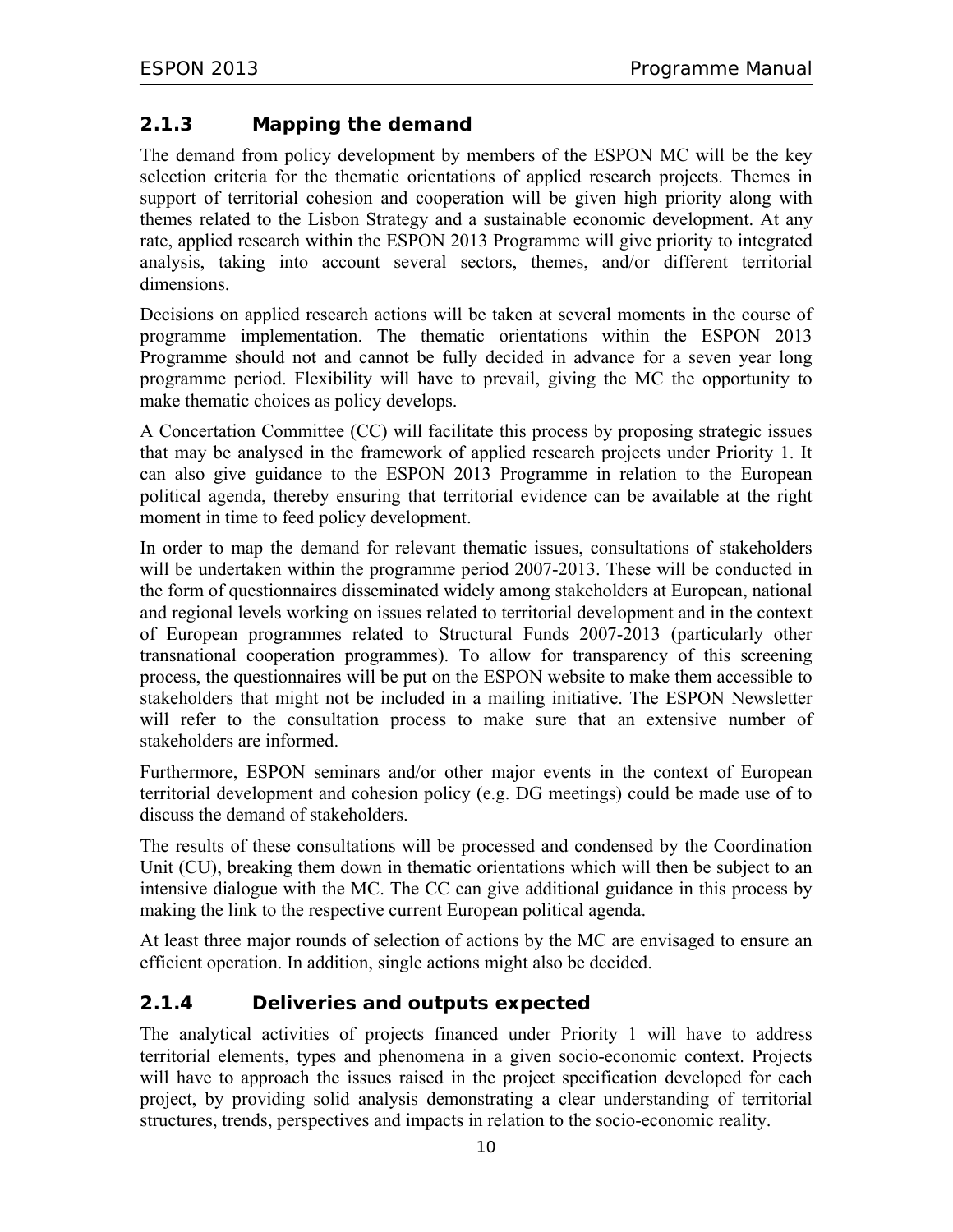-

Project results shall reflect current scientific knowledge and methodological standards should be presented in such a way to ensure their practical use. Project teams will be requested to strictly follow the given timetable for the implementation of the project in order to coordinate and fit into the relevant political agenda.

The geographical coverage of projects will normally include all the regions and countries taking part in the ESPON 2013 Programme with as much detail as possible, depending on the availability of comparative data. However, the MC might decide to launch a limited number of analysis and studies focusing on smaller geographical entities. It might also initiate projects zooming-out in territorial terms to receive information on a wider context and/or on regions and neighbouring countries or continents not participating in the ESPON 2013 Programme. Regarding the inclusion of EU candidate countries (i.e. Croatia, the former Yugoslav Republic of Macedonia, Turkey) and/or the other countries of the Western Balkans (i.e. Bosnia and Herzegovina, Serbia, Montenegro, Albania, Kosovo under UN Security Council Resolution 1244) in applied research projects, Transnational Project Groups (TPGs) will be asked to assess the respective data situation for the specific research issue they are working on, and to report on that in their inception report. If the data situation allows so, these countries would be covered as well.

The following deliveries are expected from project teams conducting applied research projects:

- **Presentations** of the status-quo of the applied research **at ESPON seminars** which will be organised twice per year<sup>1</sup>.
- Data and maps produced within the framework of the research projects have to be delivered in a format which allows their inclusion in the ESPON Scientific Platform (for maps this should be in a vector format stored in .eps, .pdf or .ai files, whereas for databases this can be in any MS Access compatible format). Maps should be created in two separate layers so that they lend themselves better to further use. The first layer should consist of the map itself, i.e. geographical limits, colours, symbols used in the map, etc. The second layer refers to the legend and captions of a map that could be translated by Member States and Partner States to their respective language to ensure a better dissemination to regional and/or local stakeholders. The maps have to be delivered both in a resolution format which is suitable for presentations, web services, etc., and in a high-resolution format (minimum 300 dpi) which can be easily used for printing.

Regarding the development of new data and maps and/or the use of existing data, TPGs working on projects under Priority 1 should in any case closely cooperate with the TPG being in charge of the development of the ESPON 2013 Database.

- Delivery of **models developed** within the framework of the research project to be included in the ESPON tool box and be made accessible to others.

 $<sup>1</sup>$  If this seems reasonable, depending on the period of time the project will have been underway by the time</sup> of the first ESPON seminar within the project's period of implementation (at least 5-6 months). Depending on the nature of the ESPON seminar – internal seminar or one open to all those interested in the programme and its achievements – the presentations will have to address different aspects of the project. (Whereas in an internal seminar individual steps of project development and advancement will be interesting for the audience, in the framework of an external seminar the eventual findings should be in the focus of the presentation.)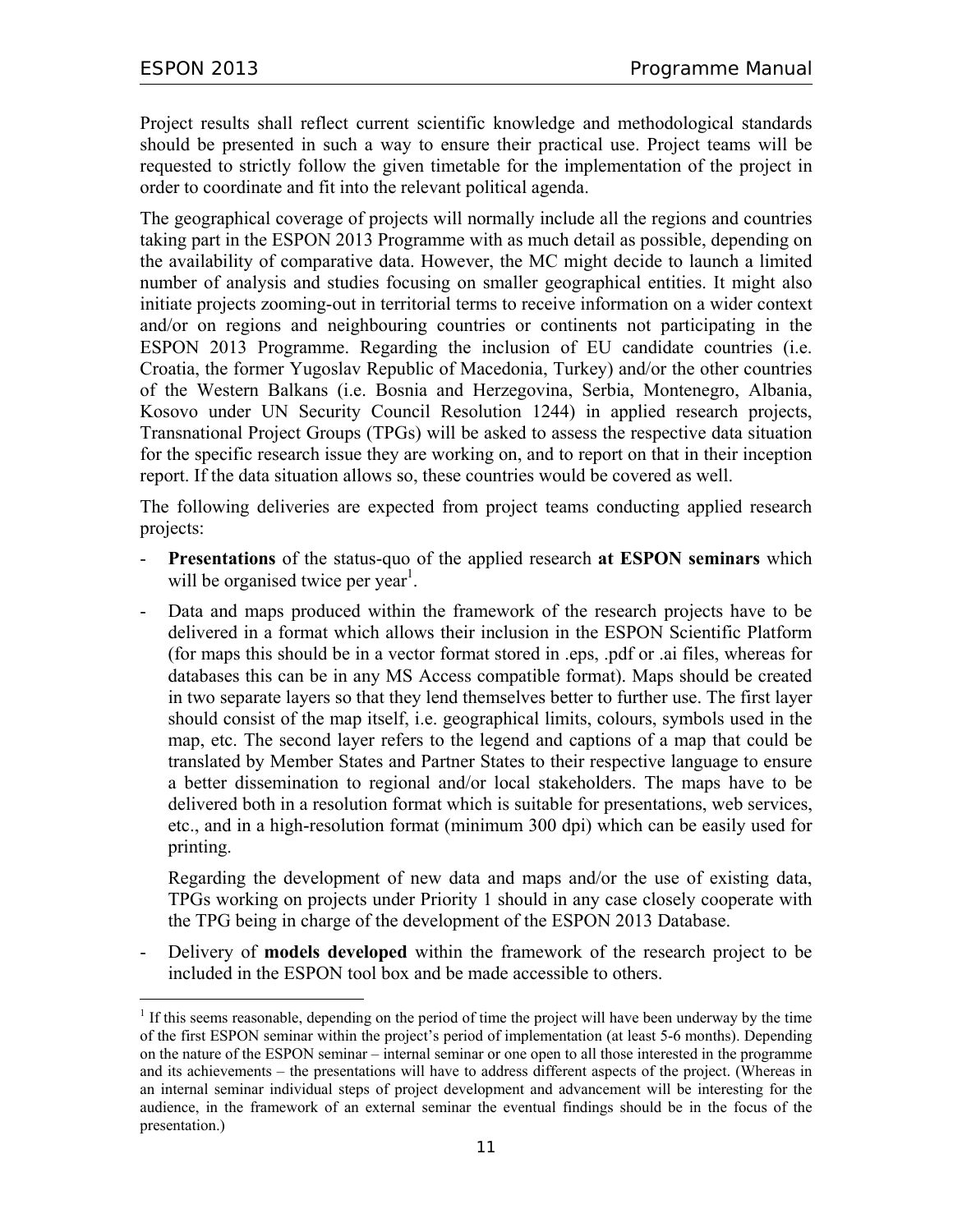$\overline{a}$ 

Dissemination of project results in the framework of international conferences and seminars, e.g. transnational activities of the ESPON Contact Point (ECP) Network, events organised by the CU. Dissemination activities must be foreseen in the project proposal and be included in a specific work package number 3 "Dissemination" which implementation should run at least six months after the delivery of the project's final report. However, project teams should consider that their core activity is applied research. The allocation of resources across all work packages shall consequently reflect this aspect. In addition, to ensure the consistency of a project's dissemination activities with respective activities organised at Programme level, the project team should take into consideration the objectives and actions of Priority 4 of the ESPON 2013 Programme "Capitalisation, ownership and participation: Capacity building, dialogue and networking", make use of these facilities and opt for complementarity.

In addition to the above, the following series of outputs is compulsory:

- An **Inception report**, consisting of max. 20 pages (plus annexes if relevant), based on the approach outlined in the project proposal, and to be submitted twelve weeks after the Kick-off Meeting. The Inception report consists of two parts. In its content part it should provide a more detailed overview of the research approach to be applied, the methodology and hypothesis for further investigation, as well as the main literature, data sources, etc. In addition, it should reveal the distribution of work packages among partners. Furthermore, in its financial part - with the completion of the template provided by the Programme - the Inception report should as well detail the break down of the project's budget on the individual partners per budget line. It should be demonstrated by the TPG how the individual work packages are going to be synthesised to produce a coherent project report. The Inception report should throughout the lifetime of the project serve as a basis for assessment of project development. Whenever progress reports or Interim report(s) are submitted they should be checked in relation to the Inception report to see whether progress is being made on the content within the timeframe foreseen.
- One or two **Interim report(s)** depending on the project duration**,** consisting of max. 50 pages (plus annexes if relevant), and containing an executive summary, outline of methodology, presentation of main results achieved so far, and description of further proceeding.
- **Draft final report**, consisting of max. 50 pages (plus an executive summary of max. 10 pages) of the main results, an analysis of the results including description of territorial development trends and resulting impacts, both short term and long term, interpretation of newly produced maps and – in the case the research addresses themes being dealt with by ESPON 2006 and produces opposing results - an explanation of these differences, and a presentation of proposals for further European applied research, case studies, etc.
- **Final report,** as a revised and improved version of the draft final report on the basis of comments received from the MC, the Sounding Board<sup>2</sup> and the CU. Please note

 $2^2$  For each applied research project a Sounding Board will be set up, accompanying the project throughout its life cycle and giving advice to the TPG on both, scientific issues as well as relevance for policy makers.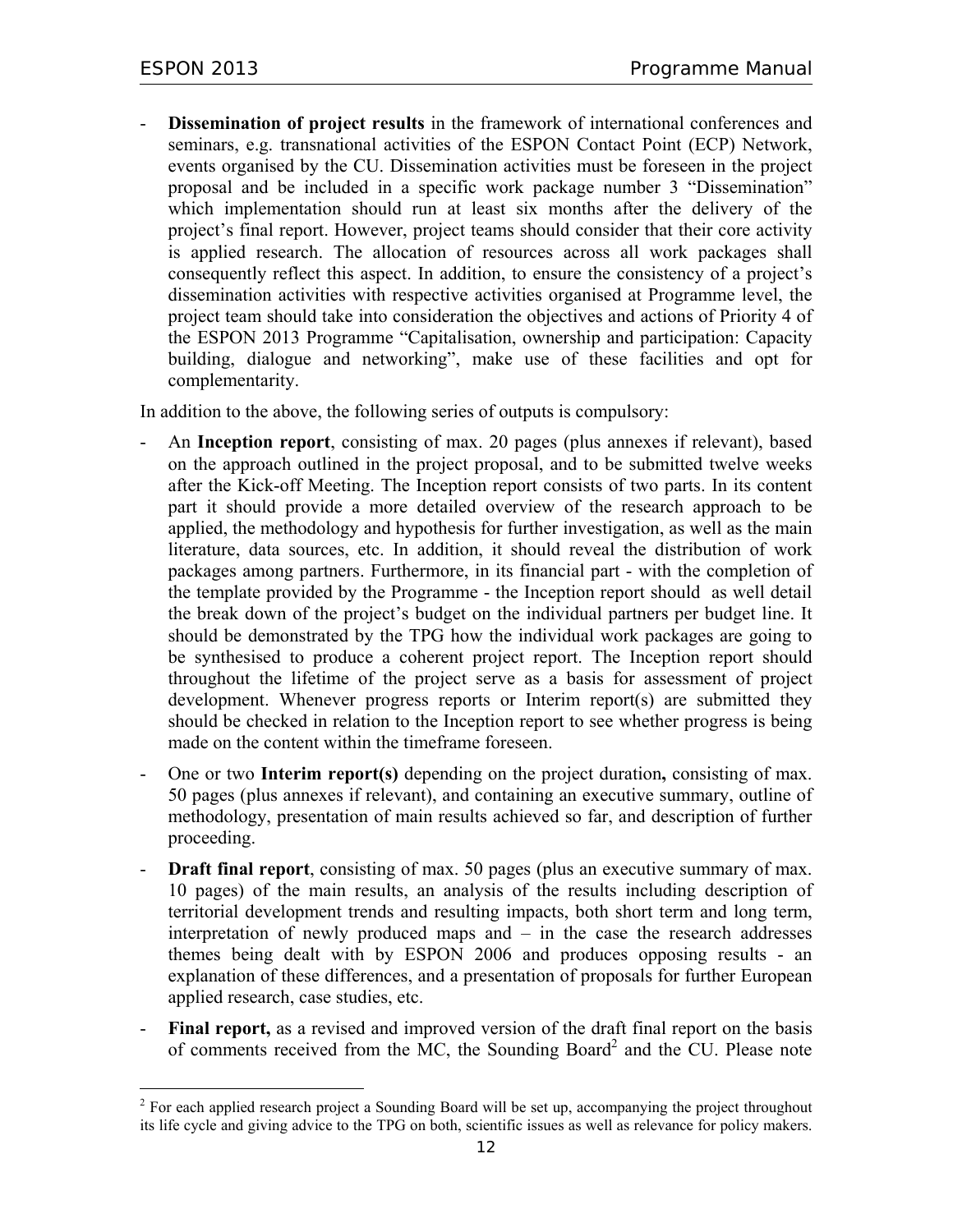-

that the Final report of max. 50 pages is considered as the main output of the applied research project.

All above mentioned reports will have to be delivered both, in a printed version via mail directed to the postal address of the ESPON CU as well as digitally by e-mail directed to the ESPON CU (in case the size of the files does not allow for sending by e-mail the reports can de delivered by upload on the dedicated programme intranet.) Aiming at full transparency the CU will upload reports received on the ESPON website. Deadlines for the submission of the above mentioned reports will be indicated in the project specifications and in the Subsidy Contract and will coincide with the deadlines for the submission of progress reports whose approval will allow for the release of the reimbursement of the incurred costs.

## **2.1.5 Application procedure**

All applied research projects financed under this priority will be subject to calls for proposals. For each thematic issue a project specification will be compiled responding to the research framework described above.

As soon as the launch of a particular call for proposals will have been decided upon by the MC, a pre-announcement of the call will be issued, providing information on the themes that will be included in the call. The pre-announcement will be widely published by adding it to the ESPON website, in the ESPON newsletter as well as in the Official Journal of the European Commission, C series. At the same time, the Member and Partner States participating in the ESPON 2013 Programme will be informed about the planned call so that the information can be nationally disseminated to potential Lead and Project Partners. The pre-announcement will normally be issued eight weeks prior to the publication of the call for proposals.

The pre-announcement procedure is supposed to facilitate the submission of a proposal at a later stage, by giving interested beneficiaries the chance to prepare on beforehand. The pre-announcement offers an opportunity to incorporate ideas of all partners equally, thus ensuring a high level of commitment to the project. As an additional advantage, partners can test how the cooperation works during this preparatory phase before starting implementing actual project activities.

Upon the publication of the call for proposals – via the same channels as the preannouncement – the respective project specifications will be made available on the website of the ESPON CU (www.espon.eu), outlining the thematic scope of the project, its general objectives, and primary research issues envisaged as well as expected results and a timetable for deliveries.

Calls for proposals will usually be kept open for two months (40-45 working days). Proposals should be submitted according to the application requirements provided and specified in application packs. Standardised application forms will be provided by the ESPON 2013 Programme. Automatic registration of proposals will be ensured.

Sounding Boards will normally be made up of one scientist and one practitioner. Their tasks will consist of assessing project proposals, giving continuous feedback to TPGs and commenting on their reports.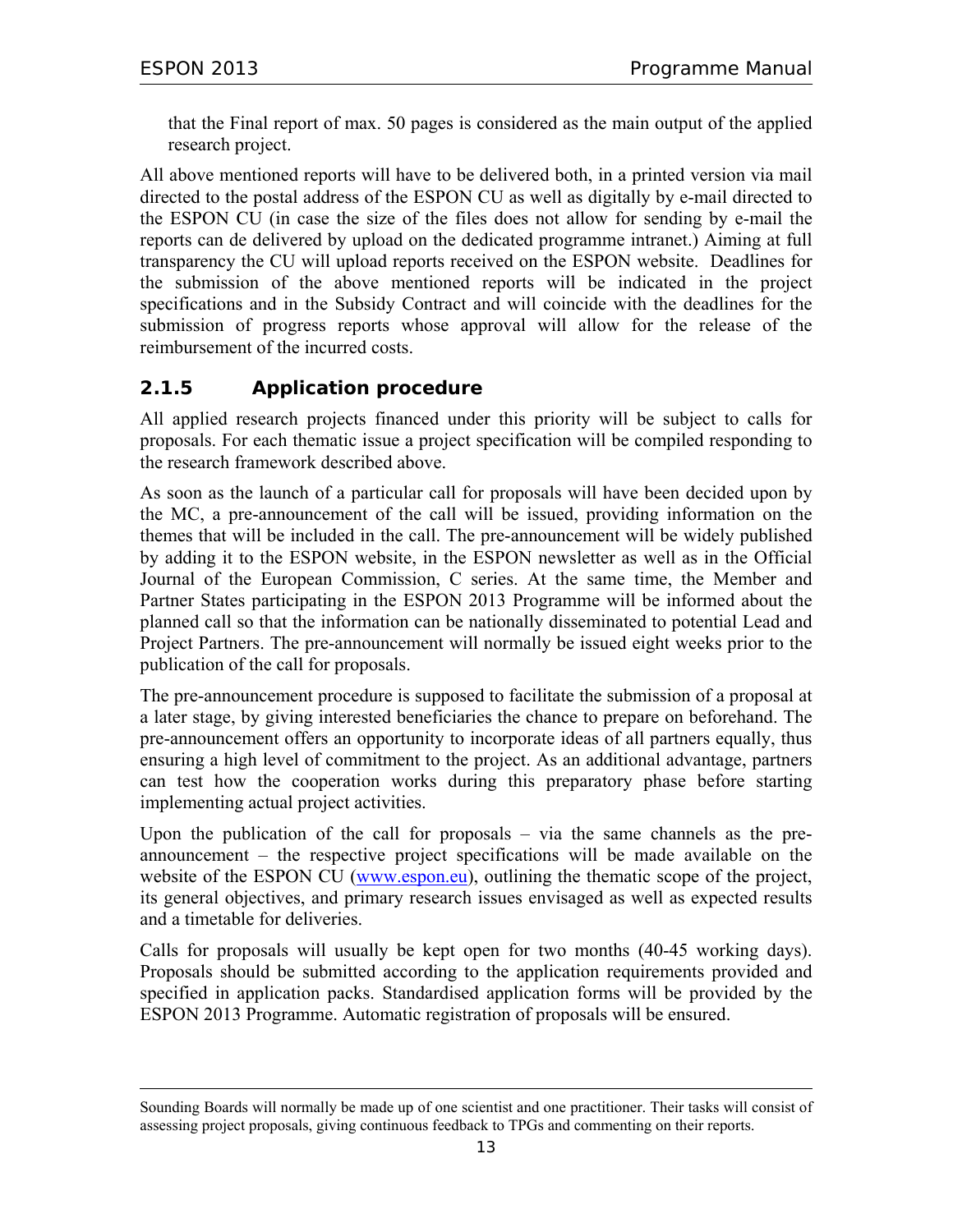## **2.1.6 Selection procedure**

The selection procedure starts immediately after the deadline set for submitting project proposals. It consists of two distinct assessment parts, an eligibility check and an evaluation. The two parts will time-wise run in parallel. The MC will first decide on the eligibility of proposals received before addressing the results of the content related evaluation resulting in a ranking of the best proposals. The MC will select the best eligible proposal according to the ranking resulting from the content related evaluation. The MC takes the final decision on project approval.

#### **Eligibility criteria**

Project proposals will be checked against the eligibility criteria in order to ensure that they fulfil the technical requirements of the Programme. The eligibility assessment will be performed by the CU.

The check of the eligibility criteria will be documented by ticking boxes of "yes" or "no", depending on whether the respective evidence has been provided or not. Each project proposal to be assessed has to fulfil the following criteria:

#### **ELIGIBILITY CRITERIA**

- 1. Application has been submitted in due time in original **and** electronic version<sup>3</sup>.
- 2. Application is complete and includes the requested administrative forms, supporting documents as well as an anonymous project proposal (the list of supporting documents required will be provided in the specific call), all properly filled according to the detailed instructions provided in Part A and Part B of the Application Form.
- 3. The content of the proposal relates to the topic(s) set out in the call.
- 4. The partnership involves at least the minimum number of participants given in the specific call.
- 5. All partners are eligible (including that solvency of private partners involved is confirmed by the respective Member/Partner State)
- 6. The budget limits have been respected.

 $\overline{a}$ 

In case the CU should detect, during the eligibility check phase, one or more of the following omissions in applications received within the deadline given, which would lead to the application being deemed ineligible, the respective Lead Partner will be informed

<sup>&</sup>lt;sup>3</sup> You are advised to keep a proof of the submission of the postal version within the set deadline in case no date stamp is placed on the envelope by the postal services. Following the electronic submission you will receive and automatic confirmation that your email has successfully reach the programme mailbox. Should you not get the automatic confirmation mail, please check that the application was sent to the correct address and/or that no other error has occurred in order to avoid any problem with the eligibility of your proposal.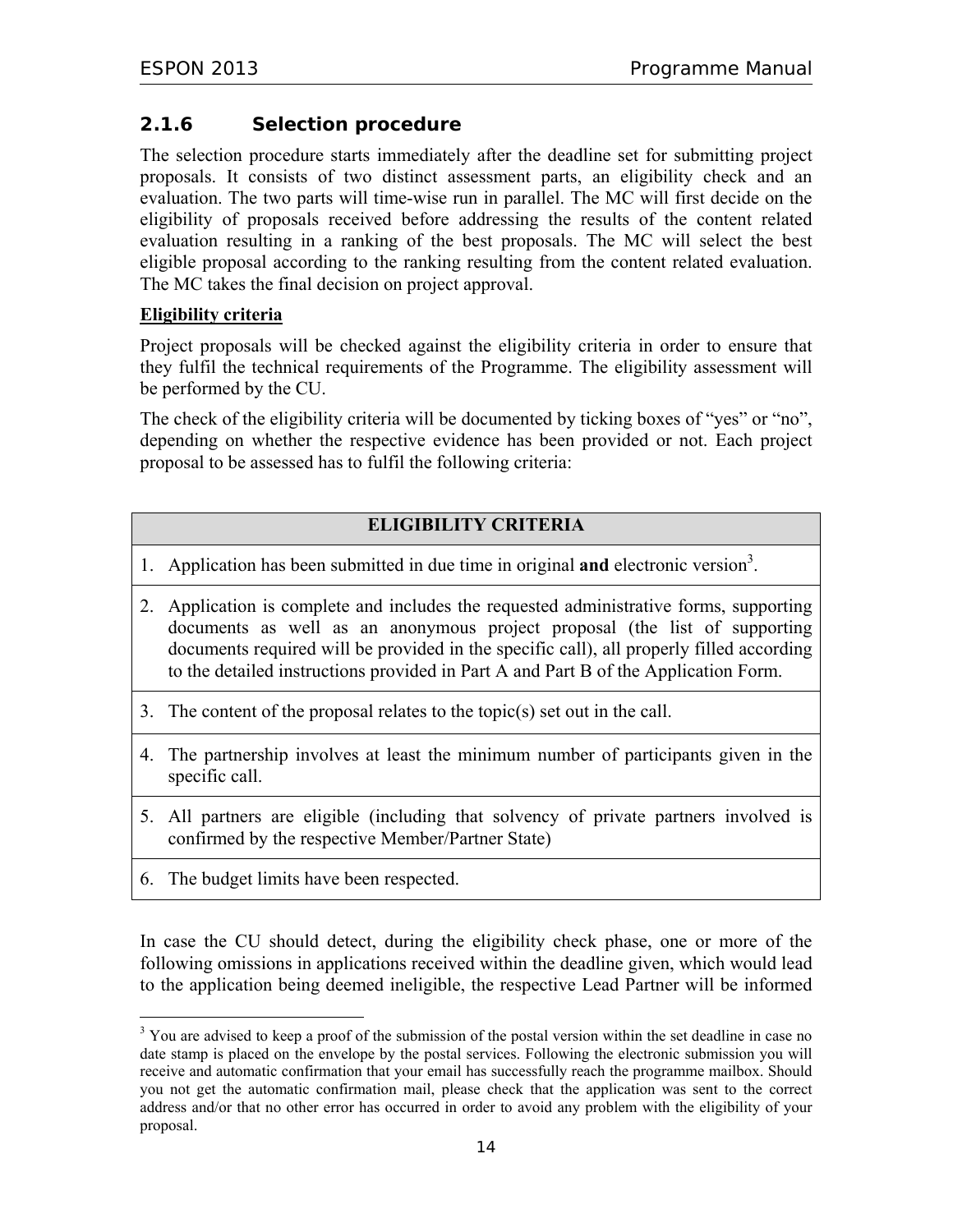in written by fax and offered a maximum of **seven working days** (counting from the day following the day of receipt of the fax as documented by the transmission report) to correct the omission(s).

The correctable omissions are the following:

- Missing supporting documents **in paper version** as requested in the call: the two annexes of Application Form Part A (3.5b management chart and 3.6b financial flow chart) and as well as solvency documents (if relevant);
- Missing signature and/or missing stamp on a document;
- Missing supporting documents **in electronic version** as requested in the call: the two annexes of Application Form Part A (3.5b management chart and 3.6b financial flow chart).
- Correction of discrepancies in the electronic version of the proposal submitted compared to the paper version sent to the MA (CU) by post, which is considered the valid application in legal terms.

In the first two cases, the listed missing and/or corrected documents, duly signed and stamped, shall be dispatched in original to the CU by registered express delivery within **seven working days** (counting from the day following the day of receipt of the fax as documented by the transmission report). In case of missing electronic versions of supporting documents as well as discrepancies between the electronic and the paper version of the submitted application, the electronic version corresponding to the paper version submitted shall be sent by email to the CU (to the email address indicated in the communication) within **seven working days** (counting from the day following the day of receipt of the fax as documented by the transmission report).

Any document delivered after the deadline given will not be considered and the proposal will be deemed not eligible. It is advised to all applicants to keep a proof of the sending of the requested documents within the deadline (e.g. receipt of the post office clearly indicating the sending date).

The Lead Applicants of ineligible applications will receive a notification letter specifying the non-fulfilled eligibility criteria.

#### **Evaluation criteria**

In parallel with the eligibility check, the evaluation of all project proposals takes place. The Evaluation Committee will be made up of MC members or experts nominated by the MC, representative(s) of the European Commission and a representative of the relevant Sounding Board, normally a scientist. MC members should be prepared to participate in an Evaluation Committee on a rotating basis.

The check of compliance with the evaluation criteria is based on a scoring system and results in a ranking list of all project proposals received.

This step in the selection procedure serves to assess the relevance of the proposals regarding the priorities and objectives of the ESPON 2013 Programme and of the specific call to which they respond. It also looks into the impact of each proposed project, i.e. its importance for stakeholders involved in territorial development on EU, national and regional level.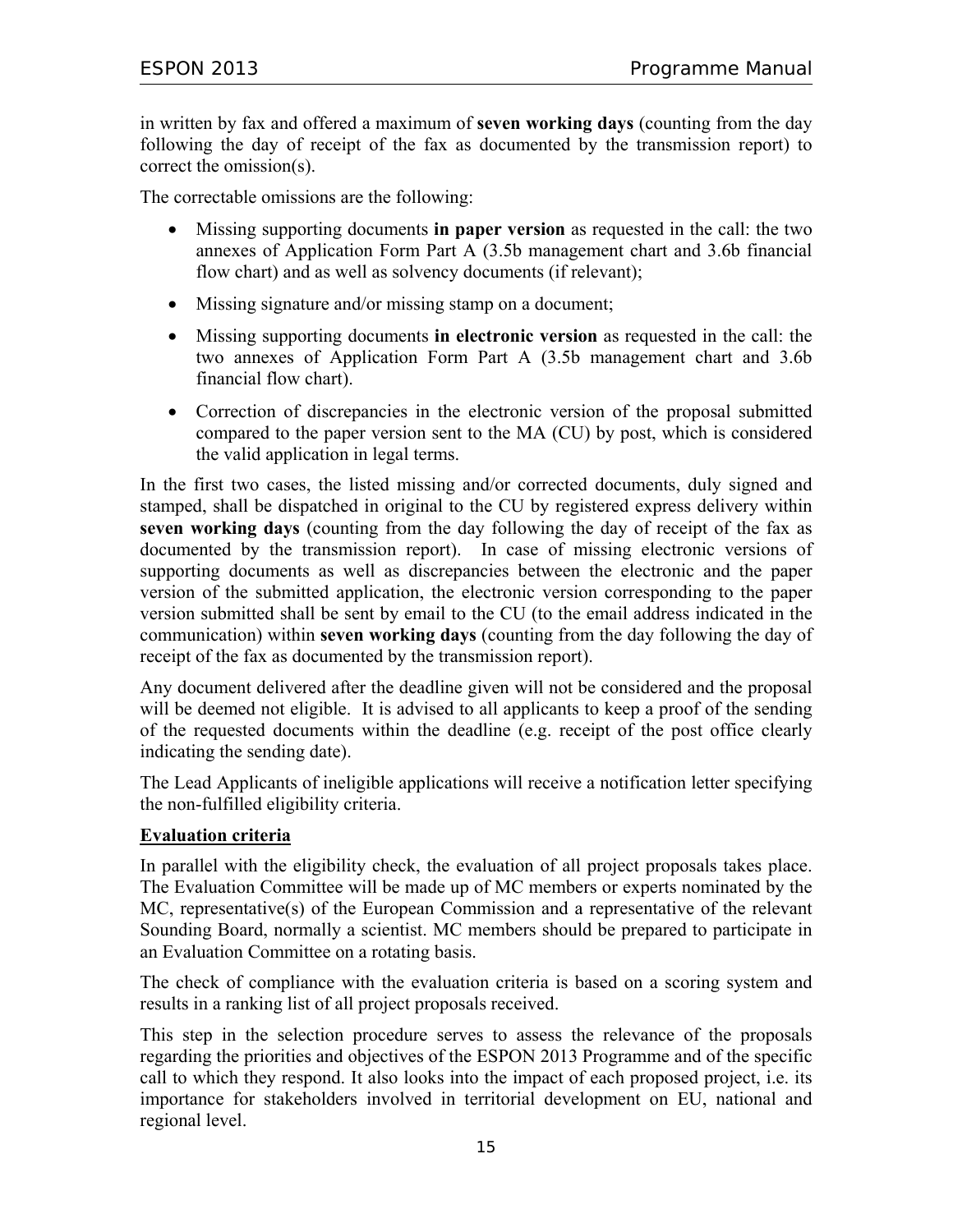The evaluation will be based on three types of selection criteria:

- Content related criteria, referring to the anonymous scientific part of the proposal;
- Management related criteria, and
- Partnership related criteria.

| <b>Content Related Criteria</b>                                                                                                                                                                                     |
|---------------------------------------------------------------------------------------------------------------------------------------------------------------------------------------------------------------------|
| 1. Sound concept and quality of the objectives and deliveries (e.g. can the objectives be<br>realistically achieved through the proposed approach and methodology?).                                                |
| 2. Position/innovation in relation to the state-of-the-art in scientific excellence (e.g. do<br>the approach and the results aimed at bring a clear added value compared to other<br>current or past initiatives?). |
| 3. Contribution to advancement of knowledge (e.g. is the project of complementary<br>character to existing research and will not duplicate existing work?).                                                         |
| 4. Quality and effectiveness of scientific methodology and associated work plan (e.g. are<br>the components of the work plan logically interlinked?).                                                               |
| 5. Contribution to the expected results and impacts of the programme (e.g. how many<br>themes and policies have been deepened and widened within each project compared<br>to ESPON 2006 results?).                  |
| 6. Appropriateness of measures for the dissemination of project results (e.g. are they                                                                                                                              |

conceived in such a way that the adequate target group can be reached?).

#### **Management Related Criteria**

- 1. Appropriateness and clarity of the management structure and the plan for project implementation (e.g. is the Lead Partner experienced in project management? Are procedures for decision-making and monitoring transparent? Is the timing for individual work packages and the overall work plan convincing?).
- 2. Transparency of procedures related to ERDF requirements (e.g. are the required audit procedures, that need to be established, in place and are all project partners aware of them?).
- 3. Appropriateness of the allocation and justification of the resources (budget and staff) among the different work packages and project partners (e.g. is the break down of budget to partners adequate?).

#### **Partnership Related Criteria**

1. Quality and relevance of the presented competences/expertise and of the transnational project group as a whole (e.g. do the relevant partners involved, contribute the required knowledge and experience and are their specific fields of expertise taken account of?).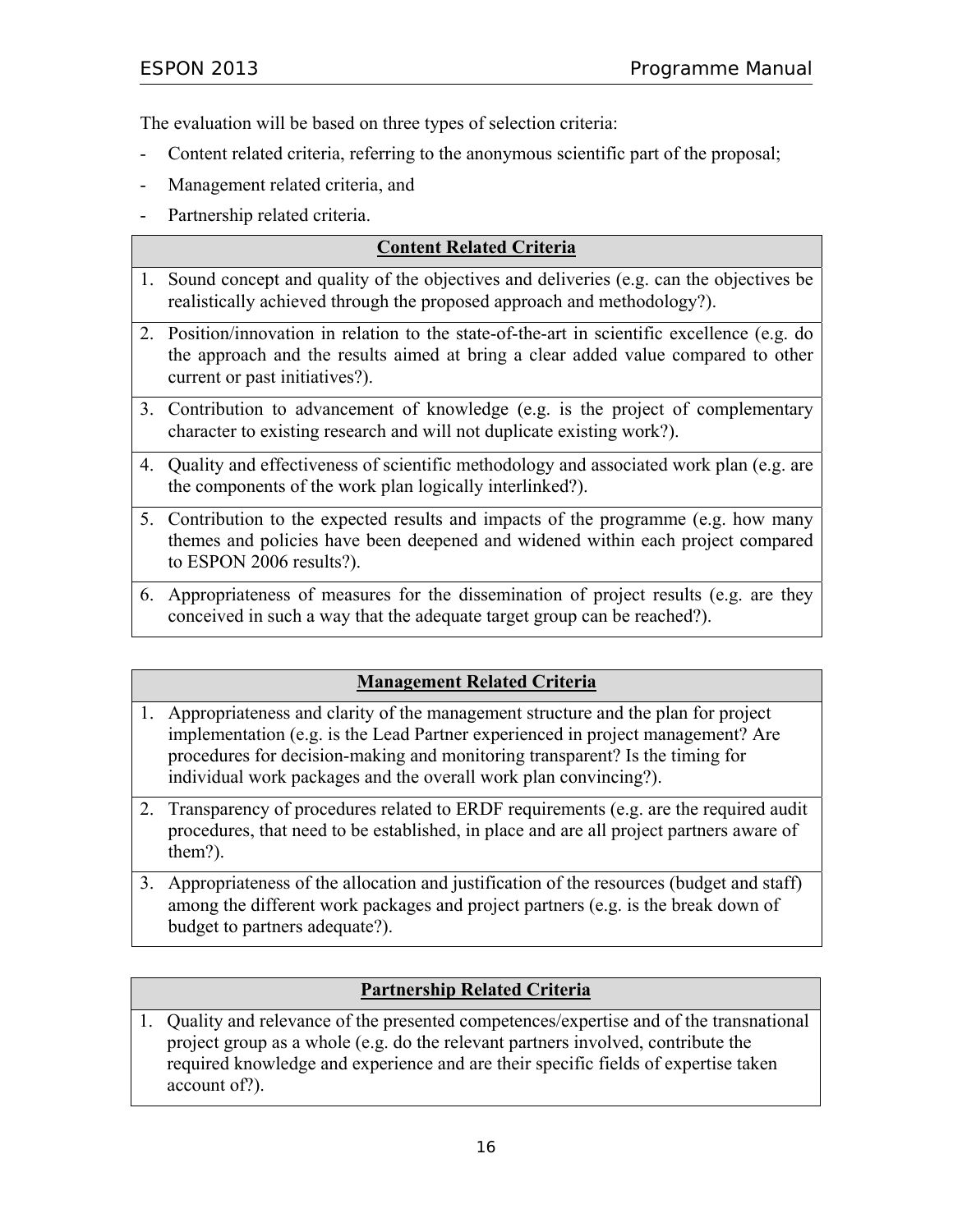2. Quality and relevance of experience of the individual partners (e.g. does the accumulated academic and professional background of the team enable them to deal with the thematic and methodological challenges of the project?).

Each criterion will be awarded a score between  $0 - 10$ . Half marks can be given, too. The scores indicate the following with respect to the criterion under examination:

- 0. No evaluation possible: The proposal fails to address the criterion under examination or cannot be judged due to missing or incomplete information.
- 1. Unacceptable: The proposal almost fails to address the criterion making it very difficult to judge due to missing or incomplete information.
- 2. Extremely poor. The criterion is addressed very superficial and highly unsatisfactory manner.
- 3. Very poor. The criterion is addressed in a cursory and unsatisfactory manner.
- 4. Poor. Serious inherent weaknesses exist in relation to the criterion.
- 5. Un-sufficient. Inherent weaknesses exist in relation to the criterion in question, which are too serious for correction.
- 6. Sufficient. The proposal broadly addresses the criterion; however there are significant points that would need correction.
- 7. Fair. The criterion is addressed sufficiently; however some points would need correction.
- 8. Good. The proposal addresses the criterion well, although some improvements are still needed.
- 9. Very good. The criterion is addressed in a convincing way and only minor improvements are needed.
- 10. Excellent. The proposal successfully addresses all relevant aspects of the criterion in question without any shortcomings.

Each group of selection criteria has a total number of points. No weighting will be applied. However each criterion should be scored with a value of at least 6. Proposals that fail to achieve this minimum score for a criterion will not be further considered in the selection procedure.

The Evaluation Committee will convene after the closure of the call. The committee will include an uneven number of evaluators, normally 5 and at least 3. In case of force majeure, like illness and/or transport delays/cancellation, a different number of evaluators can be accepted.

Evaluators will assess and mark the proposals exactly as they are described and presented. The evaluation will follow a two step approach: assessment and scoring of (1) the anonymous content related part and (2) the management and partnership related part. Evaluators will not make assumptions or interpretations about the project in addition to what is in the proposal. Concise and explicit concluding justification will be given for each proposal as well as comments to scores, where relevant for the evaluator. Evaluation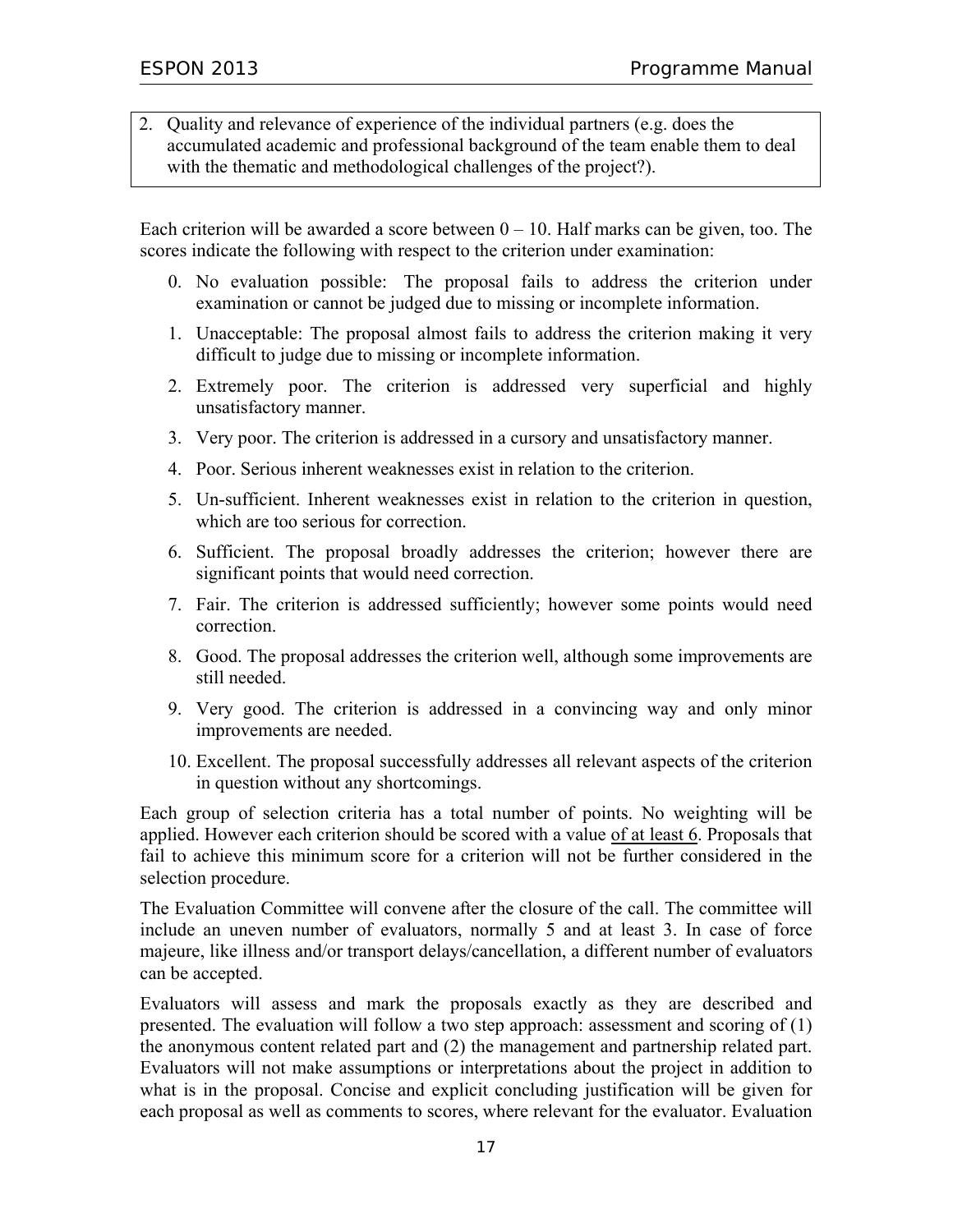forms with no concluding comments will be declared inadmissible. Recommendations for improvements to be discussed as part of a possible contracting will be given, if needed.

Once all the members of the Evaluation Committee have completed their individual assessments, the evaluation proceeds to a consensus discussion, supposed to represent the common views and comments of the evaluators. The consensus discussion, which also includes a ranking of proposals, is moderated by the CU who also writes a consensus report containing recommendations for improvements of proposals suggested by the Evaluation Committee. Consensus reports with hand-written corrections of scoring will be declared inadmissible.

Provided that several proposals receive an equal aggregate score, other factors might as well be taken into account by the Evaluation Committee:

- A reasonable geographical distribution of project partners.
- A reasonable involvement of partners from Member States having entered the EU after 1 January 2004.

The CU is responsible for a final editing of the evaluation report for each project specification included in the call. The main objectives of this process are:

- To ensure a sufficient compilation of arguments voiced pro and con the individual proposals evaluated.
- To review cases where a majority/minority view was recorded in the consensus report.
- To clearly reflect the ranking of the majority of evaluators in the consensus report and in the case of equal scoring of several proposals explain the considerations made regarding the additional factors mentioned above, that led to the final ranking**.**

Taking into account the importance of the TPG's managerial capabilities for the correct project implementation, the Managing Authority (MA) will, through the CU, separately assess the "Management Related Criteria" of the submitted proposals. Should the result of this separate and independent assessment be different from or add to the one obtained by the Evaluation Committee, the recommendations of the CU to the MC will take this opinion of the MA into account.

By signing confidentiality agreements (using no-conflict-of-interest forms) members of the Evaluation Committee guarantee their independence and impartiality during the assessment as well as that the privacy and confidentiality of all proposals will be kept. Declarations of no-conflict-of-interest with negligence mistakes are declared inadmissible. The content of the proposals should not be published or forwarded to persons or institutions which are not directly engaged in the evaluation or decision making. The project idea itself, as well as the description and concept of the project and the structure of the application, remain the property of the project applicant.

#### **Decision making**

As indicated in the previous section, the decisions on approved projects will be made by the MC of the ESPON 2013 Programme, based on the results of the eligibility and evaluation processes. The MC will approve the best eligible proposal(s) confirming the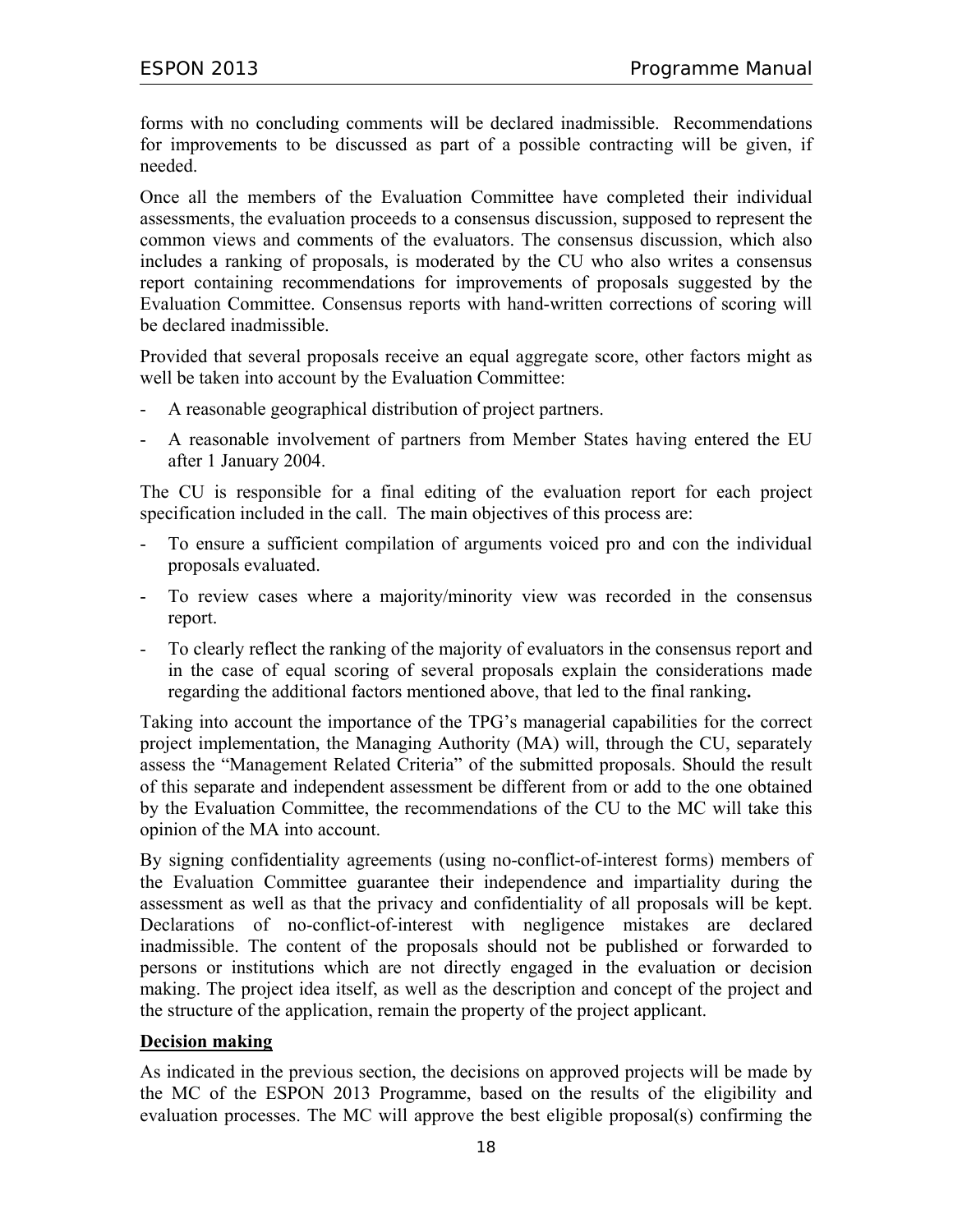ranking of the content related evaluation (only one proposal will be approved for each of the theme).

This decision will be notified to all Lead Applicants soon after the MC decision All the Lead Partners of the approved projects will receive a letter from the MA(CU) stating the decision of the MC as well as the total ERDF, EU Member States' and eventually Partner States' national funds approved. The MC decision may include certain conditions, recommendations and/or suggestions for improvements. In this case, the process of contracting, managed by the CU, will include a necessary revision/amendment of the project proposal. The result of this procedure will be the basis for concluding a Subsidy Contract.

All the Lead Applicants of the ineligible or non-approved proposals will receive a notification letter with a brief explanation related to the assessment results. In case Lead Partners of ineligible or non-approved proposals are not satisfied with the decision of the MC, they may put forward an appeal (for more details on the appeal procedure, please refer to chapter 8.12 of the Programme Manual).

## **2.1.7 Contract and duration**

The proposals that are selected for funding and that fulfil the conditions set by the MC will receive a Subsidy Contract, closed between the MA and the respective Lead Partner of the project. The Subsidy Contract shall determine the rights and responsibilities of the Lead Partner and the MA, the scope of activities to be carried out, terms of funding, requirements for reporting and financial controls, etc.

A model of the Subsidy Contract is available on the Programme website (www.espon.eu).

## **2.1.8 Budget**

TPGs conducting an applied research project will be granted a subsidy covering 100% of the real eligible costs incurred for carrying out the project approved. Funding will be made available by the ERDF, the national co-financing will be ensured by EU Member States at programme level and, eventually, by Partner States. Each call will indicate the maximum budget available related to individual project specifications included in the call.

## **2.2 Knowledge Support System**

Within the framework of Priority 1 of the ESPON 2013 Programme, a Knowledge Support System (KSS) will be set up to make sure that projects of applied territorial research will have a sound scientific base and meet a sufficient degree of scientific quality. The KSS will be implemented as a project led by the Managing Authority. The KSS will materialise in several independently operating Sounding Boards, each of which will be responsible for one research project under Priority 1.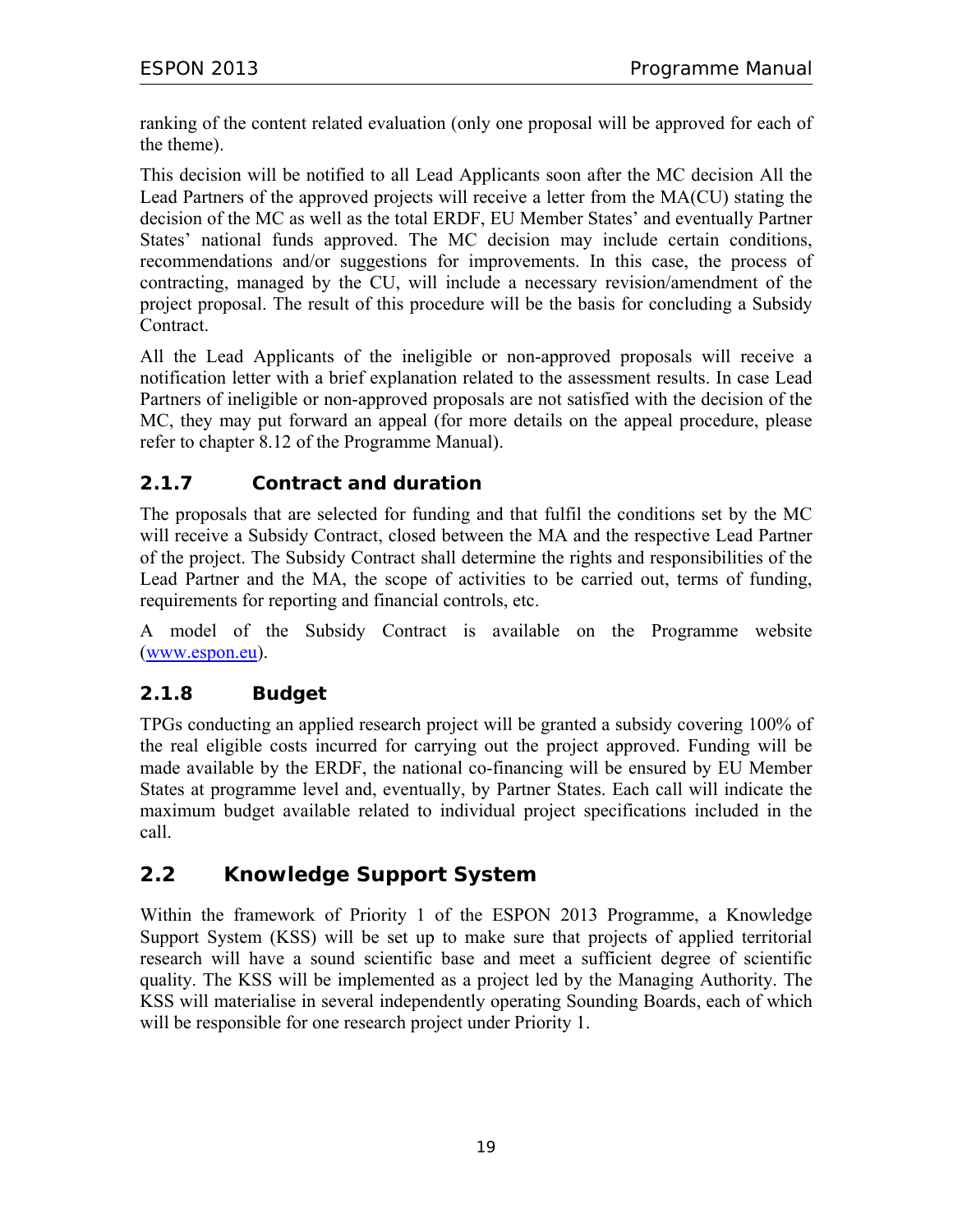## **2.2.1 Composition and role of the Sounding Board in Priority 1 actions**

A Sounding Board will be made up of two experts, ideally one scientist and one practitioner, both experienced in the respective thematic field of research. This composition shall ensure that both, a high scientific quality as well as the user perspective of practitioners will be catered for.

Experts in a Sounding Board will play an advisory role, providing continuous feedback and guidance to the transnational project group (TPG). By doing that, the Sounding Board ensures that projects pursue the approach outlined in the Inception report, and that eventually the expectations underlying the call for proposals will be met.

In order to make best use of the expertise of the Sounding Board from an early stage on, one representative should be involved in the evaluation of project proposals. The CU will make a proposal to the MC on who of the two Sounding Board members should be in the Evaluation Committee. Since an important aspect of the evaluation is to assess the scientific quality of the proposed research approaches, it would normally be the more scientific member of the Sounding Board taking part in the Evaluation Committee.

Sounding Boards will closely follow the progress made by the TPGs and their work will be coordinated by the CU.

The main activities of the project Sounding Boards are:

- 1. Assessing the project proposals,
- 2. Giving advice to TPGs,
- 3. Assessing the results of the applied research projects.

## **2.2.2 Expertise needed**

Experts (i.e. scientists and/or practitioners) taking part in a Sounding Board must have a verifiable sufficient professional experience in a specific field of applied territorial research of the ESPON 2013 Programme. They shall prove their competence by their CV, stating the different stages of their professional career and the main issues they have been dealing with, either in the form of applied research projects being involved in or in the form of research conducted and courses of higher education taught. If applicable, they should add a list of relevant publications they wrote or contributed to.

As mentioned above, the ideal Sounding Board will consist of one scientist from within the field of research addressed by a particular project and one practitioner. While the scientist would concentrate on providing feedback on e.g. research approach, methodologies, etc., the practitioner would focus on keeping a close link between the research going on and the applicability of its results in practice. Against this background, scientists taking part in a Sounding Board need to demonstrate the following expertise:

- Research experience within the precise thematic scope of the project, including insight in relevant territorial structures and territorial trends in the EU 27, candidate and neighbouring countries;
- Research knowledge and expertise in European territorial development, EU Cohesion Policy, as well as all relevant Community policies;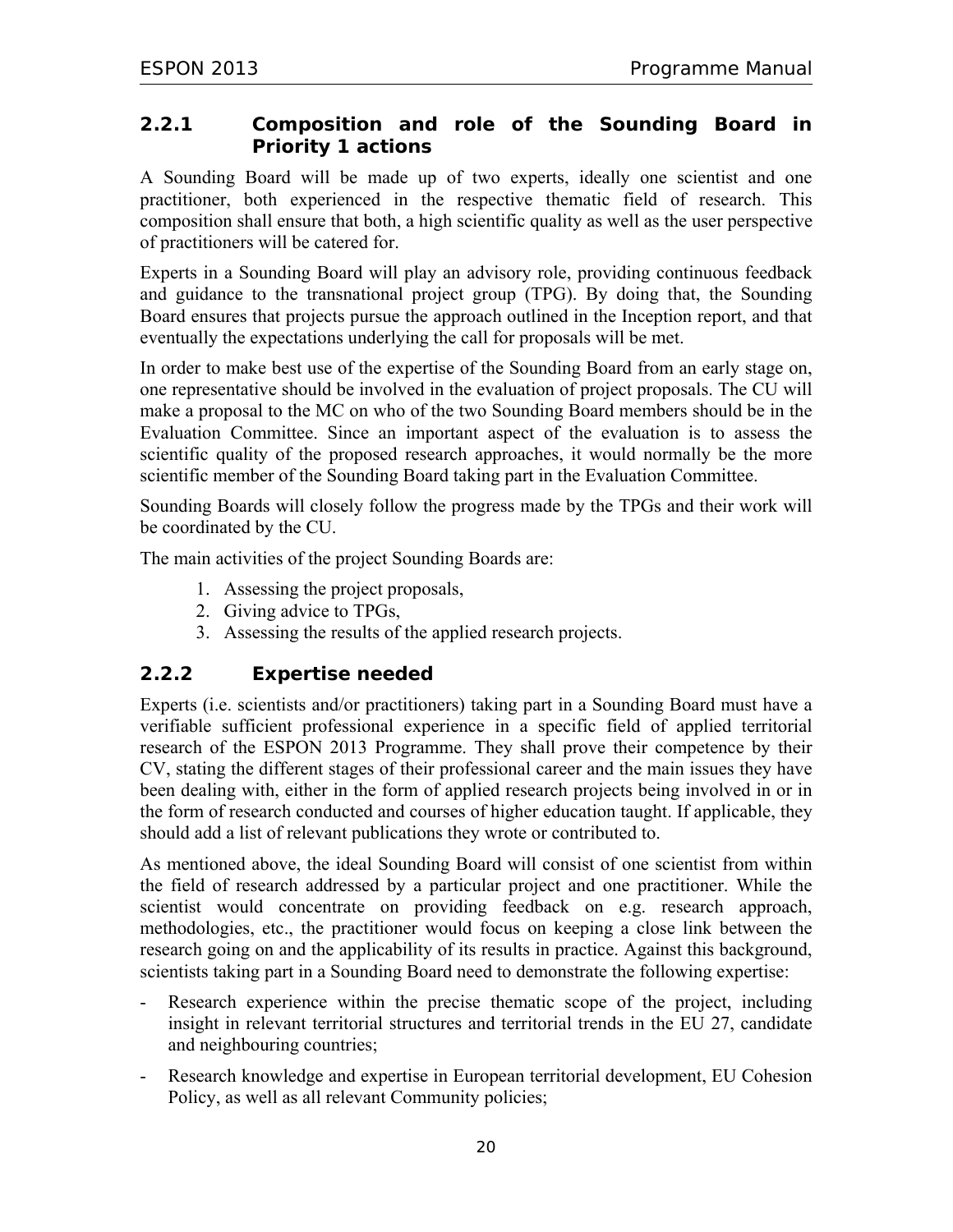- Profound knowledge of the results of the ESPON 2006 Programme;
- Sound analytical skills and competence in assessing outcomes of research;
- Experience of working in a multidisciplinary team in a transnational setting.

Practitioners, however, should have a comprehensive overview of the information need of stakeholders in the particular field of research to continuously feed that into the project. Acquaintance with the ESPON 2006 Programme and its results would be an additional benefit.

All experts participating in the KSS have to demonstrate very good oral and written communication skills in English, especially regarding text drafting. They should also be prepared to work with deadlines, give advice to project partners, and be easily reached by phone and email.

Finally, potential experts should be familiar with the ESPON 2013 Programme, its objectives, priorities and structure.

#### **2.2.3 Tasks and outputs expected from Sounding Boards**

Sounding Boards are expected to be active in specific moments of the project life cycle, as outlined below, and to produce the following outputs:

1. Assessment of content and partnership in submitted project proposals as evaluator in an Evaluation Committee with the same tasks and responsibilities as other evaluators involved.

In order to achieve a high quality level of projects, one of the two Sounding Board experts will be involved in the evaluation of submitted project proposals. The expert will in particular be expected to present strengths and weaknesses regarding the content of the proposals as well as the partnership behind, in relation to the evaluation criteria.

2. Meetings with TPG

Sounding Boards are expected to meet with the TPG at specific moments of the project life cycle. In principle, Sounding Boards and TPGs are expected to meet and discuss:

- a) Following the submission of the Inception Report;
- b) Following the submission of the Draft Final Report.

The meetings should serve the purpose of discussing and clarifying the project reports and results. The exact number of meetings will depend on the project's duration and consequently on the number of reports to be delivered. To make sure that the advice of the Sounding Board can be taken into account by the TPG it will be included, together with comments from the MC, in a CU response to the TPG on the respective report.

3. Commenting project reports

Experts will be asked to give comments in written on the Interim, the Draft Final and Final reports. The exact number of assessments will depend on the number of reports delivered.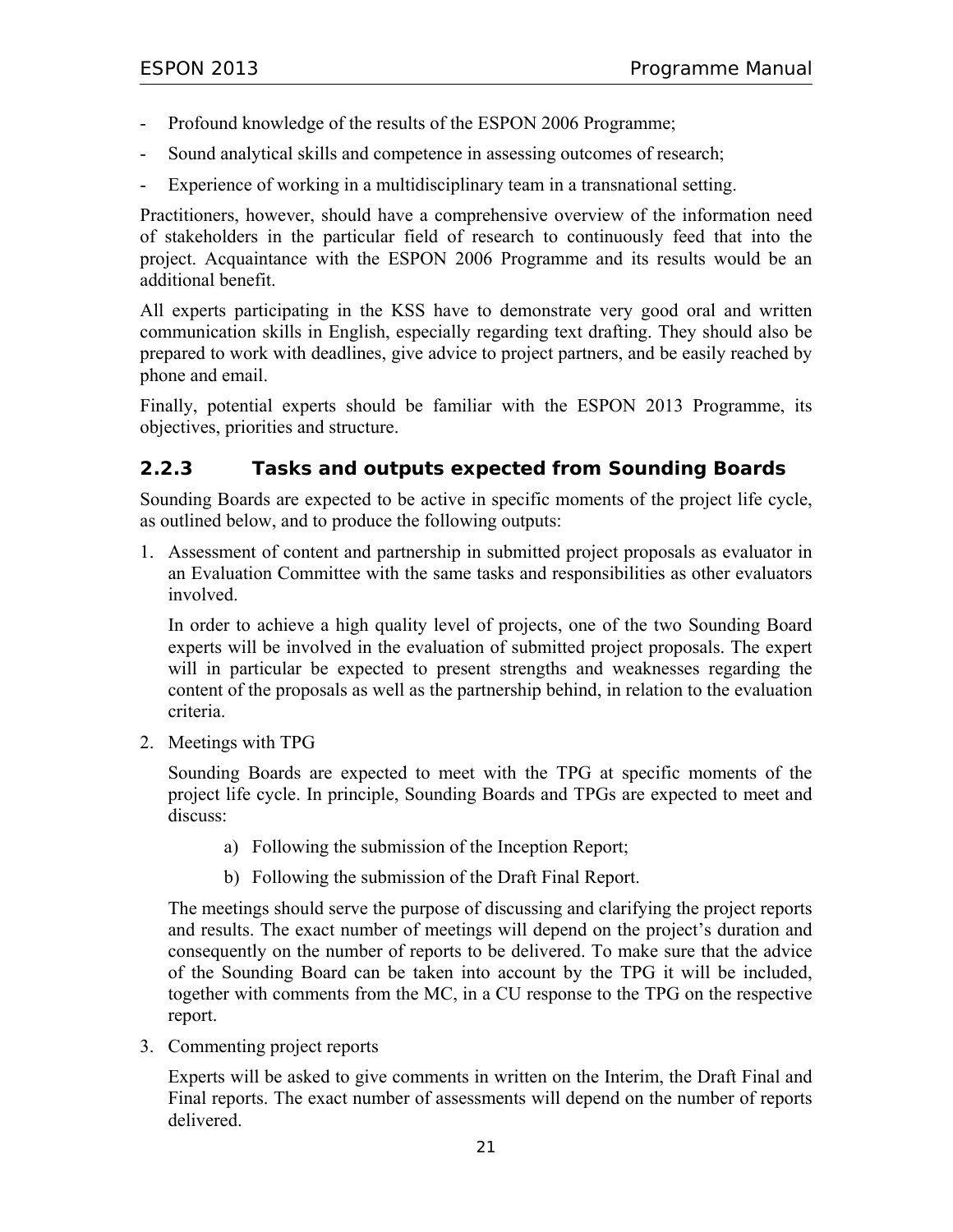Comments on reports will be directed to the CU who will compile all comments received, i.e. from the MC, from ECPs, and forward them to the TPG.

4. Assessment of Final report

At the end of the project life cycle, Sounding Boards will be asked to assess the final report submitted by the respective TPG.

The following table gives an overview of the indicative involvement of the Sounding Board at the different stages of project development:

| <b>Evolution of project</b>     | Involvement of<br><b>Sounding Board</b> | <b>Working days required</b><br>(in total for both SB-<br>members) |  |
|---------------------------------|-----------------------------------------|--------------------------------------------------------------------|--|
| Project proposals               | $Yes - assessment (one SB)$<br>member)  |                                                                    |  |
| Inception report                | Yes - commenting                        | $\overline{2}$                                                     |  |
| Meeting TPG - Sounding<br>Board | Yes                                     | 2                                                                  |  |
| Interim report <sup>4</sup>     | $Yes$ – commenting                      | $\overline{2}$                                                     |  |
| Draft Final report              | $Yes$ – commenting                      | $\overline{2}$                                                     |  |
| Meeting TPG - Sounding<br>Board | Yes                                     | 2                                                                  |  |
| Final report                    | $Yes - assessment$                      | $\mathcal{D}_{\mathcal{L}}$                                        |  |
|                                 |                                         | 13                                                                 |  |

## **2.2.4 Application procedure**

 $\overline{a}$ 

Experts with a specific thematic background will be selected through a call for expression of interest procedure. However, in case of not receiving enough qualified applications, the MC might take a decision on nominating external experts. Obviously, that kind of decision should be properly justified and the selection be made transparent for audit purposes. Therefore, a scoring procedure will be applied. Only candidates achieving a minimum of 60% of the total score and at least 50% in each of the three evaluation criteria can be considered as qualified enough to be an expert in the ESPON KSS.

It is expected that a call for expression of experts' interest will be launched once every 2- 3 years. A list of the specific themes and territorial issues that are relevant within the ESPON 2013 Programme will be included in the call for interest to indicate the expertise needed. The call for interest will be published via the ESPON website, the ESPON newsletter and the Official Journal of the European Commission, C Series. At the same time, the Member and Partner States participating in the ESPON 2013 Programme will be informed about the call so that the information can be nationally disseminated. An application pack will be made available by the CU via the ESPON website.

<sup>&</sup>lt;sup>4</sup> Normally, only one interim report is foreseen per project. In case of additional Interim Reports, 2 more working days will be required for each additional report.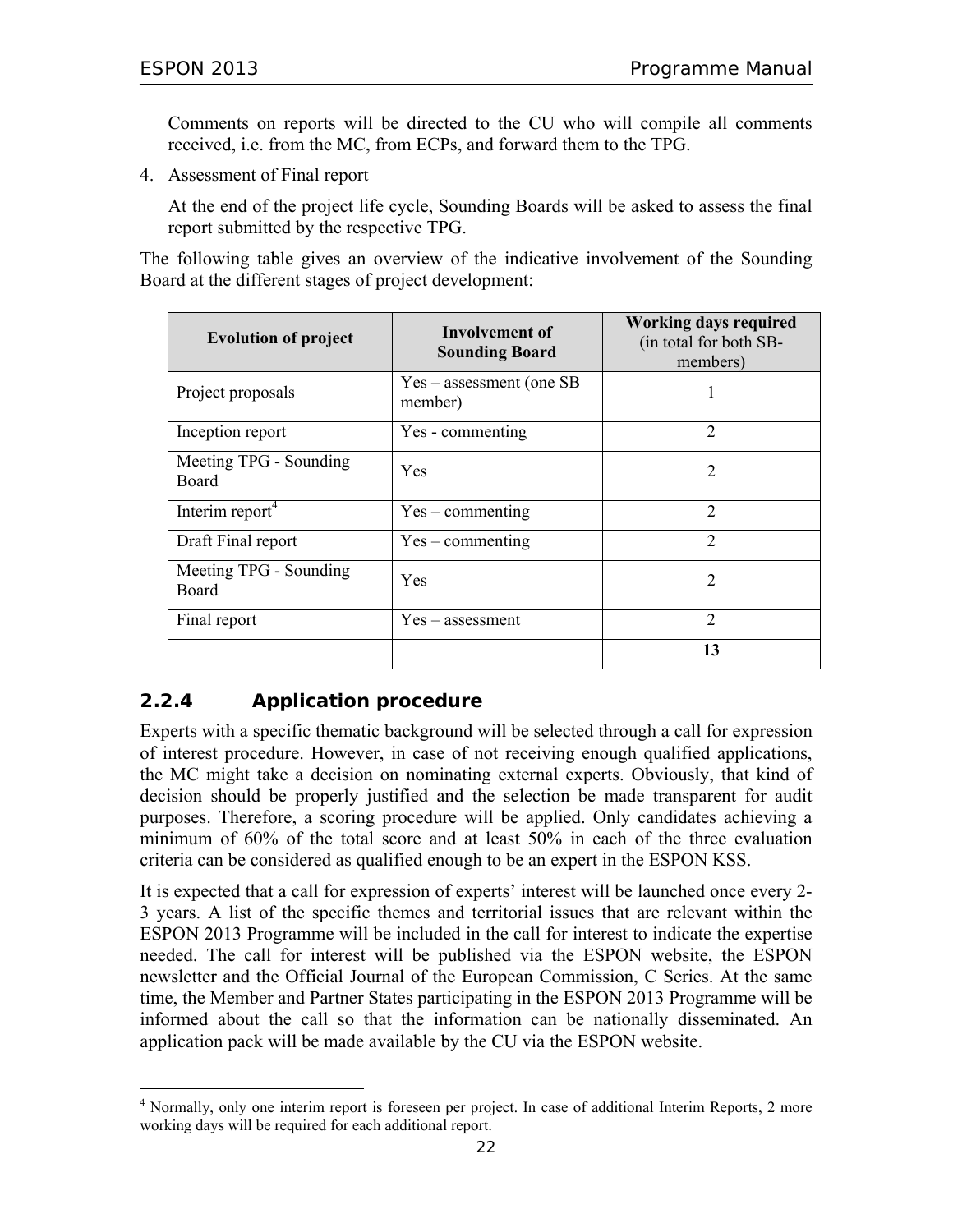The calls for expression of interest will normally be opened at least 2 months prior to the launch of a call for project proposals, so respective Sounding Boards will be up and running by the time submitted project proposals will need to be selected. Calls for expression of interest by experts will be kept open for two months (40-45 working days).

Experts interested in being member of a Sounding Board will be asked to send their application form, their CV and any relevant supporting documents to the CU, both by email and in hard copies (one original and one copy). Automatic registration of applications will be ensured.

Experts who will have successfully passed the selection procedure will be included in a database, hosted and maintained by the CU. The exact expertise gathered in the database as well as the availability of experts at the time needed will also influence the frequency and the total number of calls for experts' interest.

Experts for Sounding Boards will be selected in two steps: Firstly, a pre-selection of experts will be made by the CU (MC) from the pool of experts established via calls for expression of interest. The pre-selected experts will be informed about the timing of the relevant evaluation session. Secondly, following the closure of the subsequent call for proposals for applied research projects, the ESPON CU will check submitted proposals for potential conflict of interest with regard to an affiliation of the pre-selected experts to partners behind project proposals. Thereafter, the composition of Sounding Boards will be confirmed by nominating the respective experts and proceeding their contracting.

Applicants for the ESPON KSS should be aware that their participation in a Sounding Board will routinely be deemed impossible if they are legally employed by an institution involved in a proposal submitted for the project that they should follow.

During evaluations of proposals for applied research projects, all selected experts will be asked to sign declarations of no-conflict-of-interest.

## **2.2.5 Selection procedure**

The selection procedure starts immediately after the deadline set for submitting expressions of interest. It consists of two distinct assessment parts, an eligibility check and an evaluation, and will be concluded with a ranking list of experts that is forwarded to the MC which takes the final decision.

#### **Eligibility criteria**

 $\overline{a}$ 

The check of the eligibility criteria will be documented by ticking boxes of "yes" and "no", depending on whether the respective evidence has been provided or not. Each expression of interest to be evaluated has to fulfil the following criteria:

#### **ELIGIBILITY CRITERIA**

1. Expression of interest has been submitted in due time in original **and** electronic  $version<sup>5</sup>$ .

<sup>&</sup>lt;sup>5</sup> You are advised to keep a proof of the submission of the postal version within the set deadline in case no date stamp is placed on the envelope by the postal services. Following the electronic submission you will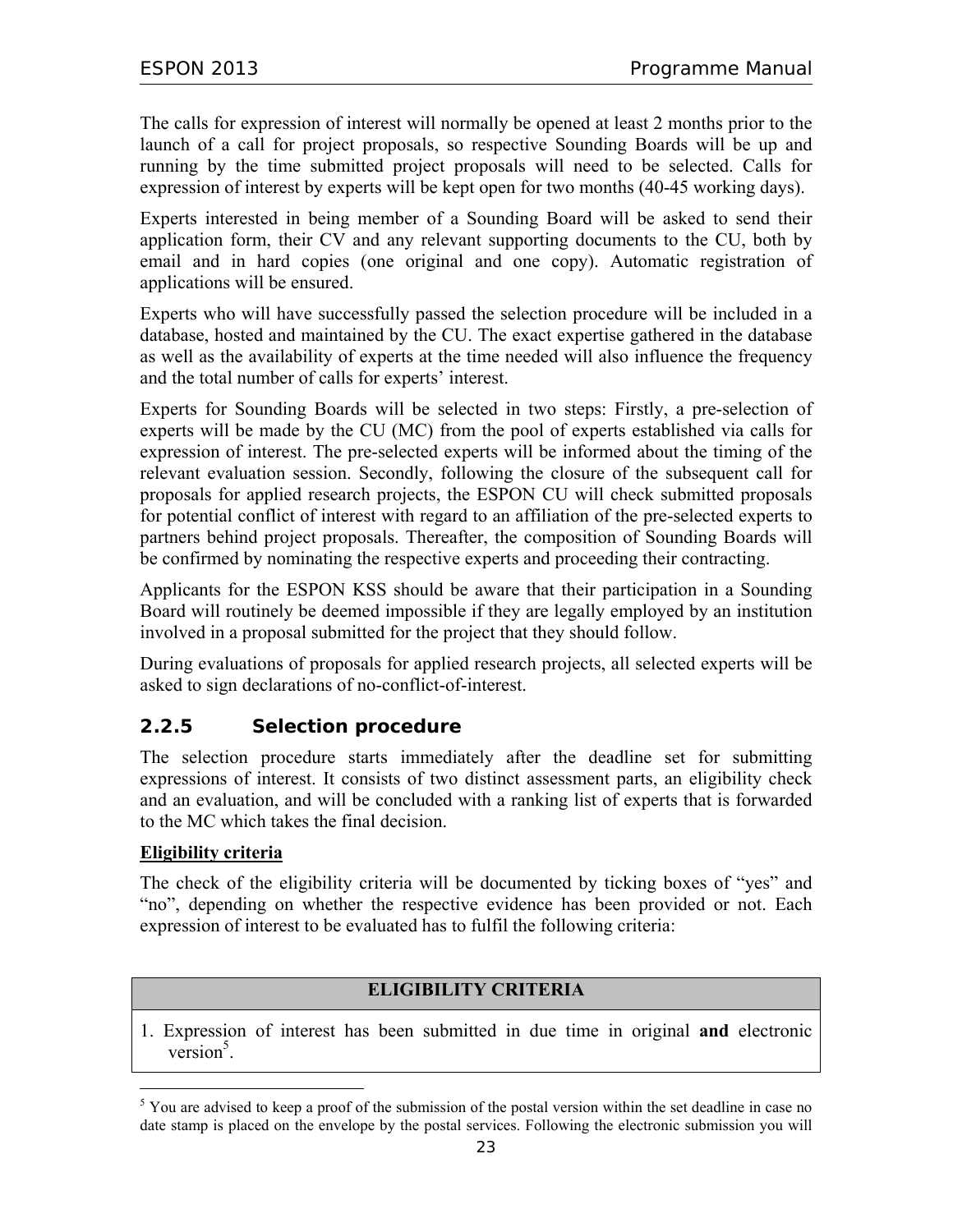$\overline{a}$ 

- 2. Expression of interest is complete and includes the requested administrative forms, as well as supporting documents, fully and properly filled in according to the detailed instructions provided in the Application Form.
- 3. The content of the expression of interest relates to the themes and territorial issues set out in the ESPON 2013 Programme, Annex V.2.1.
- 4. Applicants fulfil the eligibility criteria specified in the call for interest.

In case the CU should detect, during the eligibility check phase, one or more of the following omissions in applications received within the deadline given, which would lead to the application being deemed ineligible, the respective applicant will be informed in written by fax (in case of non-availability of a fax by registered mail) and offered a maximum of **seven working days** (counting from the day following the day of receipt of the fax as documented by the transmission report respectively the day following the day of receipt of the registered mail) to correct the omission(s).

The correctable omissions are the following:

- Missing supporting documents **in paper version** as requested in the call (CV, and annexes if relevant).
- Missing signature and/or missing stamp (if available) on a document.
- Missing supporting documents **in electronic version** as requested in the call (CV, and annexes if relevant).
- Correction of discrepancies in the electronic version of the proposal submitted compared to the paper version sent to the MA (CU) by post, which is considered the valid application in legal terms.

In the first two cases, the listed missing and/or corrected documents, duly signed and stamped (if applicable), shall be dispatched in original to the CU by registered express delivery within **seven working days** (counting from the day following the day of receipt of the fax as documented by the transmission report).

In case of missing electronic version of supporting documents as well as discrepancies between the electronic and the paper version of the submitted application, the electronic version corresponding to the paper version submitted shall be sent by email to the CU (to the email address indicated in the communication) within **seven working days** (counting from the day following the day of receipt of the fax as documented by the transmission report).

Any document delivered after the deadline given will not be considered and the EoI will be deemed not eligible. It is advised to all applicants to keep a proof of the sending of the

receive and automatic confirmation that your email has successfully reach the programme mailbox. Should you not get the automatic confirmation mail, please check that the application was sent to the correct address and/or that no other error has occurred in order to avoid any problem with the eligibility of your expression of interest.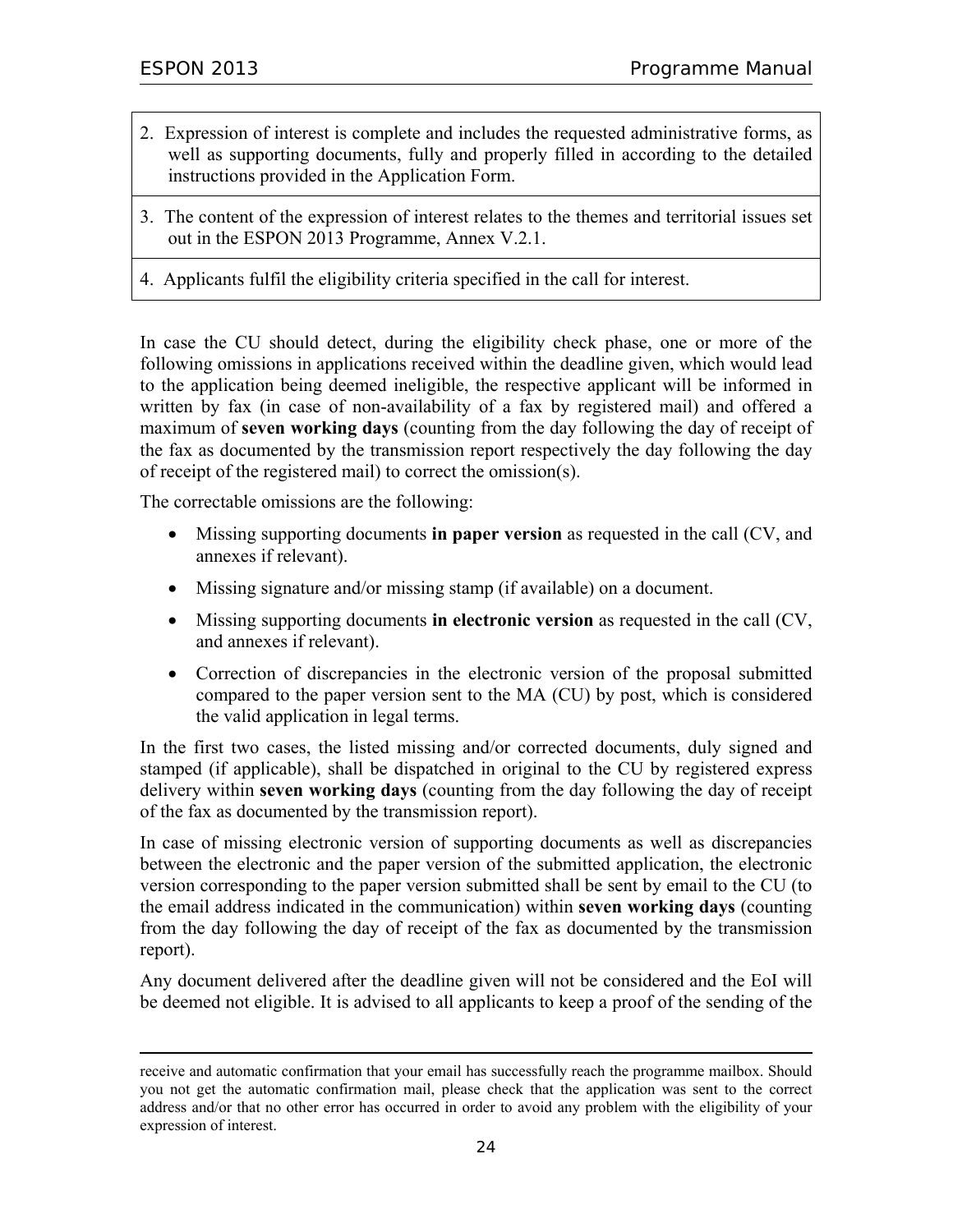requested documents within the deadline (e.g. receipt of the post office clearly indicating the sending date).

#### **Evaluation criteria**

The second phase of the assessment starts normally following the decision of the MC on the eligibility outcome. This second step in the selection procedure serves to assess the relevance and quality of the expressions of interest regarding the specific call to which they respond.

The evaluation is based on a scoring system and results in a ranking list of the applications submitted.

| <b>Evaluation Criteria</b>                                                                                                                                                                                                           |
|--------------------------------------------------------------------------------------------------------------------------------------------------------------------------------------------------------------------------------------|
| 1. Excellence in research/research management or in policy development and/or<br>implementation (e.g. number of years of professional experience in territorial<br>development/planning as researcher, consultant or practitioner).* |
| 2. International project experience (e.g. number and scale of transnational (research)<br>projects the applicant was involved in).*                                                                                                  |
| 3. Expertise in the specific thematic field the applicant expresses his/her interest for<br>(e.g. number of publications in the field, number of years of practical experience<br>in the theme).                                     |

Each criterion will be awarded a score between  $0 - 10$ . Half marks can be given, too. The scores indicate the following with respect to the criterion under examination:

- 0. No evaluation possible: The proposal fails to address the criterion under examination or cannot be judged due to missing or incomplete information.
- 1. Unacceptable: The proposal almost fails to address the criterion making it very difficult to judge due to missing or incomplete information.
- 2. Extremely poor. The criterion is addressed very superficial and highly unsatisfactory manner.
- 3. Very poor. The criterion is addressed in a cursory and unsatisfactory manner.
- 4. Poor. Serious inherent weaknesses exist in relation to the criterion.
- 5. Un-sufficient. Inherent weaknesses exist in relation to the criterion in question, which are too serious for correction.
- 6. Sufficient. The proposal broadly addresses the criterion; however there are significant points that would need correction.
- 7. Fair. The criterion is addressed sufficiently; however some points would need correction.
- 8. Good. The proposal addresses the criterion well, although some improvements are still needed.
- 9. Very good. The criterion is addressed in a convincing way and only minor improvements are needed.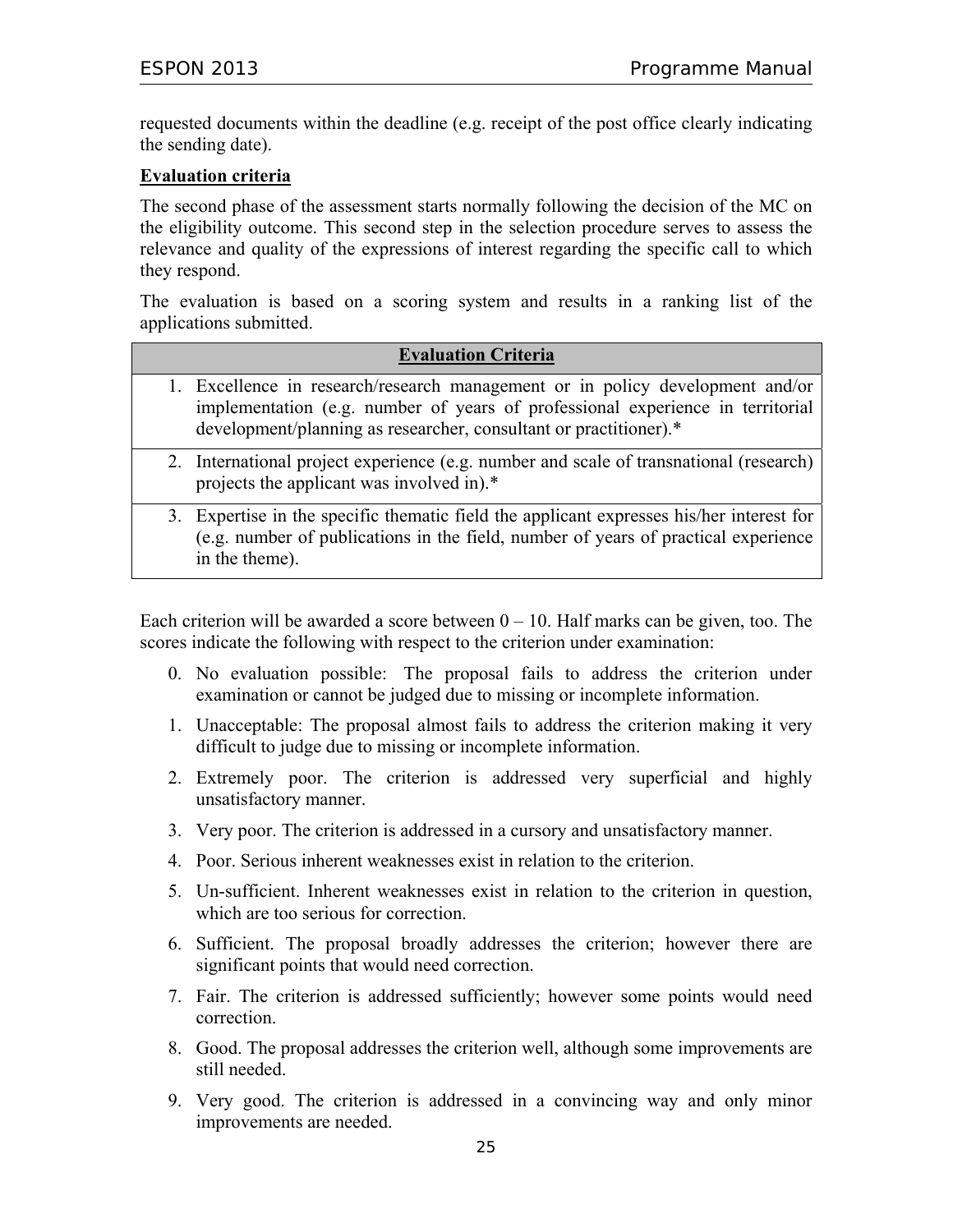10. Excellent. The proposal successfully addresses all relevant aspects of the criterion in question without any shortcomings.

The first two evaluation criteria (marked with \*) should be scored with a value of at least 6. Expressions of interest that fail to achieve the minimum score for these two criteria will not be further considered in the selection procedure. Regarding the third evaluation criterion, a score below 6 in one or more thematic fields selected by the applicant can be accepted if there is at least one thematic field for which the applicant receives the minimum score of 6. Those thematic fields for which an applicant would receive a score below 6 would not be considered as fields of expertise of the applicant. Therefore, the applicant would, upon approval of the MC, only be recorded in the KSS database for the thematic fields in which she/he would have received the minimum score of 6.

The expressions of interest will be marked and assessed exactly as they are described and presented. No assumptions or interpretations will be made in addition to what is in the application. Concise but explicit justification will be given for each score. Evaluation forms with no concluding comments will be declared inadmissible. Equally, evaluation forms carrying handwritten corrections of scoring are declared inadmissible if they are not accompanied by handwritten initials.

The assessment will be prepared by the CU. Once the CU will have completed the individual assessment, the evaluation proceeds to a consensus stage, representing the common views of those having taken part in the assessment of applications. In this framework, the CU will propose ideal combinations of experts for Sounding Boards, taking into account their theoretical and practical background as well as geographical balance and involvement of experts from Member States having entered the EU after 1<sup>st</sup> of January 2004. In the evaluation process consensus reports with hand-written corrections of scoring will be declared inadmissible.

An evaluation report, partly based on the consensus report from the evaluation session, covering both, a ranking list of individual experts as well as a distribution of the most suited experts for the specific Sounding Boards will be produced and forwarded to the MC for decision.

The content of the expressions of interest should not be published or forwarded to persons or institutions which are not directly engaged in the evaluation or decision making.

#### **Decision making**

The MC has delegated the selection of the KSS experts and their allocation to specific projects to the MA/CU. The MA/CU has specified in a MA-led project description, the number of experts to be contracted and the total number of days.

Based on an evaluation report the MA/CU will select the best combination of experts for Sounding Boards related to applied research projects. Besides, the MA/CU will indicate experts who will be involved in the evaluation of project proposals. The MA/CU will also keep a reserve list of experts who might be contracted in case of any problem of signing the contracts with originally elected experts.

The decision of the MA/CU will be notified to all applicants having submitted an expression of interest.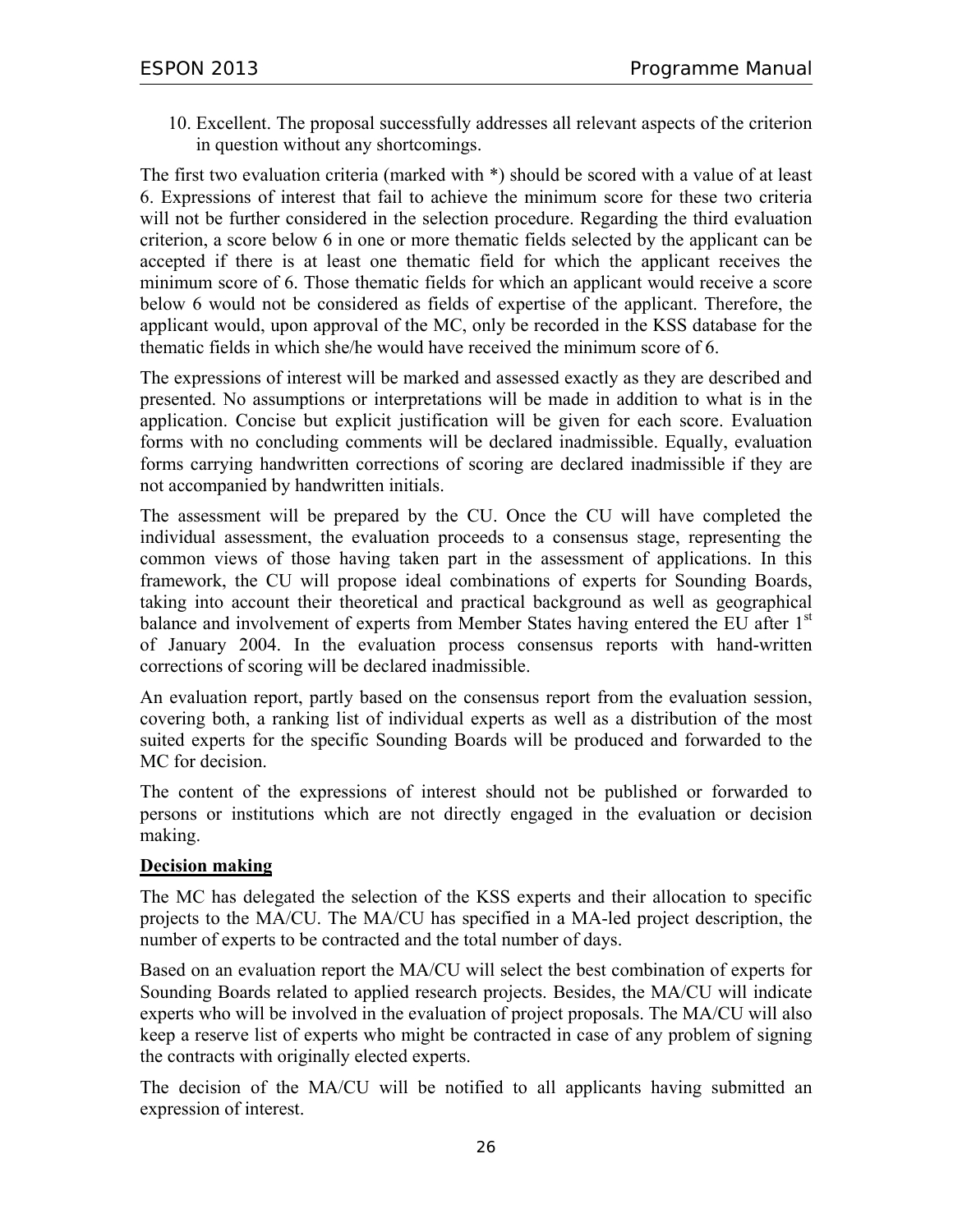Those experts, who will have passed the evaluation but will not immediately be selected to participate in a specific Sounding Board, will be recorded in a database by the CU. Once experts are recorded in this database for potential Sounding Board members they will remain there until the end of the programming period, unless they ask for deletion.

All the Lead Applicants of the ineligible or non-approved EoI will receive a notification letter with brief information on the assessment results. In case Lead Applicants of ineligible or non-approved EoI are not satisfied with the decision of the MC, they may put forward an appeal (for more detail on the appeal procedure, please refer to chapter 8.12 of the Programme Manual).

## **2.2.6 Contract and duration**

The MA will conclude individual service contracts with each of the selected experts. Contracts between experts and the MA will outline the obligations of experts as well as their relations to the TPG and the CU. The contract will be valid throughout the lifetime of the applied research project, for some experts also covering the project selection procedure. Experts' contract duration will depend on the particular project the expert is responsible for.

## **2.2.7 Budget**

The total contracted sum will depend on the number of expected working days (depending on the length of the applied research project the Sounding Board is going to advice) and the number of outputs that are going to be requested. In any case, the contracted daily fee would be limited to  $750 \text{ } \infty$  per working day all taxes included.

The travel reimbursement rules for the KSS experts are as follows:

- − Experts will be granted for each travel a total amount of 300 EUR for travel up to 300 km one way (between the country of residence and the location of the meeting) and 750 EUR for any other travel. These costs will have to be included in their invoicing to the MA.
- − Experts will however have the possibilities to claim travel cost on the basis of the real cost incurred and this according to the standard travel reimbursement rules applicable.

In the latter case, costs incurred for travelling and accommodation in relation to Sounding Board tasks will be reimbursed by the CU according to the travel reimbursement rules that will be communicated to the experts. However, subsistence costs must not exceed the usual thresholds set by the ESPON 2013 Programme. Travel reimbursement rules and thresholds are available on the ESPON website (www.espon.eu).

Payments (interim and final) to the experts will be made upon submission of the relevant invoice accompanied by a short activity report listing the tasks accomplished, the meetings attended and copies of comments/assessments/deliveries provided to the CU during the relevant period covered by the invoice. Payments will be released within 45 days from the approval of the activities and relevant deliveries by the MA of the ESPON 2013 Programme.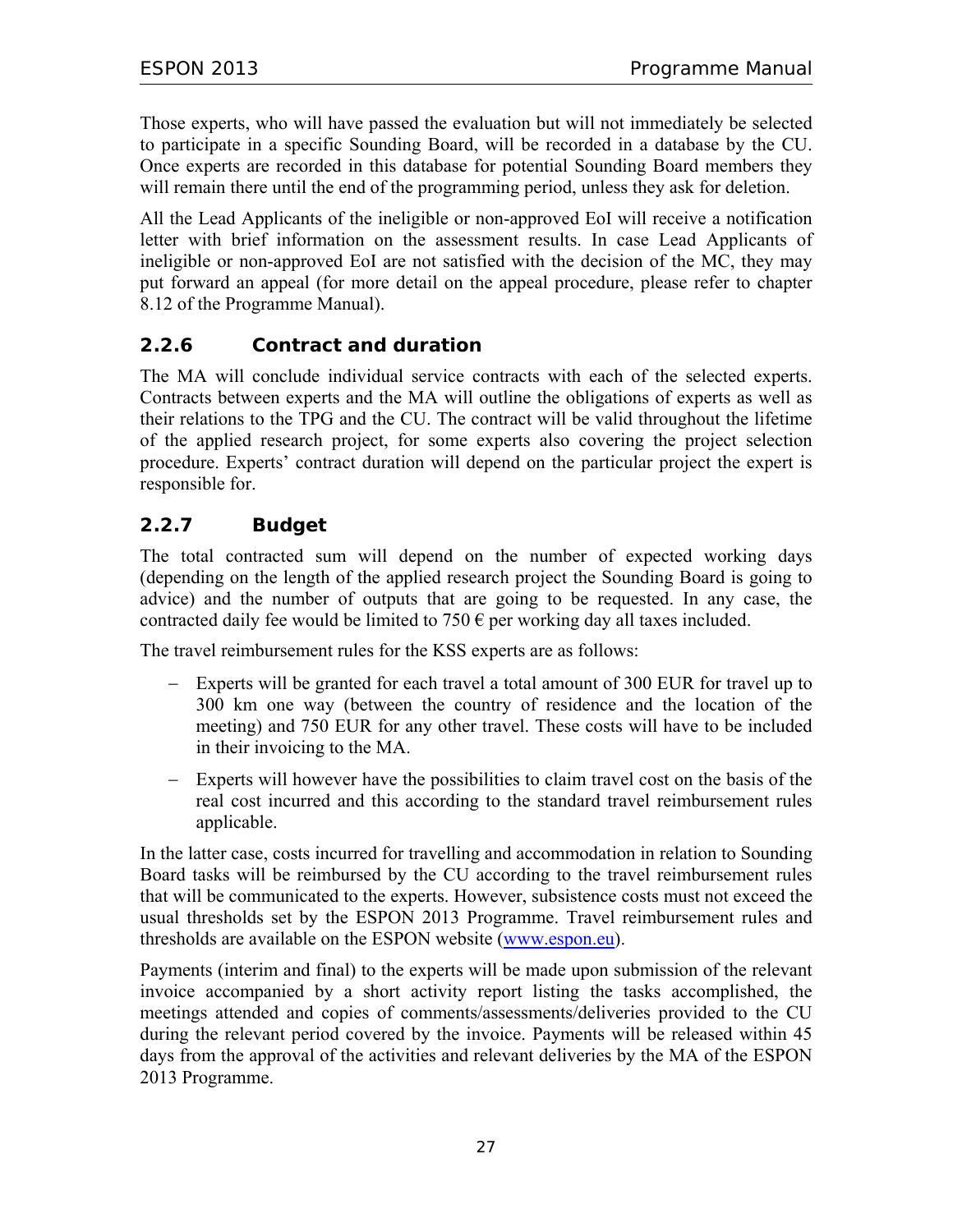# **3. Priority 2: Targeted analysis upon demand**

Priority 2 offers a framework for a new type of projects within the ESPON Programme, supporting the use of existing results in partnership with different groups of stakeholders.

Introducing a new approach to the generation of project ideas as well as to the implementation of projects, it provides an opportunity to stakeholders for (1) enhancing their understanding of the larger territorial context, (2) making comparisons to other territories, regions and cities, and (3) hereby providing a European perspective to considerations on the development of their territories.

## **3.1 Basics of the targeted analyses and their implementation**

#### **What can stakeholders gain?**

Stakeholders engaging in targeted analyses delivered by ESPON will obtain customised and up-to-date information that they can make use of for policy development, the set up of strategies, and/or implementation measures related to their territorial reality.

The targeted analytical input should be of particular interest to stakeholders wanting to add a European dimension to the information and knowledge about their territorial context and opportunities for development.

#### **Who are the stakeholders?**

The particular stakeholders that can be considered by the Monitoring Committee (MC) are:

- Public authorities at European level and on all administrative levels of EU Member States and ESPON Partner States involved in processes implementing EU Cohesion Policy, i.e. the Territorial Cohesion objective, including the Community Strategic Guidelines and National Strategic Reference Framework strategies as well as territorially relevant aspects of Structural Funds Programmes under the objectives of Convergence and Competitiveness.
- Authorities responsible for implementing Structural Funds Programmes 2007- 2013 under Objective 1, 2, and 3, including programmes dealing with crossborder, transnational and interregional cooperation as well as INTERACT and URBACT.
- Groups of public authorities at regional/local level representing regions and/or cities from at least three countries participating in the ESPON 2013 Programme and having a common interest in support from ESPON analyses for the purpose of gaining European perspective/context experience and/or knowledge on common challenges related to their territorial and/or urban development.

Only public authorities located in the EU territory or situated in a country participating in the ESPON 2013 Programme (Iceland, Liechtenstein, Norway or Switzerland) are eligible stakeholders. Following the decision of the ESPON 2013 Monitoring Committee a public authority is a body which has got a public mission, which can implement public policy and execute public tasks.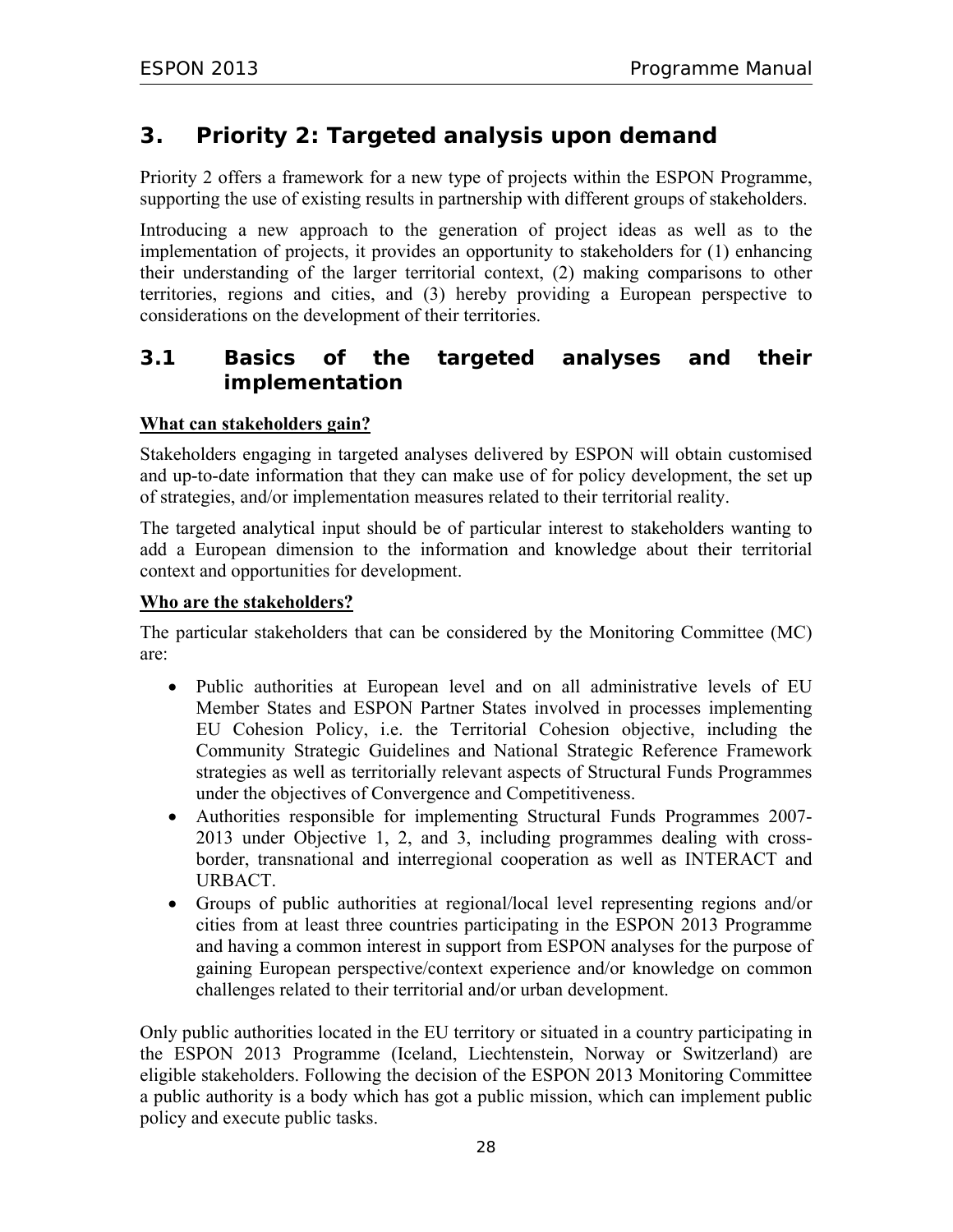In the framework of the third type of actions, and in the case of cross-border cooperation programmes along external EU borders in Programmes under Structural Funds (SF), the eligible stakeholder will be the Managing Authority of the cross-border programme (located in the EU territory). However, public authorities representing the regional/local/ national authorities involved in the cross-border programme, can also be involved in the steering of the Targeted Analysis and participate in meetings and events organised by the project stakeholder(s).

Organisations representing (types of) regions and cities as well as international networks related to EU regional policy or other policy areas cannot be considered as potential stakeholders. Representatives from such bodies can, in their capacity to facilitate cooperation between different stakeholders, be involved in the implementation of targeted analyses as members of Steering Committees or in a similar way.

#### **Partnership and input of stakeholders**

Partnership in the project implementation is vital in order to achieve useful results. This applies to both, the partnership between the ESPON Programme and stakeholders, as well as between the team of experts and the stakeholder representatives.

Stakeholder involvement is essential throughout the project's life-cycle. This will encompass elements such as:

- Definition and development of the targeted analysis.
- Selection of the most appropriate team of experts to conduct the analysis.
- Steering and guidance of the targeted analysis and the group of experts.
- Provision of information to the analysis (e.g. detailed data; qualitative inputs).
- Applying the analytical output in practise and dissemination of project results.

The success of projects on targeted analysis highly depends on stakeholders' commitment to work together with researchers and to engage them in making use of the targeted analytical outputs provided within their daily work on matters and policies related to regions, cities and larger territories.

The team of experts being engaged for carrying through a targeted analysis will be carefully selected ensuring their preparedness and willingness to work in partnership with stakeholders. This may imply a different approach towards their usual research and analytical work, as stakeholders' needs and specific interests have to be taken into account.

In this respect, Priority 2 projects will contribute to the use of ESPON results in practise and to the involvement of policy makers, practitioners and scientists in a joint synergetic process.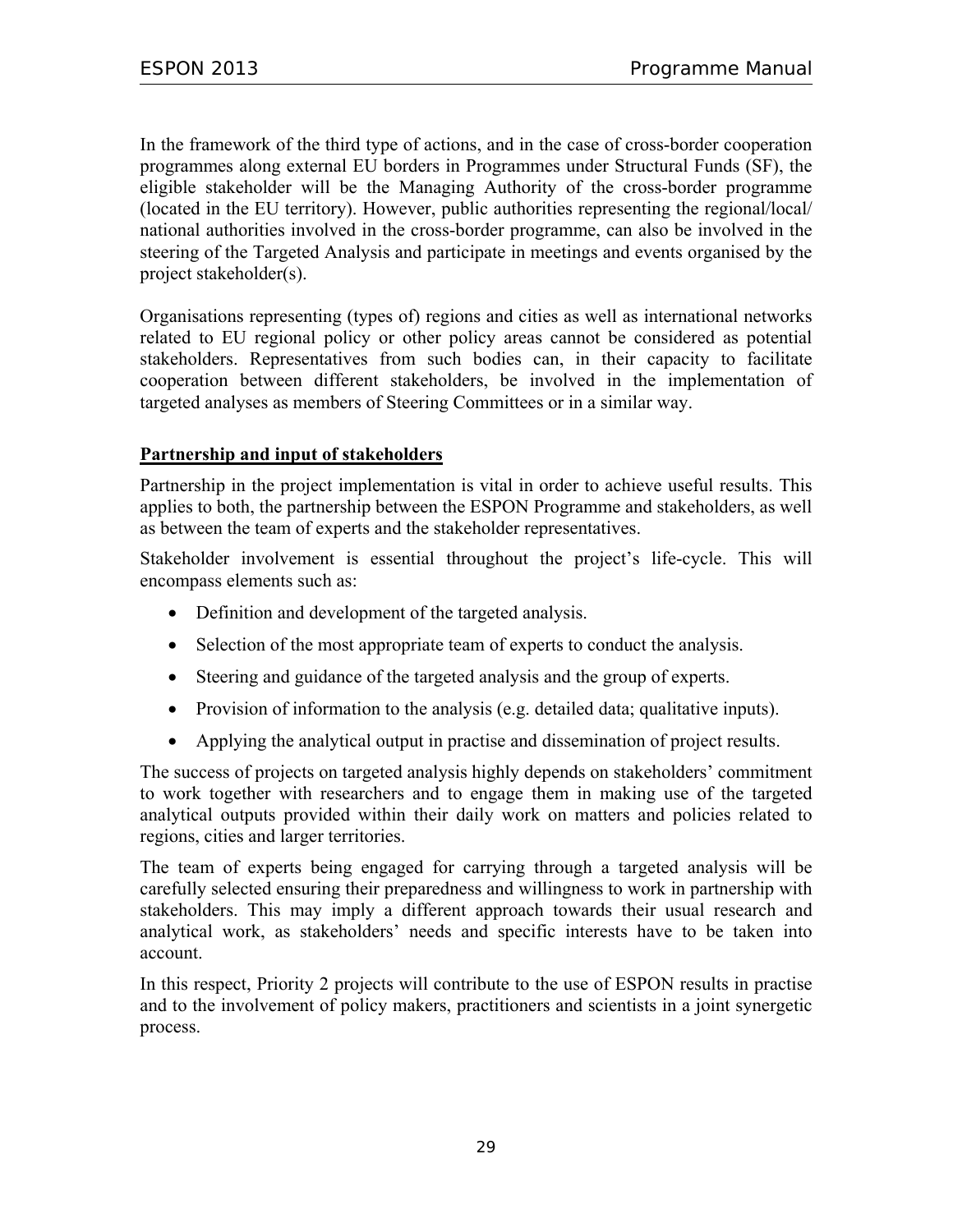#### **Operational results**

The project implementation shall ensure operational results in relation to the specific type of action (see chapters 3.3.1 to 3.3.3). This may imply an involvement of stakeholders, e.g. as members of a steering group. The commitment of key stakeholders needs to be ensured in order to reach this objective.

The analysis shall make use of existing ESPON results both, of the previous and the current programme period, and be enriched by more detailed information and practical know-how provided by stakeholders.

The ESPON projects shall have a European-wide relevance, i.e. be of interest beyond the actual stakeholders involved. A mechanism for dissemination of results will therefore be an integral part of the project implementation. Existing European networks provide wider audiences that should be included in the transfer of the results and use of the targeted analysis.

#### **A two-step procedure towards targeted analyses**

The stakeholders considered eligible for this type of projects include public authorities either (1) at European level and in EU Member States and ESPON Partner States (Iceland, Liechtenstein, Norway and Switzerland) dealing with territorial matters, or (2) involved in Structural Funds Programmes or (3) representing groups of regions and cities (see chapter 3.1 for a definition of groups of regions and cities).

Setting up the actions under this priority follows a two-step process:

(1) In a first step, stakeholders are invited to voice their interest for information/knowledge in relation to one of the three types of action under Priority 2 (see below) by submitting expressions of interest including project ideas. Expressions of interest selected by the ESPON MC will be the basis for project specifications for the targeted analyses that will be delivered by ESPON. These specifications will be set up with the active involvement of the stakeholders who submitted the respective expressions of interest.

(2) As the second step, these project specifications will be published in the framework of a call for proposal/tender for targeted analysis which will result in the selection of the best proposal/tender submitted and through this the TPG/team<sup>6</sup> of experts that entail the analytical capacity necessary. The TPG/team of experts will implement the targeted analysis in a partnership process with the stakeholders behind the selected projects.

No direct financial contributions or co-financing will be requested from stakeholders in implementing selected actions. However, stakeholders will be expected to cover personnel and travel costs for their own active involvement in the implementation and use of the targeted analysis provided.

#### **What is the difference to ESPON applied research?**

 $\overline{a}$ 

The distinction between Priority 1 and Priority 2 projects can be seen from the following overview:

 $6$  Depending on the budget of the project – please refer to chapter 8.3.1.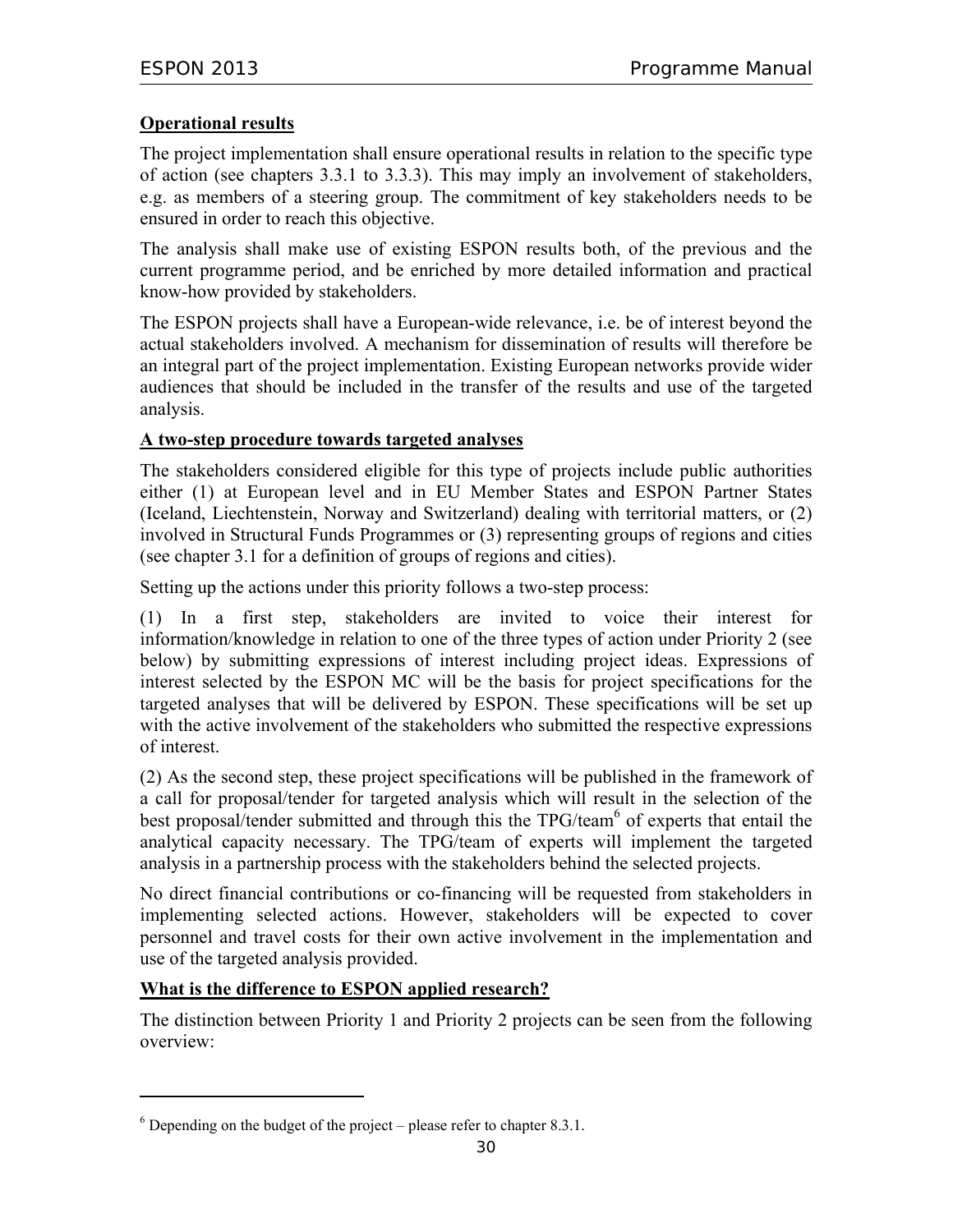|                     | <b>Priority 1</b>                                       | <b>Priority 2</b>                                                                                                               |
|---------------------|---------------------------------------------------------|---------------------------------------------------------------------------------------------------------------------------------|
| Project idea        | <b>ESPON MC</b>                                         | Policy makers & practitioners                                                                                                   |
| Process             | One-step process (Call for<br>proposal)                 | Two-step process (Call for expression<br>of interest; Call for proposal)                                                        |
| Project<br>approach | Applied research providing<br>new European wide results | Use of existing ESPON results,<br>integrating them with practical know-<br>how of and detailed information from<br>stakeholders |
| Actors              | TPG (researchers only)                                  | TPG/Team of experts $&$ stakeholders in<br>partnership                                                                          |
| Relationship        | Results may feed Priority 2<br>actions                  | Results should feed operational use and<br>may reveal needs for applied research<br>under Priority 1                            |

## **3.2 Objective of the targeted analysis**

The aim is to carry through targeted analyses in partnership with policy makers and/or practitioners showing an interest in gaining awareness of European evidence, information, experience and/or knowledge on common challenges related to their territorial and/or urban development.

The individual targeted analysis shall support better informed policy decisions by:

- Integrating ESPON findings with more detailed information and practical knowhow, either from a territorial part of Europe or from a sector authority.
- Contributing to a sound knowledge of territorial development perspectives/trends through new understanding of future development potentials and challenges for the respective territorial and/or urban development.

On the basis of the interest and ideas expressed by stakeholders in calls for expression of interest, the MC will be responsible for selecting actions of targeted analyses to be carried through by TPGs or teams of scientists/experts.

The target groups for the results of the user driven targeted analytical deliveries based on ESPON results are:

(1) Policy makers and practitioners involved in carrying through programme and project activities outside and within Structural Funds' funded programmes;

(2) Research institutes and universities carrying through the analysis.

The main difference between targeted analyses under Priority 2 and the rest of the ESPON 2013 Programme is the purpose of user involvement and the use of existing ESPON results.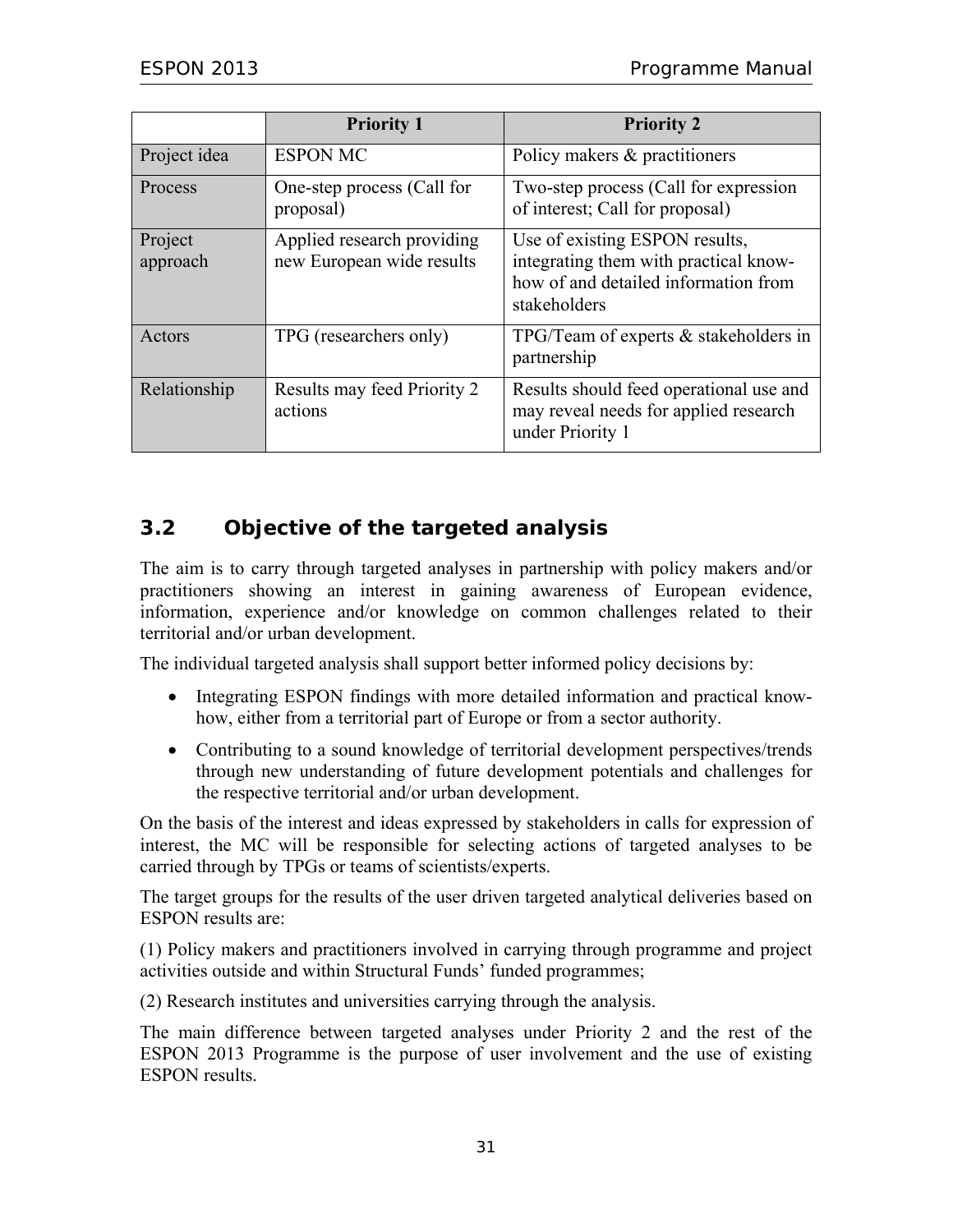# **3.3 Types of actions**

Projects under Priority 2 can have different foci and accordingly vary in their content. In order to have a clear distinction between the various possible project orientations, each project needs to be clearly allocated to one of the following types of action:

1) Integrated studies and thematic analysis;

2) Knowledge support to experimental and innovative actions;

3) Joint actions related to other Structural Funds Programmes.

Independent of the type of action, each project should have a European perspective (i.e. supporting the understanding of the wider European context), a clear transferable character and a concrete implementation part, focusing on specific territories.

The analytical approach can provide integrated, cross-thematic analyses, study individual themes or sectors, or focus on a specific type of territories. At any rate, ESPON findings shall be integrated and supplemented with more detailed information and practical knowhow, either from a territorial part of Europe or from a sector authority. Analyses can include/be based on case studies. The geographical coverage will normally have a more limited territorial coverage than the entire European territory.

## **3.3.1 Integrated studies and thematic analysis**

This type of action is foreseen to follow a "traditional" analytical approach using existing results of ESPON applied research and other studies. The analysis can integrate several themes relevant for certain types of territories, regions and/or cities or they can be less comprehensive in the approach by focusing on one or a few themes.

#### **Objectives**

The main objectives are:

- 1) To provide added value for territorial development of specific types of territories<sup>7</sup> by offering new comparative insight and understanding on territorial potentials and challenges from a European perspective;
- 2) To ensure that other (similar) types of territories/regions can benefit from the output of the analysis.

It is expected that groups of regions and/or cities across Europe as well as national authorities that are facing common challenges will be interested in territory specific and yet transferable analyses giving insight in their position in a European territorial context, e.g. how territories, types of regions and cities with similar challenges best develop their policies and strategies.

Studies or analyses could, for instance, look into a specific theme or potentials of certain types of regions, and assess their position in the European context. Contributing to the

<sup>-</sup> $<sup>7</sup>$  Types of territories codified for the territorial dimension, include urban, rural-mountains, rural-islands,</sup> rural-area (sparsely and very sparsely populated), rural-other, former external border, area dependant on fisheries, outermost regions, transnational cooperation areas, cross-border cooperation areas and interregional cooperation areas (as listed in the ESPON 2013 Programme, p. 9).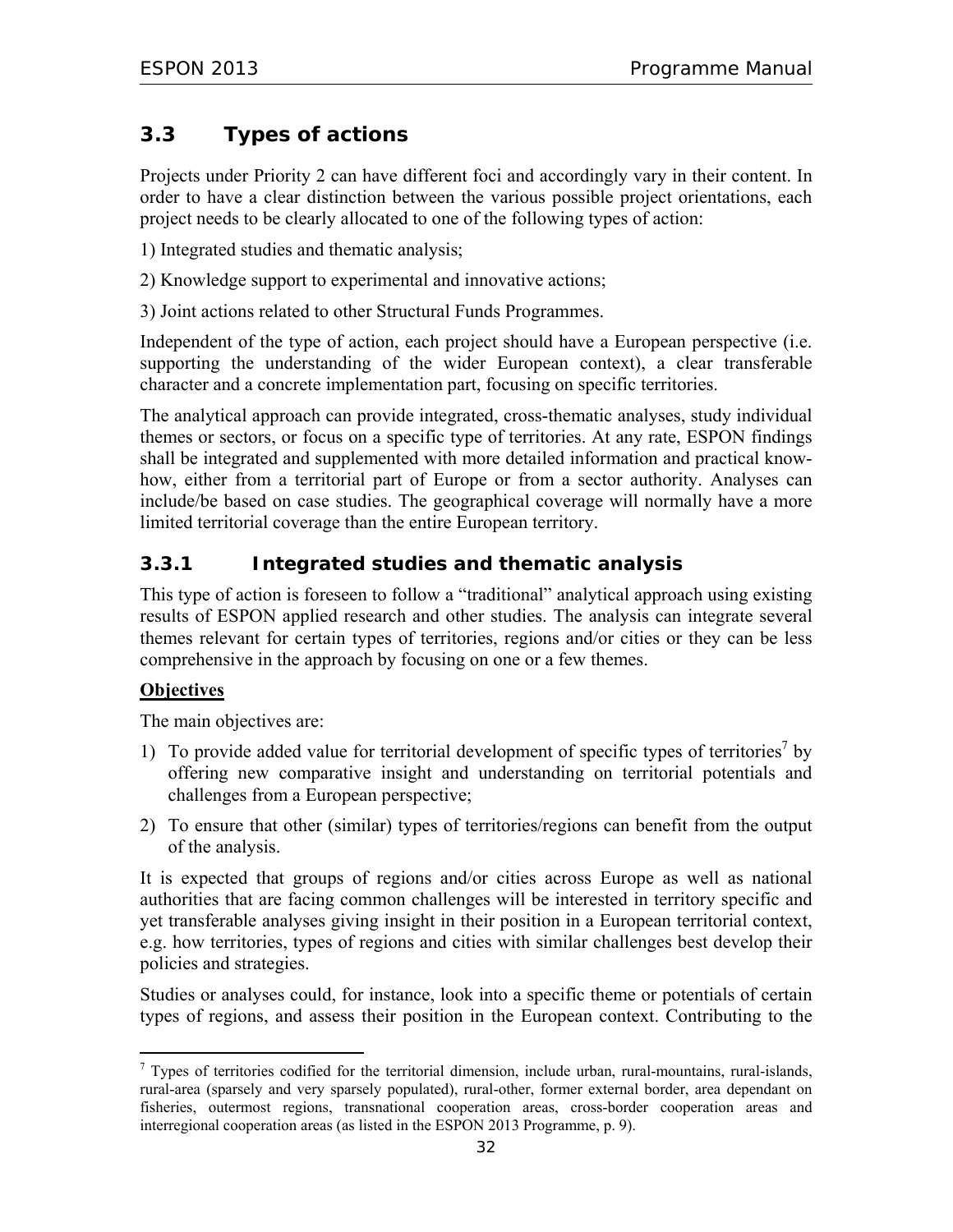assessment of the position of a region in a larger territorial context, cross-thematic studies can be of particular importance. Furthermore, this type of action offers the opportunity to break down existing ESPON results to a lower level, and to enrich them with specific regional/local knowledge/evidence. ESPON results can thereby be made more easily accessible and comprehensible for stakeholders below the national level. They can also provide an additional dimension to the development of strategies and policy making for the stakeholders involved.

#### **Outputs expected**

The outputs expected are integrated analyses providing insights in the state of development, the challenges and potentials of particular territories/types of regions/cities by including a number of sectors and addressing potential synergies. Results can also concentrate on a particular theme. In both cases, the outcome of the interaction between the European perspective/dimension and the national/regional/local one is expected to deliver added value to the stakeholders involved. Results shall lend themselves to practical application/use by the stakeholders involved in the project.

#### **3.3.2 Knowledge support to experimental and innovative actions**

This type of action clearly allows for the implementation of projects that differ from the mainstream of the ESPON 2013 Programme by being more experimental and/or innovative in character. It is in a way a laboratory for developing ways of meeting main territorial challenges that Europe is confronted with.

#### **Objectives**

The objectives are:

1) To support experimental and innovative actions carried through in partnership with stakeholders with European knowledge on territorial structures, trends, perspectives and policy impact;

2) To provide methodological support to experiments and innovative efforts.

Project activities should go beyond a traditional format of analyses and case studies and proactively explore new avenues of creating territorial development, meeting main challenges and proposing innovative actions. They could inspire strategy building and planning processes and/or, particularly through their innovative approach, stimulate creativity on new ideas for applied research projects under Priority 1 of the ESPON 2013 Programme.

Innovative actions can in principle include actions improving the economic, social and environmental situation and performance of the territory in question. They can, for instance, relate to more comprehensive territorial visions and strategies including the larger territorial context. The actions can as well relate to governance issues related to implementing territorial cooperation in practice and to training efforts related to the use of ESPON results e.g. how to work with visions and scenarios, how to read regional relevance out of ESPON maps, how to use methodologies and techniques applied in ESPON, or how to relate in practice to a European perspective in regional/local efforts to shape development. Finally, an action could also be considered to be innovative and/or of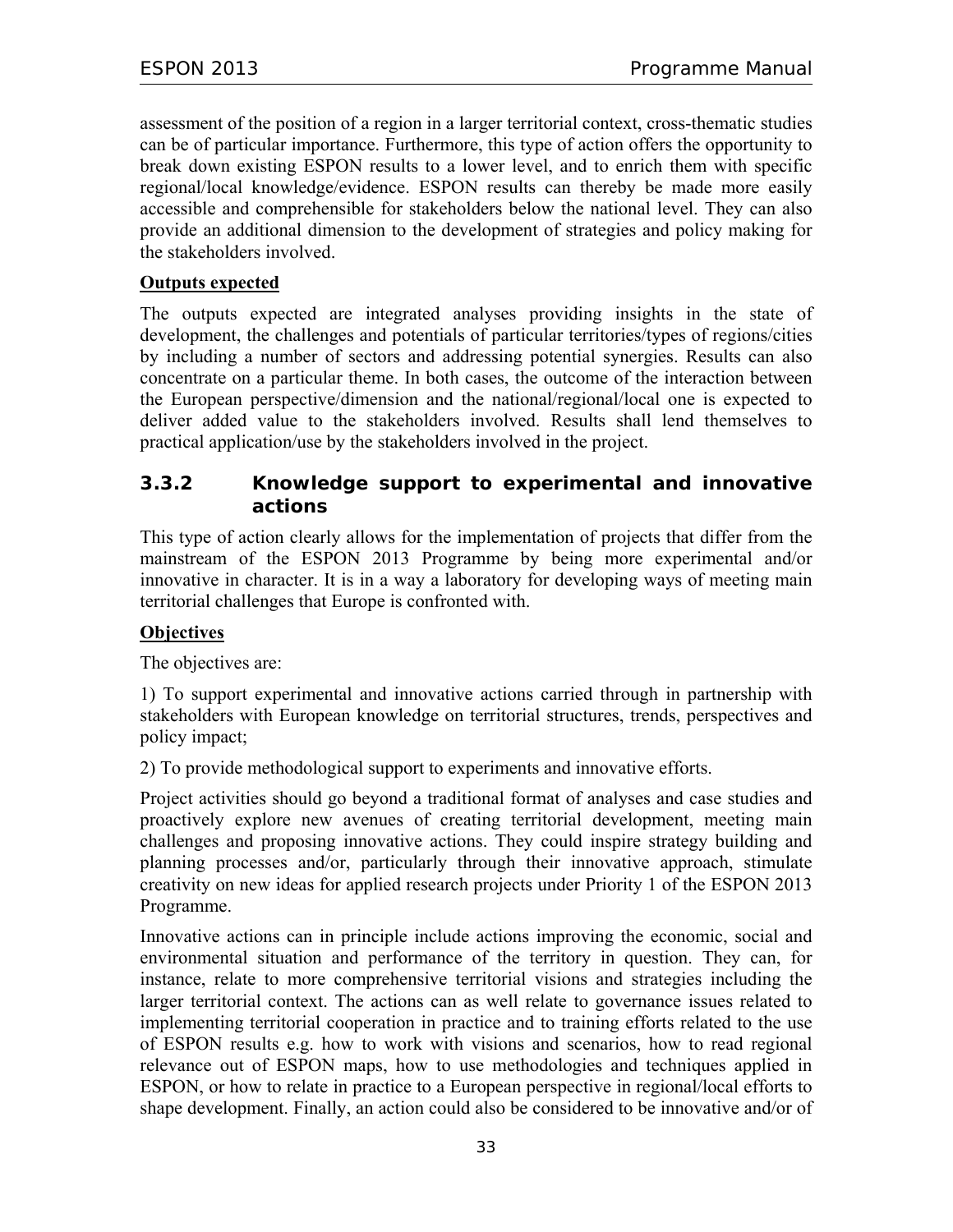experimental character, if stakeholders of different regions work together for the first time.

#### **Outputs expected**

Outputs expected include analytical/methodological inputs to visions, scenarios and strategies for the development of certain territories/types of territories as well as proposals for actions to be carried out by stakeholders which support innovative measures for the territory in question. Outputs can as well include new avenues to deal with major territorial challenges facing Europe, its regions, cities and larger territories. Even though more experimental and innovative in character, results shall lend themselves to practical application/use by the stakeholders involved in the project.

In the approach to major territorial challenges priority would be given to experimental and innovative project ideas meeting territorial challenges addressed by European policy orientations, such as:

- Demography: Fertility, ageing and migration processes.
- Economy: Globalisation, increasing global pressure to restructure and modernise, new emerging markets & technological development.
- Climate change: New hazard patterns, changing potentials.
- Energy supply and efficiency: Increasing energy prices.
- Transport and accessibility/mobility: Saturation of euro-corridors, urban transport.
- Geography:

Territorial concentration of activities, mainly economic, in the core area of Europe, the process of metropolisation and further EU enlargements.

These challenges may impact on different types of regions, cities and larger territories in different ways and require diverse policy responses.

#### **3.3.3 Joint actions related to other Structural Funds Programmes**

The joint actions related to other Structural Funds Programmes take a geographical starting point in the area covered by these programmes, be it transnational, cross-border, interregional, regional or urban territories. The content of these actions can be integrated and thematic analyses and they can be experimental and innovate of nature (as described above in chapters 3.3.1 and 3.3.2). A main prerequisite is that they are justified by supporting Structural Funds Programme implementation.

#### **Objectives**

The objectives are: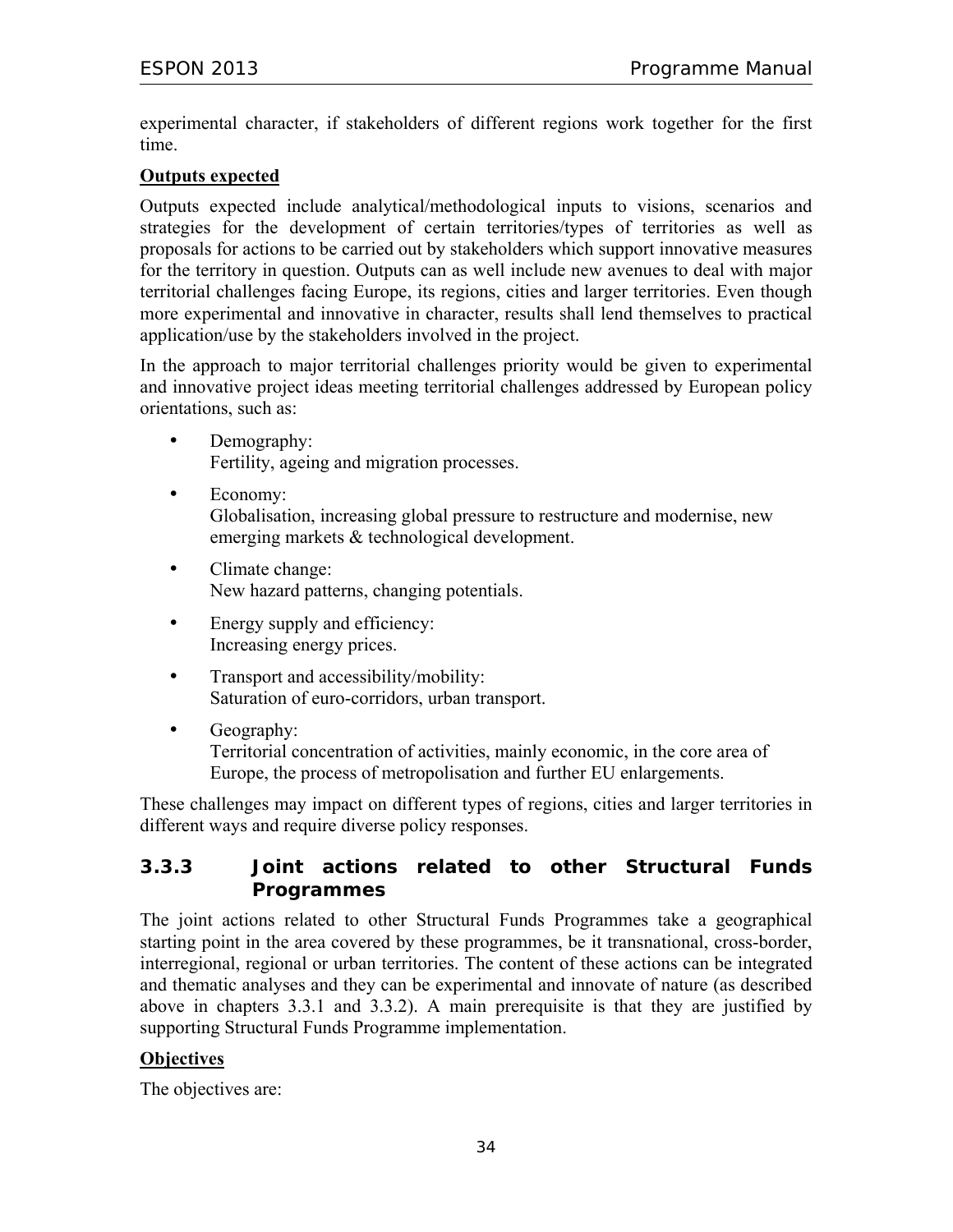1) To provide information and analyses on the European position of these areas, their comparability with other similar areas, and their potentials and challenges, useful for Structural Funds Programmes (regional, cross-border, transnational, interregional and urban);

2) To provide methodological support for strategic processes, including visions and scenarios for spatial development and planning.

It is expected that project results will support decisions on concrete actions such as documents on strategic development or Structural Funds actions involving several stakeholders from regions and cities as well as national level. Projects should have a particular collaborative approach between actors from different countries.

#### **Outputs expected**

 $\overline{a}$ 

Outputs expected include support to programme implementation and ideas for definition of projects providing added value to the development of the territory covered by the Structural Funds Programme in question.

|                                                                     | <b>Type of action 1</b>                                                                                                                                                                                                                                                                                                                                                                                                                                                        | Type of action 2                                                                                                                                                                                                                                                                                                                                                                                                                                                              | <b>Type of action</b><br>3                                                                                                                                                                                                                                                                   |
|---------------------------------------------------------------------|--------------------------------------------------------------------------------------------------------------------------------------------------------------------------------------------------------------------------------------------------------------------------------------------------------------------------------------------------------------------------------------------------------------------------------------------------------------------------------|-------------------------------------------------------------------------------------------------------------------------------------------------------------------------------------------------------------------------------------------------------------------------------------------------------------------------------------------------------------------------------------------------------------------------------------------------------------------------------|----------------------------------------------------------------------------------------------------------------------------------------------------------------------------------------------------------------------------------------------------------------------------------------------|
| Eligible<br>stakeholders                                            | Groups of at least 3<br>regions and/or cities<br>(i.e. a minimum of 3<br>public authorities <sup>8</sup> at<br>regional/local level<br>representing 3 different<br>countries participating<br>in ESPON 2013<br>Programme);<br>Public authorities at EU<br>and national<br>administrative levels<br>(i.e. when public<br>authorities at national<br>level are behind an EoI<br>no minimum<br>representation of<br>different countries<br>participating in ESPON<br>is required) | Groups of at least 3<br>regions and/or cities<br>(i.e a minimum of 3<br>public authorities <sup>9</sup> at<br>regional/local level<br>representing 3 different<br>countries participating<br>in ESPON 2013<br>Programme);<br>Public authorities at EU<br>and national<br>administrative levels<br>(i.e. when public<br>authorities at national<br>level are behind an EoI<br>no minimum<br>representation of<br>different countries<br>participating in ESPON<br>is required) | Authorities responsible for<br>implementing Structural<br>Funds Programmes 2007 -<br>2013 Objective 1, 2 and 3<br>(i.e. when an authority<br>responsible for<br>implementing Structural<br>Funds is behind an EoI no<br>minimum number of<br>partners is required for<br>submitting the EoI) |
| Is is not<br>consistent with<br>the OPKey<br>aspects to<br>consider | More reactive,<br>"traditional" approach,<br>based on existing<br>ESPON results, though<br>not necessarily limited                                                                                                                                                                                                                                                                                                                                                             | More proactive,<br>experimental and/or<br>innovative approach                                                                                                                                                                                                                                                                                                                                                                                                                 | Either of the two<br>approaches but focused on<br>existing Structural Funds<br>Programme                                                                                                                                                                                                     |

The following table gives a brief overview on the three types of action under Priority 2:

<sup>&</sup>lt;sup>8</sup> Please refer to the definition of public authority available at page 28)

<sup>&</sup>lt;sup>9</sup> Please refer to the definition of public authority available at page 28)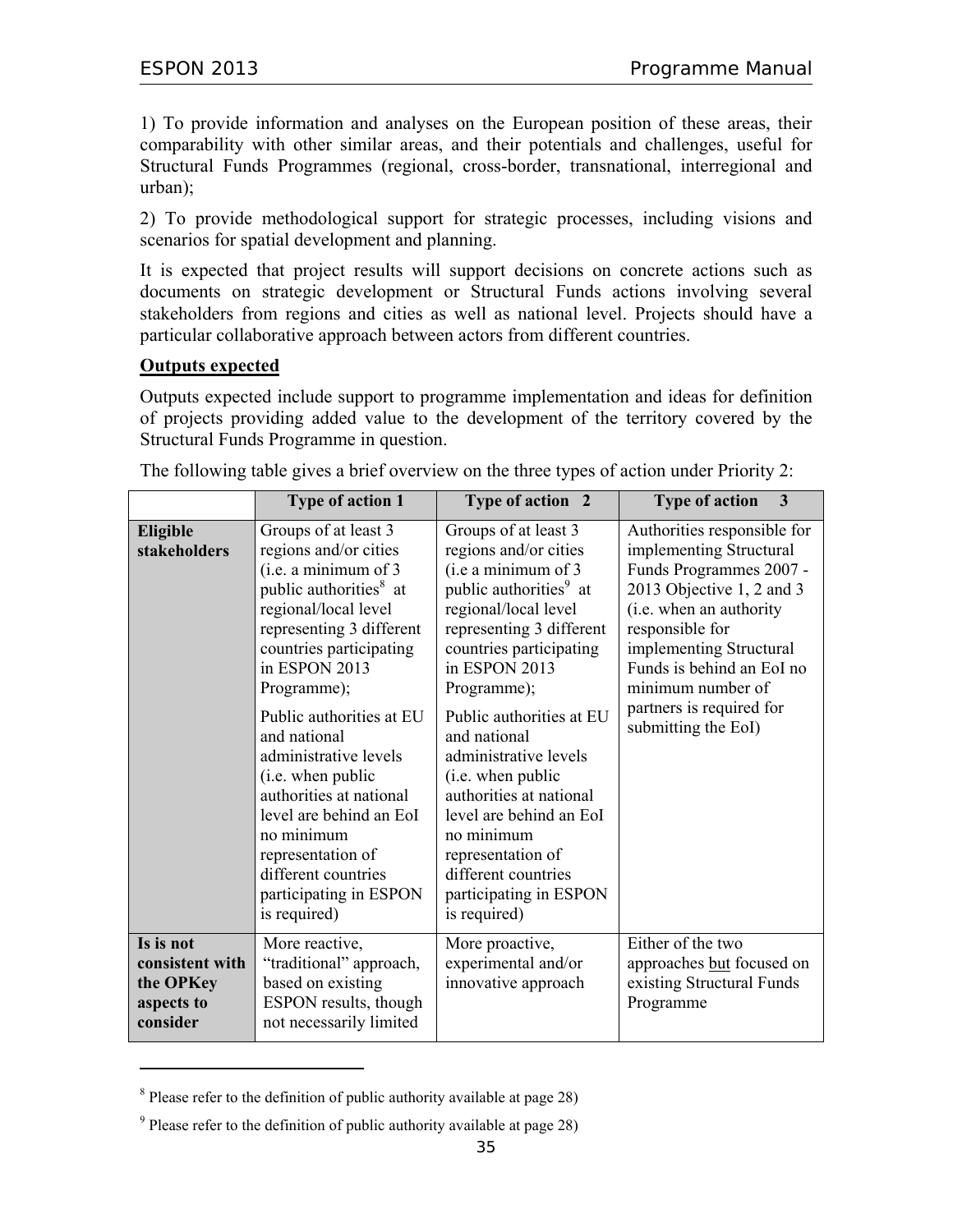|                | to these                                                                         |                                                                                                                                     |                                                                                |
|----------------|----------------------------------------------------------------------------------|-------------------------------------------------------------------------------------------------------------------------------------|--------------------------------------------------------------------------------|
| <b>Outputs</b> | Analyses of specific<br>territorial potentials<br>from a European<br>perspective | Analytical input to<br>territorial visions/<br>strategies/scenarios/<br>tools or to dealing with<br>major territorial<br>challenges | Either of the two outputs<br>but focused on Structural<br>Funds Programme area |

## **3.4 Mapping the demand of stakeholders**

In the course of programme implementation, ESPON will invite potential users through calls for expression of interest to propose project ideas. After the screening of the proposals received, a selected number of project ideas will be chosen by the MC and developed into project specifications/terms of references in close partnership with the respective stakeholders. The project specifications/terms of reference will be the basis for calls for proposals/tenders from TPGs or transnational teams of researchers/experts for carrying through the analysis requested.

Screenings of demand for targeted analyses by stakeholders shall be carried through at least 2-3 times during the implementation of the programme.

## **3.4.1 General principles**

In principle, the generation of project ideas for Priority 2 actions is conceived as a bottom-up approach, i.e. policy makers and practitioners shall voice their information and knowledge needs by expressions of interest that shall then be met by respective actions. The results of these actions shall, in turn, be put into use by afore mentioned stakeholders.

The MC will decide the timing of subsequent calls for expressions of interest.

Project ideas of stakeholders may be appropriate for a project under Priority 2 if an analysis of the proposed issue can contribute to policy development of the territories in question. The most prevailing territorial challenges at this point in time are known, however new themes will obviously appear on the policy agenda. Themes vary according to the territorial diversity in Europe. Therefore, it has not been considered appropriate to concentrate a call for interest on certain thematic issues, as there must be enough flexibility, also to cater for new needs occurring until the end of the current programme period.

## **3.4.2 Application Procedure**

A call for expression of interest will normally be launched including a public event where comprehensive information will be given on the application procedure. Stakeholders will also be informed about the call for expression of interest via the ESPON newsletter, the ESPON website as well as the Official Journal of the European Commission, C series. At the same time, the Member and Partner States participating in the ESPON 2013 Programme will be informed about the call so that the information can be nationally disseminated to stakeholders.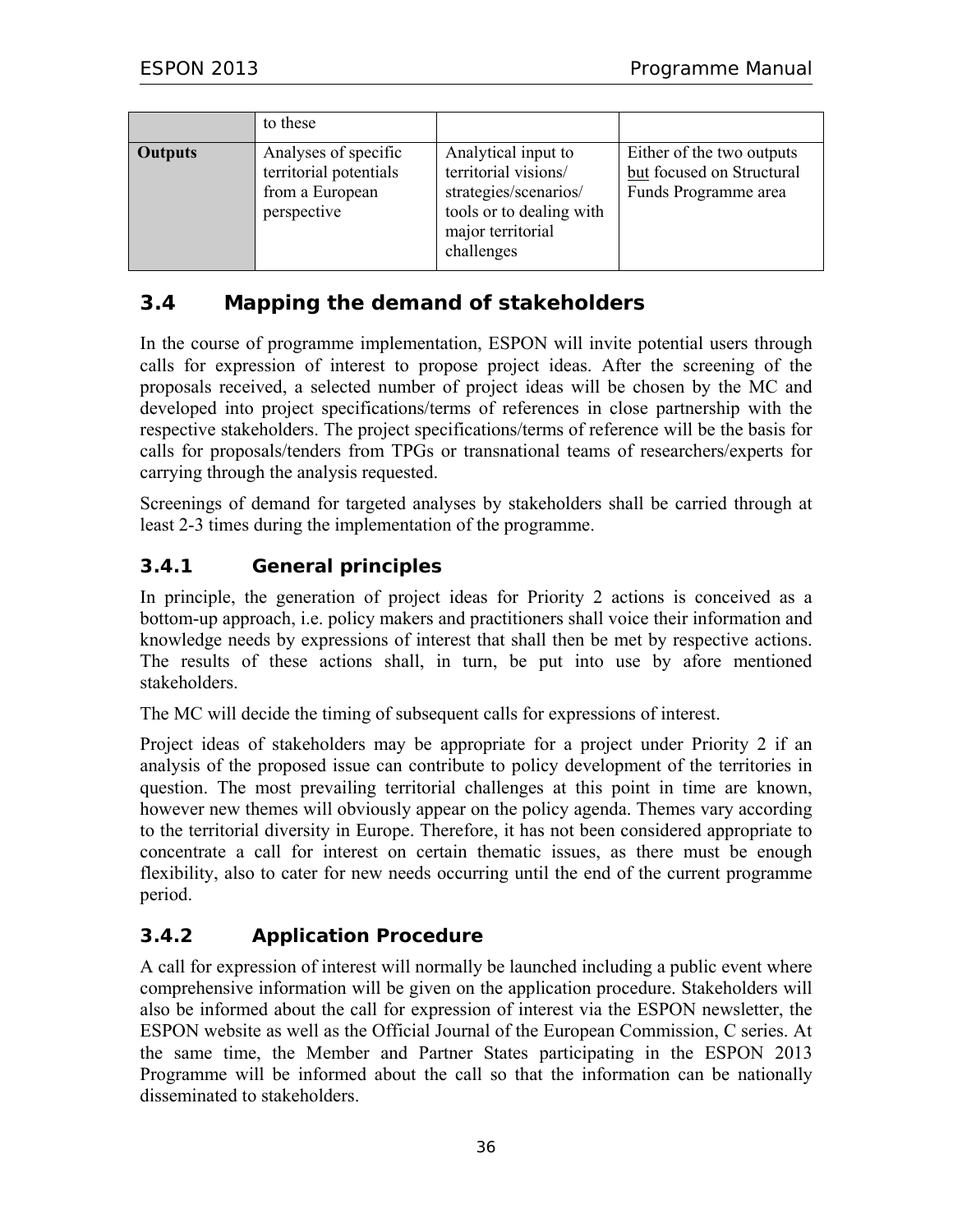The publication of the call for expression of interest will include information on the type(s) of action for which proposals are requested and the general objectives of this type of projects. In order to offer guidance for the formulation of the expression of interest an application form will be provided on the website of the ESPON 2013 Programme.

Expressions of interest should be submitted by stakeholders as defined in chapter 3.1 (see above). In the case of type of action 1 and type of action 2, these can be either a group of regions and/or cities, i.e. a partnership of at least three public authorities at regional/local level representing three different countries participating in the ESPON 2013 Programme, or a public authority at EU and national administrative level (i.e. no minimum representation of different countries participating in ESPON). In the case of type of action 3, stakeholders should be Managing Authorities for Structural Funds Programmes  $2007 - 2013$ .

Only public authorities located in the EU territory or situated in a country participating in the ESPON 2013 Programme (Iceland, Liechtenstein, Norway or Switzerland) are eligible stakeholders.

In the framework of the third type of actions, and in the case of cross-border cooperation programmes along external EU borders in Programmes under Structural Funds (SF), the eligible stakeholder will be the Managing Authority of the cross border-programme (located in the EU territory). However, public authorities representing the regional/local/ national authorities involved in the cross-border programme, can also be involved in the steering of the Targeted Analysis and participate in the meetings and events organised by the project stakeholder(s).

In case of thematic or territorial intersections/overlaps among two or more expressions of interest submitted, it may be proposed that the respective stakeholders cooperate and form a larger grouping of stakeholders.

Calls for expression of interest will usually be kept open for two months (40-45 working days). Interested stakeholders will be asked to forward their expression of interest in both, hardcopies (one original and one copy) and digital format to the attention of the CU, making use of the standard application form for that particular purpose provided via the ESPON website.

A lead partner principle shall be applied in situations when several stakeholders are behind an expression of interest.

## **3.4.3 Selection Procedure**

The selection procedure starts immediately after the deadline set for submitting project ideas. It consists of two distinct assessment parts, an eligibility check and an evaluation, and will be concluded with a short-list of project ideas that is forwarded to the MC which takes the final decision on approval of ideas for targeted analyses to be carried through in partnership.

## **Eligibility criteria**

At first, expressions of interest will be checked against the eligibility criteria in order to ensure that they fulfil the technical requirements of the Programme. The eligibility assessment will be performed by the CU.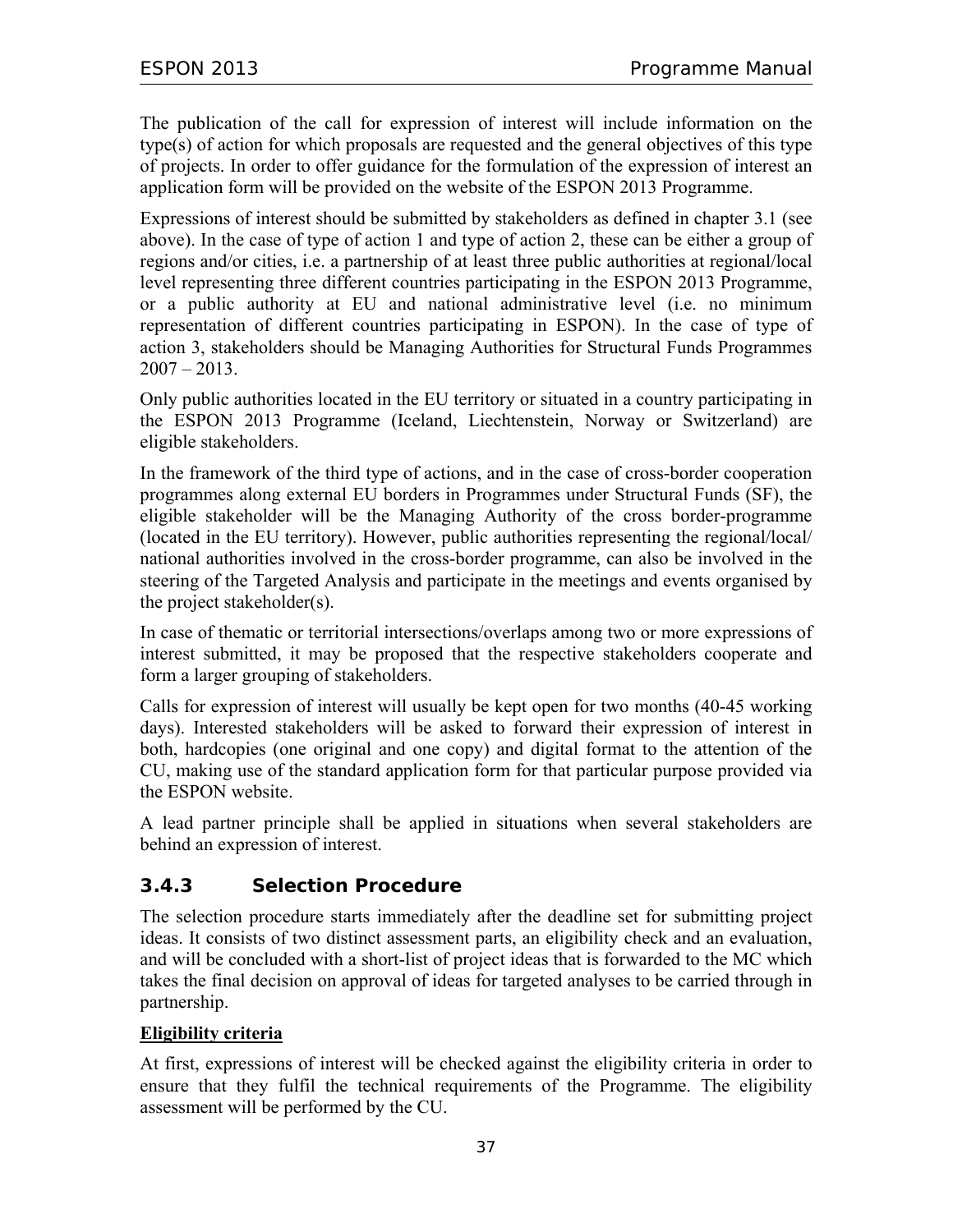The check of the eligibility criteria will be documented by ticking boxes of "yes" and "no", depending on whether the respective evidence has been provided or not. Each project idea to be evaluated has to fulfil the following criteria:

### **ELIGIBILITY CRITERIA**

- 1. Expression of interest has been submitted in due time in original **and** electronic version $10$
- 2. Expression of interest is complete and includes the requested administrative forms and supporting documents (the list of supporting documents required will be provided in the specific call), all properly filled in according to the detailed instructions provided in the Application Form.
- 3. The content of the expression of interest relates to the type of action set out in the call.
- 4. All stakeholders involved are public authorities at local/regional/national level or Managing Authority of programmes under Structural Funds (please, refer to the definition of public authorities provided at page 28).
- 5. All involved partners fulfil the eligibility criteria specified in the call for interest (e.g. minimum number of public authorities at regional/local level in the case of the first two types of actions)

In case the CU should detect, during the eligibility check phase, one or more of the following omissions in applications received within the deadline given, which would lead to the application being deemed ineligible, the respective Lead Stakeholder will be informed in written by fax and offered a maximum of **seven working days** (counting from the day following the day of receipt of the fax as documented by the transmission report) to correct the omission(s).

The correctable omissions are the following:

 $\overline{a}$ 

- Missing supporting documents in paper version as requested in the call (letter(s) of commitment).
- Missing signature and/or missing stamp on a document.
- Correction of discrepancies in the electronic version of the application submitted compared to the paper version sent to the MA by post, which is considered the valid application in legal terms.

<sup>&</sup>lt;sup>10</sup> You are advised to keep a proof of the submission of the postal version within the set deadline in case no date stamp is placed on the envelope by the postal services. Following the electronic submission you will receive and automatic confirmation that your email has successfully reach the programme mailbox. Should you not get the automatic confirmation mail, please check that the application was sent to the correct address and/or that no other error has occurred in order to avoid any problem with the eligibility of your proposal.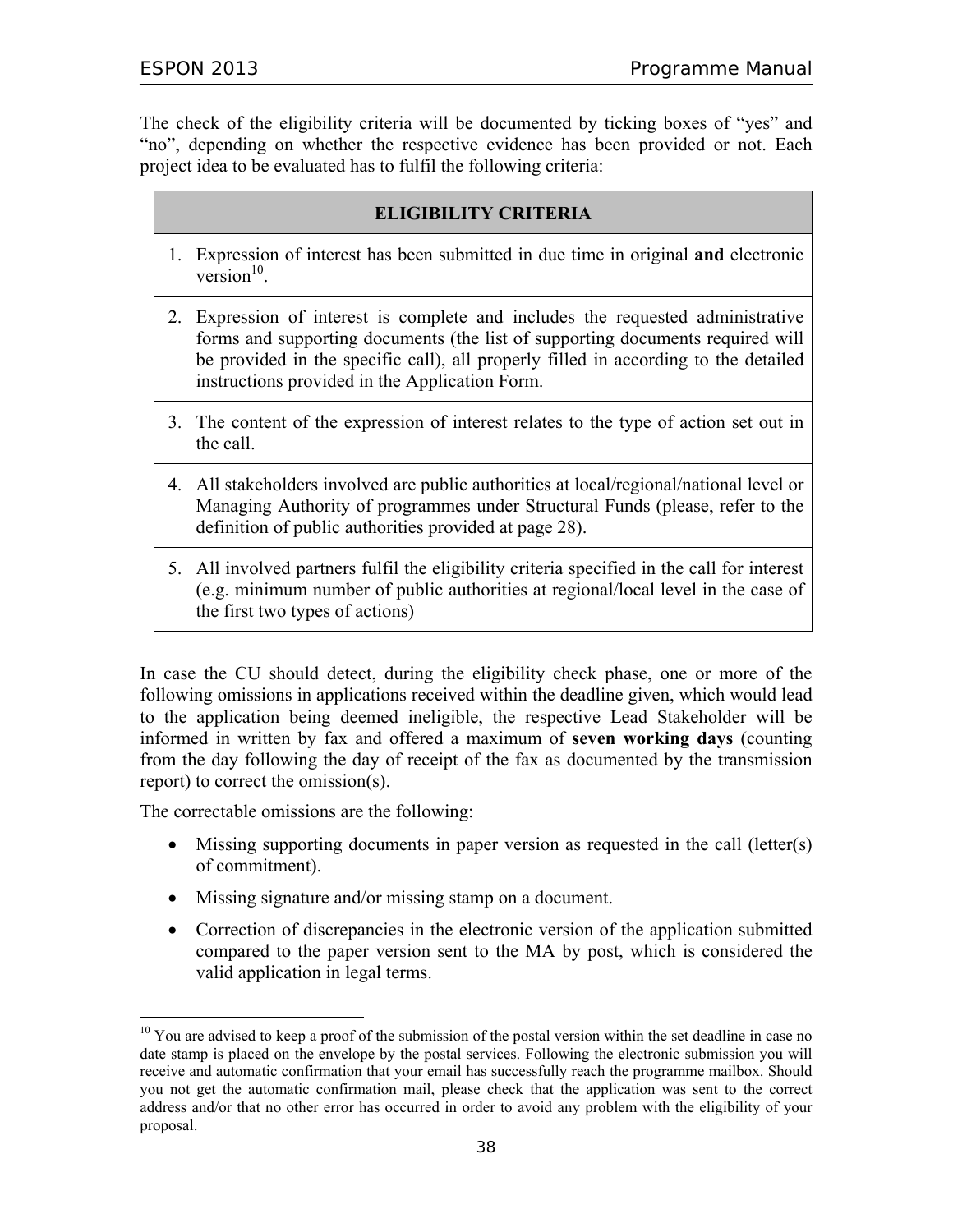In the first two cases, the listed missing and/or corrected documents, duly signed and stamped, shall be dispatched in original to the CU by registered express delivery within **seven working days** (counting from the day following the day of receipt of the fax as documented by the transmission report).

In case of discrepancies between the electronic and the paper version of the submitted application, the electronic version corresponding to the paper version submitted shall be sent by email to the CU (to the email address indicated in the communication) within **seven working days** (counting from the day following the day of receipt of the fax as documented by the transmission report).

Any document delivered after the deadline given will not be considered and the EoI considered not eligible. It is advised to all applicants to keep a proof of the sending of the requested documents within the deadline (e.g. receipt of the post office clearly indicating the sending date).

If the content of an expression of interest should not relate to the type of action set out in the call, it can be further considered in the selection procedure for the type of action it fits to, given that (1) this particular type of action was also covered by a call for expression of interest at the same time; and (2) subject to approval of the stakeholder(s) having submitted the expression of interest. In the event that the type of action, the application should actually be allocated to, was not subject of a call for expression of interest at that specific point in time, the application will be considered ineligible and the respective applicant will be notified accordingly.

The outcome of the eligibility checks has to be confirmed by the MC. Only those expressions of interest that will have fulfilled the eligibility criteria will be subject to the subsequent qualitative evaluation. Stakeholders that submitted ineligible applications will receive a notification letter specifying the non-fulfilled eligibility criteria.

### **Evaluation criteria**

The evaluation is based on a scoring system and results in a list of expressions of interest that is forwarded to the MC for decision.

This second step in the selection procedure serves to assess the relevance of the expressions of interest regarding the existing knowledge available, primarily within the ESPON Programme, and of the specific call to which they respond. It also looks into the impact of each proposed project idea, i.e. its importance and operational use for stakeholders involved in territorial development on EU, national and regional level.

The general evaluation criteria that need to be met by all expressions of interest, independent of the type of action they address, are the following:

## **GENERAL EVALUATION CRITERIA**

- 1. Presence of a European perspective/dimension in the targeted analysis.
- 2. Degree of transferability and added value of expected results (e.g. geographical coverage of stakeholders involved should be typical for a certain typology of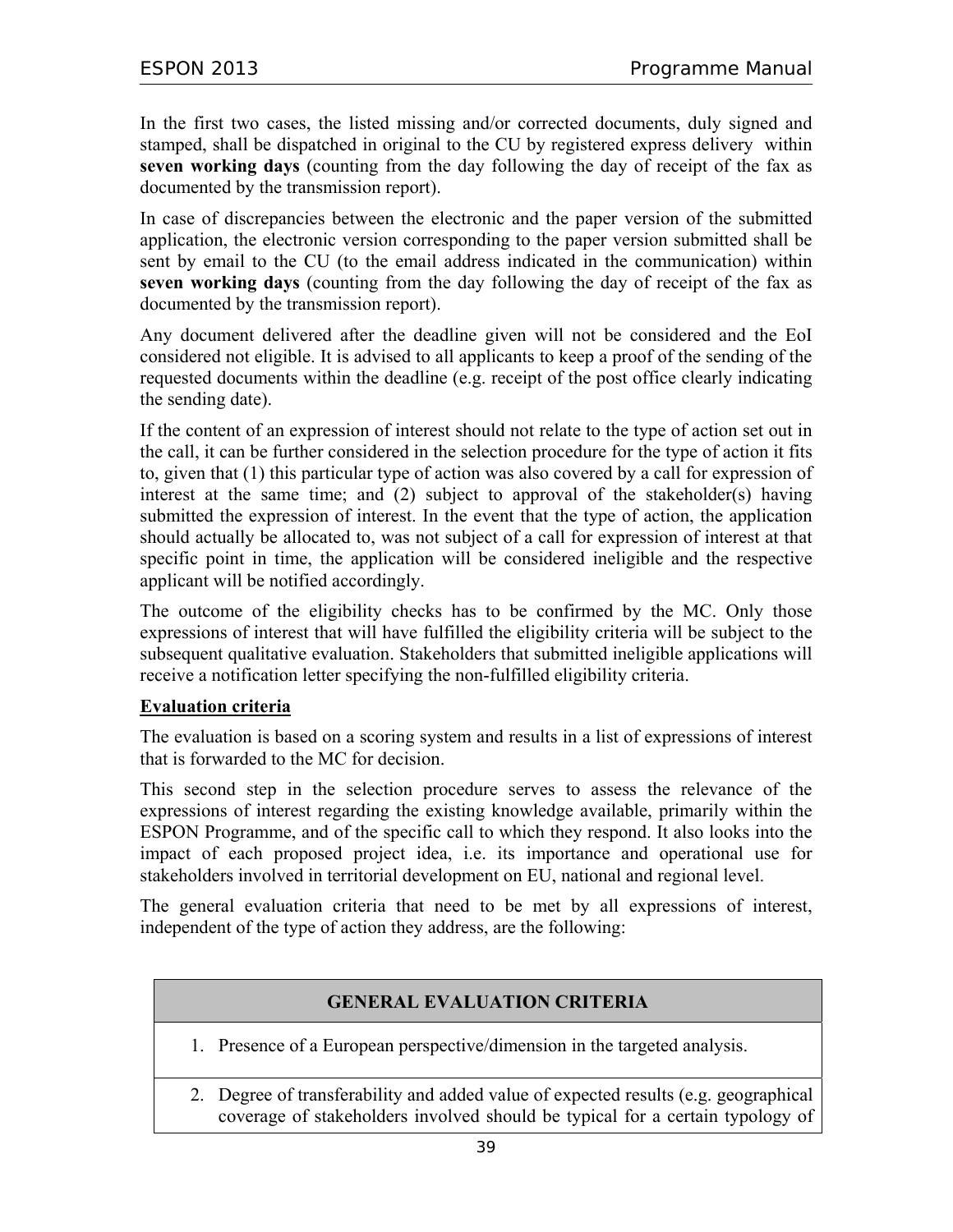cities/regions).

- 3. Operational use and implication of the analytical results envisaged by the stakeholders involved (e.g. how are the results related to stakeholder processes?).
- 4. Degree of competent involvement of stakeholders in the targeted analysis (e.g. how do they intend to provide appropriate know-how and give access to all necessary data and documents for analysis to the team of experts?).
- 5. Measures for the dissemination of the experience made with project results (e.g. are they conceived in such a way that a wide target group can be reached?).
- 6. Contribution to the expected results and impacts of the ESPON 2013 Programme (e.g. has the theme/topic already been covered by another action under Priority 2?).

In addition, one specific criterion will be taken into account for each of the three types of action:

### **SPECIFIC EVALUATION CRITERIA**

#### **Depending on Type of Action**

#### **1. Integrated studies and thematic analysis**

 Degree to which the action provides new comparative insight and understanding of the state, trends, perspectives and/or policy impacts from a European perspective for the territories, regions and cities involved.

#### **2. Knowledge support to experimental and innovative actions**

 Degree of innovative and/or experimental character of the action and ability to approach major territorial challenges (e.g. has the approach/methodology been applied before in this particular type of territory?).

#### **3. Joint actions related to other Structural Funds Programmes**

 Depending on whether the action is supposed to be of more "traditional" character or more innovative character, one of the two above mentioned criteria will apply.

Stakeholders should, when expressing an interest, give a brief presentation of the territory for which the analysis should be conducted (incl. key data on size, population, economic strength, challenges).

Stakeholders submitting an expression of interest should nominate one representative that will function as Lead Partner.

Each criterion will be awarded a score between  $0 - 10$ . Half marks can be given, too. The scores indicate the following with respect to the criterion under examination: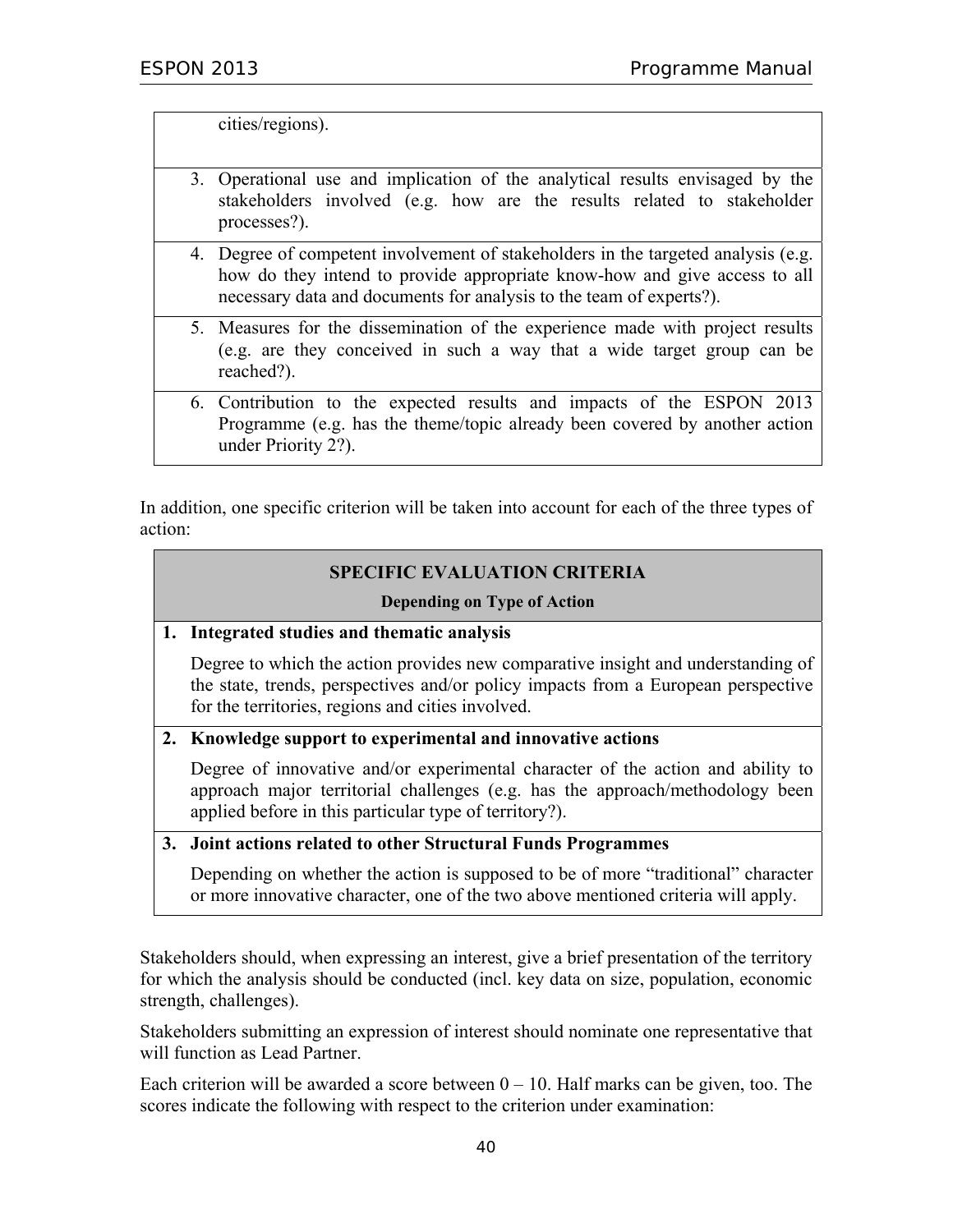- 0. No evaluation possible: The proposal fails to address the criterion under examination or cannot be judged due to missing or incomplete information.
- 1. Unacceptable: The proposal almost fails to address the criterion making it very difficult to judge due to missing or incomplete information.
- 2. Extremely poor. The criterion is addressed very superficial and highly unsatisfactory manner.
- 3. Very poor. The criterion is addressed in a cursory and unsatisfactory manner.
- 4. Poor. Serious inherent weaknesses exist in relation to the criterion.
- 5. Un-sufficient. Inherent weaknesses exist in relation to the criterion in question, which are too serious for correction.
- 6. Sufficient. The proposal broadly addresses the criterion; however there are significant points that would need correction.
- 7. Fair. The criterion is addressed sufficiently; however some points would need correction.
- 8. Good. The proposal addresses the criterion well, although some improvements are still needed.
- 9. Very good. The criterion is addressed in a convincing way and only minor improvements are needed.
- 10. Excellent. The proposal successfully addresses all relevant aspects of the criterion in question without any shortcomings.

Each group of selection criteria has a total number of points. No weighting will be applied. However each criterion should be scored with a value of at least 6. Proposals that fail to achieve this minimum score for a criterion will not be further considered in the selection procedure.

The expressions of interest will be marked and assessed exactly as they are described and presented. No assumptions or interpretations about the project idea will be made in addition to what is in the application. Concise but explicit justification will be given for each score. Evaluation forms with no concluding comments will be declared inadmissible. Equally, evaluation forms carrying handwritten corrections of scoring are declared inadmissible if they are not accompanied by handwritten initials. Any recommendations for improvements to be proposed to the stakeholders will be included as well.

The assessment will be prepared for the MC by the CU. Once the individual assessments are completed, the evaluation proceeds to a consensus discussion, integrating the views of those having taken part in the assessment. A consensus report will be produced, also including any proposals for improvements. Consensus reports with hand-written corrections will be deemed inadmissible.

The content of the assessment will not be published or forwarded to persons or institutions which are not directly engaged in the evaluation or decision making. The project idea itself included in the expression of interest, as well as the description,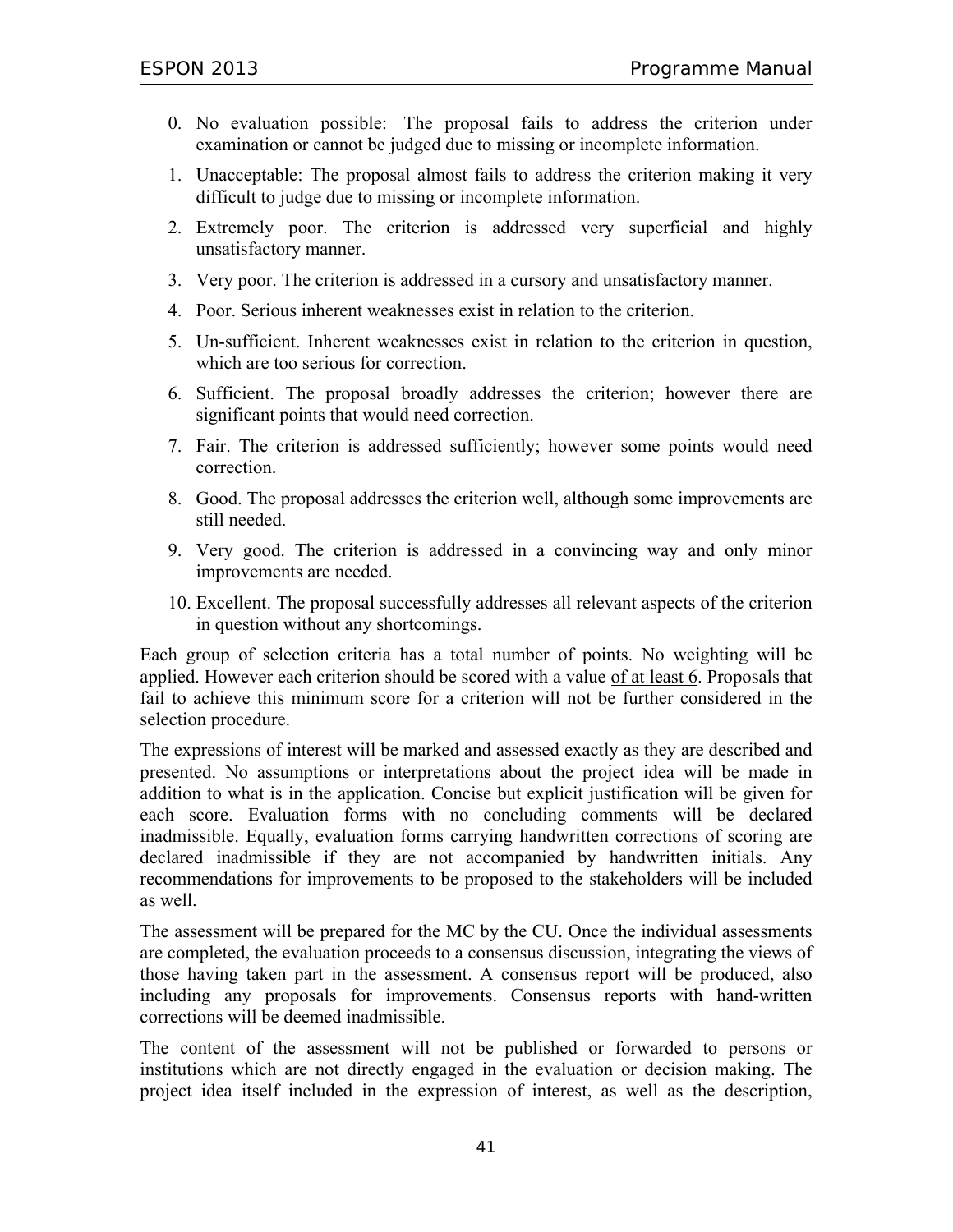concept and structure of the idea for a targeted analysis remains the property of the stakeholder(s) behind the idea.

### **Decision making**

Decisions on project ideas for targeted analysis will finally be made by the MC of the ESPON 2013 Programme, based on the results of the eligibility check and of the evaluation of the EoI. All EoI will be evaluated and the result of the evaluation will generate a ranking of the EoI received for the call in question. After having decided on the eligibility of EoI, the MC will confirm the best applications resulting from the ranking of EoI.

The number of EoI that will be approved will be decided by the MC prior to the launch of a call for EoI. This will be done either as a specific number of EoI or as a total budget allocation for the implementation of the related Targeted Analyses. The decision of the MC will opt at a selection of EoI that ideally includes actions from the three different types of actions.

The result of this exercise will be made transparent by providing the MC with a list including all expressions of interest received and the information below:

- The scoring resulting from the evaluation and the result of the eligibility check.
- A compilation of suggestions for improvements from the assessment of the expressions of interest that could include proposals for merging expressions of interest and/or improve the content of the targeted analysis envisaged.

For the approval of the best EoI, provided that the above conditions are met (i.e. eligibility and evaluation criteria), the following factors might as well be taken into account by the MC in case of equality in scoring:

- Relevance of the proposed project idea with respect to the type of action(s) covered by the call and with respect to the programme.
- A reasonable involvement of partners from Member States having entered the EU after 1<sup>st</sup> of January 2004.

Following the decisions of the MC, all stakeholders, having submitted an expression of interest, will be informed in written about the outcome of the selection procedure. All stakeholders whose expression of interest could not be approved will receive a notification letter with brief information on the assessment results. Similarly, all stakeholders behind approved expressions of interest will receive a letter from the MA (CU) stating the decision of the MC as well as a maximum budget foreseen for the targeted analysis. The decision may include certain recommendations for improvements deriving from the results of the evaluation assessment, which will be discussed with the stakeholder when setting up the project specification.

Selected project ideas will at a next stage be developed into project specifications/terms of reference for a call for proposal/tender.

All the Lead Applicants of the ineligible or non-approved EoI will receive a notification letter with brief information on the assessment results. In case Lead Applicants of ineligible or non-approved EoI are not satisfied with the decision of the MC, they may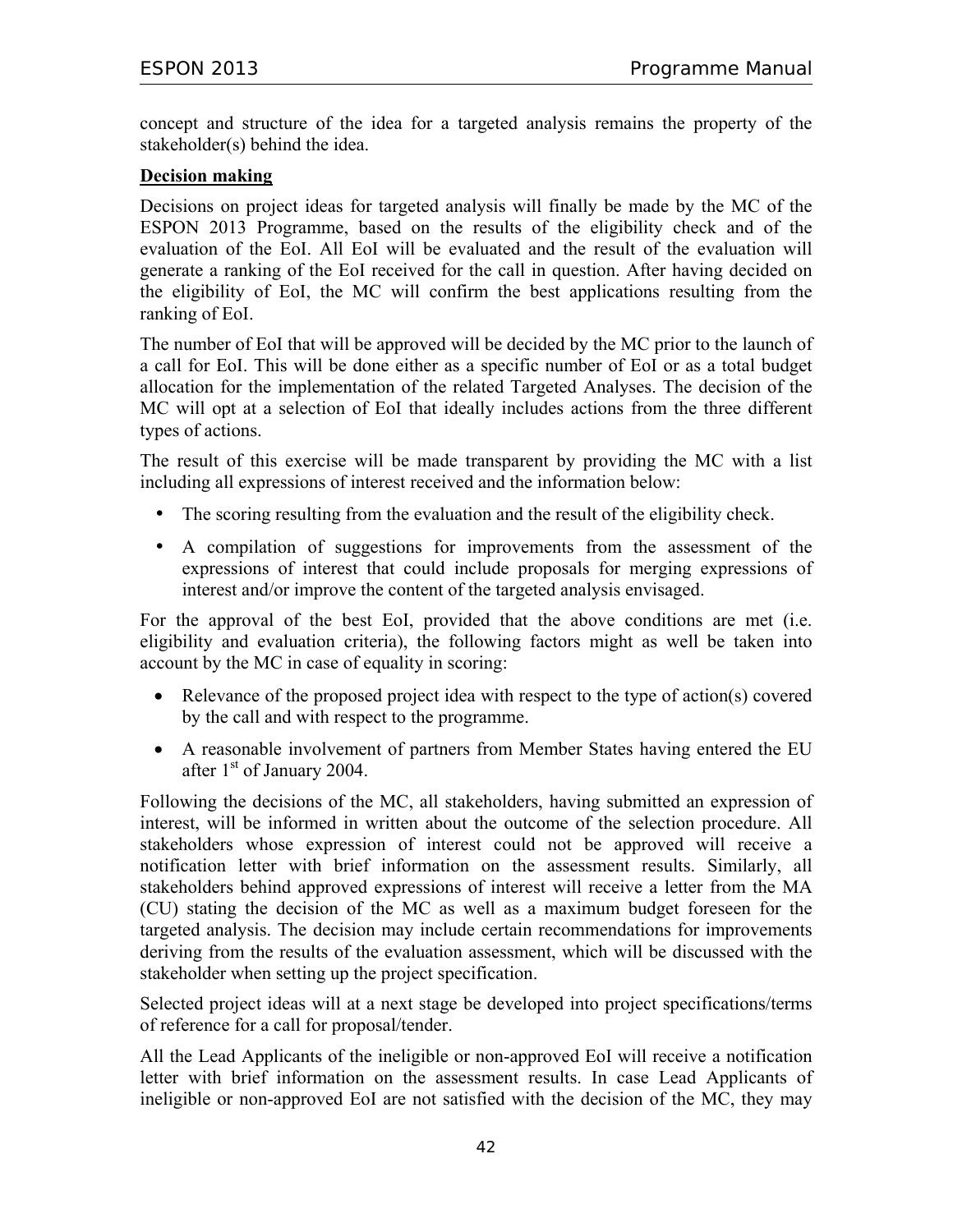put forward an appeal (for more detail on the appeal procedure, please refer to chapter 8.12 of the Programme Manual).

# **3.5 Setting up the analysis**

## **3.5.1 Role of the stakeholders in the setting up phase**

Stakeholders whose project ideas have been accepted by the MC will be considered partners in the further specification and setting up of the targeted analysis. This involvement will include the elaboration of detailed project specifications/terms of reference as well as the assessment of proposals/tenders from potential TPG/team of experts supporting the decision of the MC on the most suitable project and TPG/group of researchers/expert.

Stakeholders will be fully involved in carrying through targeted analysis, not only by taking part in the development of the action but also by providing information to the analysis, such as detailed data and qualitative inputs. The involvement of stakeholders will provide for knowledge support and can be organised in the form of a Steering Committee following the implementation of the action. Stakeholder organisations at European level, e.g. organisations representing (types of) regions and cities as well as international networks related to EU regional policy or other policy areas, can eventually be invited on their own expenses to participate in the steering of the project should the stakeholder(s) wish so.

## **3.5.2 Elaboration of Project Specifications/Terms of reference**

On basis of the financial volume for the call allocated by the MC, project specifications or terms of references will be elaborated. The stakeholders behind the selected project ideas will be involved in specifying the analytical delivery to be provided by the project. This will ensure the highest possible usefulness of results and the commitment by the involved stakeholders.

The project specifications/terms of reference will be elaborated by the CU in collaboration with the stakeholders. Involvement of the ESPON Concertation Committee in specifying the Targeted Analyses is not foreseen. However, the CC can be asked for advice by the CU in the process of elaboration.

The pre-announcement of the project will be launched in parallel to the starting of the drafting of the project specification, at the latest.

The MC will be presented for formal approval and commenting draft project specifications including indicative project budget (during an MC meeting or in written procedure).

The MC has mandated the finalisation of the project specification including budget allocation to the MA/CU. The MA/CU will in agreement with the stakeholders finalise the project specification and process them in relation to the call for proposal.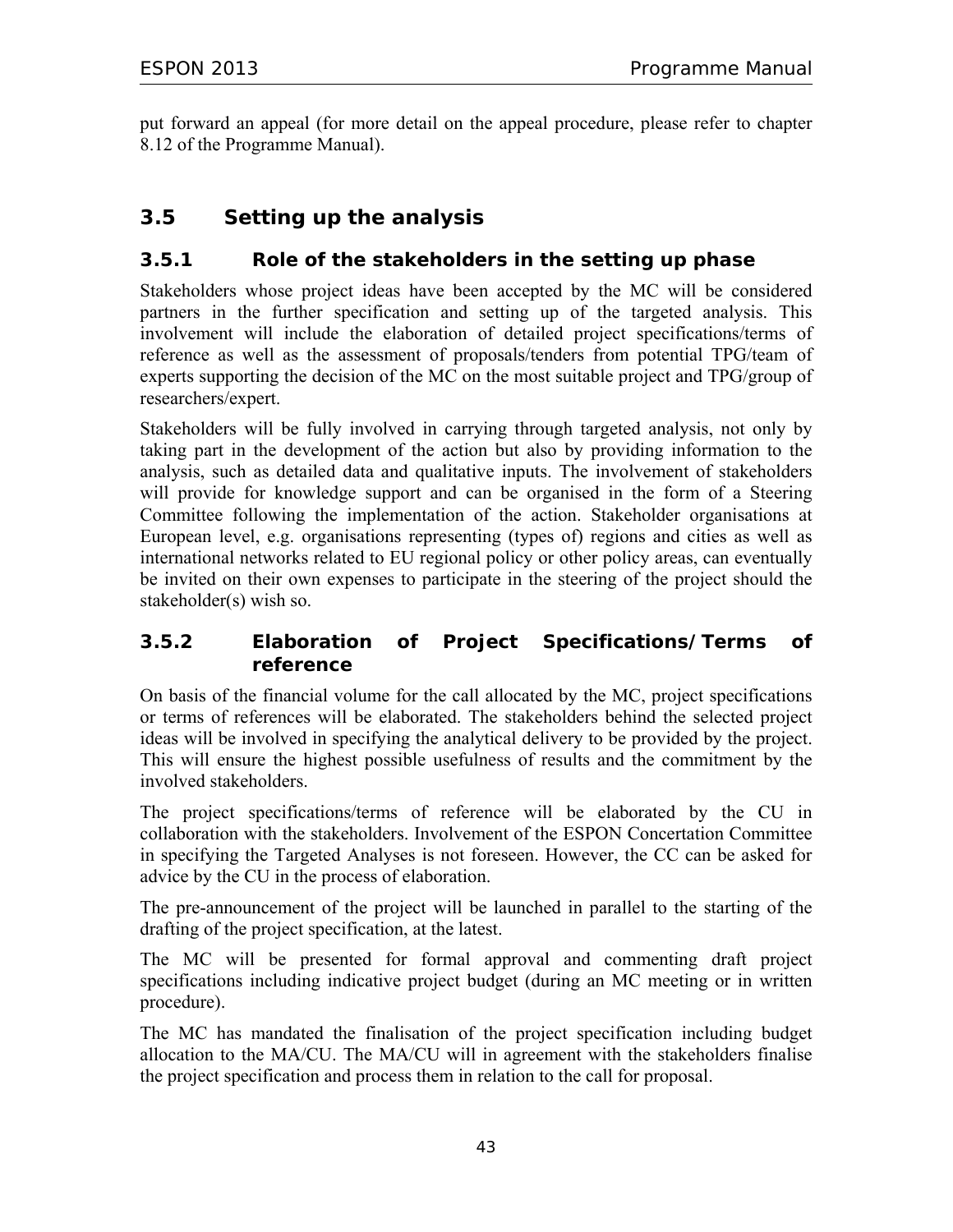The MA/CU has been given the mandate to take a final decision on project budgets within a threshold of  $+/-$  50.000 EUR difference from the initial budget proposal indicated in the draft project specifications submitted for approval.

## **3.5.3 Cooperation agreement with stakeholders**

Once the project specifications/terms of reference are finalised by the MA/CU in cooperation with the stakeholders, including the budget allocation, a Stakeholder Cooperation Agreement on the targeted analysis shall be concluded between stakeholder(s), represented by a Lead Stakeholder, and the ESPON MA. This agreement will be signed by both sides before the launch of a call for proposal and should provide for the following aspects:

- The intention of use of the results from the targeted analysis.
- The commitment of representative(s) of the stakeholders in setting up the project specification/terms of reference.
- Their involvement in the assessment of the best proposal/tender.
- Their active participation in the steering of the project including meetings with the selected team of experts (i.e. kick-off meeting, intermediate meetings, final meeting).
- The obligation of stakeholders to submit a report at the latest 12 months after the final delivery of the targeted analysis, evaluating and giving evidence of its usefulness and application as well as any shortcomings, etc.
- The commitment of stakeholders to disseminate widely the experience from the targeted analysis, including key messages translated in the language(s) of the stakeholder(s).
- The provision of human resources and funds necessary for the stakeholder involvement in the partnership.

The Stakeholder Cooperation Agreement is necessary as a commitment of stakeholders to the project and as basis for the MC's decision to allocate funds to the targeted analysis.

### **3.5.4 Partnership between stakeholders and TPGs/teams of researchers**

As outlined above, a close partnership between stakeholders and researchers is important for achieving successful results of the targeted analysis. In the setting up of the analysis it will be sought to meet the following requirements:

- − Persons with solid competences, both from the stakeholder and the researcher side. The cooperation must be based on mutual trust and respect and be oriented towards the requested outputs. Communication is a key word. Individual solutions for each project are therefore necessary, depending on the partners and the character of work.
- − The stakeholders will be responsible for providing their practical knowledge and input on their needs. They should also make efforts to facilitate data not readily available. Stakeholders should respect the requirement for the results to be of European relevance. They are obliged to participate in the dissemination of results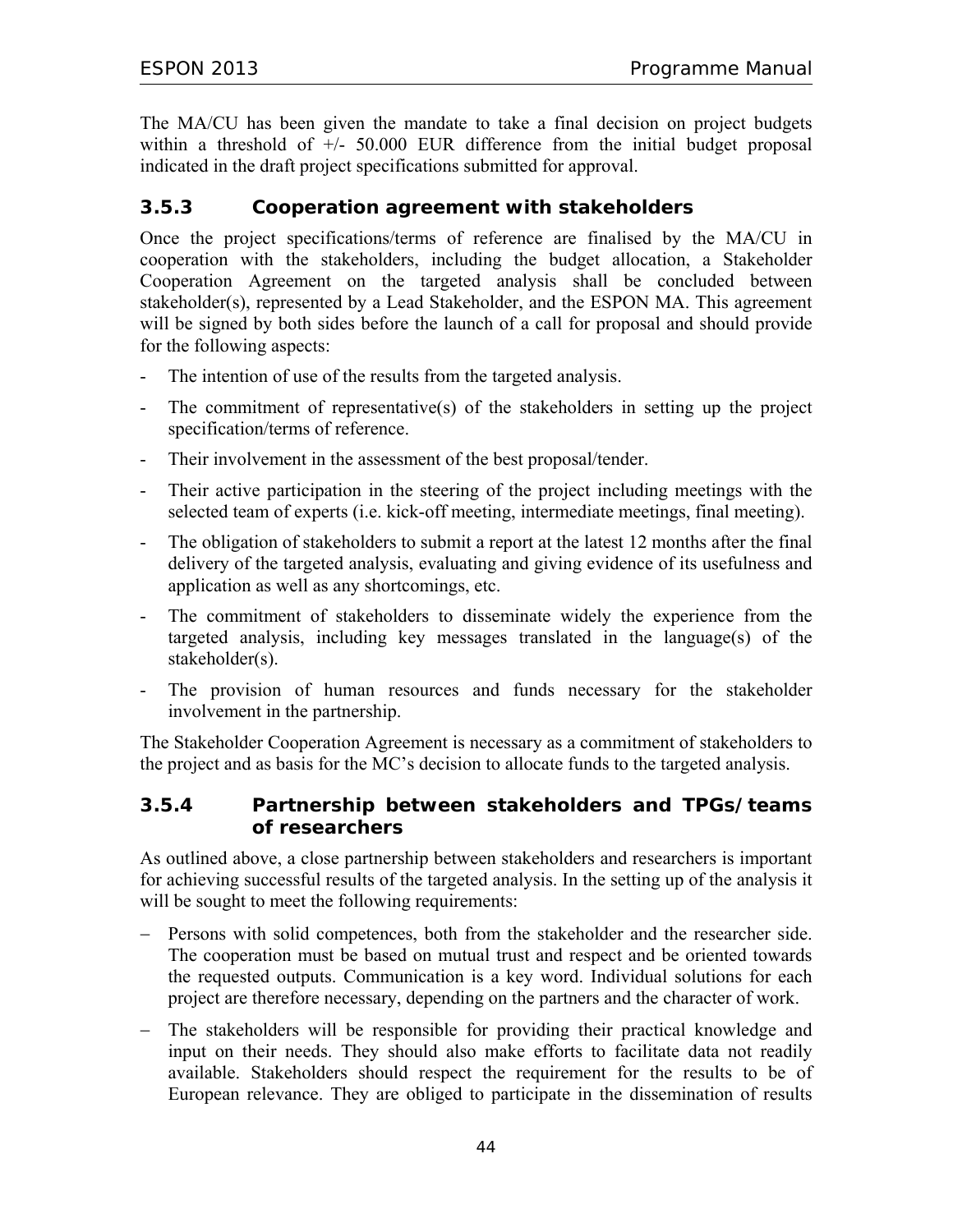and must commit to the necessary involvement throughout and particularly after finalisation of the analyses.

- The TPG/team of experts must accept that targeted analyses are "more applied" than applied research in the sense that they take their starting point from user demand. Therefore they may be comparatively far away from traditional research. A combination of a good understanding of the subject matter, willingness to listen to users and ability to address users' needs in a practical language is necessary. The language issue concerns both, the ability to communicate in an easily understandable manner as well as the use of the languages most appropriate for the end-users.
- − Cooperation between the TPG/team of experts and stakeholders is a key factor for the use of the results of Priority 2 projects. The results must be scientifically solid and the stakeholders must feel confidence in the accuracy of project results. Conclusions must be expressed in a non-technical language, and delivered in time to be fed into policy development processes.

## **3.5.5 Deliveries and outputs expected**

The targeted analyses financed under Priority 2 will have to approach the issues raised in the project specification/terms of reference developed for each project, by providing solid and targeted analysis of relevant territorial structures, trends, perspectives and impacts in relation to the socio-economic reality.

The concrete deliveries and outputs of each project will be specified in the respective project specifications/terms of reference. The deliveries will concentrate on (1) the output from the targeted analysis to be provided by the TPG/team of experts and (2) supporting events (e.g. workshops) during project implementation that can contribute to the usefulness of the analysis for the stakeholders.

The analytical delivery shall reflect current scientific knowledge and methodological standards and should be presented in such a way as to ensure the practical use. The TPG/team of experts will be requested to strictly follow the given timetable for the implementation of the project defined together with the stakeholders involved in order to coordinate towards and fit into the latter's relevant agenda.

The project specifications/terms of reference for each project elaborated together with stakeholders will define the detailed project implementation, inputs from stakeholders to the project, the exact outputs and deliveries and their optimal timing. The size and length of the individual project will influence the outputs and deliveries.

However, as a general indication, the following outputs will normally be the minimum requirements for team of experts conducting a targeted analysis:

- An **Inception report**, consisting of max. 20 pages (plus annexes if relevant), based on the approach outlined in the project proposal/tender, and to be submitted normally twelve weeks after the Kick-off Meeting will have taken place. The inception report consists of two parts. In its content part it should provide a more detailed overview of the analytical approach to be applied, the methodology and hypothesis for further investigation, as well as the main literature, data sources, etc. The inception report should throughout the lifetime of the project serve as a basis for assessment of project development. Furthermore, in its financial part - with the completion of the template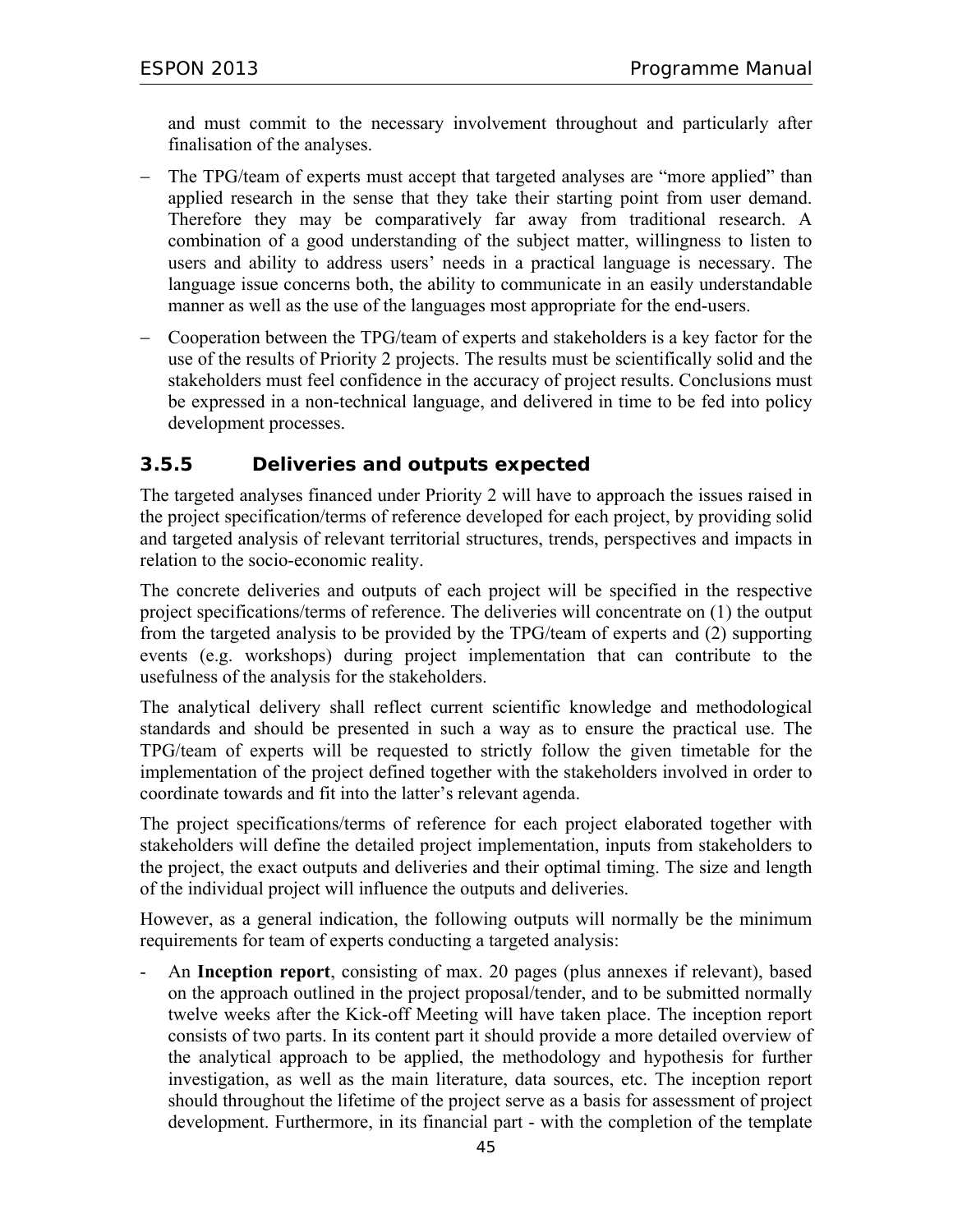provided by the Programme - the Inception report should as well detail the break down of the project's budget on the individual partners per budget line.

- **Interim report(s)** depending on the project duration**,** consisting of max. 50 pages (plus annexes if relevant), and containing an executive summary, outline of methodology, presentation of main results achieved so far, and description of further proceeding.
- **Draft final report**, consisting of max. 50 pages (plus an executive summary of max. 10 pages) of the main results, covering the analytical delivery, its (prospects of) operational use and the elaboration process conducted together with stakeholders.
- Final report, as a revised and improved version of the draft final report on the basis of comments received from the stakeholders involved, the MC and the CU. The Final report is considered the main analytical output of the project. However, stakeholders' use in practice of the knowledge provided is a main objective for the targeted analysis as well.

Deadlines for the submission of the above mentioned reports will be specified in the project specifications/terms of reference and in the subsidy/service contract and will coincide with the deadlines for the submission of progress reports/invoices whose approval will allow for the release of the reimbursement of the incurred costs.

Related to the targeted analytical delivery the TPG/team of experts will have (as far as relevant) to comply with the following series of compulsory deliveries:

- Delivery of **data and maps** produced within the framework of the targeted analysis for their inclusion in the ESPON scientific platform (for maps this should be in a vector format stored in .eps, .pdf or .ai files, whereas for databases this can be in any MS Access compatible format). Maps should be created in two separate layers so that they lend themselves better to further use. The first layer should consist of the map itself i.e. geographical limits, colours, symbols used in the map, etc. The second layer refers to the legend and captions of a map that could be translated by Member States to their respective language to ensure a better dissemination to regional and/or local stakeholders. The maps have to be delivered both in a resolution format which is suitable for presentations, web services, etc., and in a high-resolution format (minimum 300 dpi) which can be easily used for printing. Considering the development of new data and maps and/or the use of existing data, all experts working on projects under Priority 2 should ensure a close cooperation with the experts being in charge of the development of the ESPON 2013 Database.
- Delivery of **models developed** within the framework of the targeted analysis to be included in the ESPON tool box and be made accessible to others.
- Dissemination of the analytical project results in the framework of international conferences and seminars, e.g. transnational activities of the ECP Network, events organised by the CU. Dissemination activities must be foreseen in the project proposal and be included in a specific work package number 3 "Dissemination". However, project teams should consider that their core activity is implementing a targeted analysis. The allocation of resources across all work packages shall consequently reflect this aspect. In addition, to ensure the consistency of a project's dissemination activities with respective activities organised at Programme level, the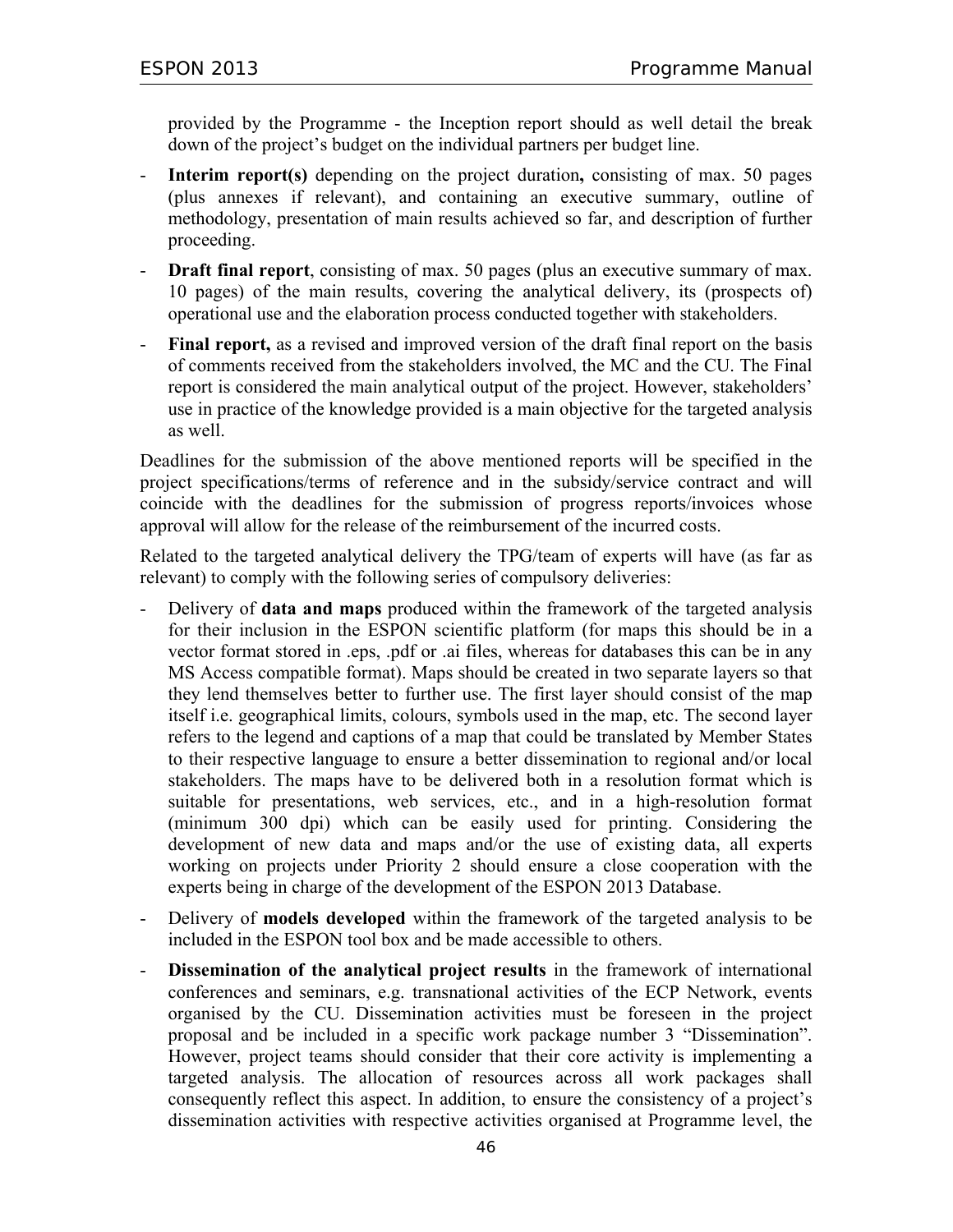$\overline{a}$ 

project team should take into consideration the objectives and actions of Priority 4 of the ESPON 2013 Programme "Capitalisation, ownership and participation: Capacity building, dialogue and networking", make use of these facilities and opt for complementarity.

- **Presentations** of the status-quo of their project **at ESPON seminars** which will be organised twice per year<sup>11</sup>.

Reports have to be delivered both as a printed version via mail directed to the postal address of the ESPON CU as well as digitally by e-mail (or the most adequate media) directed to the ESPON CU (in case the size of the files does not allow for sending by email the reports can de delivered by upload on the dedicated programme intranet.). Aiming at full transparency, the CU will upload reports received on the ESPON website.

Deadlines for the submission of the above mentioned report will be specified in the project specifications and in the subsidy contract and will coincide with the deadlines for the submission of progress reports whose approval will allow for the release of the reimbursement of the incurred costs.

## **3.5.6 Application procedure**

All projects of targeted analysis financed under this priority will be subject to calls for proposal, with the exception of projects which budget is estimated not to exceed  $\epsilon$ 75.000. The latter will be commissioned as service contracts according to EU and Luxembourgish public procurement legislation. The information provided below and in the following chapters 3.5.7 - 3.5.9 is relevant only for calls for proposals. General information on the tendering procedure process will be provided in chapter 3.5.10.

As soon as the launch of a particular call for proposal will have been decided by the MC, a pre-announcement of the call will be issued, providing information on the themes that will be included in the call. The pre-announcement will be widely published on the ESPON website, in the ESPON newsletter as well as in the Official Journal of the European Commission, C series. At the same time, the Member and Partner States participating in the ESPON 2013 Programme will be informed about the planned call for the information to be nationally disseminated to potential Lead and Project Partners. The pre-announcement will normally be issued eight weeks prior to the publication of the call for proposal.

The pre-announcement procedure is supposed to facilitate the submission of a proposal at a later stage, by giving interested beneficiaries a chance to prepare on beforehand. Normally, TPGs/teams of experts, composed by competent eligible beneficiaries of the programme/ researchers/experts, are foreseen to provide the targeted analysis. The preannouncement of the targeted analysis gives an opportunity to incorporate ideas of all partners equally, thus ensuring a high level of commitment to the project. As an

 $11$  If this seems reasonable, depending on the period of time the project will have been underway by the time of the first ESPON seminar within the project's period of implementation (at least 5-6 months). Depending on the nature of the ESPON seminar – internal seminar or one open to all those interested in the programme and its achievements – the presentations will have to address different aspects of the project. (Whereas in an internal seminar individual steps of project development and advancement will be interesting for the audience, in the framework of an external seminar the eventual findings should be in the focus of the presentation.)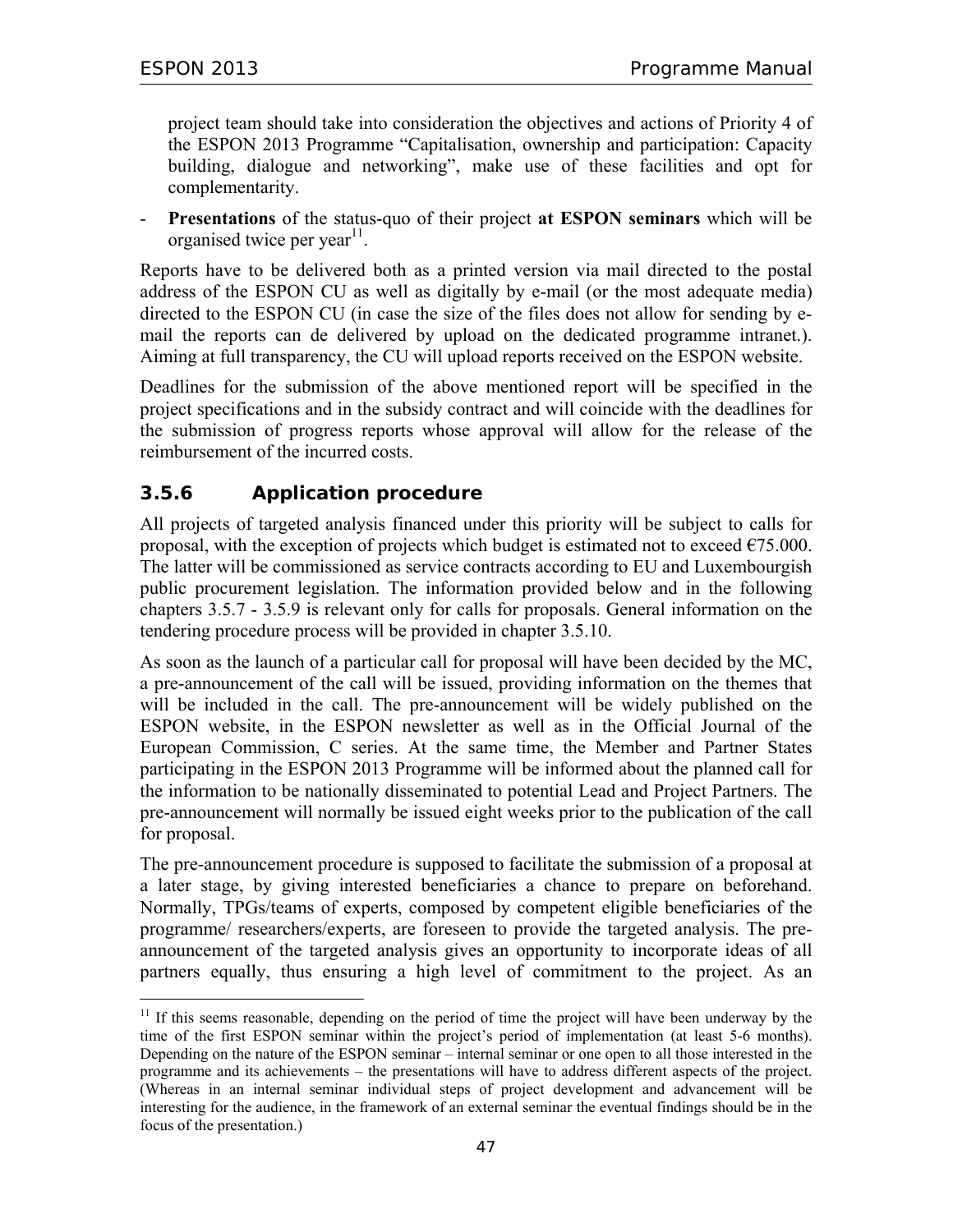additional advantage partners can test during this preparatory phase how the cooperation works before eventually starting implementing actual project activities.

Upon the publication of the call for proposal – via the same channels as the preannouncement - the respective project specifications/terms of reference will be made available on the website of the ESPON CU (www.espon.eu), outlining the thematic scope of the project, its general objectives, and primary research issues envisaged as well as expected results and a timetable for deliveries.

Calls for proposal will be usually kept open for two months (40-45 working days). Proposals should be submitted according to the application requirements provided and specified in the relevant application pack. Standardised application forms will be provided by the ESPON 2013 Programme. Automatic registration of proposals will be ensured.

## **3.5.7 Selection procedure**

The selection procedure starts immediately after the deadline set for submitting project proposals. It consists of two distinct assessment parts, an eligibility check and an evaluation. The two parts will time-wise run in parallel. The MC will first decide on the eligibility of proposals received before addressing the results of the content related evaluation resulting in a ranking of the best proposals. The MC will select the best eligible proposal according to the ranking resulting from the content related evaluation. The MC takes the final decision on project approval.

### **Eligibility criteria**

 $\overline{a}$ 

Project proposals will be checked against the eligibility criteria in order to ensure that they fulfil the technical requirements of the Programme. The eligibility assessment will be performed by the CU.

The check of the eligibility criteria will be documented by ticking boxes of "yes" or "no", depending on whether the respective evidence has been provided or not. Each project proposal to be evaluated has to fulfil the following criteria:

### **ELIGIBILITY CRITERIA**

- 1. Application has been submitted in due time in original and electronic version $^{12}$ .
- 2. Application is complete and includes the requested administrative forms and supporting documents requested as well as the anonymous proposal (the list of supporting documents required will be provided in the specific call) properly filled in according to the detailed instructions provided in Part A and Part B of the Application Form.

 $12$  You are advised to keep a proof of the submission of the postal version within the set deadline in case no date stamp is placed on the envelope by the postal services. Following the electronic submission you will receive and automatic confirmation that your email has successfully reach the programme mailbox. Should you not get the automatic confirmation mail, please check that the application was sent to the correct address and/or that no other error has occurred in order to avoid any problem with the eligibility of your proposal.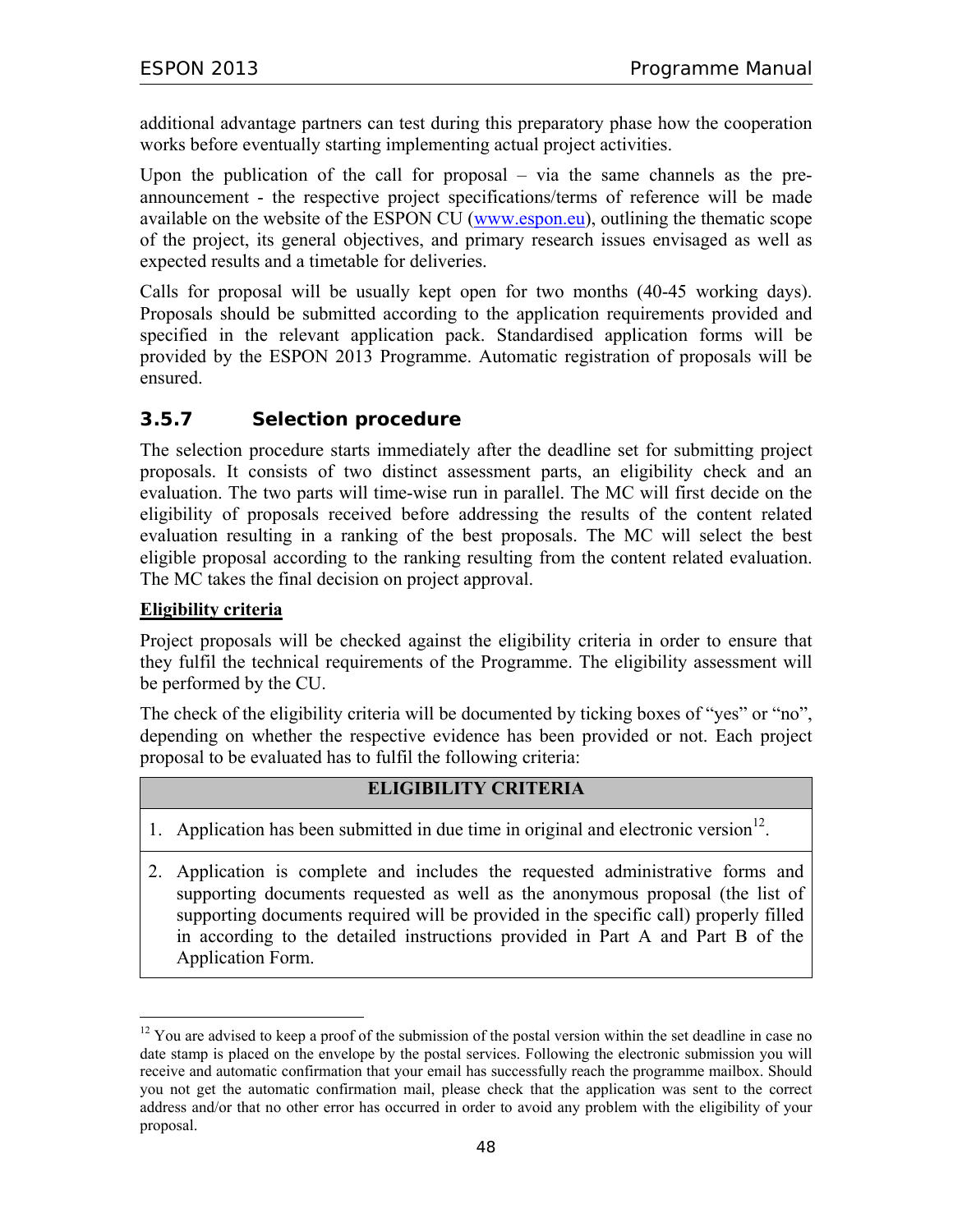- 3. The content of the proposal relates to the topic(s) set out in the call.
- 4. The partnership involves at least the minimum number of participants given in the specific call.
- 5. All partners are eligible (including that solvency of private partners involved is confirmed by the respective Member/Partner States)
- 6. The budget limits have been respected.

In case the CU should detect, during the eligibility check phase, one or more of the following omissions in applications received within the deadline given, which would lead to the application being deemed ineligible, the respective Lead Partner will be informed in written by fax and offered a maximum of **seven working days** (counting from the day following the day of receipt of the fax as documented by the transmission report) to correct the omission(s).

The correctable omissions are the following:

- Missing supporting documents **in paper version** as requested in the call: the two annexes of Application Form Part A (3.5b- management chart and 3.6b - financial flow chart) as well as solvency documents ( if relevant).
- Missing signature and/or missing stamp on a document
- Missing supporting documents **in electronic version** requested in the call: the two annexes of Application Form Part A (3.5b - management chart and 3.6b financial flow chart).
- Correction of discrepancies in the electronic version of the proposal submitted compared to the paper version sent to the MA (CU) by post, which is considered the valid application in legal terms.

In the first two cases, the listed missing and/or corrected documents, duly signed and stamped, shall be dispatched in original to the CU by registered express delivery within **seven working days** (counting from the day following the day of receipt of the fax as documented by the transmission report). In case of missing electronic versions of supporting documents as well as discrepancies between the electronic and the paper version of the submitted application, the electronic version corresponding to the paper version submitted shall be sent by email to the CU (to the email address indicated in the communication) within **seven working days** (counting from the day following the day of receipt of the fax as documented by the transmission report).

Any document delivered after the deadline given will not be considered and the proposal will be deemed not eligible. It is advised to all applicants to keep a proof of the sending of the requested documents within the deadline (e.g. receipt of the post office clearly indicating the sending date).

After completion of the eligibility check and following the decision of the MC on the final eligibility outcome, the evaluation takes place. The Evaluation Committee will be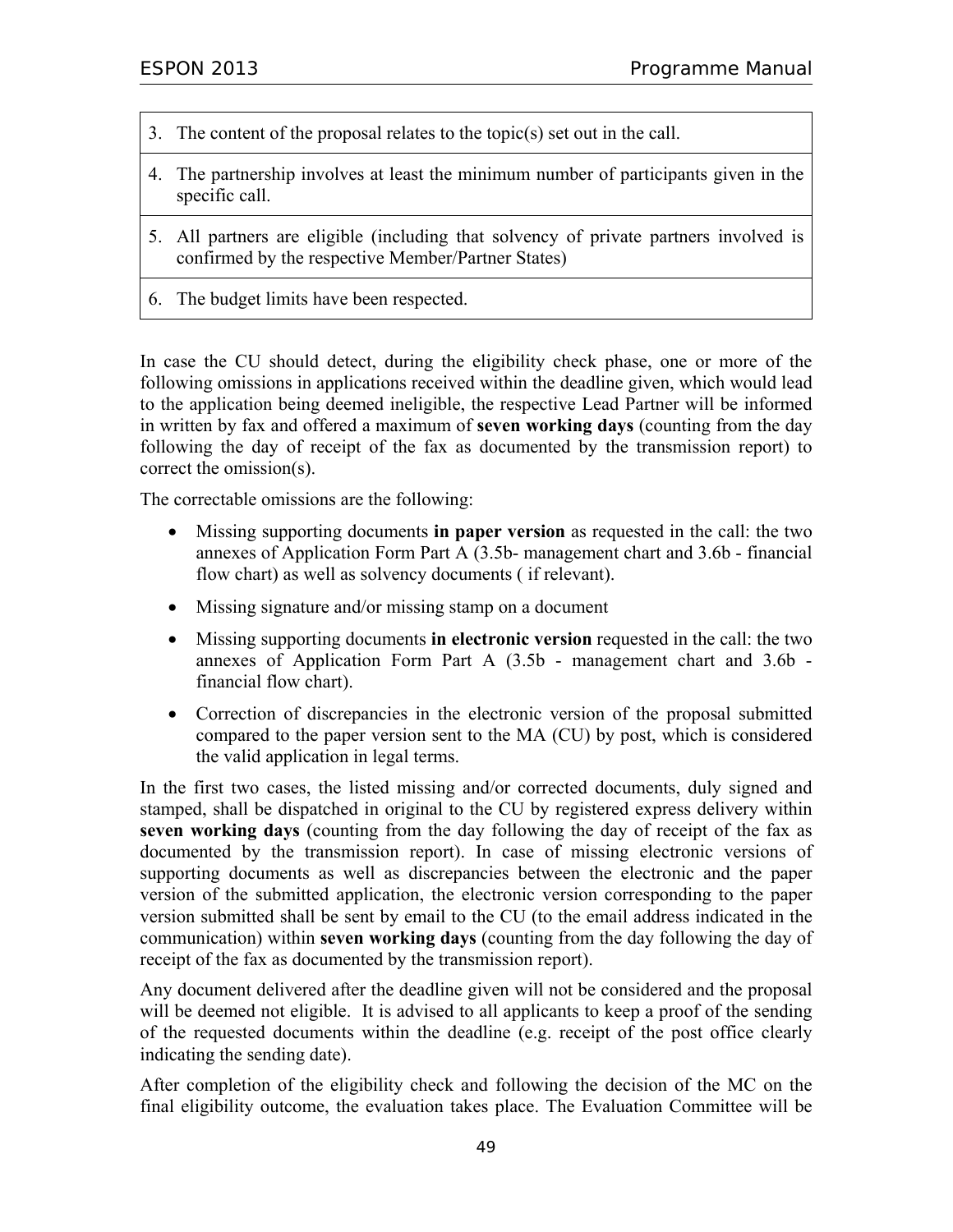made up of two MC members or experts nominated by the MC, a representative of the European Commission and a representative of the Stakeholder Consortium. MC members should be prepared to participate in an Evaluation Committee on a rotating basis.

The Lead Applicants of these ineligible applications will receive a notification letter specifying the non-fulfilled eligibility criteria. Only those proposals that will have fulfilled the eligibility criteria will be subject to the subsequent quantitative evaluation.

### **Evaluation criteria**

In parallel with the check based on the eligibility criteria, the evaluation of all project proposals will take place. The Evaluation Committee will be made up of MC members or experts nominated by the MC and representative(s) of the European Commission as well as a representative of the respective stakeholder consortium, normally the Lead Stakeholder. MC members should be prepared to participate in an Evaluation Committee on a rotating basis.

The check of compliance with the evaluation criteria is based on a scoring system and result in a ranking list of all project proposals received.

This step in the selection procedure serves to assess the relevance of the proposals regarding the priorities and objectives of the ESPON 2013 Programme and of the specific call to which they respond. It also looks into the impact of each proposed project, i.e. its importance for stakeholders involved in territorial development on EU, national and regional level.

The evaluation will be based on three types of selection criteria:

- Content related criteria, referring to the anonymous scientific part of the proposal;
- Management related criteria, and
- Partnership related criteria.

### **Content Related Criteria**

- 1. Sound concept and quality of the objectives and deliveries (e.g. can the objectives be realistically achieved through the proposed approach and methodology?).
- 2. Position/innovation in relation to the state-of-the-art in scientific excellence (e.g. does the approach and the results aimed at bring a clear added value compared to other current or past initiatives?).
- 3. Contribution to advancement of knowledge (e.g. is the project of complementary character to existing research and will not duplicate existing work?).
- 4. Quality and effectiveness of scientific methodology and associated work packages (e.g. are components of the analysis logically interlinked?).
- 5. Contribution to the expected results and impacts of the programme (e.g. how many themes, topics and experiments will be covered by the actions realised? How many types of specific territories are covered by the actions realised? To which degree will the outcomes of the actions be cited in publications at European, national and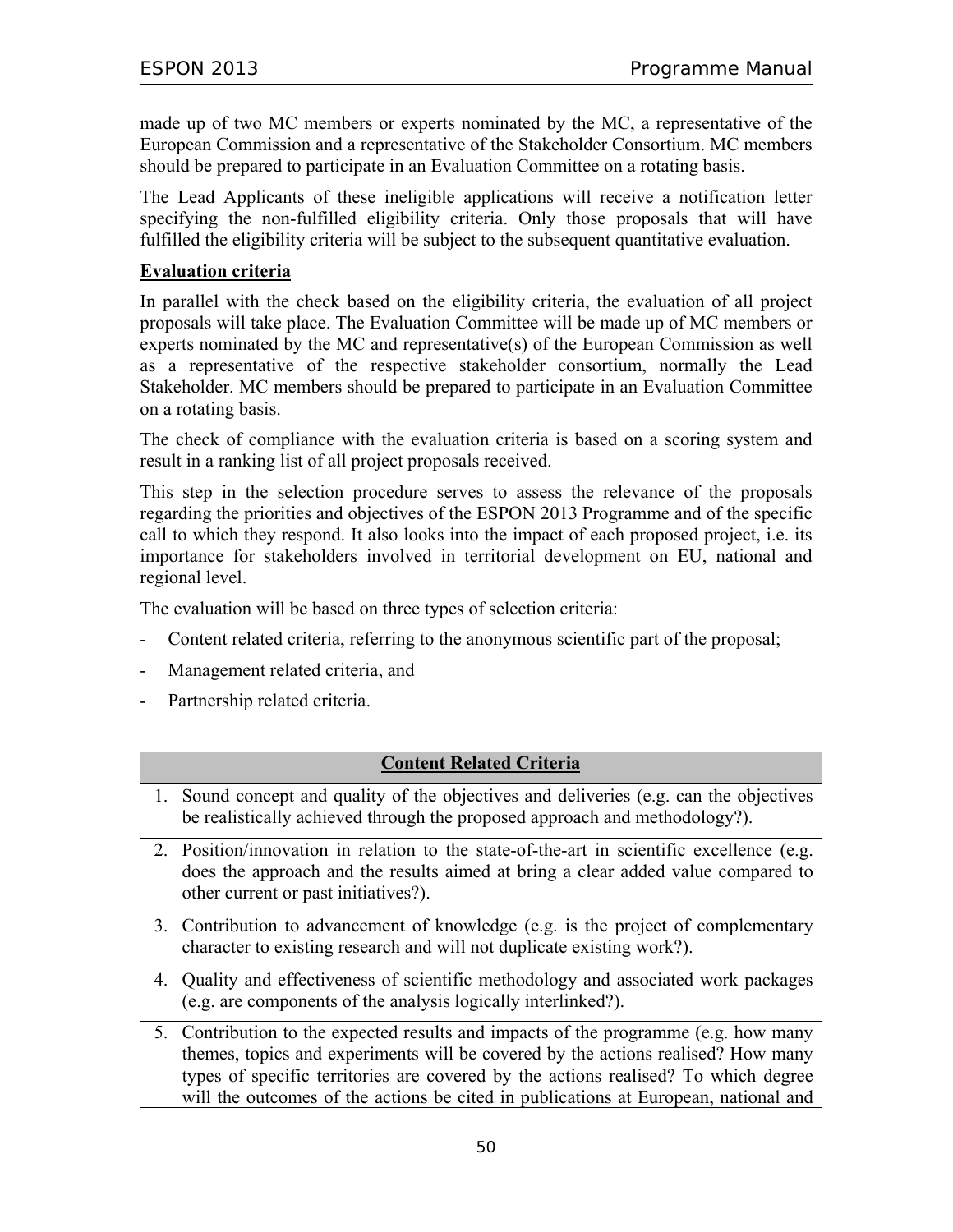regional level?).

6. Appropriateness of measures for the dissemination of project results (e.g. are they conceived in such a way that the adequate target group can be reached and transfer of results achieved?).

### **Management Related Criteria**

- 1. Appropriateness and clarity of the management structure and the plan for project implementation (e.g. is the Lead Partner experienced in project management? Are procedures for decision-making and monitoring transparent? Is the timing of work packages convincing?).
- 2. Transparency of procedures related to ERDF requirements (e.g. are the required audit procedures, that need to be established, in place and are all project partners aware of them?).
- 3. Appropriateness of the allocation and justification of the resources (budget and staff) among the different work packages and project partners (e.g. is the break down of budget to partners adequate?).

### **Partnership Related Criteria**

- 1. Quality and relevance of the competences/expertise present and of the transnational project group as a whole (e.g. are the relevant partners involved, contributing the required knowledge and experience and are their specific fields of expertise taken account of?).
- 2. Quality and experience of the individual partners (e.g. does the accumulated academic and professional background of the team enable to deal with the thematic and methodological challenges of the targeted analysis? Do the partners provide sufficient experience for ensuring smooth partnership with stakeholders?).

Each criterion will be awarded a score between  $0 - 10$ . Half marks can be given, too. The scores indicate the following with respect to the criterion under examination:

- 0. No evaluation possible: The proposal fails to address the criterion under examination or cannot be judged due to missing or incomplete information.
- 1. Unacceptable: The proposal almost fails to address the criterion making it very difficult to judge due to missing or incomplete information.
- 2. Extremely poor. The criterion is addressed very superficial and highly unsatisfactory manner.
- 3. Very poor. The criterion is addressed in a cursory and unsatisfactory manner.
- 4. Poor. Serious inherent weaknesses exist in relation to the criterion.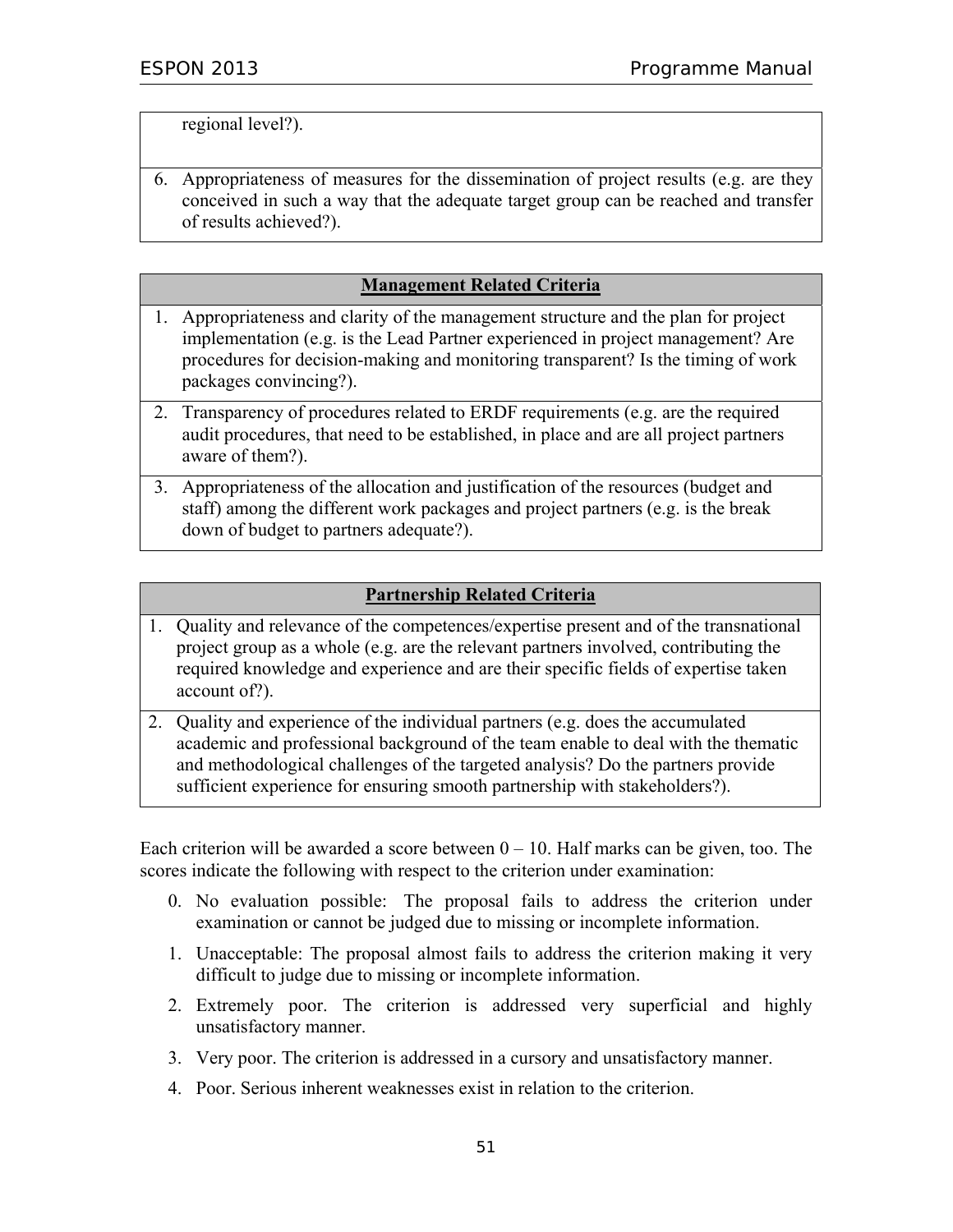- 5. Un-sufficient. Inherent weaknesses exist in relation to the criterion in question, which are too serious for correction.
- 6. Sufficient. The proposal broadly addresses the criterion; however there are significant points that would need correction.
- 7. Fair. The criterion is addressed sufficiently; however some points would need correction.
- 8. Good. The proposal addresses the criterion well, although some improvements are still needed.
- 9. Very good. The criterion is addressed in a convincing way and only minor improvements are needed.
- 10. Excellent. The proposal successfully addresses all relevant aspects of the criterion in question without any shortcomings.

Each group of selection criteria has a total number of points. No weighting will be applied. However each criterion should be scored with a value of at least 6. Proposals that fail to achieve this minimum score for a criterion will not be further considered in the selection procedure.

The Evaluation Committee will convene after the closure of the call. The committee will include an uneven number of evaluators, normally 5 and at least 3. In case of force majeure, like illness and/or transport delays/cancellation, a different number of evaluators can be accepted.

Evaluators will assess and mark the proposal exactly as it is described and presented. The evaluation will follow two steps of assessment and scoring: (1) the anonymous content related part and (2) the management and partnership related part. Evaluators will not make assumptions or interpretations about the project in addition to what is in the proposal. Concise and explicit concluding justification will be given for each proposal as well as comments to scores, where relevant for the evaluator. Evaluation forms with no concluding comments will be deemed ineligible. Equally, evaluation forms carrying handwritten corrections of scoring are declared inadmissible if they are not accompanied by handwritten initials. Recommendations for improvements to be discussed as part of a possible contracting will be given, if needed.

Once all the members of the Evaluation Committee have completed their individual assessments, the evaluation proceeds into a consensus discussion, supposed to represent common views and comments of the evaluators. The consensus discussion, which also includes a ranking of proposals, is moderated by the CU who also establishes a consensus report containing as well the recommendation for improvements suggested by the Evaluation Committee. Consensus reports with hand-written corrections of scoring will be declared ineligible.

Provided that several proposals receive an equal aggregate score, other factors might as well be taken into account by the Evaluation Committee:

- A reasonable geographical distribution of project partners.
- A reasonable involvement of partners from Member States having entered the EU after 1 January 2004.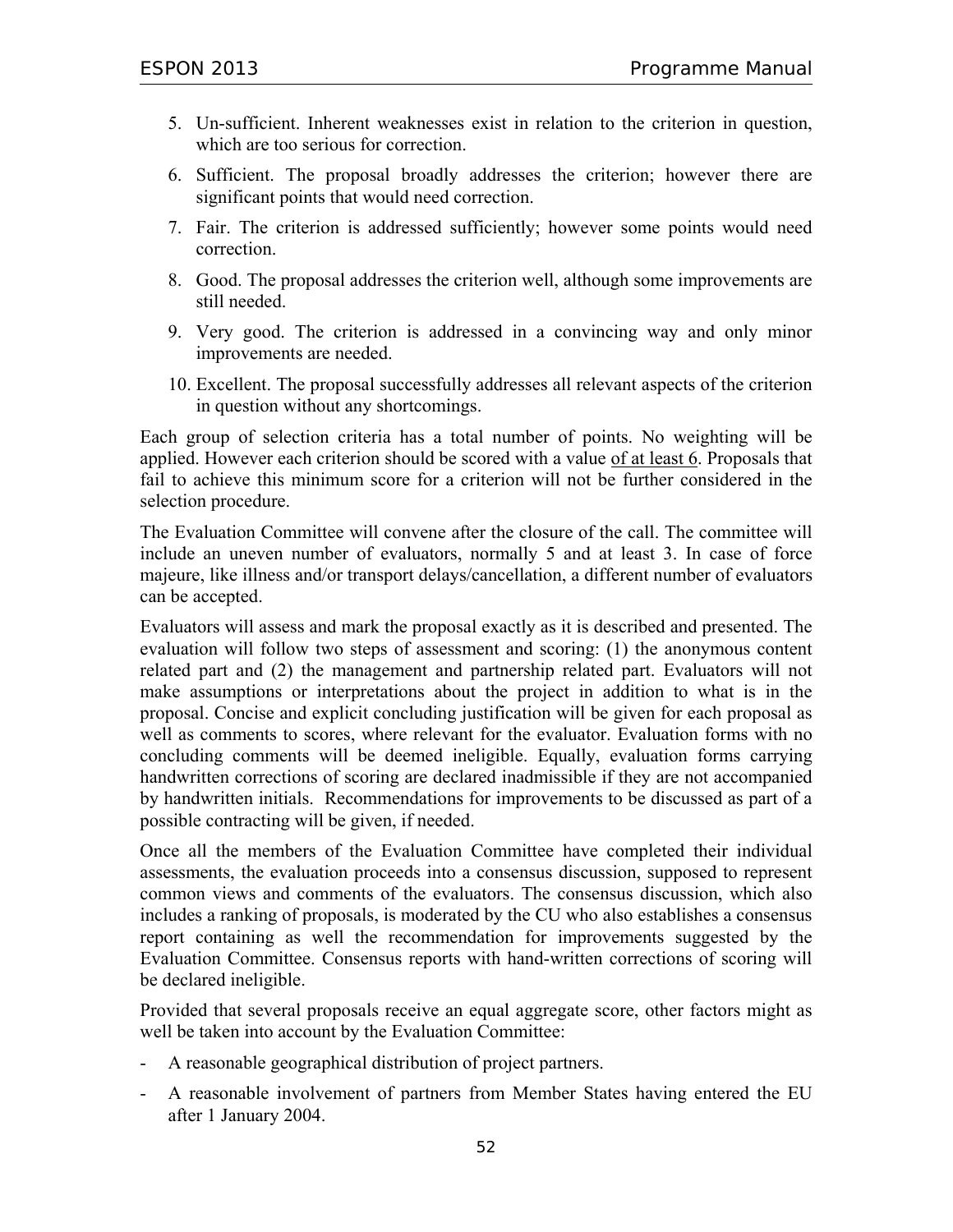The CU is responsible for a final editing of the evaluation report for each project specification included in the call. The main objectives of this process are:

- To ensure a sufficient compilation of arguments voiced pro and con the individual proposals evaluated.
- To review cases where a majority/minority view was recorded in the consensus report.
- To clearly reflect the ranking of the majority of evaluators in the consensus report and in the case of equal scoring of several proposals explain the considerations made regarding the additional factors mentioned above, that led to the final ranking**.**

Taking into account the importance of the TPG/team of experts' managerial capabilities for the correct project and programme implementation, the MA will, through the CU, separately assess the "Management Related Criteria" of the submitted proposals. Should the result of this separate and independent assessment be different from or add to the one obtained by the Evaluation Committee, the recommendations of the CU to the MC will take this opinion of the MA into account.

By signing confidentiality agreements (using no-conflict-of-interest forms) members of the Evaluation Committee guarantee their independence and impartiality during the assessment as well as that the privacy and confidentiality of all proposals will be kept. Declarations of no-conflict-of-interest with negligence mistakes are declared inadmissible. The content of the proposals should not be published or forwarded to persons or institutions which are not directly engaged in the evaluation or decision making. The proposal on the targeted analysis itself, as well as the description and concept of the project and the structure of the application, remain the property of the project applicant.

### **Decision making**

As indicated in the previous section, the decisions on approved projects will be made by the MC of the ESPON 2013 Programme, based on the results of the eligibility and evaluation processes. The MC will approve the best eligible proposal(s) confirming the ranking of the content related evaluation (only one proposal will be approved for each of the themes).

This decision will be notified to all Lead Applicants soon after the MC decision. All the Lead Applicants of the approved projects will receive a letter from the MA (CU) stating the decision of the MC as well as the total ERDF, EU Member States' and eventually Partner States' national funds approved. The MC decision may include certain conditions, recommendations and/or suggestions for improvements. In this case, the process of contracting, managed by the CU, will include a necessary revising/amending of the proposal for the targeted analysis. The result of this procedure will be the basis for concluding a Subsidy Contract.

All the Lead Applicants of the ineligible or non-approved proposals will receive a notification letter with brief information on the assessment results. In case Lead Partners of ineligible or non-approved proposals are not satisfied with the decision of the MC, they may put forward an appeal (for more detail on the appeal procedure, please refer to chapter 8.12 of the Programme Manual).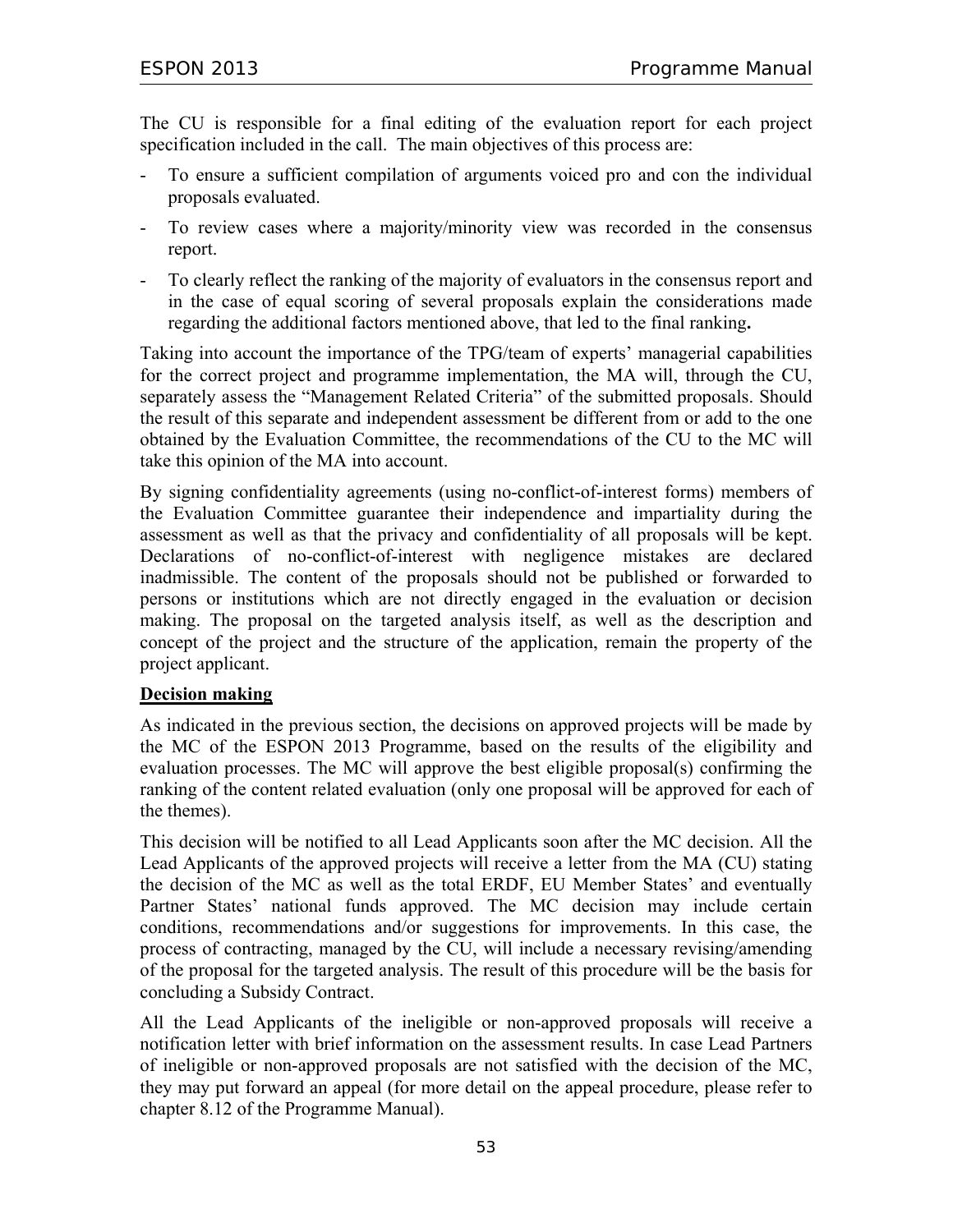-

## **3.5.8 Contract and duration**

The proposals that are selected for funding and that fulfil the conditions set by the MC will receive a Subsidy Contract, concluded between the MA and the respective Lead Partner of the project. The Subsidy Contract shall determine the rights and responsibilities of the Lead Partner and the MA, the scope of activities to be carried out, terms of funding, requirements for reporting and financial controls, etc. A model of the Subsidy Contract is available on the Programme website (www.espon.eu).

The size and duration of projects can vary depending on the user demand for targeted analysis and the timing of the use of results envisaged.

## **3.5.9 Budgetary details**

TPG/team of experts conducting a targeted analysis under Priority 2 will be granted a subsidy covering 100% of the real eligible costs incurred for carrying out the project approved. Funding will be made available by the ERDF, the national co-financing will be ensured by EU Member States at programme level and, eventually, by Partner States. Each call will indicate the maximum budget available related to individual project specifications included in the call.

The ESPON 2013 Programme will be able to financially support the analytical part of the collaboration, but not the coordination of the actors themselves.

## **3.5.10 Procedures related to projects up to €75.000**

Projects with a budget up to  $\epsilon$ 75.000 can be contracted directly by the ESPON MA as a MA led project. In practice this means the MA will launch of a call for tender based on a decision of the MC on the content of the service to be provided. The MA will follow a tendering procedure including all necessary elements of publication, submission of tenders, selection, award and contracting following the rules set out in the Luxembourg public procurement law and related implementation provision as well as EU legislation.<sup>13</sup>

<sup>&</sup>lt;sup>13</sup> Luxembourgish law of 30 June 2003, Règlement Grand Ducal (RGD) of 7 July 2003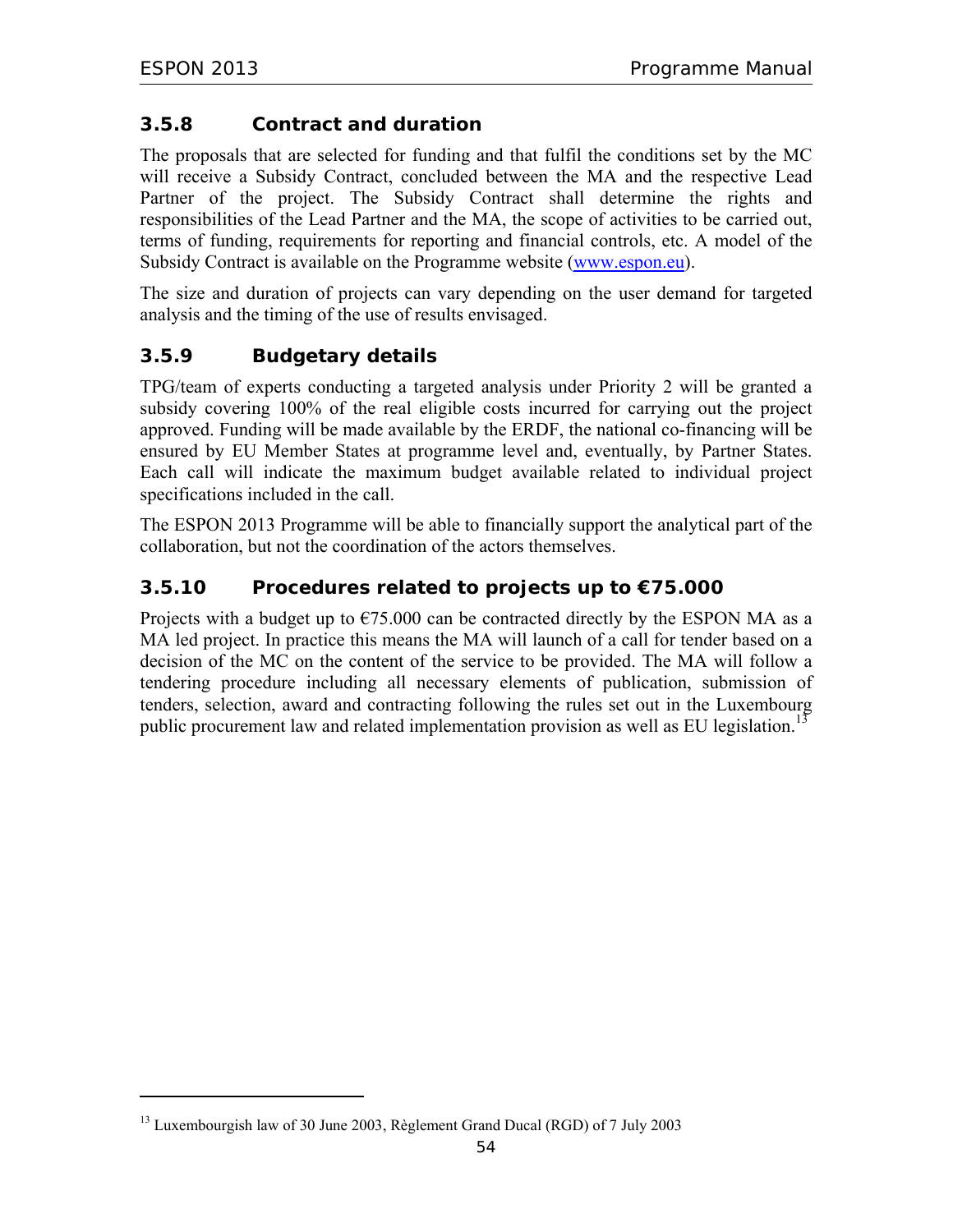# **4. Priority 3: Scientific Platform and Tools**

The scientific platform and analytical tools represent a core element in the knowledge base of ESPON for the preparation of effective territorial policies. In this sense it is important to maintain, develop and expand the existing scientific platform and the analytical tools set up in the framework of the ESPON 2006 Programme. In addition, new actions shall be undertaken to make use of the indicators, data and tools provided by ESPON, to continue to deliver new ones and to make them accessible to the public.

It is of particular importance that harmonised European wide data is robust and reliable, and has as high a geographical detail as possible. Comparable regional data shall be ensured through statistical quality control and data validation that shall respect European standards for spatial referencing and storage of data and metadata.

Analytical tools and methodologies shall support the implementation of the ESPON 2013 Programme as well as be a delivery of the programme operations. This will include typologies of regions and cities, modelling tools and techniques for forecasting and scenario development.

The development of the scientific platform and tools shall make it possible to continuously assess and monitor territorial development dynamics in relation to territorial policy objectives at European level.

Networking with other European and relevant bodies in the field of territorial development (such as spatial observatories dealing with national and cross-border territories) should be ensured in order to enhance the European added value of these projects.

Four types of actions are foreseen to be financed within this priority:

- ESPON Database and data development
- Territorial Indicators/Indices and Tools
- Territorial Monitoring System and Reports
- Targeted Actions for Update of Indicators and Maps

The first three actions will be mutually supportive and carried out in a sequence with close cooperation among the transnational project groups (TPGs) concerned. In this context, the implementation of the actions shall ensure mutual support and effective communication between the research teams involved in order to promote synergies and consistency of results.

The following sub-chapters deal with the four types of actions, explaining the respective objectives as well as the deliveries and outputs expected. In addition, the procedures relevant for the calls for proposals respectively call for tenders are described.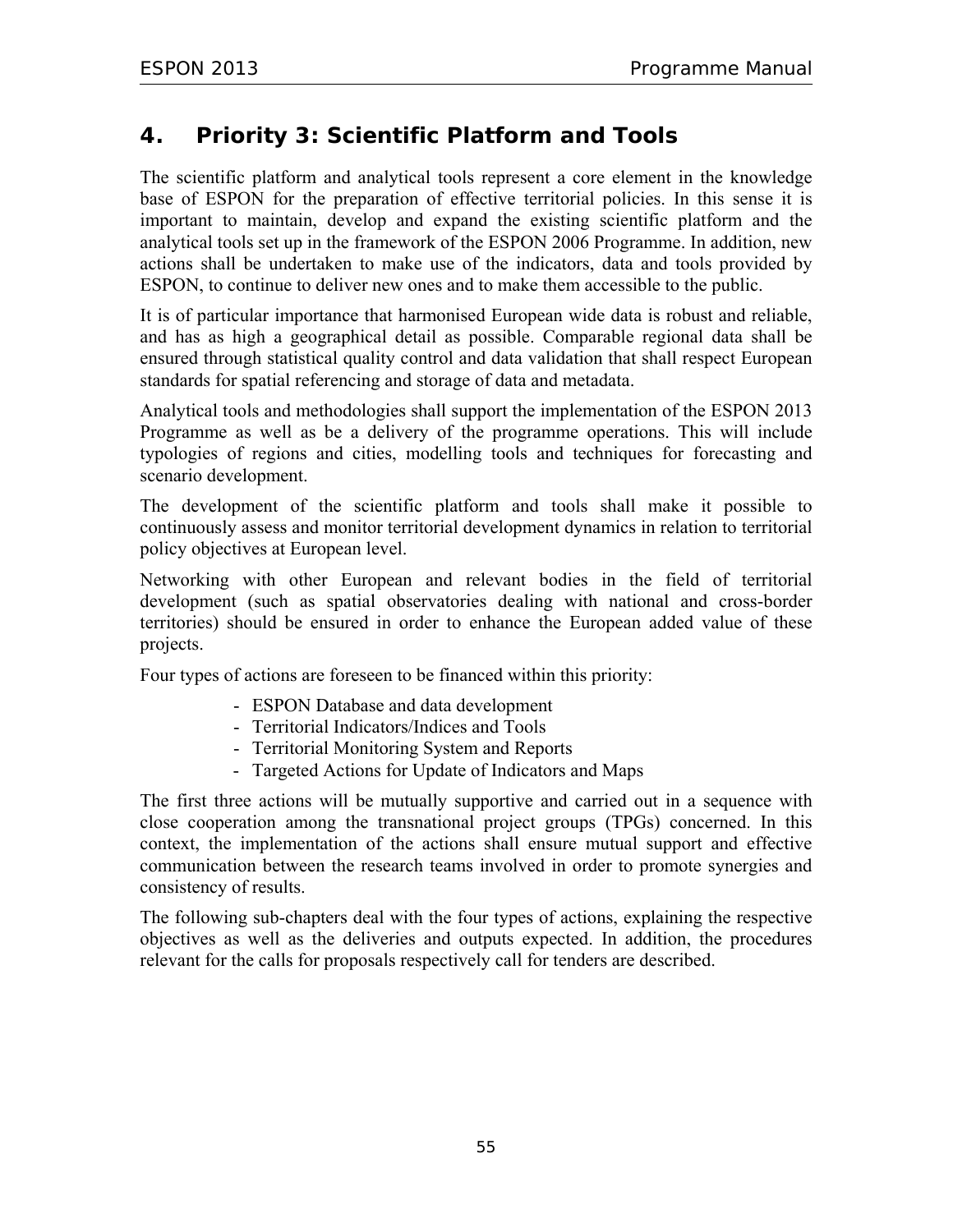## **4.1 ESPON Database and Data Development**

## **4.1.1 Objectives**

The improvement of the data situation, in particular the further development of territorial indicators and of the ESPON 2013 Database, is a central task for the ESPON 2013 Programme. The aim is to gradually enlarge the availability of data and indicators relevant for territorial development and cohesion, covering Europe, its regions and cities.

Availability of comparable, reliable and useful regional data with a European coverage at a detailed geographical scale has been a challenge for the ESPON 2006 Programme and even before.

The main European provider of data for ESPON will remain to be EUROSTAT. However, the thematic and territorial content of ESPON 2013 projects will require data collection by the project teams from other data sources, including the OECD Territorial Database and national statistical offices.

European and international standards for spatial referencing, storage of data and metadata shall be fully respected in order for ESPON to contribute to the European process of improving European wide spatial data. ESPON shall become integrated in the European networking on geo-referenced data and in particular comply with the INSPIRE initiative of establishing an Infrastructure for Spatial Information in the European Community.

The project on the ESPON 2013 Database will be carried through in two subsequent actions during 2008-2014. It shall support the internal consistency and synergy between ESPON actions undertaken being it applied research or targeted analysis. Here, the general objective is to create and manage a geo-referenced information system within the ESPON 2013 Programme, considering the ESPON themes of applied research and targeted analysis and the geography to be covered.

In general, the project shall provide for data storage and statistical validation as well as transformation of data into information, and the management of data/metadata and information. In doing so, the team behind the ESPON Database project shall ensure that further data development and territorial indicators created within different projects can be included in the ESPON 2013 Database. For the management of the geo-referenced data, a spatially enabled database is appropriate. Output methods for geo-referenced data should be compliant with open standards (and the INSPIRE Directive), to enable a transparent access to the data by all members of the ESPON community and beyond.

The project on the ESPON 2013 Database and the related data development shall provide, maintain, update and further develop the most relevant data and indicators made available by both the ESPON 2006 and 2013 Programmes, including new data and indicators provided by new ESPON projects.

The ESPON 2013 Database shall be regularly updated and improved in terms of timeseries and relevant data for territorial analysis of the European territory, its regions and cities and in support of policy decisions at a European level.

Robustness of data, data quality, flexibility and usability are the main key words to be considered in the development of the ESPON 2013 Database. The project shall ensure standard quality control procedures and, if needed, undertake some actions (such as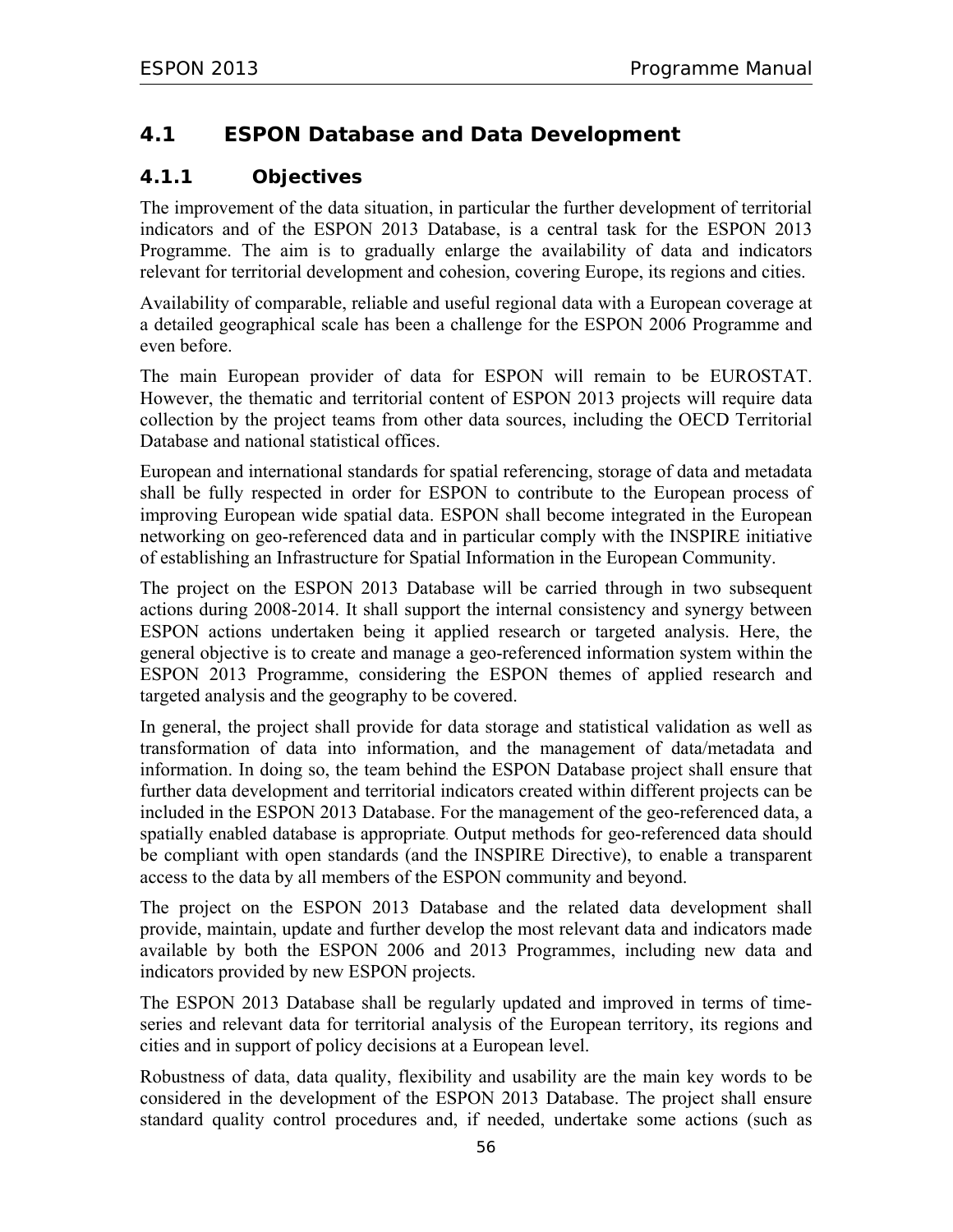statistical estimation methods) to complete datasets or metadata. In particular, quality control shall be ensured in a two-step system:

- (1) Lead Partners will be obliged to carry through a statistical validation of data and indicators used in their project based on recommendations made in the ESPON Handbook for Data Collection, Harmonisation and Quality Control.
- (2) A final validation in relation to quality control procedures shall be undertaken by the TPG responsible for the ESPON 2013 Database before new data sets and indicators from applied research and targeted analyses projects are included in the ESPON 2013 Database.

In addition, the project should also be able to give advice and recommendations in relation to data issues to researchers involved in applied research projects under Priority 1 or targeted analysis under Priority 2, if requested.

Access to the ESPON 2013 Database should be ensured for the general public, and the service offered should comprehend several ways of interaction, such as discovery, view and download service.

The TPG should further ensure the updating and further development of a map kit tool which could enable the production of maps for the entire ESPON territory, based on the regional datasets included in the ESPON database and considering the three level approach (i.e. addressing the European/global, national/transnational and regional/local level) used in applied research projects under Priority 1. Moreover, the integration of the data included in the ESPON database into the ESPON cartographic tools such as the ESPON web-GIS, the ESPON HyperAtlas and the ESPON map kit tool shall be supported by the TPG responsible for the ESPON 2013 Database.

Finally, the ESPON 2013 Database project shall be able to provide - upon request special data deliveries and maps related to activities by the ESPON MC, MA and CU based on the data included in the database. It shall also be capable of supporting the elaboration of ESPON publications with underlying data, indicators and maps.

## **4.1.2 Deliveries and outputs expected**

The following deliveries are expected from the project on the ESPON 2013 Database:

- A **well-maintained database for external use** (main delivery) including robust and statistically validated indicators and data for European regions and cities, which should comprehend different ways of interaction: discovery service, view service and download service.
- An **internal database** including the data used and produced by the research teams involved in ESPON projects under Priority 1 and 2, comprehending also raw data from third parties to be used only internally. The ESPON 2013 Database will gradually develop over the programme period. As a result, at least **20-30 new European wide, comparable indicator sets** shall be available in 2013, duly validated and updated, giving information for all regions of Europe.

Further, the ESPON 2013 Database will provide **updated indicators** and **time series on a number of territorial indicators**.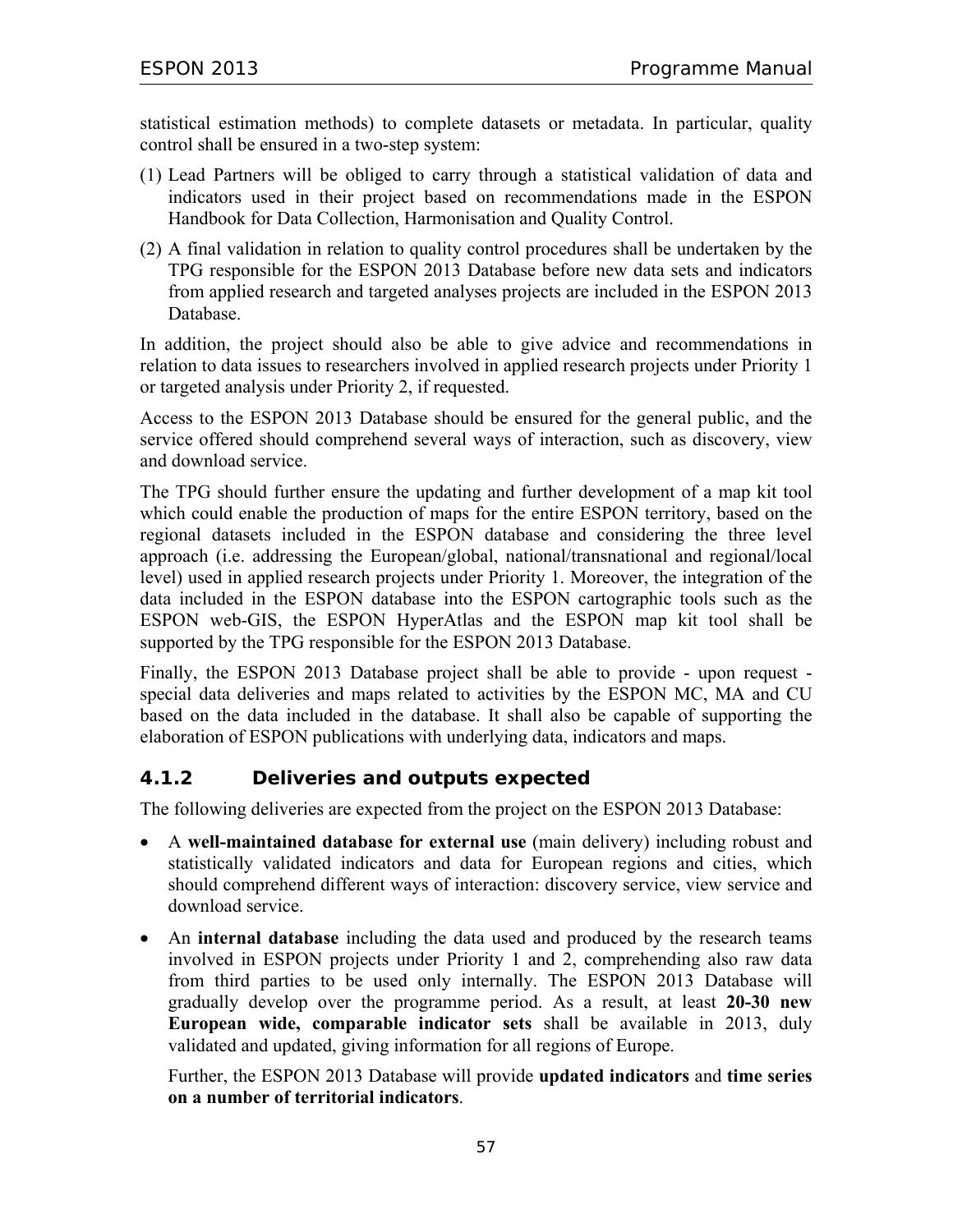- A map collection (vector format) from projects under Priority 1 and 2, which should be provided by the respective Lead Partners developing the projects.
- An **updated ESPON Map kit tool** with the latest information in relation to administrative boundaries and respective codes, which should be compatible with the ESPON 2013 Database.
- Special deliveries of **data, indicators and maps for ESPON reports, ESPON publications, press releases, presentations**.
- Close integration and **networking between ESPON and European and international organisations** dealing with relevant data for analysing the territorial development of Europe.
- **Presentations of the status-quo of the project at ESPON seminars** which will be organised twice a year.
- **Dissemination of project results** in the framework of international conferences and seminars, e.g. transnational activities of the ECP Network, events organised by the CU. Dissemination activities should be foreseen in the project proposal and be included in a specific work package "Dissemination". However, project teams should consider that their core activity is the development of the ESPON database. The allocation of resources across all work packages shall consequently reflect this aspect. In addition, to ensure the consistency of a project's dissemination activities with respective activities organised at Programme level, the project team should take into consideration the objectives and actions of Priority 4 of the ESPON 2013 Programme "Capitalisation, ownership and participation: Capacity building, dialogue and networking", make use of these facilities and opt for complementarity.

The implementation of the ESPON 2013 Database will be split in two: A first project running from 2008-2011 and a second project covering the period 2011-2014.

The first project is envisaged to include the following main components:

- An ESPON Database **strategy;**
- The **database design;**
- A **test** of the strategy and the design;
- **Implementation** of the ESPON 2013 Database structure;
- **Maintenance, evolution and deliveries**;
- **Evaluation** of the functionality and deliveries.

In addition to the deliveries mentioned above, the following outputs are expected from the project team working on the ESPON 2013 Database during 2008-2011:

- An **Inception report**, based on the approach outlined in the project proposal to be submitted twelve weeks after the Kick-off Meeting. The Inception report consists of two parts. In its content part it should provide a more detailed overview of the approach to be applied, the objectives envisaged, the database design proposed, as well as the work plan until submission of the first interim report. In addition, it should reveal the distribution of work packages among partners. Furthermore, in its financial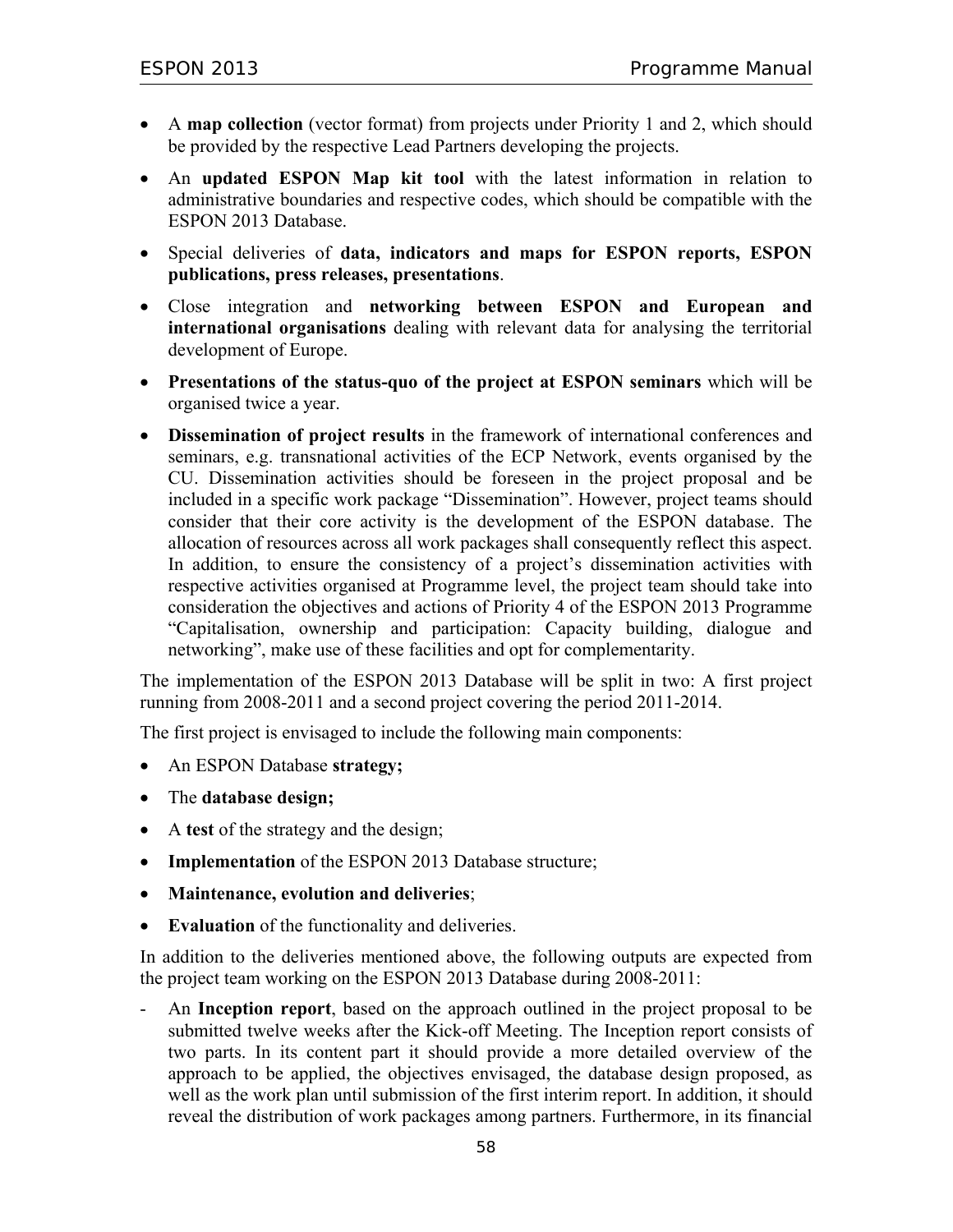part - with the completion of the template provided by the Programme - the Inception report should as well detail the breakdown of the project's budget on the individual partners per budget line. It should be demonstrated by the TPG how the individual work packages are going to be synthesised to produce a coherent project report. The inception report should throughout the lifetime of the project serve as a basis for assessment of project development. Whenever progress reports or interim report(s) are submitted they should be checked in relation to the inception report to see whether progress is being made on the content within the timeframe foreseen.

- Two **Interim reports,** presenting the progress of work on the internal and external parts of the ESPON 2013 Database and the related mapping tools, the integration in the European cooperation on geo-referenced data, etc. The Interim reports shall consist of an executive summary, a presentation of main results achieved so far, and a work plan towards the next report.
- **A Draft final and a Final report**, including all aspects of the evolution of the ESPON 2013 Database provided, as well as a proposal for the further development of the ESPON 2013 Database and data development, as well as ideas for a possible work plan for the period 2011-2014.

Results presented in the second Interim Report and the entire work developed until then will be the basis for the elaboration of the project specification for launching a call for proposal for the continuation of the ESPON 2013 Database project in 2011-2014. For the second phase of the project, further outputs will be expected in a similar rhythm as the one outlined for the first project phase.

All above mentioned reports will have to be delivered both as a printed version via mail directed to the postal address of the ESPON Coordination Unit (CU) as well as digitally by e-mail (or the most adequate media) directed to the ESPON CU (in case the size of the files does not allow for sending by e-mail, the reports can be delivered by upload on the dedicated programme intranet). Deadlines for the submission of the above mentioned reports will be specified in the project specifications as well as in the subsidy contract and will coincide with the deadlines for the submission of progress reports whose approval will allow for the release of the reimbursement of the incurred costs.

# **4.2 Territorial Indicators/Indices and Tools**

## **4.2.1 Objectives**

The configuration of territorial indicators and indices supporting the objective of territorial cohesion will be a major area for improvement in order to meet policy demand. The ESPON 2006 Programme did make some progress in filtering indicators that could be considered core indicators for territorial development. However, more systematic and selective work shall be undertaken with the involvement of policy makers to reach an operational level.

Territorial cohesion as an aim in the Lisbon Treaty for the European Union calls for further scientific and political reflection on synthetic/combined indicators and indices that can inform the policy process related to territorial cohesion.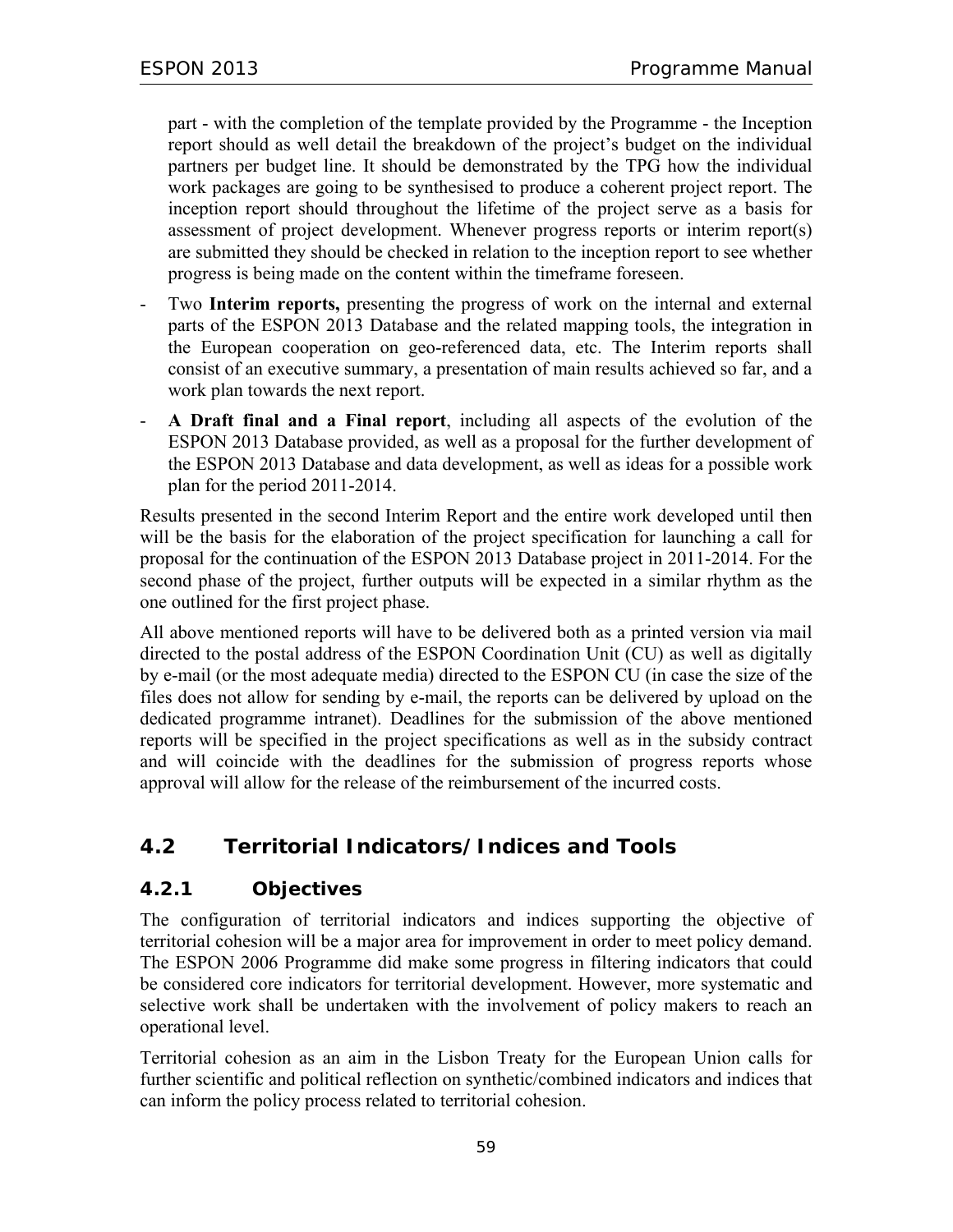Indicators used by national territorial observatories shall be considered in the further development of the scientific platform for the ESPON 2013 Programme.

Besides indicators, tools for territorial analysis are necessary for the application and use of data for policy and strategy formulation as well as for planning. This includes a wide range of different analytical tools such as mapping facilities, models and methodologies. Actions will include the further development and update of existing tools, such as the HyperAtlas, the Web-based GIS, the basic methodology for Territorial Impact Assessment as well as the development of new applications such as forecasting models and innovative types of cartographic presentation to further develop the scientific platform.

Addressing more basic research questions, partly from the ESPON 2006 Programme, will also be considered. This may include further progress on definitions and methodologies. Further development of tools for territorial analysis will reflect demands of particular importance for the achievement of useful actions within Priority 1 and 2.

Tools' development will be targeted to the use of policy makers and practitioners at all administrative levels and will be made widely available via the ESPON website and publications in order for potential users to capitalise on the territorial indicators, indices and tools developed.

## **4.2.2 Deliveries and outputs expected**

This type of action will include several projects. One project on indicators/indices shall deliver **territorial indicators that are scientifically and politically calibrated.** The territorial indicators need to reflect the policy orientations laid down in relevant documents related to EU Cohesion Policy, such as the coming EC Green Book on Territorial Cohesion and the Territorial Agenda for the European Union.

Related to the concept of territorial cohesion the project is envisaged to result in **one or several indices** that can be used to inform policy makers on the development of the European territory in relation to the aim of territorial cohesion. An **index related to territorial cohesion** shall be developed based on territorial indicators using synthetic/combined indicators and typologies for types of regions and cities.

Other projects will provide new tools for territorial analysis, including models and methodologies that can further support an integrated analytical approach. New methodologies and models supporting Territorial Impact Assessment represent one potential innovation within the ESPON Scientific Platform.

In total, 5-10 projects leading to new tools are envisaged. In addition, some existing tools, such as mapping facilities and models, will be maintained and updated.

Project teams working on this type of actions will be expected to give a presentation of the status-quo of their project at ESPON seminars which will be organised twice a year. In addition, they will be required to **disseminate project results** in the framework of international conferences and seminars, e.g. transnational activities of the ECP Network, events organised by the CU. Dissemination activities must be foreseen in the project proposal and be included in work package number 3 "Dissemination" which implementation should run at least six months after the delivery of the project's final report. However, project teams should consider that their core activity is the development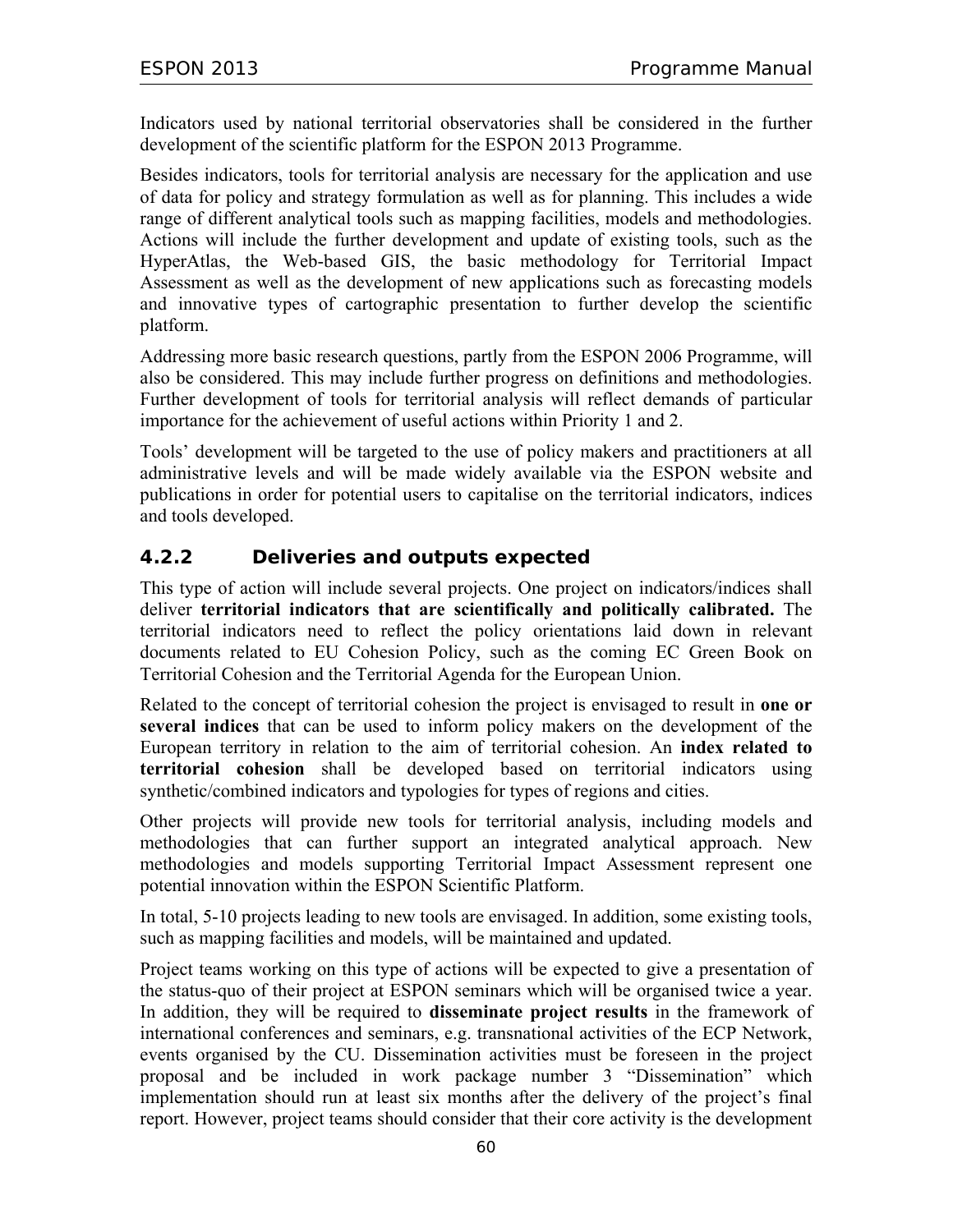$\overline{a}$ 

of territorial indicators/indices and tools. The allocation of resources across all work packages shall consequently reflect this aspect. In addition, to ensure the consistency of a project's dissemination activities with respective activities organised at Programme level, the project team should take into consideration the objectives and actions of Priority 4 of the ESPON 2013 Programme "Capitalisation, ownership and participation: Capacity building, dialogue and networking", make use of these facilities and opt for complementarity.

In addition to the above, a series of outputs is compulsory for these projects. However, depending on the actual duration of the project, the exact number of outputs will vary. Generally, the following outputs can be considered to be required:

- An **Inception report**, based on the approach outlined in the project proposal, to be submitted twelve weeks after the Kick-off Meeting. The Inception report consists of two parts. In its content part it should provide a more detailed overview of the approach to be applied, the methodology, as well as the main data sources, etc. In addition, it should reveal the distribution of work packages among partners. Furthermore, in its financial part - with the completion of the template provided by the Programme - the Inception report should as well detail the break down of the project's budget on the individual partners per budget line. It should be demonstrated by the TPG how the individual work packages are going to be synthesised to produce a coherent project report. The inception report should throughout the lifetime of the project serve as a basis for assessment of project development. Whenever progress reports or interim report(s) are submitted they should be checked in relation to the inception report to see whether progress is being made on the content within the timeframe foreseen.
- One or two **Interim report(s)**<sup>14</sup> depending on the project volume and duration, consisting of an executive summary, outline of methodology, presentation of main results achieved so far, and description of further proceeding.
- **Draft final report**, consisting of max. 50 pages (plus an executive summary of max. 10 pages) of the main results, and a presentation of proposals for further actions in this particular field.
- Final report, as a revised and improved version of the draft final report on the basis of comments received from the MC and the CU. Please note that the final report of max. 50 pages is considered as the main output of the project.

All above mentioned reports will have to be delivered both, in a printed version via mail directed to the postal address of the ESPON CU as well as digitally by e-mail (or the most adequate media) directed to the ESPON CU (in case the size of the files does not allow for sending by e-mail the reports can de delivered by upload on the dedicated programme intranet). Deadlines for the submission of the above mentioned reports will be specified in the individual project specifications as well as in the subsidy contract and will coincide with the deadlines for the submission of progress reports which approval will allow for the release of the reimbursement of the incurred costs.

<sup>&</sup>lt;sup>14</sup> In case the project should run for a period of less than 12 months, no interim report will be required.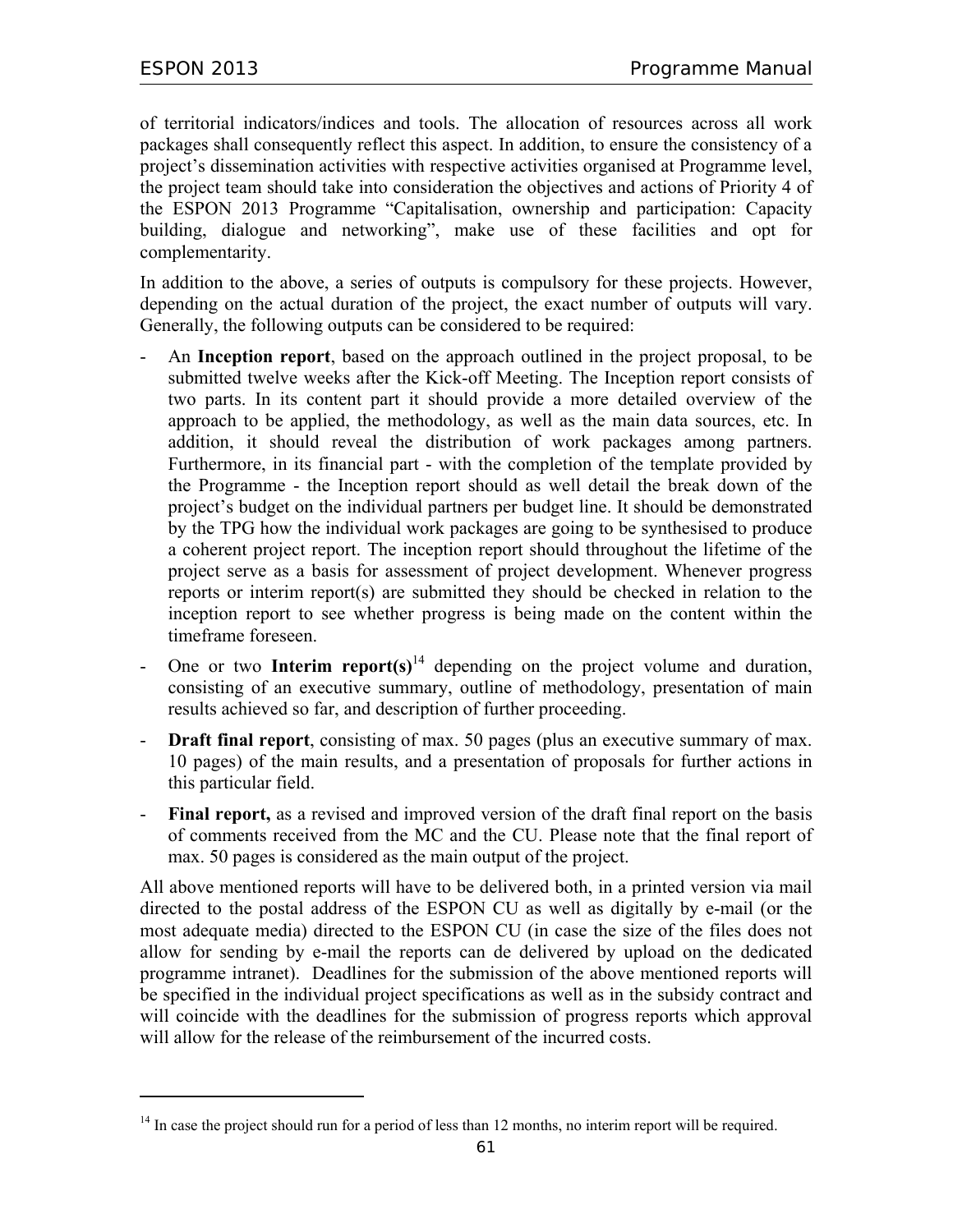# **4.3 Territorial Monitoring System and Reports**

## **4.3.1 Objectives**

Monitoring territorial dynamics related to European policy and particularly to territorial cohesion is demanded by policy makers. A Territorial Monitoring System for the continuing assessment of territorial structures, development trends, perspectives and policy impacts shall be set up. It shall be able to provide facts related to main territorial challenges such as climate change, ageing, polycentric development etc. as part of current spatial scenarios. Furthermore, it shall inform policy makers how the actual territorial development corresponds/correlates to agreed European policy objectives for territorial cohesion as laid down, inter alia, in the Territorial Agenda for the European Union.

The monitoring system shall rely on the ESPON 2013 Database, use, integrate and eventually further elaborate the territorial indicators and indices developed and present results in an easily accessible way. A targeted use of key territorial indicators shall become reality for a periodical monitoring and reporting of the European territorial development.

The monitoring activity shall further progress on the experience gained and the result of the test phase implemented at the end of the previous programming period. The monitoring shall also target different types of territories including metropolitan urban regions, rural areas and others as stated in the Structural Funds Regulation.

The reporting shall address practitioners and policy makers requiring information on European territorial dynamics which could add this dimension to development considerations in their regions and larger territories. The territorial monitoring shall be presented in reports which will allow the evaluation of territorial effects of trends and policy impacts and support the monitoring of territorial development with respect to policy objectives at European level.

## **4.3.2 Deliveries and outputs expected**

The project will develop a **concept for a continuous monitoring of the European territory**, focusing on selected structures, trends, perspectives and policy impacts. In this process the necessary supporting indicators will be selected and some new ones will be developed.

The concept for a European Territorial Monitoring will be implemented and result in **periodic reports 2-3 times during the programme implementation period**, conveying the key findings of the monitoring effort and relating these results to key policy orientations adopted for territorial development and cohesion.

The TPG responsible for this action will be expected to give presentations of the statusquo of their project at ESPON seminars which will be organised twice a year. In addition, they will be required to **disseminate project results** in the framework of international conferences and seminars, e.g. transnational activities of the ECP Network, events organised by the CU. Dissemination activities should be foreseen in the project proposal and be included in a specific work package which implementation should run at least six months after the delivery of the project's final report. However, project teams should consider that their core activity is the development of a territorial monitoring system. The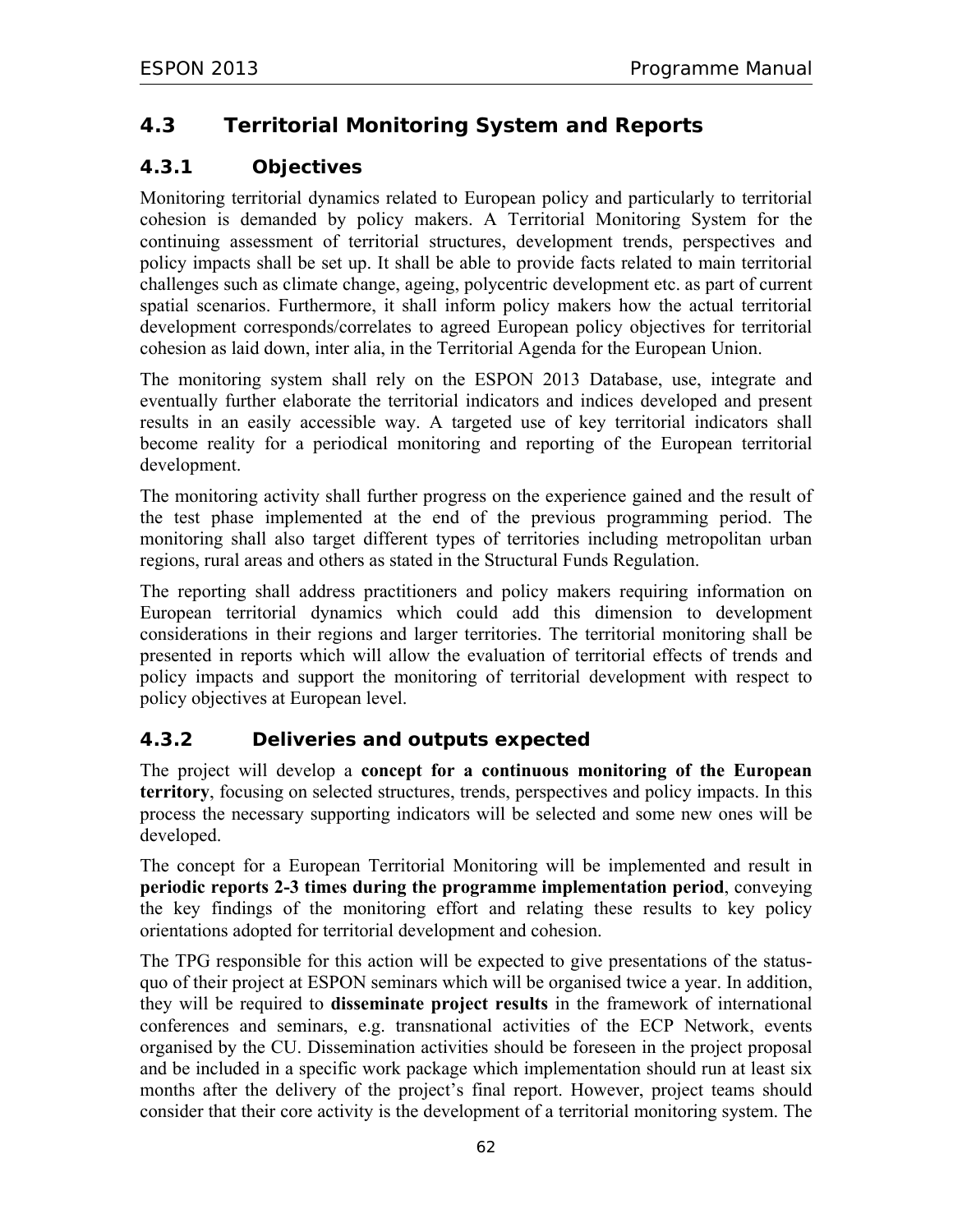allocation of resources across all work packages shall consequently reflect this aspect. In addition, to ensure the consistency of a project's dissemination activities with respective activities organised at Programme level, it would be useful for the project team to refer to the objectives of Priority 4 of the ESPON 2013 Programme "Capitalisation, ownership and participation: Capacity building, dialogue and networking".

In addition to the above, the following series of outputs is compulsory:

- An **Inception report**, based on the approach outlined in the project proposal, to be submitted twelve weeks after the Kick-off Meeting. The Inception report consists of two parts. In its content part it should provide a more detailed overview of the research approach to be applied, the methodology and hypothesis for further investigation, as well as the main literature, data sources, etc. In addition, it should reveal the distribution of work packages among partners. Furthermore, in its financial part - with the completion of the template provided by the Programme - the Inception report should as well detail the breakdown of the project's budget on the individual partners per budget line. It should be demonstrated by the TPG how the individual work packages are going to be synthesised to produce a coherent project report. The inception report should throughout the lifetime of the project serve as a basis for assessment of project development. Whenever progress reports or interim report(s) are submitted they should be checked in relation to the inception report to see whether progress is being made on the content within the timeframe foreseen.
- **Interim report(s),** consisting of an executive summary, outline of methodology, presentation of main results achieved so far, and description of further proceedings.
- Mid-term report, including a proposal for the further development of the ESPON Territorial Monitoring System, as well as a proposal for a work plan for the period 2011-2013.
- **Two-three periodic reports**, conveying the key findings of the monitoring effort and relating these results to key policy orientations adopted for territorial development and cohesion.

All above mentioned reports will have to be delivered both, in a printed version via mail directed to the postal address of the ESPON CU as well as digitally by e-mail (or the most adequate media) directed to the ESPON CU (in case the size of the files does not allow for sending by e-mail the reports can de delivered by upload on the dedicated programme intranet). Deadlines for the submission of the above mentioned reports will be specified in the project specifications as well as in the subsidy contract and will coincide with the deadlines for the submission of progress reports which approval will allow for the release of the reimbursement of the incurred costs.

## **4.4 Update of indicators and maps**

## **4.4.1 Objectives**

In order to keep the ESPON knowledge up to date a number of targeted actions updating indicators, maps and corresponding tools, if necessary, will be carried through. In many cases, these actions might be based on urgent demand. Such targeted actions will mainly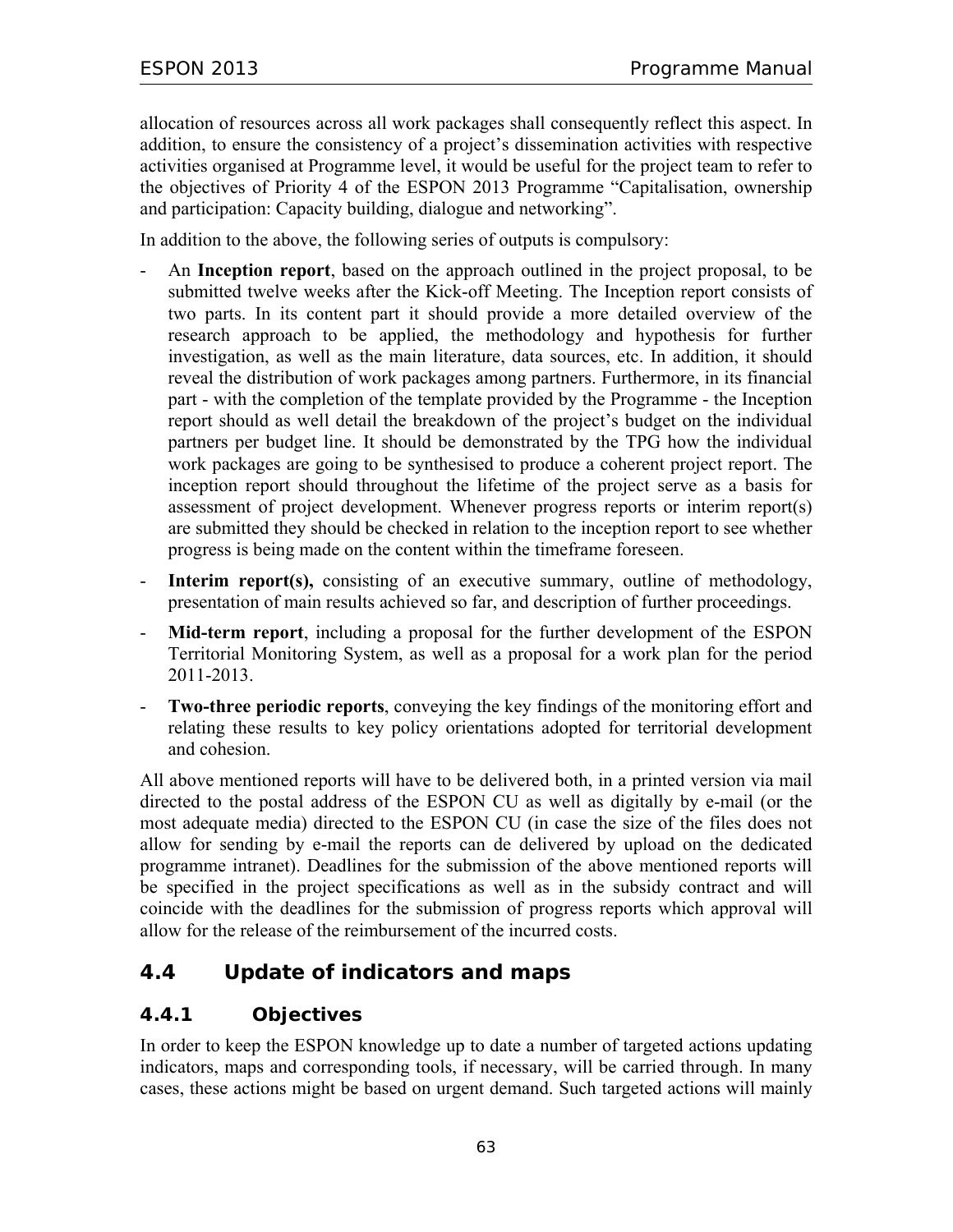$\overline{a}$ 

relate to the maintenance of tools and the urgent update of existing datasets and maps based on new European datasets and information that become available.

European standards (ETRS1989 for data and LAEA for map projections) shall be respected, and made available in electronic format for publication purposes.

The demand for updates will be generated by policy development and the occurrence of new data that makes updates feasible.

## **4.4.2 Deliveries and outputs expected**

Every update of indicators and maps shall be documented in a report presenting the new indicator values as well as an updated European map. In addition, maps showing the changes in the indicator shall be presented accompanied by an analysis/interpretation of the changes occurred.

Annexed to the report the absolute indicator values shall be included broken down to the regional level used.

# **4.5 Operational provisions**

The procedures described in the following chapters (4.5.1-4.5.4) are relevant for the three major projects, "the ESPON 2013 Database", "Territorial Indicators and Indices" and "Territorial Monitoring and Reports", that will all be launched with open calls for proposal<sup>15</sup>.

Concerning the other types of actions, every year and for each of the type of action, the MA will propose to the MC an MA-led project which will include the different activities that should be implemented in the course of the reference year. The activities included and described in the different MA-led project will be implemented by the MA as provision of services according to EU and Luxembourg public procurement legislation (see 4.5.4).

## **4.5.1 Application procedure for Call for Proposals**

For each thematic issue, project specifications will be compiled responding to the research framework described above.

As soon as the launch of a particular call for proposal will have been decided upon by the Monitoring Committee (MC), a pre-announcement of the call will be issued, providing information on the themes that will be included in the call. The pre-announcement will be widely published by adding it to the ESPON website, in the ESPON newsletter as well as in the Official Journal of the European Commission, C series/S series. At the same time, the Member and Partner States participating in the ESPON 2013 Programme will be informed about the planned call so that the information can be nationally disseminated to potential Lead and Project Partners. The pre-announcement will normally be issued eight weeks prior to the publication of the call for proposal.

<sup>&</sup>lt;sup>15</sup> For "Territorial Indicators and Indices" and "Territorial Monitoring and Reports" where the theme and/or nature of the activity make it appropriate and most efficient in obtaining the results envisaged, and whenever the foreseen budget is below €75.000, actions may be contracted as provisions of services and tendered according to Luxembourg public procurement rules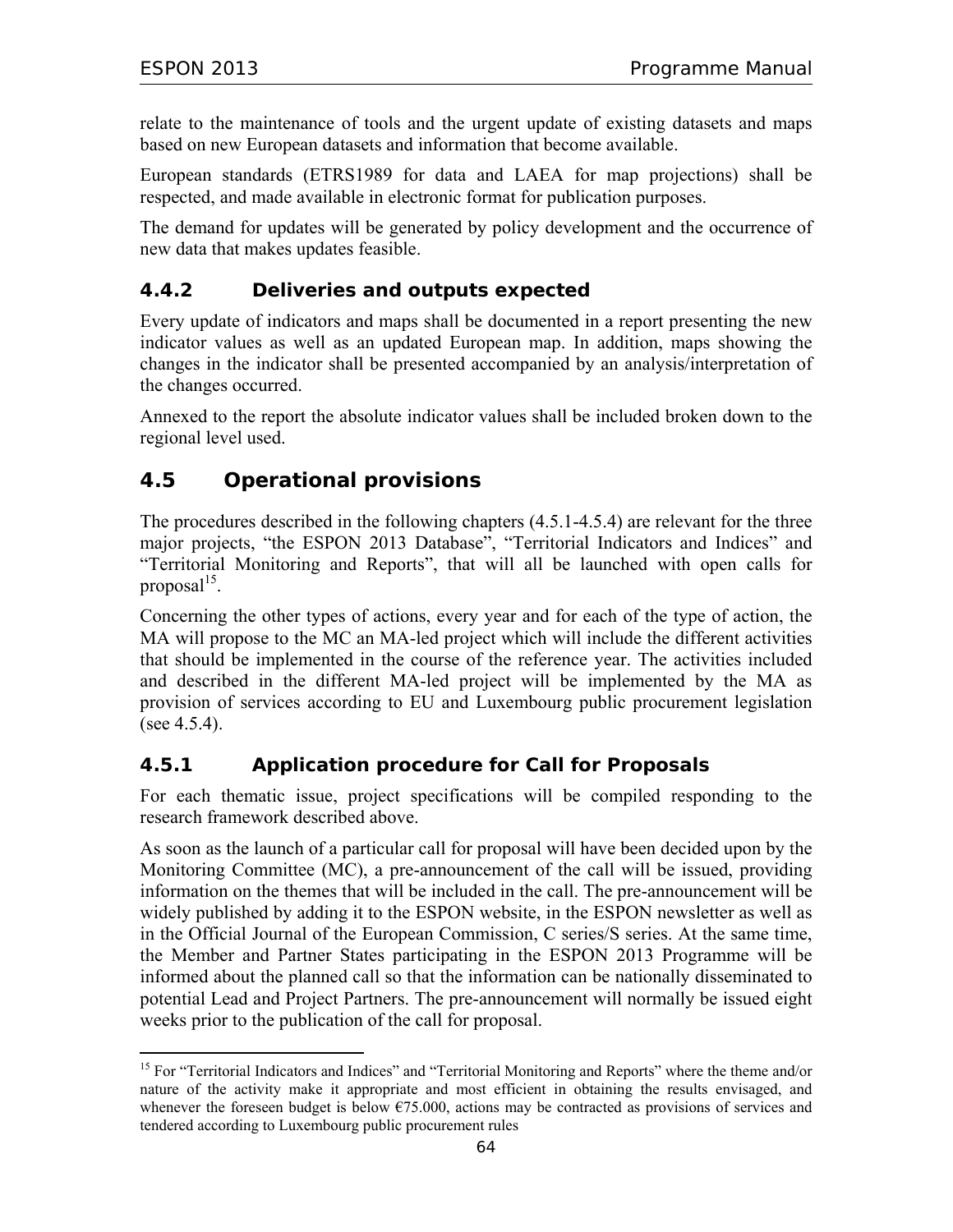The pre-announcement procedure is supposed to facilitate the submission of a proposal at a later stage, by giving interested beneficiaries the chance to prepare on beforehand. The pre-announcement gives an opportunity to incorporate ideas of all partners equally, thus ensuring a high level of commitment to the project. As an additional advantage partners can test how the cooperation works during this preparatory phase before starting implementing actual project activities.

Upon the publication of the call for proposal – via the same channels as the preannouncement - the respective project specifications will be made available on the website of the ESPON CU (www.espon.eu), outlining the thematic scope of the project, its general objectives, and primary research issues envisaged as well as expected results and a timetable for deliveries.

Calls for proposal will usually be open for two months (40-45 working days). Proposals should be submitted according to the application requirements provided and specified in the accompanying application pack. Standardised application forms will be provided by the ESPON 2013 Programme. Automatic registration of proposals will be ensured.

## **4.5.2 Selection procedure**

The selection procedure starts immediately after the deadline set for submitting project proposals. It consists of two distinct assessment parts, an eligibility check and an evaluation. The two parts will time-wise run in parallel. The MC will first decide on the eligibility of proposals received before addressing the results of the content related evaluation resulting in a ranking of the best proposals. The MC will select the best eligible proposal according to the ranking resulting from the content related evaluation. The MC takes the final decision on project approval

### **Eligibility criteria**

 $\overline{a}$ 

Project proposals will be checked against the eligibility criteria in order to ensure that they fulfil the technical requirements of the Programme. The eligibility assessment will be performed by the CU.

The check of the eligibility criteria will be documented by ticking boxes of "yes" or "no", depending on whether the respective evidence has been provided or not. Each project proposal to be evaluated has to fulfil the following criteria:

## **ELIGIBILITY CRITERIA**

- 1. Application has been submitted in due time in original **and** electronic version<sup>16</sup>.
- 2. Application is complete and includes the requested administrative forms, supporting documents as well as the anonymous project proposal (the list of

<sup>&</sup>lt;sup>16</sup> You are advised to keep a proof of the submission of the postal version within the set deadline in case no date stamp is placed on the envelope by the postal services. Following the electronic submission you will receive and automatic confirmation that your email has successfully reach the programme mailbox. Should you not get the automatic confirmation mail, please check that the application was sent to the correct address and/or that no other error has occurred in order to avoid any problem with the eligibility of your proposal.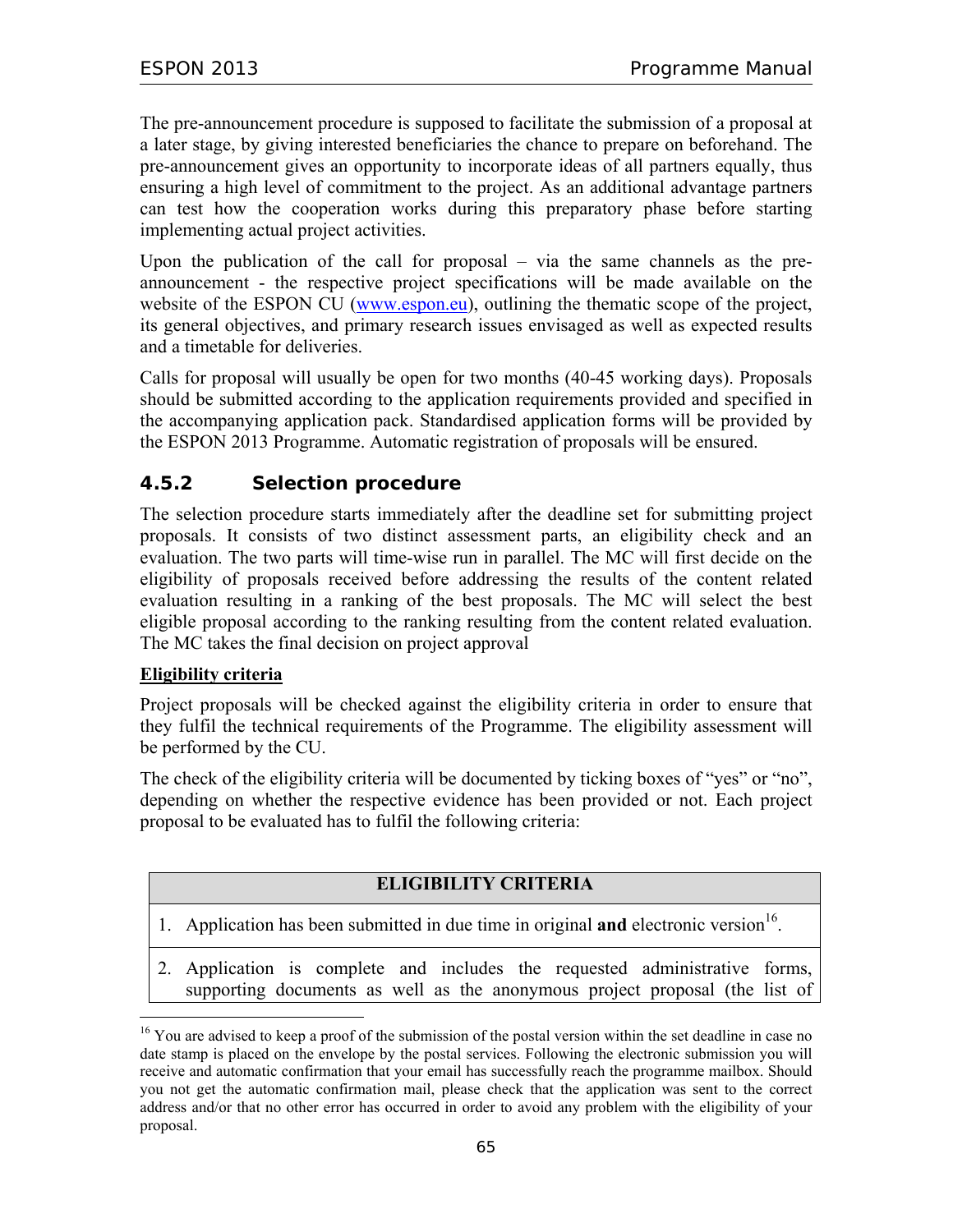supporting documents required will be provided in the specific call), all properly filled in according to the detailed instructions provided in Part A and Part B of the Application Form.

- 3. The content of the proposal relates to the topic(s) set out in the call.
- 4. The partnership involves at least the minimum number of participants given in the specific call.
- 5. All partners are eligible (including that solvency of private partners involved is confirmed by the respective Member States and Partner States)
- 6. The budget limits have been respected.

In case the CU should detect, during the eligibility check phase, one or more of the following omissions in applications received within the deadline given, which would lead to the application being deemed ineligible, the respective Lead Partner will be informed in written by fax and offered a maximum of **seven working days** (counting from the day following the day of receipt of the fax as documented by the transmission report) to correct the omission(s).

The correctable omissions are the following:

- Missing supporting documents in paper version as requested in the call (two annexes of Application Form Part  $A - 3.5b$  (management chart) and 3.6b (financial flow chart) as well as solvency documents – if relevant).
- Missing signature and/or missing stamp on a document.
- Missing supporting documents in electronic version as requested in the call (two annexes of Application Form Part  $A - 3.5b$  (management chart) and 3.6b (financial flow chart)).
- Correction of discrepancies in the electronic version of the proposal submitted compared to the paper version sent to the MA (CU) by post, which is considered the valid application in legal terms.

In the first two cases, the listed missing and/or corrected documents, duly signed and stamped, shall be dispatched in original to the CU by registered express delivery within **seven working days** (counting from the day following the day of receipt of the fax as documented by the transmission report). In case of missing electronic versions of supporting documents as well as discrepancies between the electronic and the paper version of the submitted application, the electronic version corresponding to the paper version submitted shall be sent by email to the CU (to the email address indicated in the communication) within **seven working days** (counting from the day following the day of receipt of the fax as documented by the transmission report).

Any document delivered after the deadline given will not be considered and the proposal will be deemed not eligible. It is advised to all applicants to keep a proof of the sending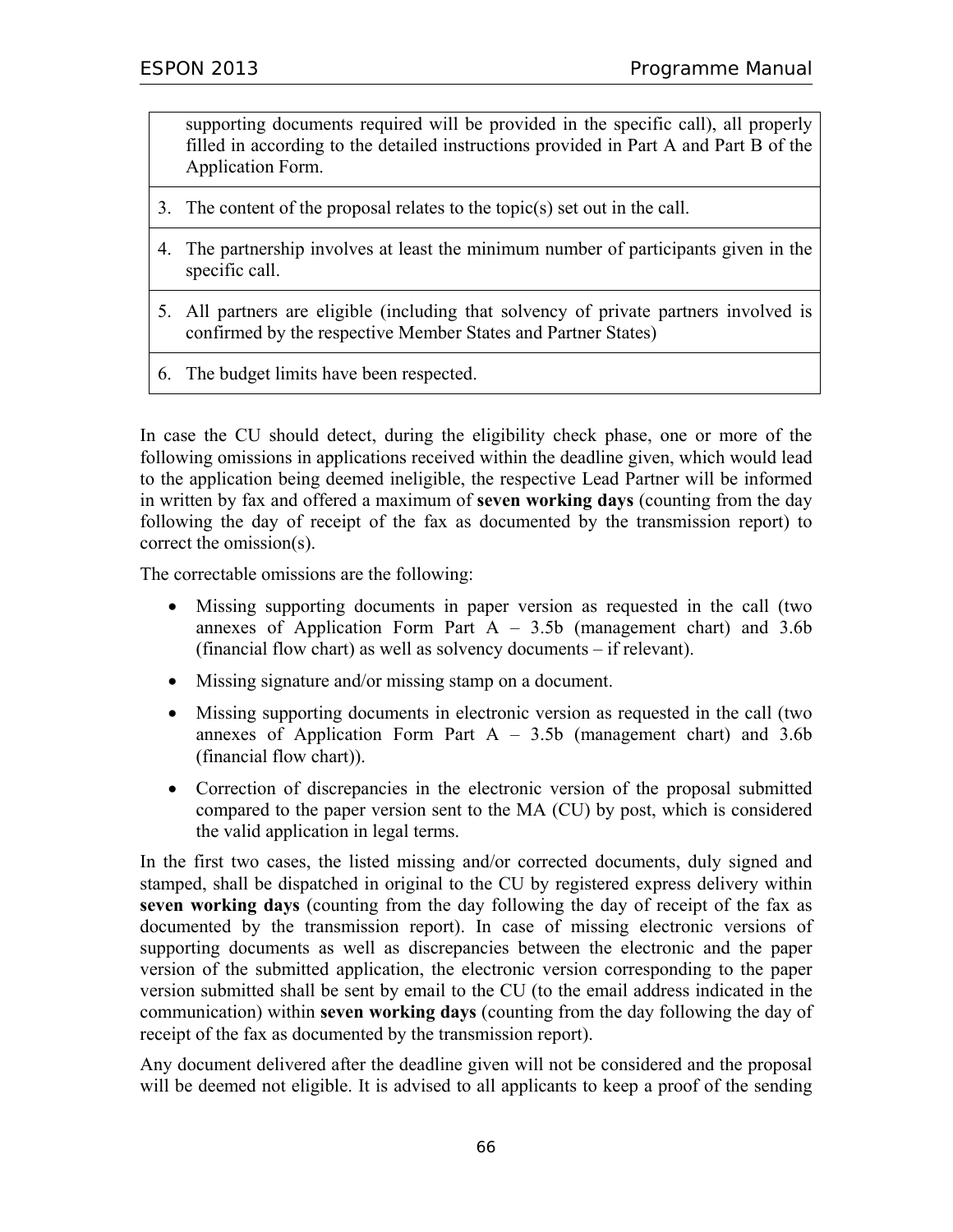of the requested documents within the deadline (e.g. receipt of the post office clearly indicating the sending date).

After completion of the eligibility check, and following the decision of the MC on the final eligibility outcome the evaluation takes place. The Evaluation Committee will be made up of three MC members or experts nominated by the MC and a representative of the European Commission. MC members should be prepared to participate in an Evaluation Committee on a rotating basis.

The Lead Applicants of ineligible applications will receive a notification letter specifying the non-fulfilled eligibility criteria. Only those proposals that will have fulfilled the eligibility criteria will be subject to the subsequent qualitative evaluation.

### **Evaluation criteria**

In parallel with the eligibility check, the evaluation of all project proposals will take place. The Evaluation Committee will be made up of MC members or experts nominated by the MC and representative(s) of the European Commission. MC members should be prepared to participate in an Evaluation Committee on a rotating basis.

The check of compliance with the evaluation criteria is based on a scoring system and results in a ranking list of all project proposals received.

This step in the selection procedure serves to assess the relevance of the proposals regarding the priorities and objectives of the ESPON 2013 Programme and of the specific call to which they respond. It also looks into the impact of each proposed project, i.e. its importance for stakeholders involved in territorial development on EU, national and regional level.

The evaluation will be based on three types of selection criteria:

- Content related criteria, referring to the anonymous scientific part of the proposal;
- Management related criteria, and
- Partnership related criteria.

### **Content Related Criteria**

- 1. Sound concept and quality of the objectives and deliveries (e.g. can the objectives be realistically achieved through the proposed approach and methodology?).
- 2. Quality and effectiveness of scientific methodology and statistical quality (e.g. Does the project consider European standards and initiatives on data related issues?).
- 3. Contribution to the maintenance, development and expansion of the existing scientific platform and the existing analytical tools resulting from the ESPON 2006 Programme (e.g. does the approach and the results aimed at bring a clear added value compared to other past initiatives?).
- 4. Contribution to the expected results and impacts of the programme (e.g. to which degree will the results of the action be useful in the context of ESPON applied research actions and in policy development processes?).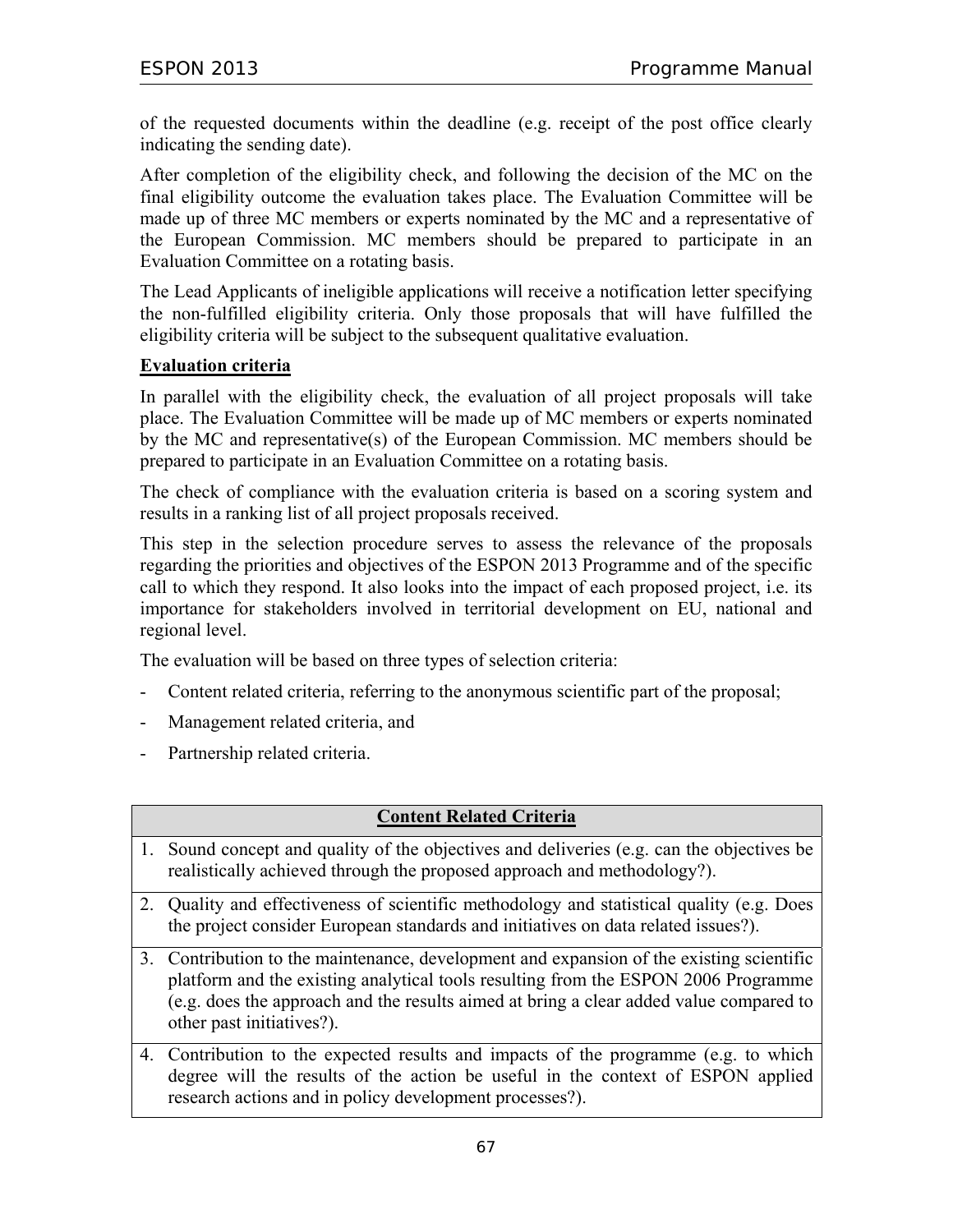- 5. Intensity of internal and external co-operation (Does the project provide clear linkages to other projects or ESPON activities? Does the project comprehend an exchange and dissemination of experiences and knowledge with other European and national/transnational organisations such as spatial observatories dealing with national and cross-border territories?)
- 6. Appropriateness of measures for the dissemination of project results (e.g. are they conceived in such a way that the adequate target group can be reached?).

### **Management Related Criteria**

- 1. Appropriateness and clarity of the management structure and the plan for project implementation (e.g. is the Lead Partner experienced in project management? Are procedures for decision-making and monitoring transparent? Is the timing for individual work packages and the overall work plan convincing?).
- 2. Transparency of procedures related to ERDF requirements (e.g. are the required audit procedures, that need to be established, in place and are all project partners aware of them?).
- 3. Appropriateness of the allocation and justification of the resources (budget and staff) among the different work packages and project partners (e.g. is the break down of budget to partners adequate?).

## **Partnership Related Criteria**

- 1. Quality and relevance of the presented competences/expertise and of the transnational project group as a whole (e.g. are the relevant partners involved, contributing the required knowledge and experience and are their specific fields of expertise taken account of?).
- 2. Quality and relevance of experience of the individual partners (e.g. does the accumulated academic and professional background of the team enable them to deal with the thematic and methodological challenges of the project?).

Each criterion will be awarded a score between  $0 - 10$ . Half marks can be given, too. The scores indicate the following with respect to the criterion under examination:

- 0. No evaluation possible: The proposal fails to address the criterion under examination or cannot be judged due to missing or incomplete information.
- 1. Unacceptable: The proposal almost fails to address the criterion making it very difficult to judge due to missing or incomplete information.
- 2. Extremely poor. The criterion is addressed very superficial and highly unsatisfactory manner.
- 3. Very poor. The criterion is addressed in a cursory and unsatisfactory manner.
- 4. Poor. Serious inherent weaknesses exist in relation to the criterion.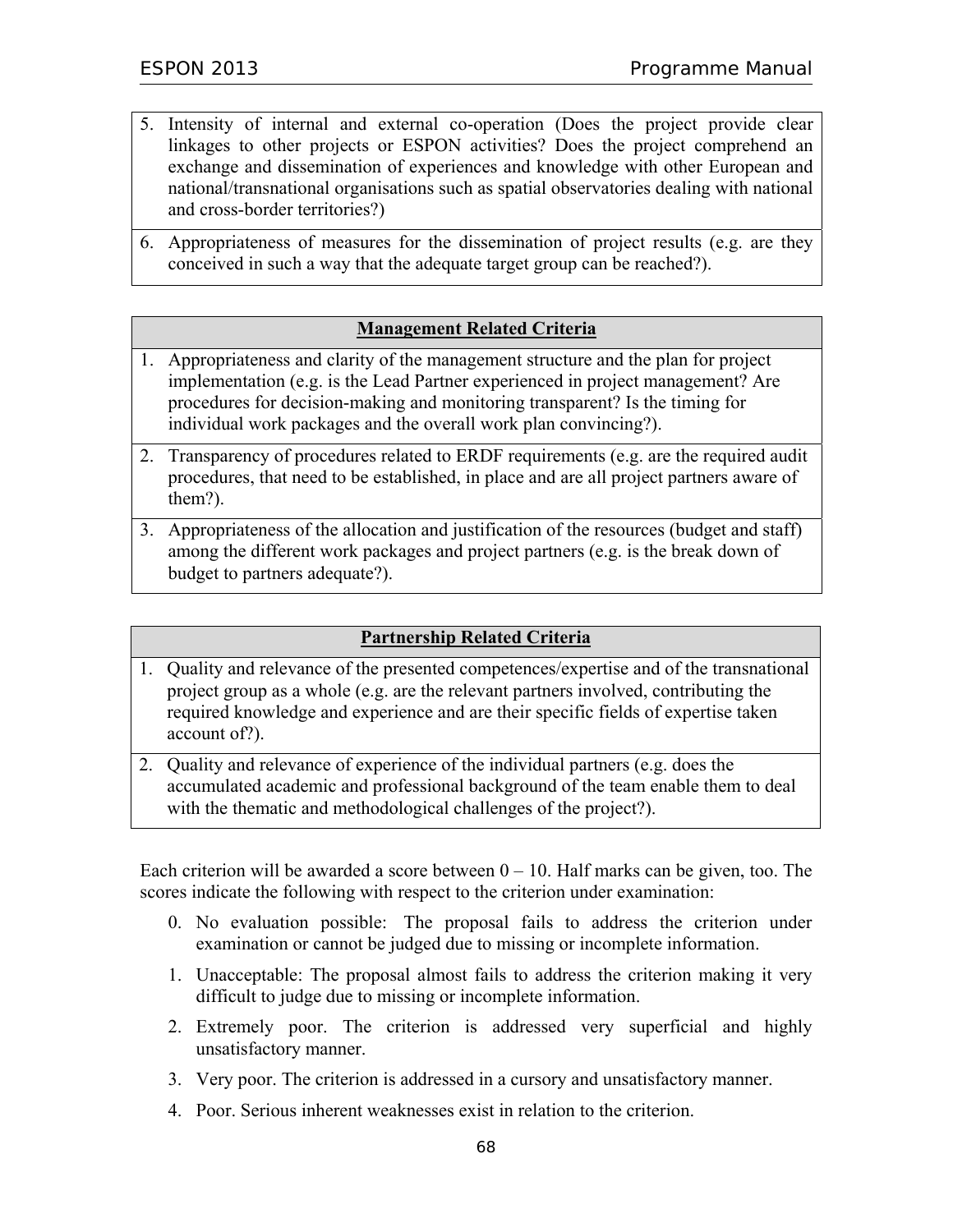- 5. Un-sufficient. Inherent weaknesses exist in relation to the criterion in question, which are too serious for correction.
- 6. Sufficient. The proposal broadly addresses the criterion; however there are significant points that would need correction.
- 7. Fair. The criterion is addressed sufficiently; however some points would need correction.
- 8. Good. The proposal addresses the criterion well, although some improvements are still needed.
- 9. Very good. The criterion is addressed in a convincing way and only minor improvements are needed.
- 10. Excellent. The proposal successfully addresses all relevant aspects of the criterion in question without any shortcomings.

Each group of selection criteria has a total number of points. No weighting will be applied. However each criterion should be scored with a value of at least 6. Proposals that fail to achieve this minimum score for a criterion will not be further considered in the selection procedure.

The Evaluation Committee will convene after the closure of the call at the latest. The committee will include an uneven number of evaluators, normally 5 and at least 3. In case of force majeure, like illness and/or transport delays/cancellation, a different number of evaluators can be accepted.

Evaluators will assess and mark the proposals exactly as they are described and presented. The evaluation will follow a two step approach: assessment and scoring of (1) the anonymous content related part and (2) the management and partnership related part. Evaluators will not make assumptions or interpretations about the project in addition to what is in the proposal. Concise and explicit concluding justification will be given for each proposal as well as comments for each score, where relevant for the evaluator. Evaluation forms without concluding comments will be deemed inadmissible. Equally, evaluation forms carrying handwritten corrections of scoring are declared inadmissible if they are not accompanied by handwritten initials. Recommendations for improvements to be discussed as part of a possible contracting will be given, if needed.

Once all the members of the Evaluation Committee have completed their individual assessments, the evaluation proceeds to a consensus discussion, supposed to represent the common views of the evaluators. The consensus discussion, which also includes a ranking of proposals, is moderated by the CU who also writes a consensus report containing recommendations for improvements of proposals suggested by the Evaluation Committee. Consensus reports with hand-written corrections of scoring will be declared inadmissible.

Provided that several proposals receive an equal aggregate score, other factors might as well be taken into account by the Evaluation Committee:

- A reasonable geographical distribution of project partners.
- A reasonable involvement of partners from Member States having entered the EU after 1 January 2004.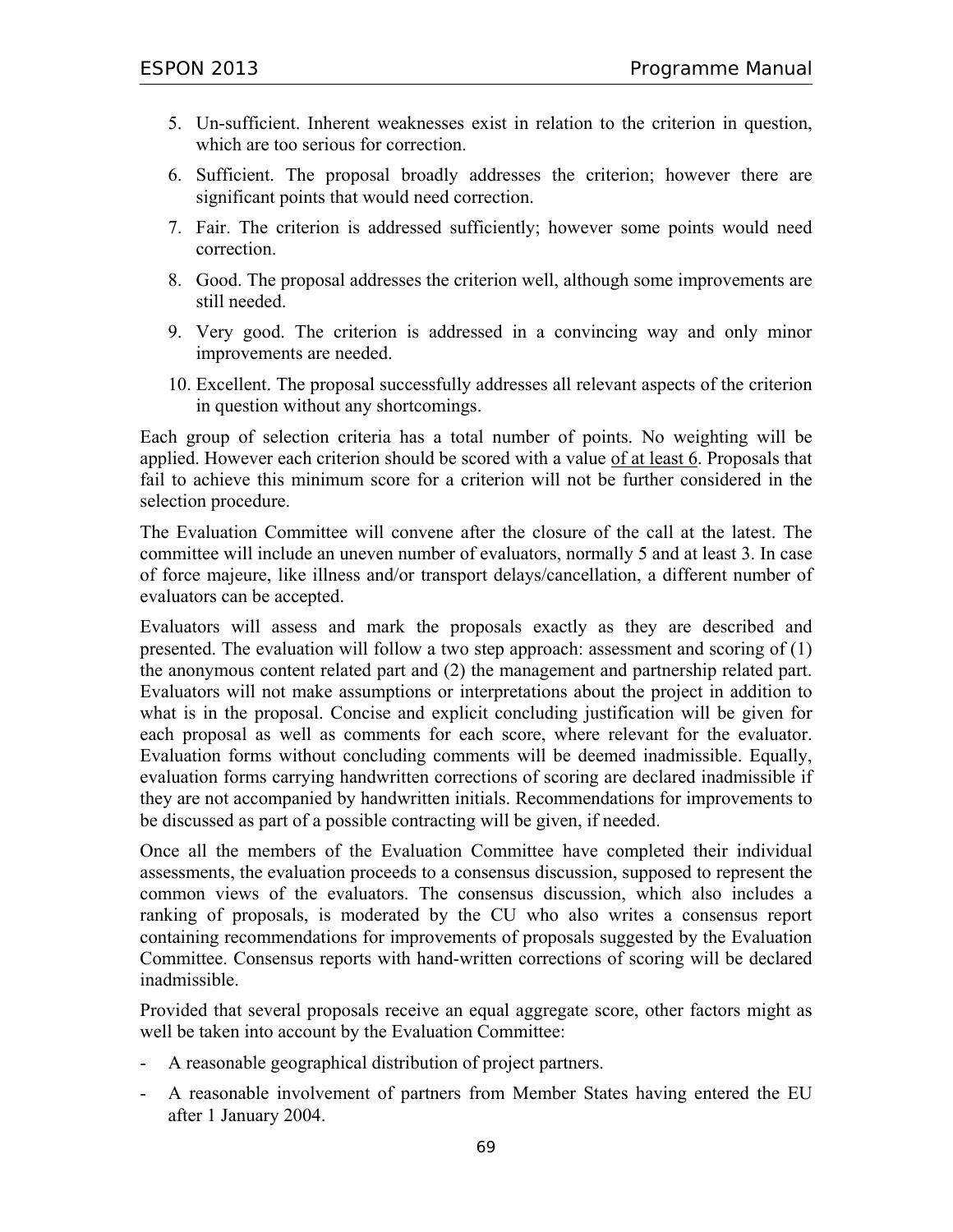The CU is responsible for a final editing of the evaluation report for each project specification included in the call. The main objectives of this process are:

- To ensure a sufficient compilation of arguments voiced pro and con the individual proposals evaluated.
- To review cases where a majority/minority view was recorded in the consensus report.
- To clearly reflect the ranking of the majority of evaluators in the consensus report and in the case of equal scoring of several proposals explain the considerations made regarding the additional factors mentioned above, that led to the final ranking**.**

Taking into account the importance of the TPG's managerial capabilities for the correct project implementation, the Managing Authority (MA) will, through the CU, separately assess the "Management Related Criteria" of the submitted proposals. Should the result of this separate and independent assessment be different from or add to the one obtained by the Evaluation Committee, the recommendations of the CU to the MC will take this opinion of the MA into account.

By signing confidentiality agreements (using no-conflict-of-interest forms) members of the Evaluation Committee guarantee their independence and impartiality during the assessment as well as that the privacy and confidentiality of all proposals will be kept. Declarations of no-conflict-of-interest with negligence mistakes are declared inadmissible. The content of the proposals should not be published or forwarded to persons or institutions which are not directly engaged in the evaluation or decision making. The project idea itself, as well as the description and concept of the project and the structure of the application, remain the property of the project applicant.

### **Decision making**

As indicated in the previous section, the decisions on approved projects will be made by the MC of the ESPON 2013 Programme, based on the results of the eligibility and evaluation processes. For each theme, the MC will approve the best eligible proposal confirming the ranking of the content related evaluation (only one proposal will be approved for each of the theme).

This decision will be notified to all Lead Applicants soon after the MC decision. All the Lead Partners of the approved projects will receive a letter from the MA (CU) stating the decision of the MC as well as the total ERDF, EU Member States' and eventually Partner States' national funds approved. The MC decision may include certain conditions, recommendations and/or suggestions for improvements. In this case, the process of contracting, managed by the CU, will include a necessary revision/amendment of the project proposal. The result of this procedure will be the basis for concluding a Subsidy Contract.

All the Lead Applicants of the ineligible or non-approved proposals will receive a notification letter with a brief summary of the assessment results. In case Lead Partners of ineligible or non-approved proposals are not satisfied with the decision of the MC, they may put forward an appeal (for more details on the appeal procedure, please refer to chapter 8.12 of the Programme Manual).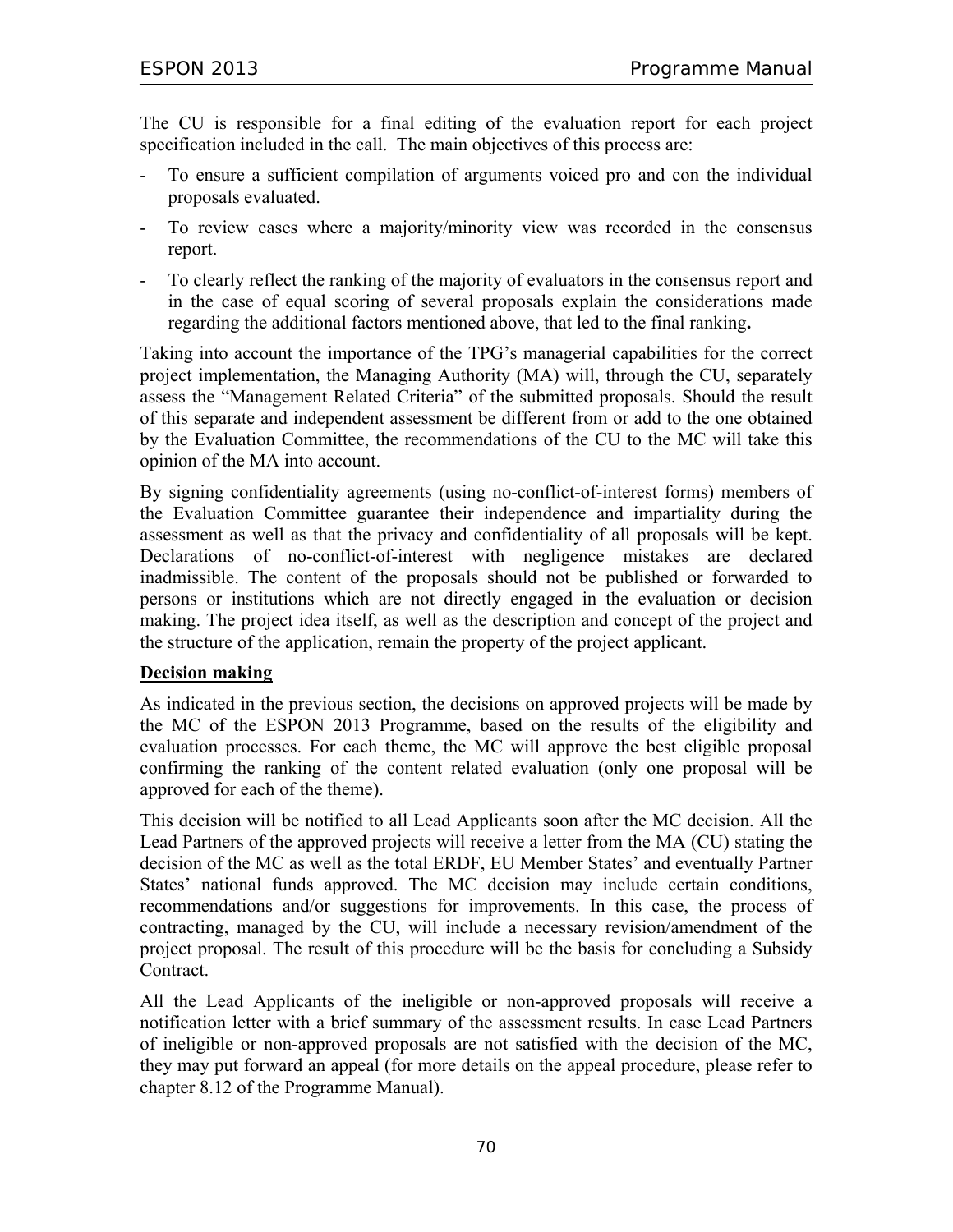## **4.5.3 Contract and duration**

The proposals that are selected for funding and that fulfil the conditions set by the MC will receive a Subsidy Contract, closed between the MA and the respective Lead Partner of the project. The Subsidy Contract shall determine the rights and responsibilities of the Lead Partner and the MA, the scope of activities to be carried out, terms of funding, requirements for reporting and financial controls, etc.

A model of the Subsidy Contract is available on the Programme website (www.espon.eu).

## **4.5.4 Budget**

TPGs conducting a project under Priority 3 will be granted a subsidy covering 100% of the real eligible costs incurred for carrying out the project approved. Funding will be made available by the ERDF, the national co-financing will be ensured by EU Member States at programme level and, eventually, by Partner States. Each call will indicate the maximum budget available related to individual project specifications included in the call.

Main individual actions, for Territorial Indicators/Indices and Tools and Territorial Monitoring Systems and Reports which budgets do not exceed  $\epsilon$  75.000, will normally be contracted as provision of services and tendered according to EU and Luxembourg Public Procurement Rules. For each individual project terms of references will be issued and a tendering procedure carried through.

For minor actions under Territorial Indicators/Indices and Tools and Targeted Actions for Update of Indicators and Maps, every year and for each of the type of actions, the MA will propose to the MC an MA-led project which will include the different activities that should be implemented in the course of the reference year. The activities included and described in the different MA-led project will be implemented by the MA as provision of services according to EU and Luxembourg public procurement legislation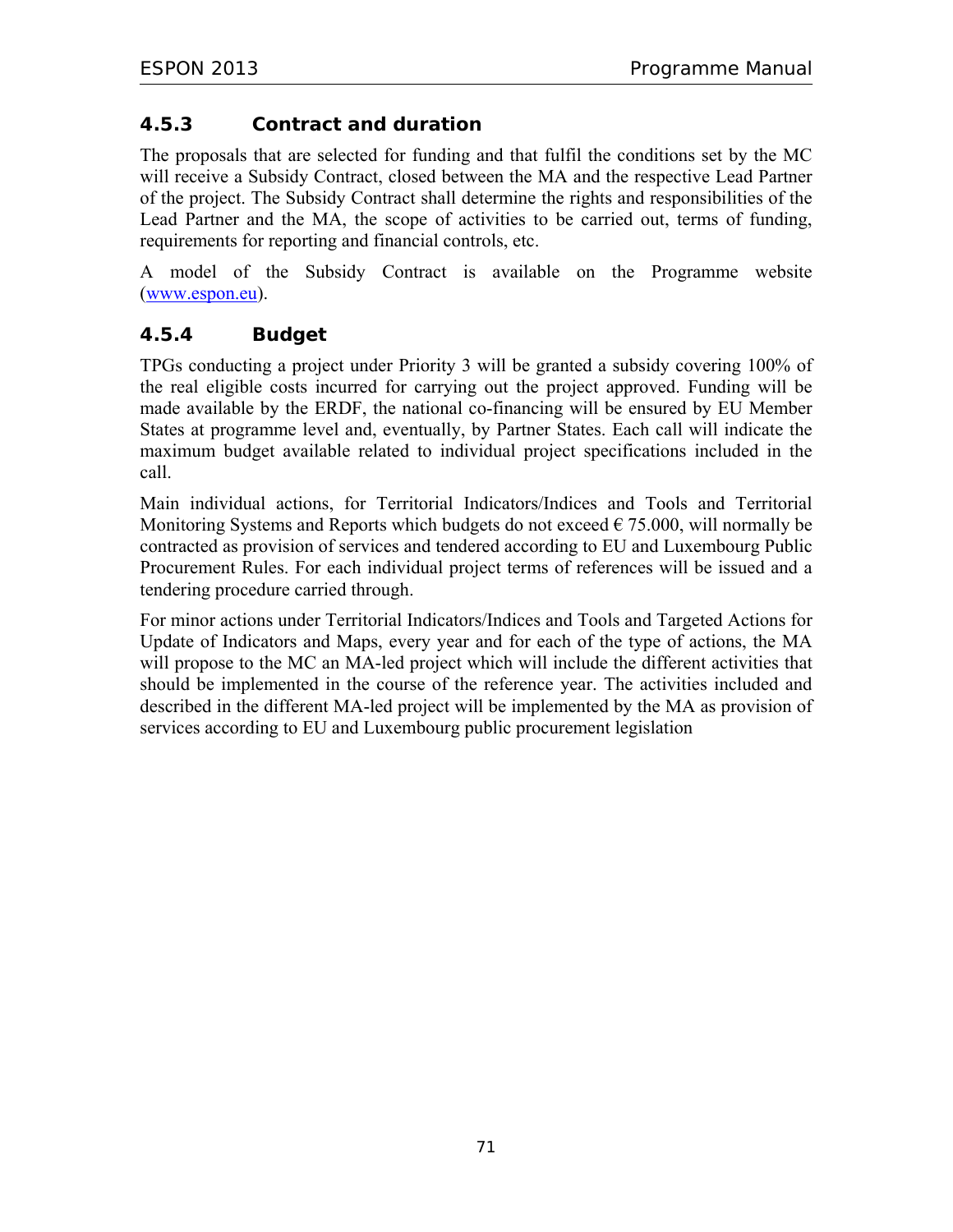# **5. Priority 4: Capitalisation, Ownership and Participation: Capacity Building, Dialogue and Networking**

The ESPON 2013 Programme will put much emphasis on capitalising the evidence and findings through awareness raising and involvement of policy makers, practitioners, scientists and the wider public, in the beginning partly based on the results achieved by the ESPON 2006 Programme.

A participatory approach – including all target groups – for preparing territorial policies is fundamental to ensure their relevance, effectiveness and sustainability. The strategy of the ESPON Programme would therefore be incomplete and unable to achieve its overall objectives without specific actions raising awareness and involving stakeholders in the practical use of results coming out of projects. Bringing together views of policy makers, practitioners and scientists has been a good experience within the ESPON 2006 Programme, also as dialogue on defining and guiding actions. This also holds true for the applied research projects, for targeted analysis and for progressing further the ESPON Scientific Platform in the ESPON 2013 Programme.

The SWOT analysis included in the ESPON 2013 Operational Programme concluded that the capitalisation and awareness raising activities of the ESPON 2006 Programme and the results obtained so far were too limited, and that the uses of results should be improved by means of involvement, capacity building, dialogue and networking.

A substantial effort will be undertaken in the course of the ESPON 2013 Programme to involve the target groups in order to ensure quality partnership and the highest possible acquaintance, understanding and use of the evidence and knowledge base developed. Capitalisation, ownership and participation represent a core element in making the knowledge base of ESPON operational and used in practise, and for the preparation of effective territorial policies.

Three types of actions are foreseen to be financed within Priority 4 in support of capitalisation:

- 1. Media and Publications
- 2. European Seminars and Workshops
- 3. Transnational Networking Activities

The implementation of these actions is expected to increase profoundly the awareness of ESPON and the comparable European evidence available. The actions will ensure a wide coverage of the capitalisation of results by addressing mainly the following target groups:

- At the European level policy makers in European Institutions and programmes, representatives of EU Member States dealing with territorial development and relevant sector policies;
- Global, transnational, national, regional and local policy makers, practitioners, the private sector, as well as the general public involved in the development of territories. The scientific community (including students and young scientists) related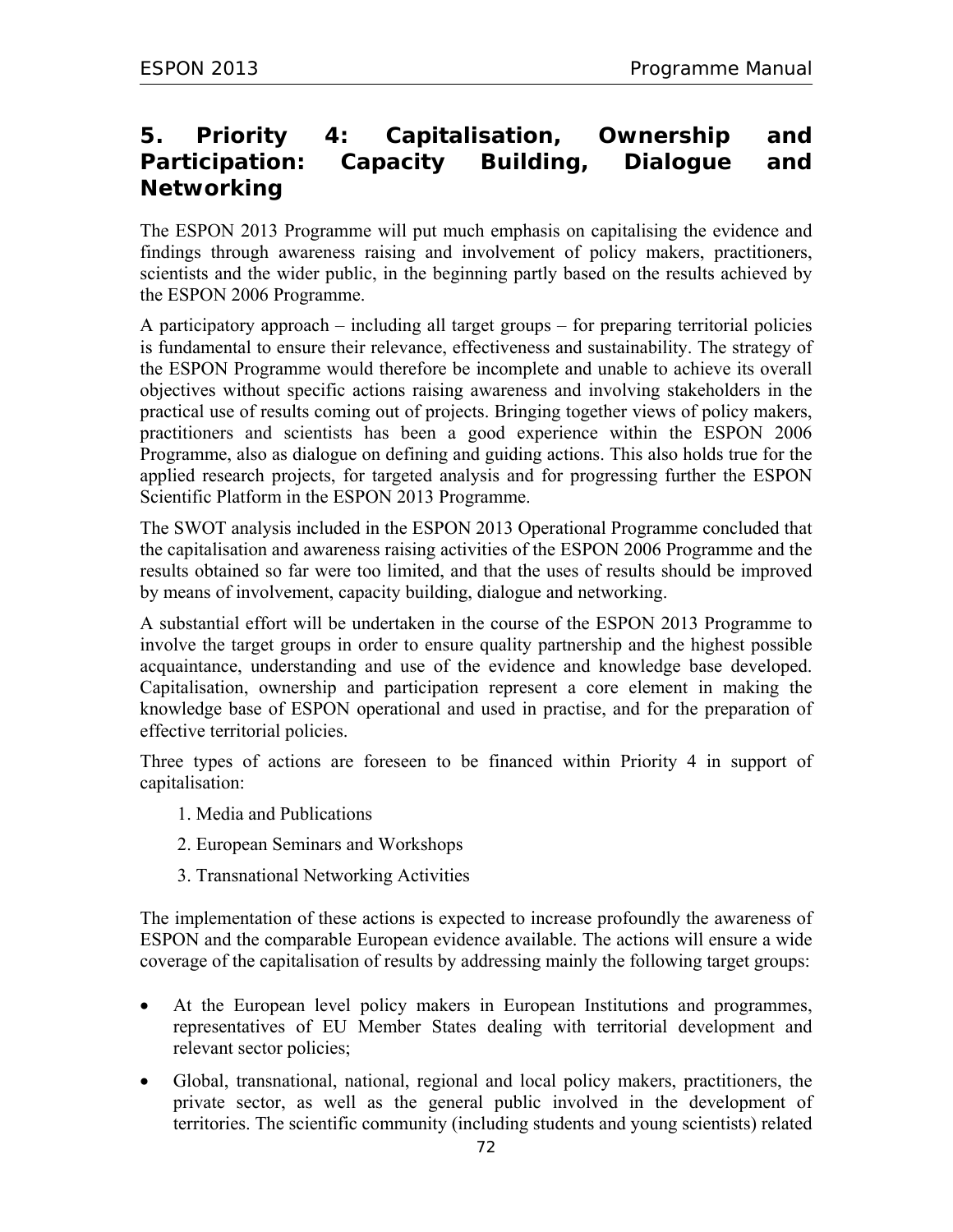to territorial research will empower the capitalisation of results and be a target by itself in awareness raising activities.

As the ESPON 2006 Programme resulted in a substantive output, an enhanced dialogue and involvement of policy makers and practitioners at all levels has become feasible from the beginning of the ESPON 2013 Programme.

The dialogue envisaged should as well result in an increase of requests for additional information and assistance from ESPON, such as in particular themes for applied research under Priority 1 and interest for participating in actions under Priority 2, which would increase the use of ESPON findings and evidence even more.

The operational objectives for the three types of actions include the following:

- Capitalisation by raising awareness of ESPON findings, in particular by involving different stakeholders in interactive and focused transnational dialogues;
- Improving and consolidating the ownership of ESPON evidence and knowledge;
- Receiving feedback on the usefulness and use of ESPON results in practice;
- Ensuring the transferability of results by providing compact, written and longlasting, easily readable evidence of the territorial knowledge built within the ESPON 2013 Programme.

A targeted ESPON Capitalisation Strategy as the guiding strategy for Priority 4 will provide action lines guiding the best possible capitalisation and use of results from applied research and analysis in creating awareness, involvement and to build capacity around ESPON findings. Its implementation will be facilitated by a media bureau as external support.

In addition, an ESPON Corporate Identity, identified and developed in the framework of the ESPON Communication Plan, targeting potential beneficiaries, will be created and implemented in order to create an ESPON identity and ease the visual communication of ESPON facts and data. The Corporate Identity will in general support the branding of the ESPON 2013 Programme. The ESPON Corporate Identity shall support and be used as part of the ESPON Capitalisation Strategy and in efforts of external awareness raising and communication during the entire programme implementation, also by the ESPON Coordination Unit (CU).

The ESPON Website will play an important role in ensuring a wide dissemination and use of results, tools, programme documents, and the ESPON e-Library. The further development of the ESPON Website will be closely coordinated with the ESPON Corporate Identity and include its design elements.

An active media and press cooperation will also support the capitalisation of the Programme in line with the strategy set up. Several series of ESPON publications are planned which will target different groups of stakeholders, be it policy makers, practitioners and/or scientist. The production, printing and dissemination of these will ensure a solid transfer of results and be oriented towards an easy use of results and key messages in the policy context. Finally, the Capitalisation Strategy will include the necessary (collaterals) auxiliaries promoting the ESPON 2013 Programme.

In particular, a number of projects on transnational activities are foreseen to ensure a wide dissemination of ESPON activities in complementarity to the capitalisation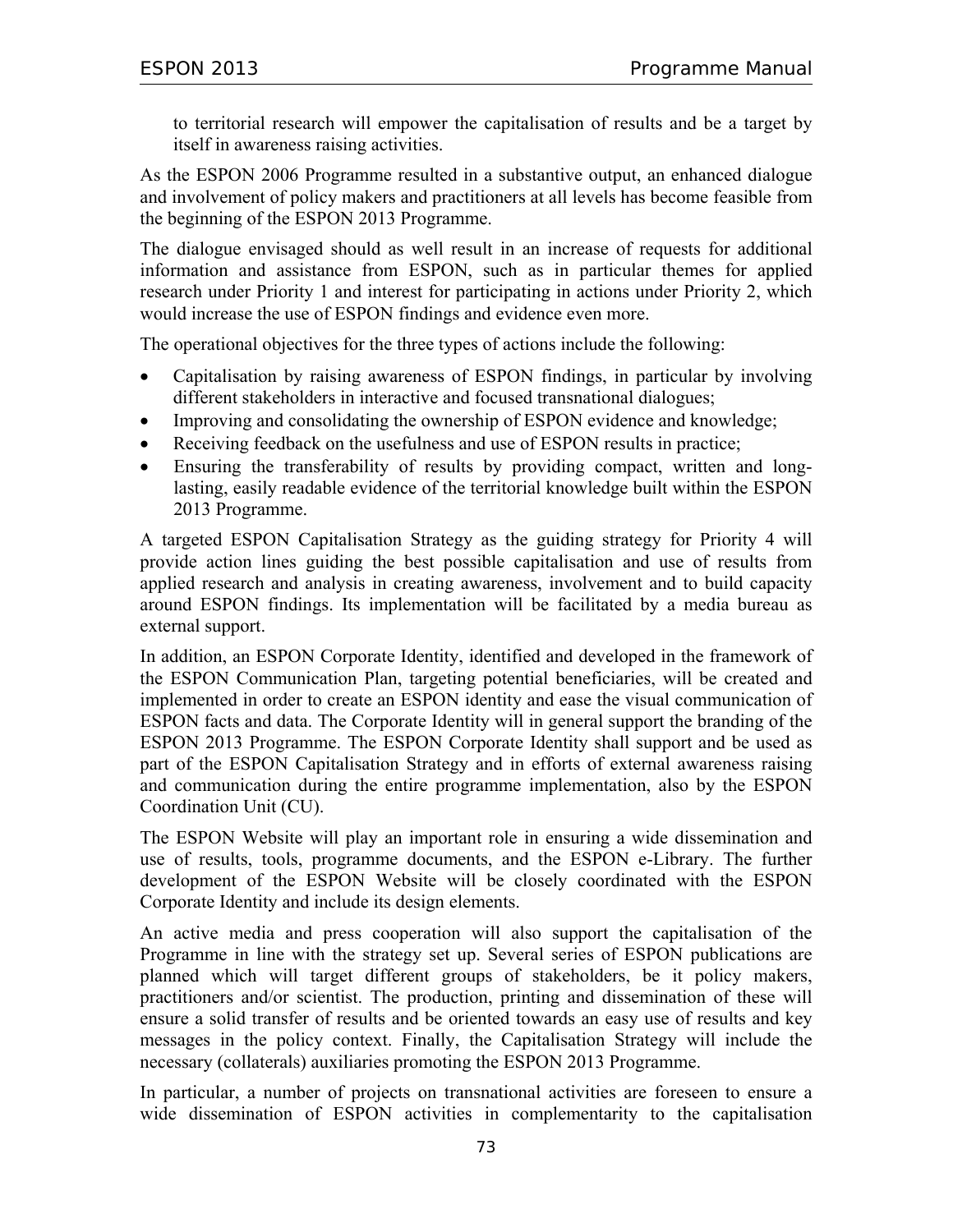provided at European level. Packages of actions at transnational level involving regional / local actors will stimulate the understanding and use of ESPON results, and should support operational decisions in the territories in question.

## **5.1 Media and Publications**

### **5.1.1 Objectives**

A crucial factor for creating awareness and empower the different actors in territorial development is to ensure a strategic support from media and publications stimulating information and dialogue on ESPON results which can lead to the use of the results. This cannot be achieved only by oral communication, but needs the support of specific outputs documenting the progress on the development of evidence and the knowledge base as well as the experiences made.

The media activities will involve a continuous and pro-active media dialogue, based on a flow of Territorial Observations (Briefings) and Media Activities / Blogs being based on key results. The different target groups of different media will be aimed at and the ESPON Website as a well-established brokering information platform will be developed further.

The elaboration of compact and easily readable ESPON Synthesis Reports, Scientific Reports, and other publications will provide written and long-lasting evidence of the territorial knowledge in an easily understandable language. It is therefore a very important and necessary element for the achievement of the specific objectives of this programme priority and for the entire ESPON 2013 Programme.

Issues to be considered are territorial trends which are of interest for policy makers, the private sector and the wider interested public (e.g. climate change, energy, demography, migration, economic perspectives for regions and cities, and good governance).

## **5.1.2 Deliveries and Outputs Expected**

Capitalisation and media activities will imply a large amount of smaller and larger targeted efforts and deliveries creating visibility of ESPON facts and data among different groups of stakeholders:

• **ESPON Capitalisation Strategy** (Targeting all relevant groups and audiences)

The ESPON Capitalisation Strategy leads to a plan for activities addressing different target groups of stakeholders such as mentioned before. It will materialise in an Annual Action Plan to be handed over to and approved by the MC.

• **ESPON Corporate Identity and Lay-Out** (Relevant for all ESPON "products" targeting all relevant groups and audiences)

Based on the Corporate Graphic Design Guidelines<sup>17</sup> and taking the ESPON Communication Plan as cross-reference, the development and implementation of the

<sup>-</sup> $17$  These Guidelines govern the application of the identity and confirm approved colour palettes, typefaces, page layouts and others such as methods of maintaining visual continuity and brand recognition across all physical manifestation of the brand. Both, the development of these Guidelines and the production of promotional material based on these Guidelines, are financed under Programme Priority 4. On the contrary,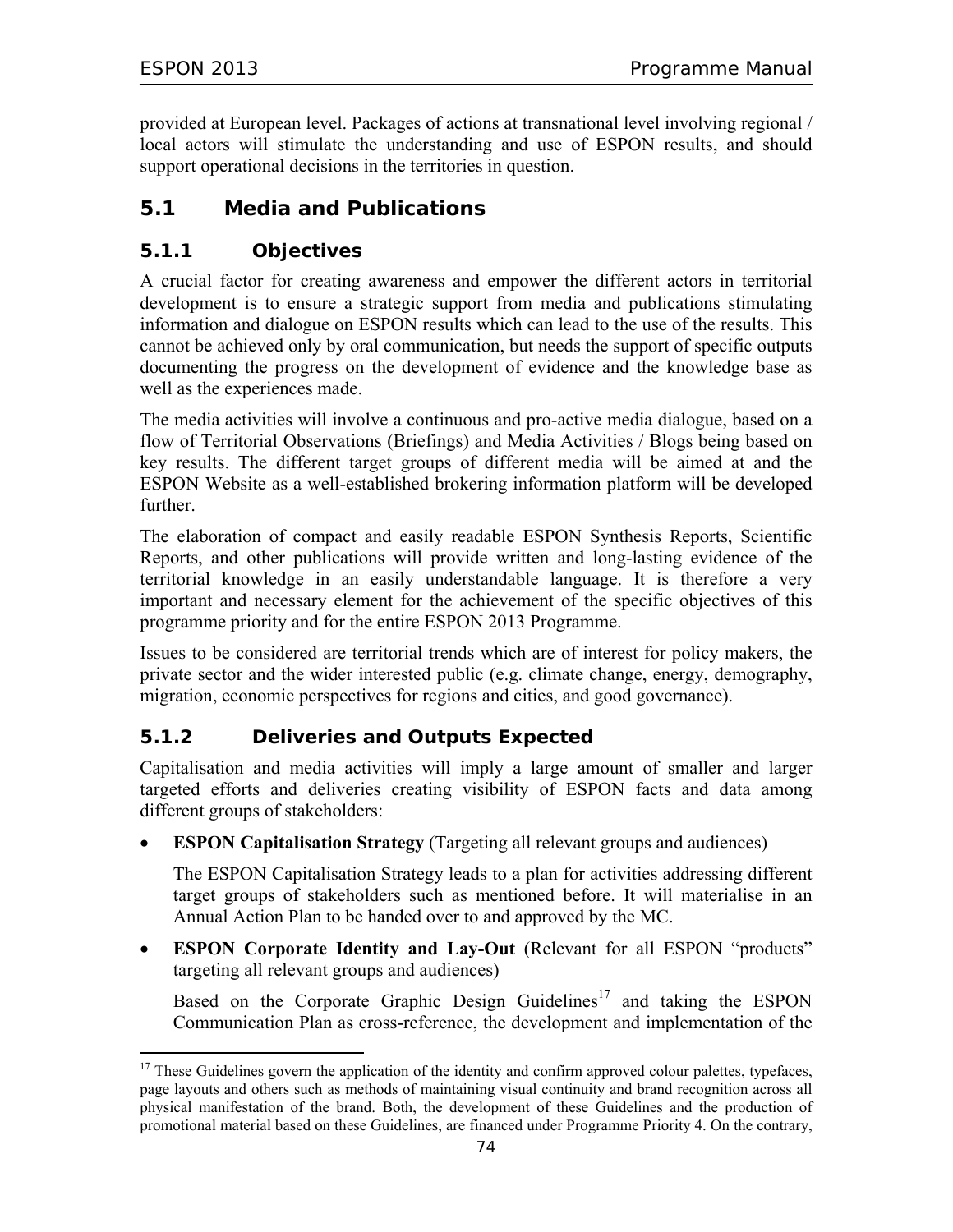$\overline{a}$ 

ESPON Corporate Identity includes primarily promotional material (e.g. map books, posters, business cards, CD ROM, etc).

• **ESPON Media Activities** (Targeting media and journalists)

Media activities will – as continuous media dialogue – include approx. 100 media reveals in the lifetime of the ESPON 2013 Programme period (equivalent to approx. 17 per year as output) implemented as direct mailings, press releases, articles, newsletters [**green series**] using own ISSN numbering, the presence at editors' lunches, and blogs/weblogs/videoclips. Relevant media may be European journals (e.g. cafébabel, EurActiv, EUobserver, European Agenda), the Global Press (e.g. The Economist), Net-Broadcasting (e.g. arte ["Le Dessous des cartes" / "Mit offenen Karten" by Jean-Christophe Victor], BBC [taking Climate Watch as reference], EuroNews, WDR ["Die Sendung mit der Maus" / "La souris souriante]), Institutions and Networks (e.g. Intergovernmental Panel on Climate Change – IPCC, World Economic Forum, World Social Forum), and national journals / newspapers with an explicit European Focus (e.g. DIE ZEIT, Neue Zürcher Zeitung, Le Monde).

• **ESPON Synthesis Reports** (Targeting policy makers, practitioners, and the private sector in European settings)

The ESPON Synthesis Reports will result in approx. 3 Synthesis Reports in the course of the ESPON 2013 Programme period (equivalent to approx. 1 per two years as output), using an own ISBN numbering [**white series**].

• **ESPON Territorial Observations (Briefings)** (Targeting policy makers, practitioners, and the private sector in European settings)

The ESPON Territorial Observations (Briefings) will result in approx. 12 Territorial Observations in the lifetime of the ESPON 2013 Programme period (equivalent to approx. 2 per year as output), using an own ISBN numbering [**red series**].

• **ESPON Scientific Reports** (Targeting the European scientific community)

The Scientific Reports will result in approx. 3 Scientific Reports as output in the course of the ESPON 2013 Programme period (equivalent to approx. 1 per two years as output), using an own ISBN numbering [**blue series**].

• **ESPON Website (www.espon.eu)** (Targeting the general interested public)

The ESPON Website will continue its role as key information source having the home page conceived with information on the programme, the ESPON e-Library (downloads), a story and map of the month (changing approx. every month during the ESPON 2013 Programme period), and selected web links (e.g. European Commission's DG Regio's website Inforegio, OECD, Networks related to territorial development). Updating the ESPON Website will be managed in-house at the CU.

promotional material of general value (e.g. application package, stationary) is financed within the activities of the Communication Plan under Programme Priority 5. The concrete application of the Guidelines belongs to each specific product. The Corporate Identity will be visible in the way it has been visually designed, but not in its structure, content, etc. The Corporate Graphic Design Guidelines will be available at www.espon.eu in due time.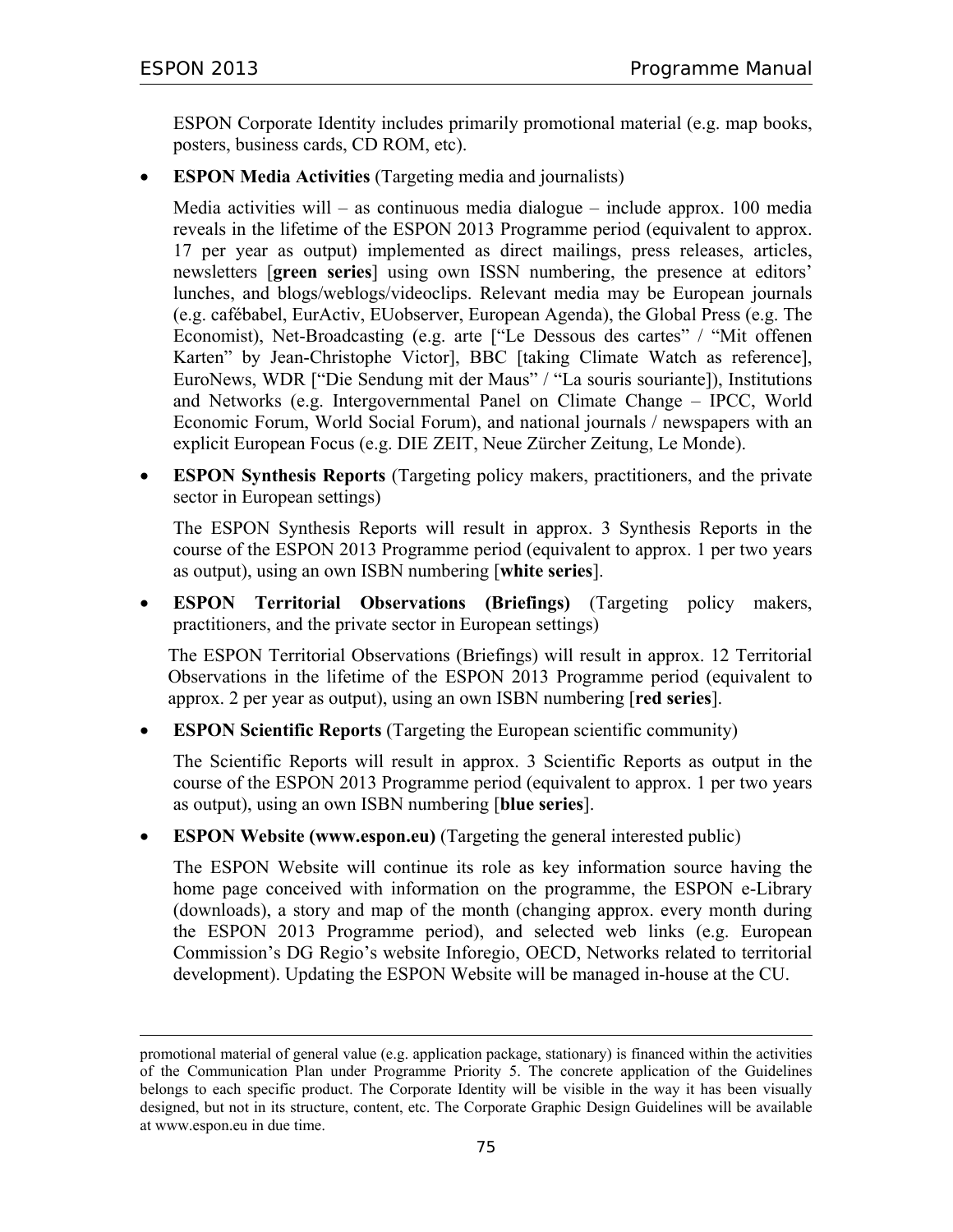In addition to the deliveries mentioned before, additional outputs (e.g. reports) may be necessary, but will be detailed in the respective Terms of Reference depending on the specific task to be fulfilled.

### **5.1.3. Implementation provision**

Activities under this action will be implemented as MA led projects. This implies that the MA will propose to the MC an MA-led project which will include the different activities that should be implemented in the course of the relevant project implementation period (the duration can be of one or more years depending on the types of activities foreseen). The activities included and described in the MA-led project will be implemented by the MA as provision of services according to EU and Luxembourg public procurement legislation The MA will follow a tendering procedure including all necessary elements of publication, submission of tenders, selection, award and contracting following the rules set out in the Luxembourg public procurement law and related implementation provision as well as EU legislation.<sup>18</sup>

## **5.2 European Seminars and Workshops**

## **5.2.1 Objectives**

 $\overline{a}$ 

The objective of European seminars and workshops, mainly targeting policy makers and practitioners and being open to interested scientists and a wider interested public from EU Member States and Partner States, their regions and cities, is to widen and consolidate the ownership of ESPON evidence and knowledge produced in Applied Research under Priority 1, also through the exchange of the experiences acquired with the participation in the Targeted Analyses financed under Priority 2 and progress made on the Scientific Platform under Priority 3.

The transfer of results will primarily target the group mentioned before. However, some seminars are aiming as well at discussing the global perspective, in cooperation with neighbouring countries, some continents and groupings of countries (e.g. Mediterranean Area, Eastern Europe, the Black Sea Cooperation and the Northern Periphery).

The establishment of a competent and long-lasting intellectual capacity in Europe in the field of territorial development and cohesion shall also imply scientific events targeting territorial research and analysis. Events, scientific conferences and workshops on specific issues shall involve the network of scientists in the field of territorial research and related fields established under the ESPON 2006 Programme as well as operating spatial observatories of EU Member States and Partner States.

These open seminars and workshops<sup>19</sup> would provide valuable inputs for the MC on the specific needs of different target groups in terms of information, tools and guidance that should be given priority when deciding on actions to be financed under the other programme priorities. In addition, they will provide feedback on the usefulness and use

<sup>&</sup>lt;sup>18</sup> Luxembourgish law of 30 June 2003, Règlement Grand Ducal (RGD) of 7 July 2003

<sup>&</sup>lt;sup>19</sup> Apart from these open European Seminars and Workshops, internal ESPON Seminars will be staged in the lifetime of the ESPON 2013 Programme. The internal ESPON Seminars are organised to ensure dialogue between MC Members, the ECP Network and Lead / Project Partners on the progress of projects results. They are financed by the Technical Assistance Budget of the ESPON 2013 Programme (Priority 5).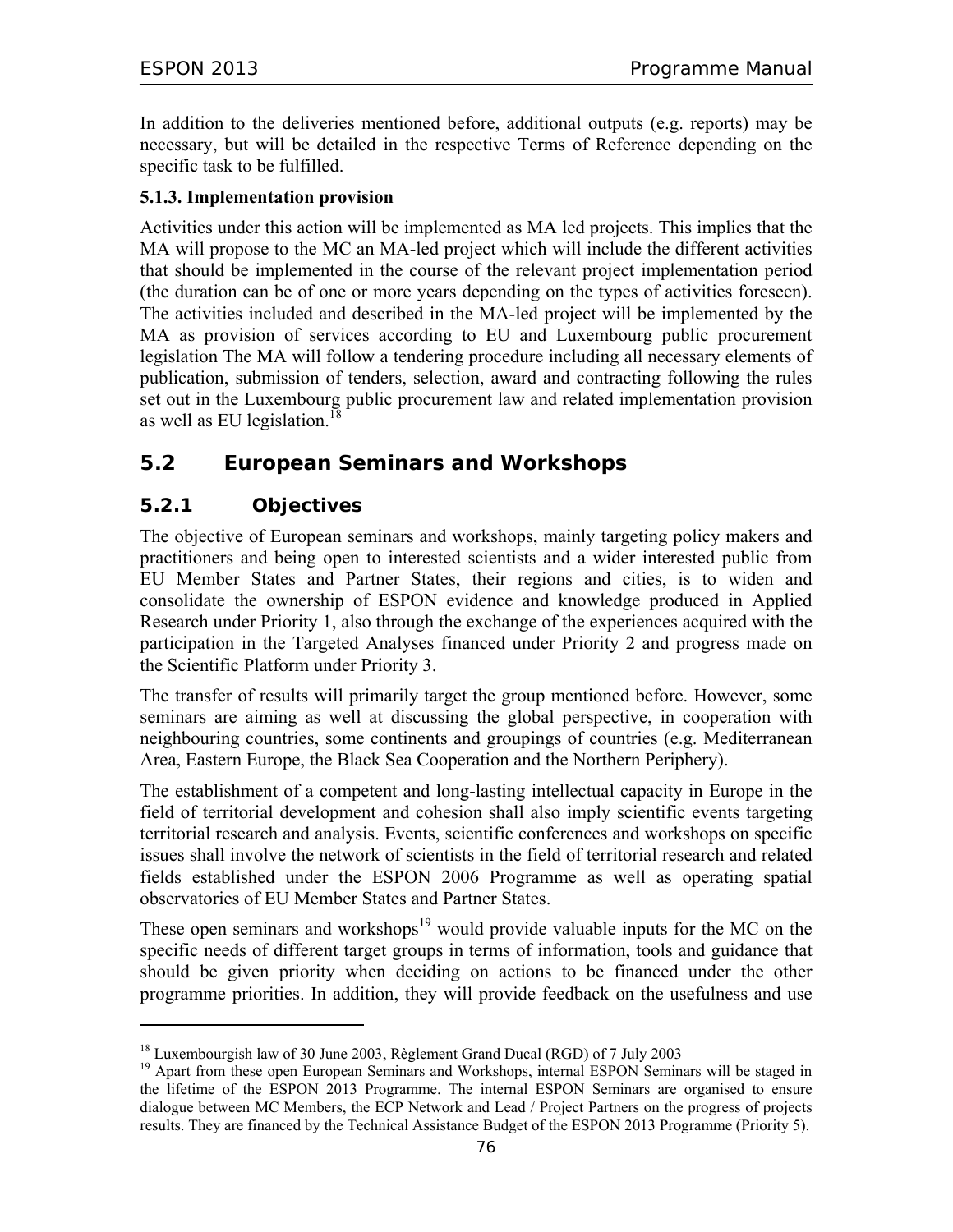of ESPON results in practice allowing for an ongoing improvement of the overall usefulness of the ESPON Programme deliveries towards actors of high relevance for territorial development and cohesion. Workshops on scientific issues can be part of the activities ensuring the usefulness of future results.

The open seminars and workshops will, in order to support at its best the capitalisation for policy development, be organised in close cooperation with the bodies mentioned. In particular, a broad approach shall be taken in relation to different sector policy areas and in relation to European associations representing urban and rural areas, maritime regions etc. as well as organisations promoting specific sectoral interests. Institutions related to the collection and use of territorially related data and facts (e.g. EEA, OECD, etc.) will be considered as well. In addition, European professional and scientific organisations (e.g. AESOP, ECTP, ERSA, EUGEO, FIG, IFHP, ISoCaRP, RSA, etc.) will be taken into account.

Common events with other Structural Funds Programmes shall take into consideration the first experience of cooperation between the ESPON 2006 Programme and the INTERACT Programme within the previous programming period. A yearly coordination will be undertaken between the ESPON 2013 Programme, INTERREG IV B, INTERREG IV C, INTERACT II, and URBACT II to ensure complementarities, which may include common events.

Issues to be considered in preparing these events are territorial structures, trends, perspective and policy impacts which are of interest for policy makers, practitioners and interested scientists (please refer to 5.1.1), taking particularly into account the issues of data collection, database maintenance and use, and monitoring.

## **5.2.2 Deliveries and Outputs Expected**

The organisation of European seminars and workshops targeting specific EU Community actors, actors at European / global level and within relevant Structural Funds financed programmes as well as the scientific community and national spatial observatories will as deliveries result in:

#### • **ESPON Seminars and Workshops**

14-20 seminars and workshops will be staged during the ESPON 2013 Programme period (equivalent to 2-3 per year). Each year, one event will target in particular policy makers and practitioners at European level, working in European Institutions and international cooperation structures.

#### • **Events in cooperation with stakeholders**

It is as well foreseen to stage events in cooperation with other relevant bodies, either based on (1) a cost sharing model, (2) by including ESPON 2013 work sessions/workshops financed by ESPON, back-to-back with the event, or (3) by providing and paying for speakers presenting ESPON results at external events.

In relation to the deliveries mentioned above, additional outputs (e.g. seminar material, printed reports, brochures, etc.) may be necessary, which may be tendered and detailed in respective Terms of Reference depending on the specific tasks to be fulfilled.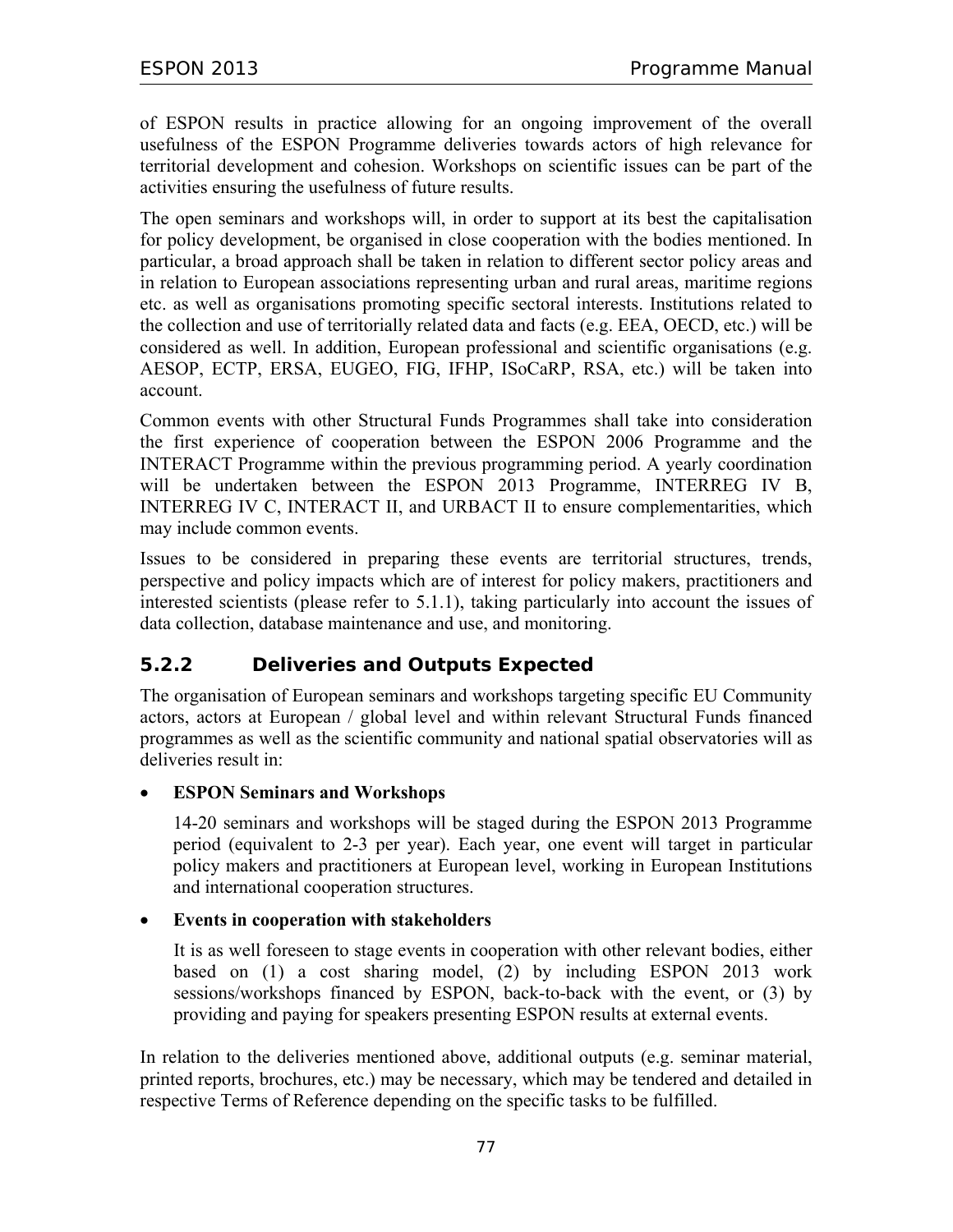#### **5.2.3. Implementation provision**

Activities under this action will be implemented as MA led projects. This implies that the MA will propose to the MC an MA-led project which will include the different activities that should be implemented in the course of the relevant project implementation period (usually one year). The activities included and described in the MA-led project will be implemented by the MA as provision of services according to EU and Luxembourg public procurement legislation The MA will follow a tendering procedure including all necessary elements of publication, submission of tenders, selection, award and contracting following the rules set out in the Luxembourg public procurement law and related implementation provision as well as EU legislation.<sup>20</sup>

## **5.3 Transnational Networking Activities**

## **5.3.1 Objectives**

 $\overline{a}$ 

The ESPON 2013 Programme states that the ECP Network shall play the important role of undertaking these Transnational Networking Activities related to capitalisation of results.

The activities shall aim at supporting a targeted transnational capitalisation, awareness raising, exchange of experiences, participation, empowerment and dissemination of ESPON results and evidence. They shall activate transnational interest in ESPON by involving policy makers, practitioners and scientists, young academics and students in particular those who would otherwise not be informed about ESPON.

A specific objective is to ensure a complete coverage of all relevant actors at transnational level within the European territory involving the target groups mentioned before and to promote the European perspective of territorial development, competitiveness and cohesion.

Moreover, the transnational activities should contribute to the quality of the applied research actions by providing factual feedback based on national information, via the CU, to the TPG on draft final project reports.

A particular challenge for the Transnational Networking Activities is to ensure an operational approach that can lead to proposals for new initiatives that can be decided and implemented by relevant stakeholders. The Transnational Networking Activities shall consider and / or seek to define potential new actions within the transnational territory, which can contribute to the development of its regions and cities. In this context, the transnational networking could also lead to raising the interest from practitioners and stakeholders for targeted analytical deliveries under Priority 2 of the ESPON 2013 Programme.

## **5.3.2 Compulsory Actions and Additional Activity Ideas**

Within the ESPON 2013 Programme a range of approximately 14 Transnational Networking Activities shall be carried through during 2007-2013. The Transnational Networking Activities shall be implemented as transnational projects under Priority 4 of

 $^{20}$  Luxembourgish law of 25 June 2009, Règlement Grand Ducal (RGD) of 3 August 2009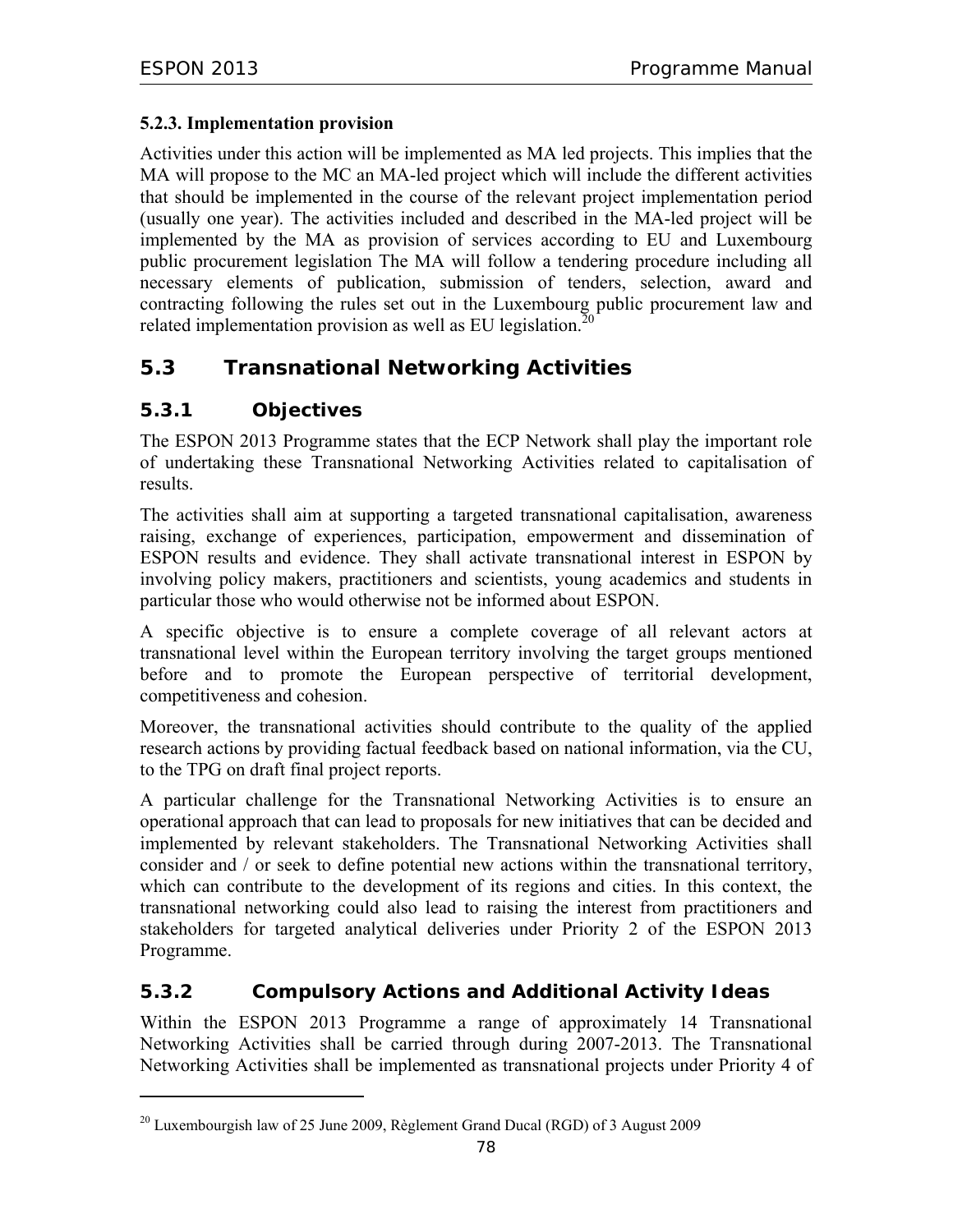the Operational Programme. The total budget for the 27 Member States ECPs for the entire programming period is  $\epsilon$  3.000.000 and an additional  $\epsilon$ 118.000 is available for the participation of the 4 Partner States ECPs.

A Transnational Networking Activity will normally last 2-3 years. Depending on the logic of each Transnational Networking Activity and the strategy chosen, its duration might be shorter or longer. ECP institutions wanting to participate in the last call for Transnational Networking Activities opening on 24 August 2011 shall assure that their formal nomination as national ESPON Contact Point is valid for the entire project implementation period in the proposal and does not expire before the proposed project implementation has ended. The MC will in the course of the eligibility check be asked to confirm the duration of the nomination of their national ECP institution

The Transnational Networking Activities are part of the capitalisation efforts within the ESPON 2013 Programme opting for ownership, participation, capacity building, dialogue and networking. Some analytical effort in communicating a transnational perspective shall be envisaged based on existing ESPON results. However, research and conceptual work exclusively aimed at new scientific results is not foreseen as part of the Transnational Networking Activities.

Project proposals for Transnational Networking Activities by the ECP Network shall as foreseen in the ESPON 2013 Programme comply with the following requirements and explicitly include all 4 compulsory activities listed below (specific outputs and results shall be as well indicated):

- 1. An overall strategy for the Transnational Networking Activity as such justifying each (separate) action proposed within the project characterised by (1) a clear transnational orientation, including purely national actions only where they can be justified as an integrated part of the Transnational Networking Activity, (2) clearly defined target groups, including groups which otherwise could not have been informed and, become interested.
- 2. A package of several actions to be implemented as part of the Transnational Networking Activity, among which, (1) actions carrying through events that can support capitalisation of ESPON results in the transnational context, and (2) actions with an operational approach which could lead to recommendations for new initiatives within the respective transnational area.
- 3. Actions that provide feedback on blunders, misinterpretations and mishaps in Draft Final Reports of ESPON Projects under Priority 1, which will be forwarded by the ESPON CU to the MC and relevant TPG and Sounding Board members<sup>21</sup>.
- 4. Actions ensuring the ESPON Monitoring Committee feedback on national activities (twice a year) on the status and development of national networks related to ESPON and on potential demands and expectations.

The last call for proposals opening on 24 August 2011 should benefit from positive capitalisation experiences made in other ongoing Transnational Networking Activity projects and explicitly include cross-fertilisation of activities integrating thematic issues

 $\overline{a}$ <sup>21</sup> Blunder checks refer to factual mistakes, misinterpretations and mishaps. The more in-depth scientific check of project deliveries is undertaken by the Sounding Boards experts in the framework of the KSS. In this sense, each individual ECP is requested to provide feedback on blunders related to its respective country.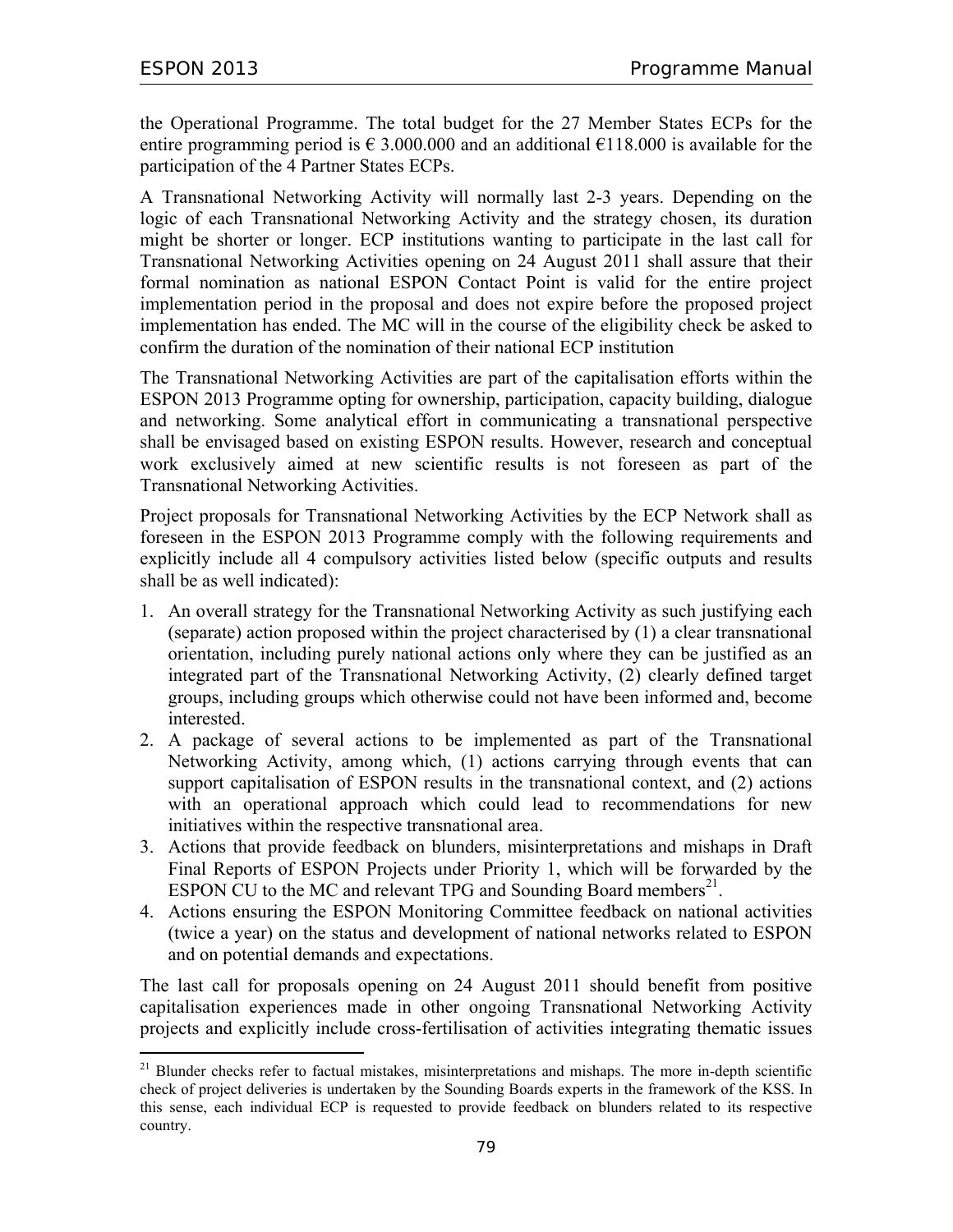and approaches already undertaken in other transnational capitalization projects under Priority 4 and making use of best experiences in a communication targeting users of ESPON results.

Project elements, which the ESPON Monitoring Committee does not envisage to be included and implemented by the ECP Network, are:

- Collection of data for other ESPON projects;
- Purely national actions, unless they are integrated and fully justified as part of a Transnational Networking Activity.

The following ideas for actions are the result of discussions within the ESPON Monitoring Committee and with the ECP Network. They express proposals that can be further considered by the ECP Network and eventually included in project proposals for Transnational Networking Activities. The list shall not to be considered exhaustive, and serves only the purpose of stimulating the process in the ECP Network leading to project proposals for Transnational Networking Activities:

(1) Promotion of a territorial development approach at events involving key stakeholders, practitioners and scientists in developing strategic development objectives and finding underused development potentials, which could be turned into operational actions by the stakeholders. Information on the scenarios and their consequences for the transnational territory in question could be included.

(2) Stakeholder-oriented activities on national, regional and local level in order to raise and / or deepen awareness and stimulate the use of results of ESPON projects and thus to stimulate interest – in the sense of bottom-up approaches – in targeted analysis proposals under Programme Priority 2. In doing so, it is a particular challenge to bridge the gap between the scales of NUTS (being the basis for ESPON results) and the sometimes very detailed concerns of stakeholders on the local/regional level. Developing activities to illustrate the relevance of ESPON results on the national, local and regional level could start in "small states" as their stakeholders are particularly aware of matters of scale.

(3) Awareness raising in the transnational territories focusing on the main territorial challenges for Europe defined in the ESPON 2006 Scenario project (3.2) and the necessity to include a larger territorial context in finding a sustainable development path, eventually including the involvement of stakeholders from the private sector. Particular focus should be given to raise awareness about possible opportunities for development.

(4) Activities for young researchers, scholars and students in order to activate the particular interest of the next academic generation of administrators and scientists. Transnational networking activities should address these by staging tailor-made events. Such events should follow-up on experiences gained from the YoungStars Seminars under the ESPON 2006 Programme. These events could be coordinated between several projects and culminate in a bigger event in the course of the ESPON 2013 Programme organised by the ESPON CU in close cooperation with the ECP Network.

(5) Training and teaching activities could be provided for practitioners, policy makers and teachers in order to enable them to use territorial information and ESPON findings. These activities could also include other European Territorial Cooperation (ETC) Programmes as well as other activities / networks than ESPON. An example for existing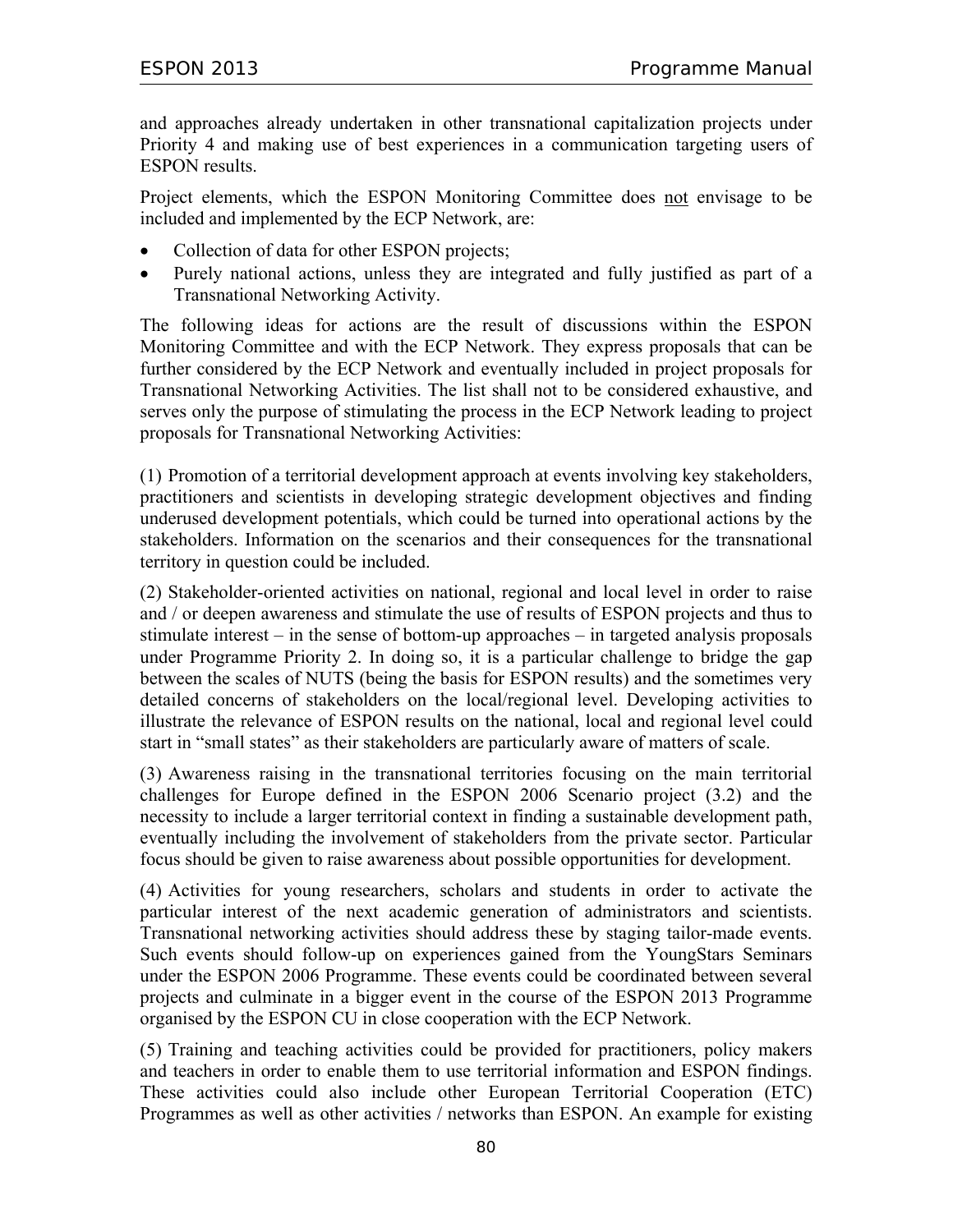training / teaching material might be the "Flipping-Through-Atlas" produced by the Italian Ministry of Transport and Public Works.

(6) Learning efforts towards secondary schools and higher education institutions teaching the European perspective for the generation that will live in Europe of tomorrow. Eventually elaborating teaching material and conveying open competitions among school classes on "their European territory of tomorrow" can be considered.

(7) Dissemination of results, information and publications related to ESPON projects to relevant regional, sectoral and academic stakeholders, e.g. at seminars, conferences, etc. The dissemination to national networks involved in the transnational project could be done by regular mailings, organisation of national "info-days" or workshops, websites linked to the ESPON Programme Website, etc.

(8) Efforts to increase networks around the ESPON 2013 Programme and by doing so, the potential partners in ESPON actions under Priority 1, 2 and 3. This could include targeted seminars for scientist representing potential beneficiaries that could become partners in a TPG.

(9) Networking with other networks relevant for territorial development and cohesion could be considered, as well as common actions with other Structural Funds Programme that should be given high priority in such considerations.

(10) Networking action could also include neighbouring countries / continents (on their own expense). Different regional activities could be included considering different planning cultures and integrating basic territorial approaches and ideas. Preference should here be given to EU Candidate Countries. In addition, the ESPON Monitoring Committee has expressed particular interest in integrating the Balkan countries in ESPON activities, including in Transnational Networking Activities.

(11) Cooperation across projects on Transnational Networking Activities could be an option on a variety of issues, including promotion activities, events, teaching, etc. In addition, an action such as a "road show (ESPON on the Road)" could be developed and staged in order to go public with ESPON 2006 and 2013 findings.

(12) National websites could be set up providing information on the ESPON 2013 Programme. However, ECP websites shall be clearly complementary to the ESPON Website at programme level and not duplicate information already accessible at programme level. The use of links to the ESPON Website should prevail. The presence of native languages should be present in ECP Websites, particular the homepages, in order to reach a wider audience.

(13) Translation of short key texts (such as brochures related to Transnational Networking Activities and/or text for websites) into other languages than English, depending on the logic of the activity envisaged and keeping its added transnational value in mind.

### **5.3.3 Deliveries and Outputs expected**

The contracted ECP Lead Partner has, according to the usual reporting requirement related to Progress Reports, every six months to inform on the Transnational Network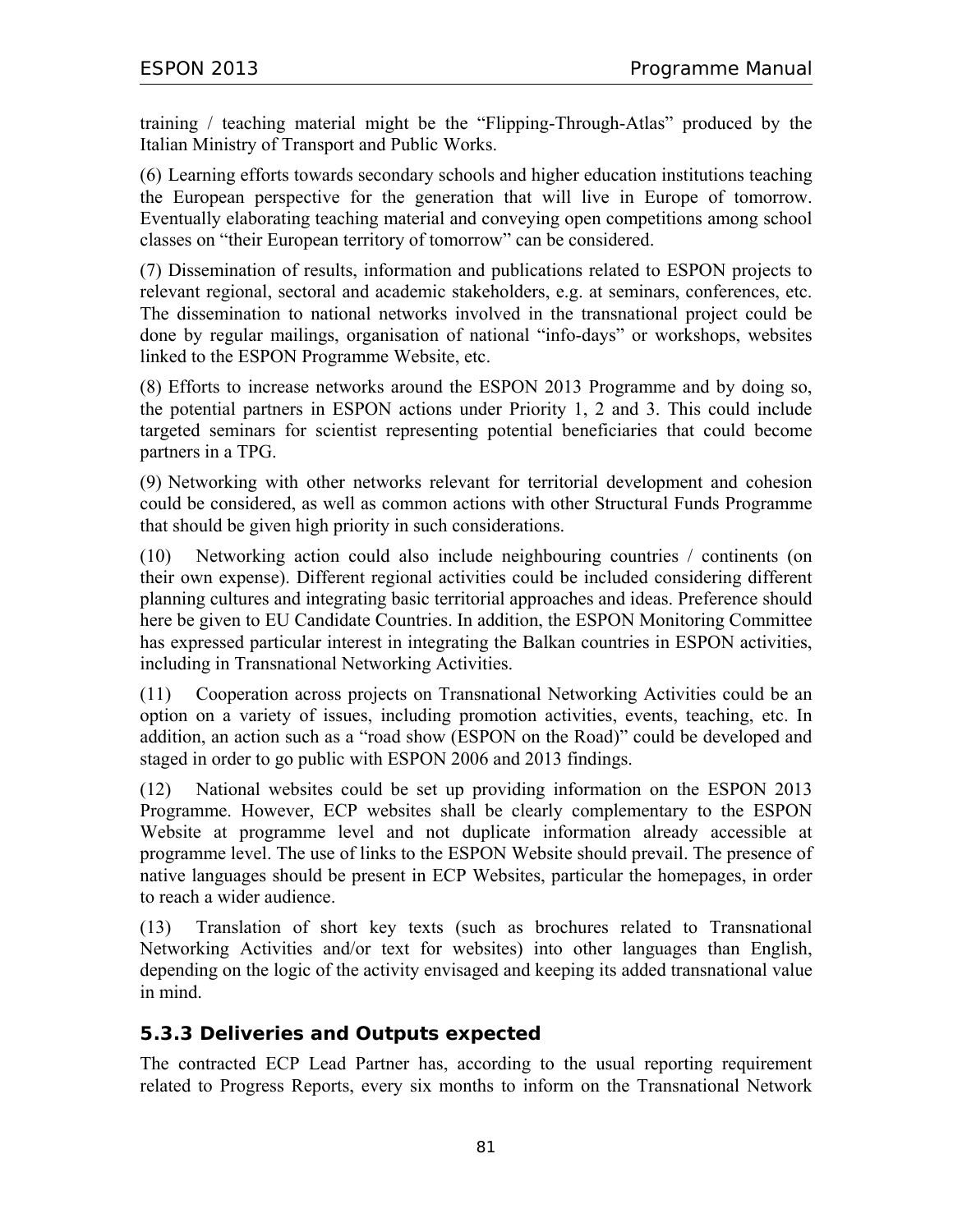Activities carried through.. These activity reports will include information on the project implementation and the output, results and impacts achieved in the transnational context.

In addition to these regular activity reports, each contracted Transnational Networking Activity will have to deliver:

- Delivery of **feedbacks from the blunder checks** implemented by the TPG members within 3 weeks time after receiving an information email from the ESPON CU on the availability of the Priority 1 project(s) Draft Final Reports. A template table for each ECP noting blunders, misinterpretation and mishaps will be made available. The Lead Partner will ensure that the individual inputs provided by each of the ECP partners in the project are compiled in one document and submitted to the ESPON CU.
- A **Draft Final Report**, consisting of max. 50 pages (plus an executive summary of max. 10 pages), shall consist of a presentation of the strategy implementation achieved as well as the main results in terms of capitalisation of ESPON results that the Transnational Networking activity has accomplished. The Draft Final report shall in particular address the level of impact on concrete decisions aimed at developing the transnational territorial context.
- A **Final Report** as a consolidated and improved version of the Draft Final Report on the basis of comments received from the ESPON MC and the CU. The Final Report is considered as the main documentation of the Transnational Networking Activity.

All the above mentioned reports will have to be delivered both, in a printed version via mail directed to the postal address of the CU as well as digitally by email (or the most adequate media) directed to the ESPON CU (in case the size of the files does not allow for sending by e-mail the reports can de delivered by upload on the dedicated programme intranet). Aiming at full transparency the CU will upload reports received on the ESPON Website. Deadlines for the submission of the above mentioned reports will be indicated in the specifications and in the Subsidy Contract and will coincide with the deadlines for the submission of progress reports whose approval will allow for the release of the reimbursement of the incurred costs.

## **5.4 Application and Selection Procedures for calls for proposals**

All projects financed under this priority under the action Transnational Networking Activities, will be subject to calls for proposals and subsequent subsidy contracts.

## **5.4.1 Application Procedure**

All Transnational Networking Activities financed under this priority will be subject to calls for proposals.

As soon as a launch of a call for proposals has been decided upon by the MC, a preannouncement of the call will be issued, providing information on the call. The preannouncement will be widely published by adding it to the ESPON Website (www.espon.eu), to the ESPON Newsletter as well as to the Official Journal of the European Commission, C Series. At the same time, the Member and Partner States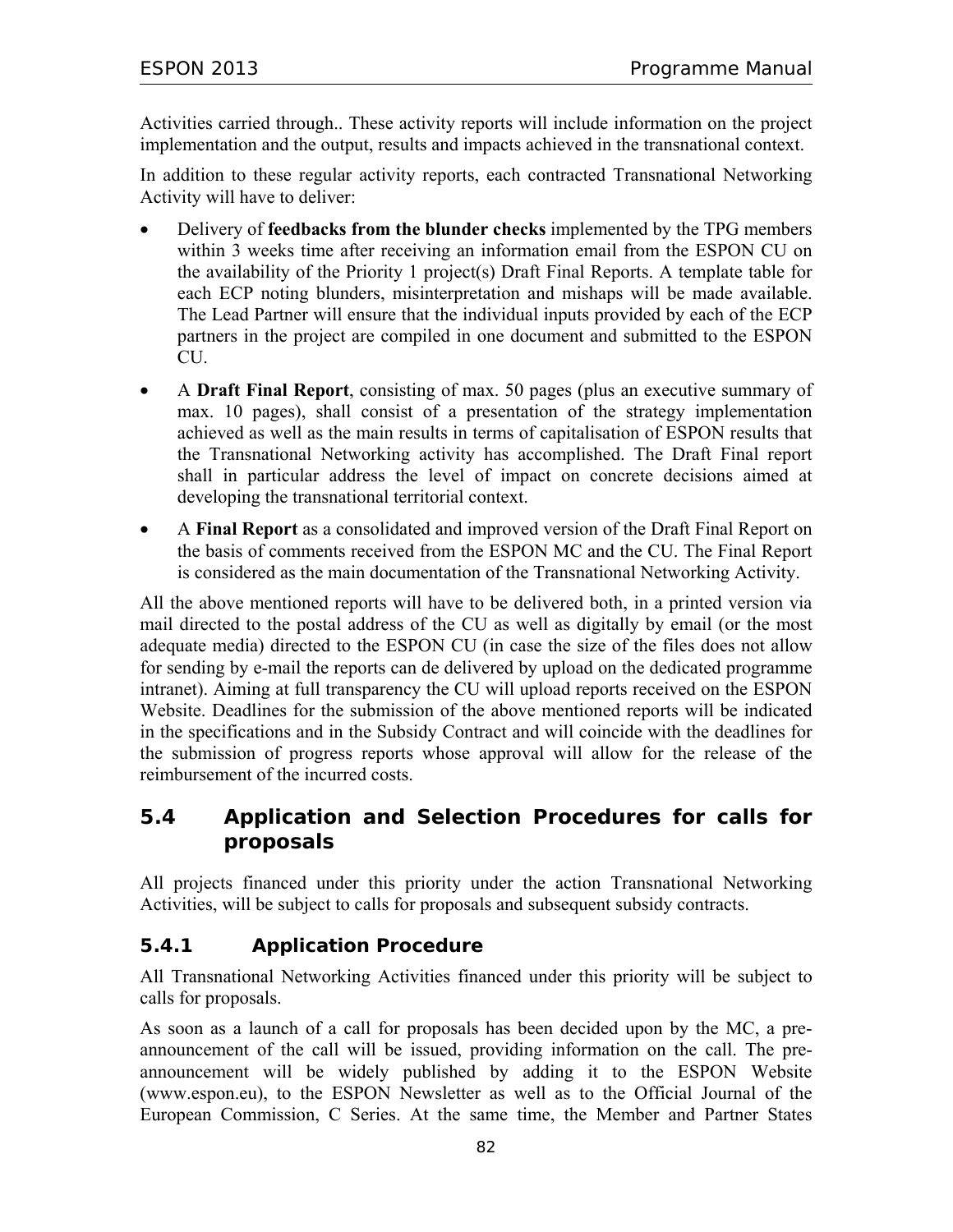participating in the ESPON 2013 Programme will be informed directly about the planned call. The pre-announcement will normally be issued eight weeks prior to the publication of the Call for Proposals.

The pre-announcement procedure is supposed to facilitate the submission of a proposal at a later stage, by giving interested beneficiaries the chance to prepare on beforehand. The pre-announcement offers an opportunity to incorporate ideas of all partners equally, thus ensuring a high level of commitment to the Transnational Networking Activity. As an additional advantage, partners can test how the cooperation works during this preparatory phase before starting to implement actual Transnational Networking Activities. It is possible to for an ECP institution to participate in more than one proposal.

The publication of the Call for Proposals will become public via the same channels as the pre-announcement.

Calls for Proposals will usually be open for two months (40-45 working days). Proposals should be submitted according to the application requirements provided and specified in the application packages. Standardised application forms will be provided by the ESPON 2013 Programme. Automatic registration of proposals will be ensured.

### **5.4.2 Selection Procedure**

The selection procedure starts immediately after the deadline set for submitting proposals for Transnational Networking Activities. The two parts will time-wise run in parallel. The MC will first decide on the eligibility of proposals received before addressing the results of the content related evaluation resulting in a ranking of the best proposals. The MC will select the best eligible proposal(s) according to the ranking resulting from the content related evaluation. The MC takes the final decision on the approval of projects on Transnational Networking Activities.

#### *Eligibility Criteria*

 $\overline{a}$ 

Transnational Networking Activities will be checked against the eligibility criteria in order to ensure that they fulfil the technical requirements of the Programme. The eligibility assessment will be performed by the CU.

The check of the eligibility criteria will be documented by ticking boxes of "yes" or "no", depending on whether the respective evidence has been provided or not. Each proposal for a Transnational Networking Activity to be assessed has to fulfil the following criteria:

#### **ELIGIBILITY CRITERIA**

1. The application has been submitted in due time in original and electronic version<sup>22</sup>.

<sup>&</sup>lt;sup>22</sup> You are advised to keep a proof of the submission of the postal version within the set deadline in case no date stamp is placed on the envelope by the postal services. Following the electronic submission you will receive and automatic confirmation that your email has successfully reach the programme mailbox. Should you not get the automatic confirmation mail, please check that the application was sent to the correct address and/or that no other error has occurred in order to avoid any problem with the eligibility of your proposal.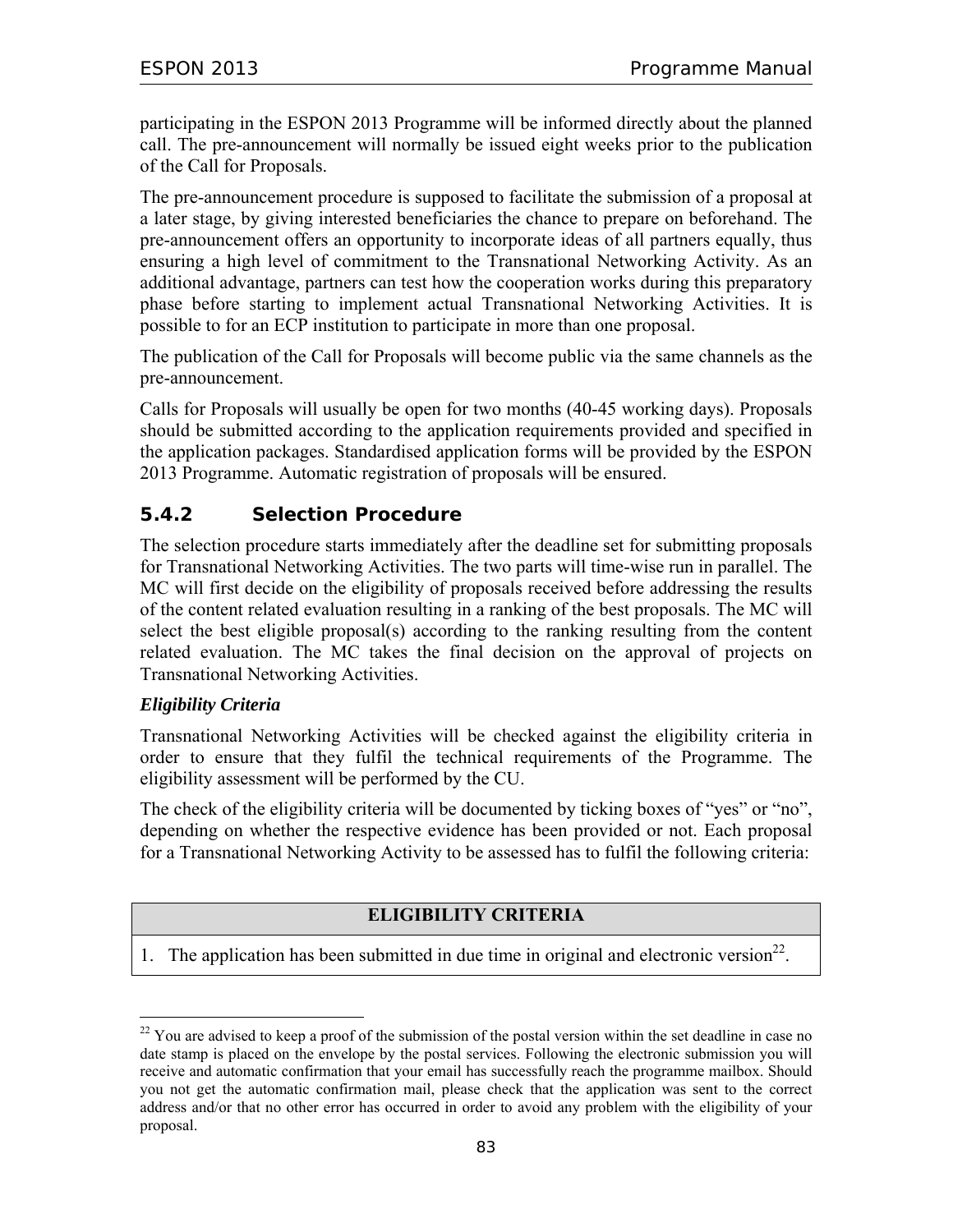- 2. The application is complete and includes the requested administrative forms properly filled in according to the detailed instructions provided in the Part A and Part B of the Application Form, supporting documents as well as the proposal for a Transnational Networking Activity (the list of supporting documents required will be provided in the specific call).
- 3. The content of the proposal specifically includes all the 4 compulsory activities required (see list in page 78).
- 4. The proposal comply with the requirement set by the ESPON 2013 Programme (as detailed in Chapter 5.3.2 of the Programme Manual)
- 5. The partnership involves at least the minimum number of participants given in the specific call.
- 6. The nomination of all ECP institutions involved in the project proposal has been confirmed by the Monitoring Committee by the time of the opening of the call, and a valid nomination exists for all partners involved until the end of the project by the deadline for the submission of the proposal.

In case the CU should detect, during the eligibility check phase, one or more of the following omissions in applications received within the deadline given, which would lead to the application being deemed ineligible, the respective Lead ECP Partner will be informed in written by fax and offered a maximum of five working days (counting from the day following the day of receipt of the fax as documented by the transmission report) to correct the omission(s).

The correctable omissions are the following:

- Missing supporting documents **in paper version** as requested in the call: the two annexes of Application Form Part A (3.5b - management chart and 3.6b - financial flow chart) as well as solvency documents ( if relevant).
- Missing signature and / or missing stamp on a document.
- Missing supporting documents **in electronic version** as requested in the call: the two annexes of Application Form Part A (3.5b - management chart and 3.6b financial flow chart).
- Correction of discrepancies in the electronic version of the proposal submitted compared to the paper version sent to the MA (CU) by post, which is considered the valid application in legal terms.

In the first two cases, the listed missing and / or corrected documents, duly signed and stamped, shall be dispatched in original to the CU by registered express delivery within **seven working days** (counting from the day following the day of receipt of the fax as documented by the transmission report)..

In case of missing electronic versions of supporting documents as well as discrepancies between the electronic and the paper version of the submitted application, the electronic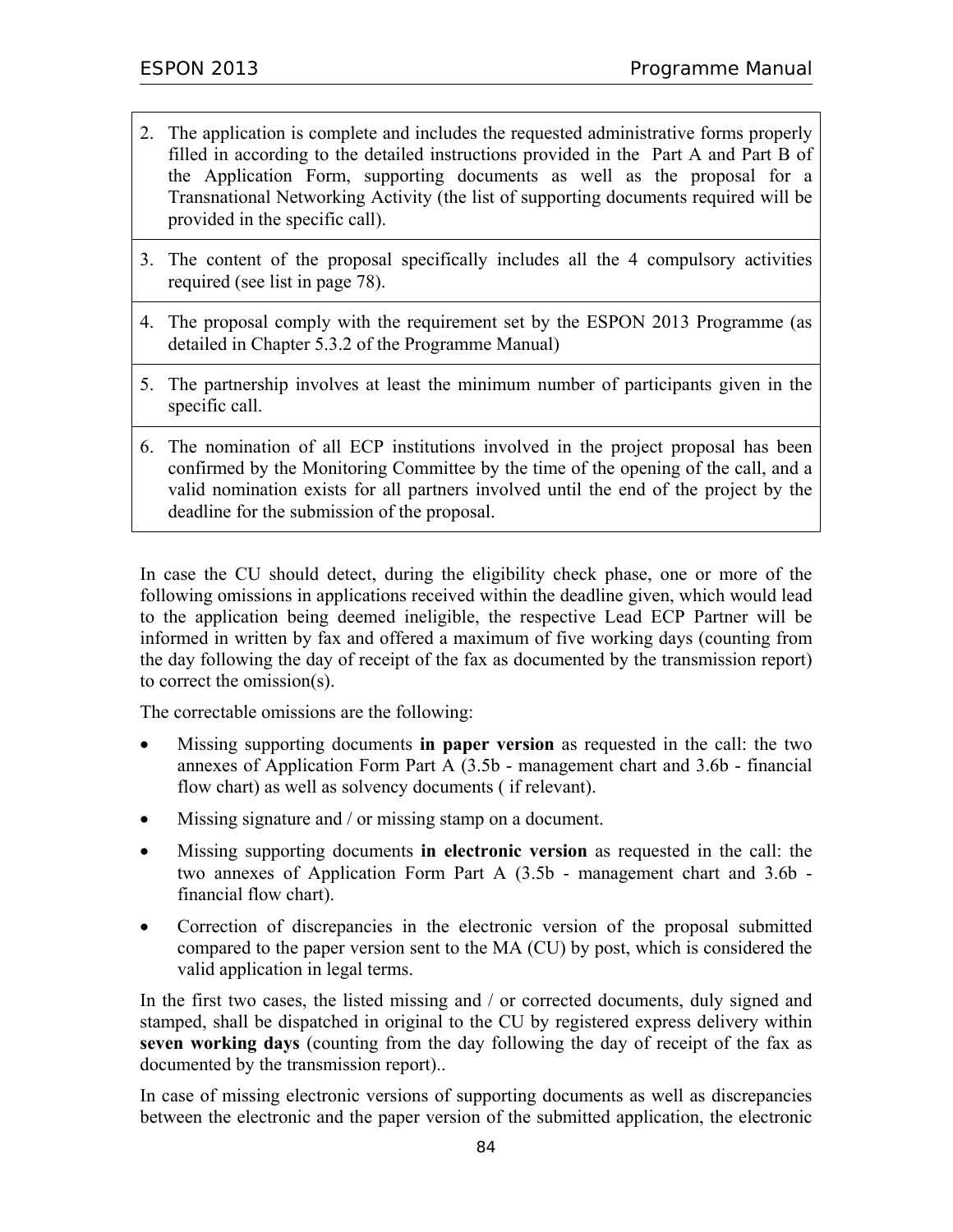version corresponding to the paper version submitted shall be sent by email to the CU (to the email address indicated in the communication) within **seven working days** (counting from the day following the day of receipt of the fax as documented by the transmission report).

Any document delivered after the deadline given will not be considered and the proposal will be deemed not eligible. It is advised to all applicants to keep a proof of the sending of the requested documents within the deadline (e.g. receipt of the post office clearly indicating the sending date).

The Lead ECP Applicants of ineligible applications will following the MC decision on eligibility receive a notification letter specifying the non-fulfilled eligibility criteria.

#### *Evaluation Criteria*

In parallel with the eligibility check, the evaluation of all project proposals will take place. The Evaluation Committee will be made up of CU staff members.

The check of compliance with the evaluation criteria is based on a scoring system and results in a ranking list of all proposals received.

This step in the selection procedure serves to assess the relevance of the proposals regarding the priorities and objectives of the ESPON 2013 Programme and of the specific call to which they respond. It also looks into the impact of each proposed Transnational Networking Activity, i.e. its importance for the capitalisation at transnational level and for stakeholders involved in territorial development on EU, national and regional level.

The evaluation will be based on three types of selection criteria:

- Content related criteria,
- Management related criteria, and
- Partnership related criteria.

#### **Content Related Criteria**

- 1. Soundness of the proposed strategy, adequacy of the objectives set and the actions proposed (e.g. Are the strategy, objectives and actions consistent? Can the strategy and its objectives be realistically achieved through the proposed approach? Will the Transnational Networking Activity support territorial development processes and operational initiatives in the transnational context? Could the project lead to demands for further analytical work/activities within ESPON?)?
- 2. Potential contribution to a transnational capitalisation of ESPON 2013 results (e.g. Is the proposed strategy adding value and strengthening the capitalisation activities at Programme level? Does the proposed strategy consider adequately a complementarity to the objectives, results and impacts of the Priority 4 of the ESPON 2013 Programme?)
- 3. Balance between the 4 compulsory activities and the other activities proposed by the partnership (e.g. Are activities linked together in a logic and reinforcing manner?)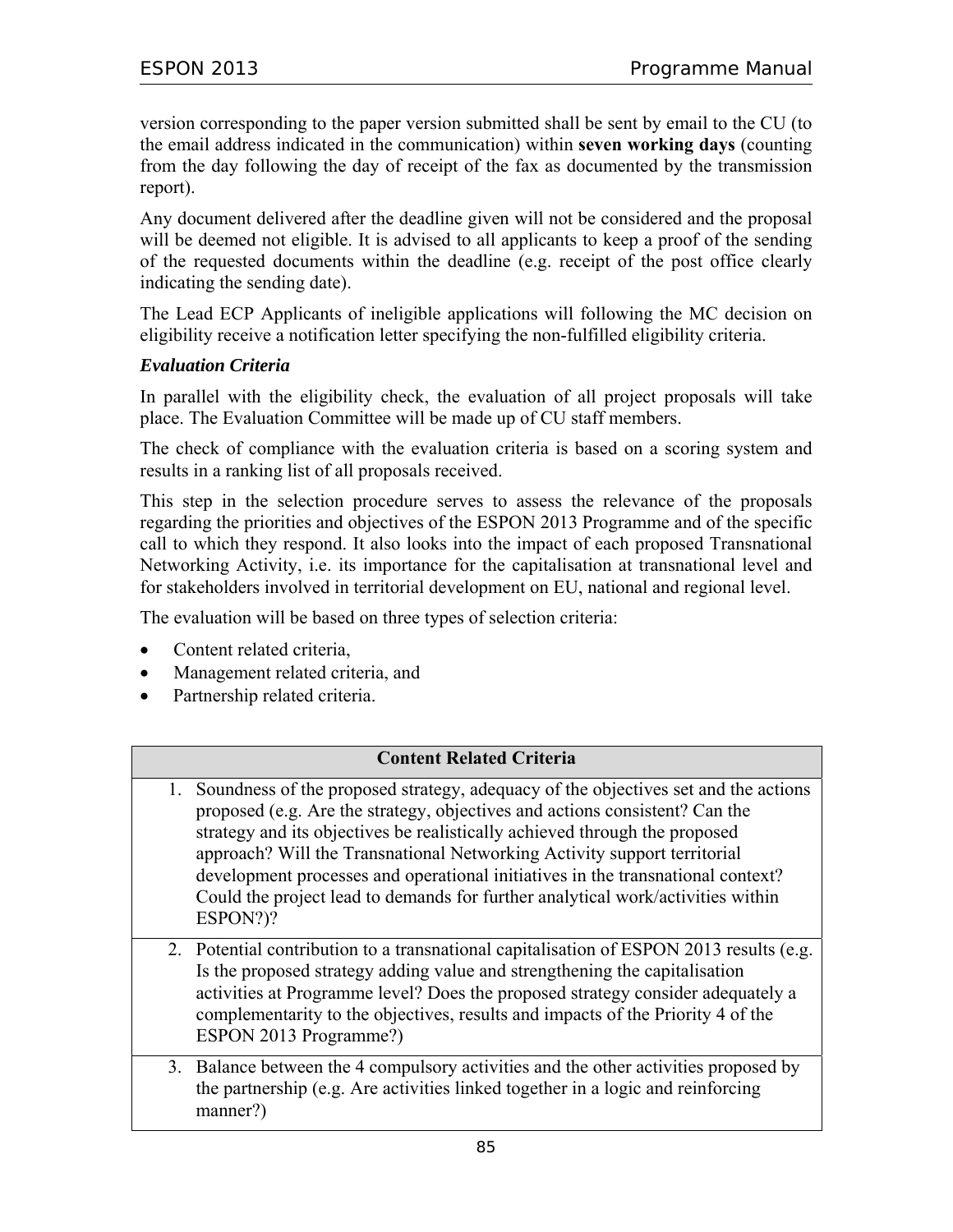- 4. Cross-fertilisation through integration of thematic issues and approaches already undertaken in other transnational capitalization projects under Priority 4 and thus making use of best experiences in a communication targeting users of ESPON results.
- 5. Appropriateness of actions and disseminations activities proposed in relation to the objectives and target groups identified by the proposals (e.g. Have adequate target groups been identified? Are they conceived in such a way that target groups can be easily reached? Does the dissemination activities proposed include innovative new ways of capitalising on ESPON results?)

#### **Management Related Criteria**

- 1. Appropriateness and clarity of the management structure and the plan for the implementation of the Transnational Networking Activity (e.g. is the Lead ECP Partner experienced in project management; are procedures for decision-making and monitoring transparent; is the timing for individual work packages and the overall work plan convincing?)
- 2. Transparency of procedures related to ERDF requirements (e.g. are the required audit procedures, that need to be established, in place and are all partners aware of them?)
- 3. Appropriateness of the allocation and justification of the resources (budget and staff) among the different work packages and partners (e.g. is the breakdown of budget to partners adequate?)

### **Partnership Related Criteria**

- 1. Sufficiency of the combination of competences/expertise presented in the applying ECP Group as a whole for the strategy and activities proposed (e.g. are the team of partners involved covering the required knowledge and experience related to the proposal?)
- 2. Relevant experience of the individual partners (e.g. does the professional and academic experience of the individual team members correspond sufficiently to deal with the variety of challenges related to the Transnational Networking Activity?)

For the final call for proposals opening on 24 August 2011 the Monitoring Committee has adopted the following call specific criteria in order to ensure the ambition of the Operational Programme of having all national ECP institutions involved in Transnational Networking Activities:

#### **Call Specific Criteria**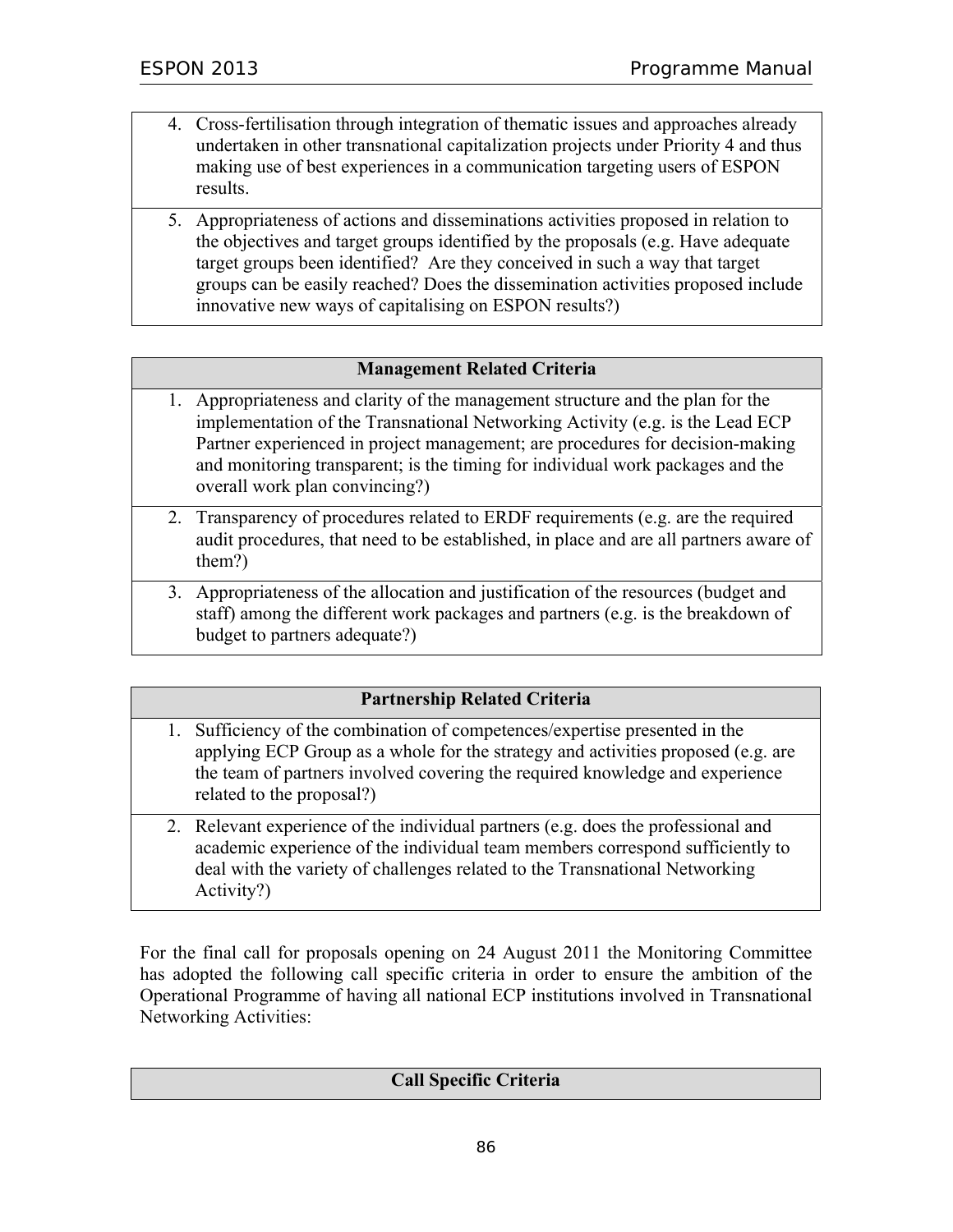- 1. Involvement in the partnership of one of the ECPs not yet involved in any running TNA projects (Portugal or Denmark) = 10 points.
- 2. Involvement in the partnership both ECPs not yet involved in any running TNA projects (Portugal and Denmark) = 30 points.

Each criterion will be awarded a score between  $0 - 10$ . Half marks can be given, too. The scores indicate the following with respect to the criterion under examination:

- 0. No evaluation possible: The proposal fails to address the criterion under examination or cannot be judged due to missing or incomplete information.
- 1. Unacceptable: The proposal almost fails to address the criterion making it very difficult to judge due to missing or incomplete information.
- 2. Extremely poor. The criterion is addressed very superficial and highly unsatisfactory manner.
- 3. Very poor. The criterion is addressed in a cursory and unsatisfactory manner.
- 4. Poor. Serious inherent weaknesses exist in relation to the criterion.
- 5. Un-sufficient. Inherent weaknesses exist in relation to the criterion in question, which are too serious for correction.
- 6. Sufficient. The proposal broadly addresses the criterion; however there are significant points that would need correction.
- 7. Fair. The criterion is addressed sufficiently; however some points would need correction.
- 8. Good. The proposal addresses the criterion well, although some improvements are still needed.
- 9. Very good. The criterion is addressed in a convincing way and only minor improvements are needed.
- 10. Excellent. The proposal successfully addresses all relevant aspects of the criterion in question without any shortcomings.

Each group of selection criteria has a total number of points. No weighting will be applied. However each criterion should be scored with a value of at least 6. Proposals that fail to achieve this minimum score for a criterion will not be further considered in the selection procedure.

The evaluation will be implemented for the MC by the CU. Evaluators will assess and mark the proposal exactly as it is described and presented. The evaluation will follow a two step approach: assessment and scoring of (1) the content related part and (2) the management and partnership related part. Evaluators will not make assumptions or interpretations about the Transnational Networking Activity in addition to what is in the proposal. Concise and explicit concluding justification will be given for each proposal as well as comments to scores, where relevant for the evaluator. Evaluation forms with no concluding comments will be deemed inadmissible. Recommendations for improvements to be discussed as part of a possible contracting will be given, if needed.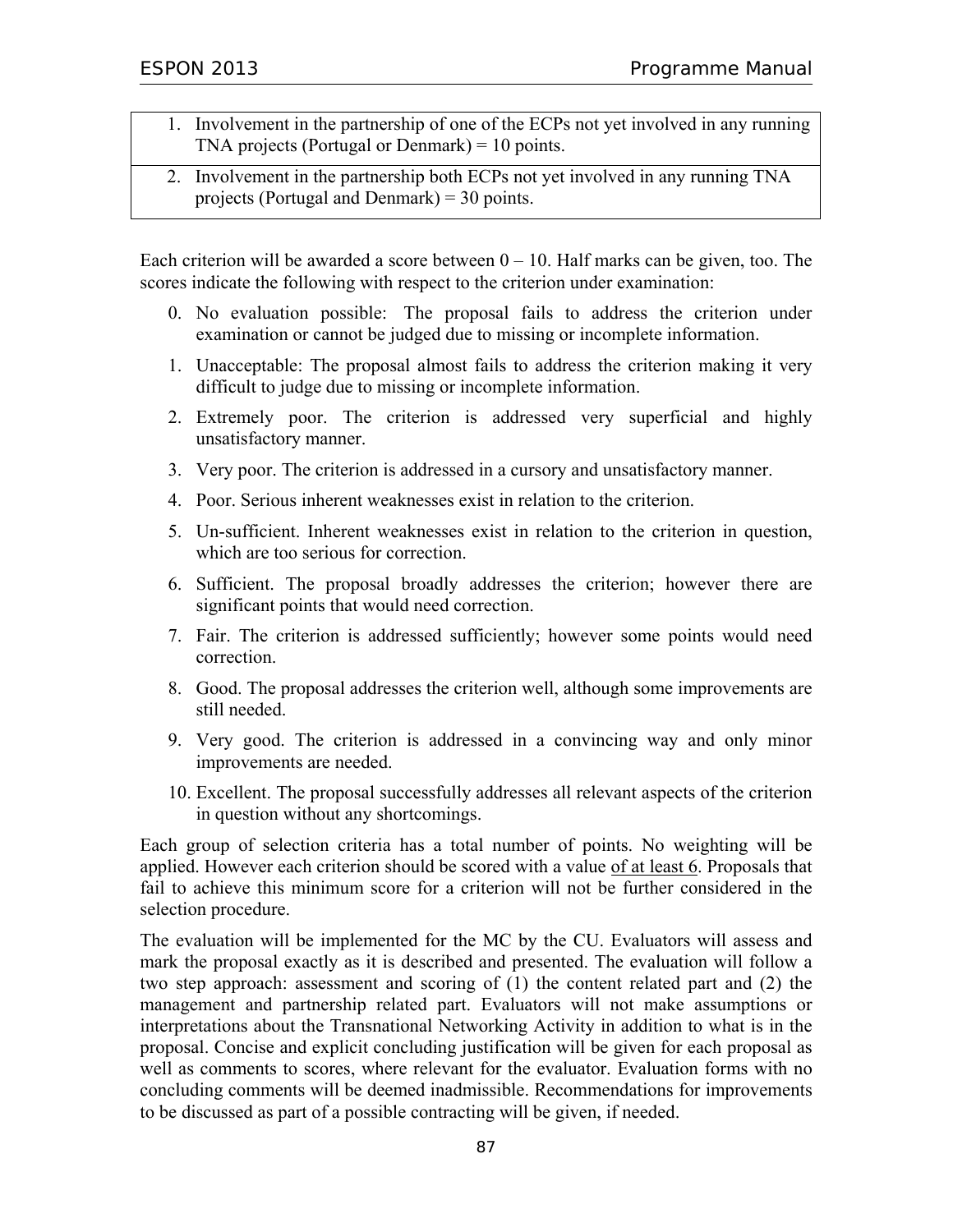Once all the members of the Evaluation Committee have completed their individual assessments, the evaluation proceeds to a consensus discussion, supposed to represent the common views of the evaluators. The consensus discussion, which also includes a ranking of proposals, includes as well recommendations for improvements of proposals suggested by the Evaluation Committee. Consensus reports with hand-written corrections of scoring will be declared inadmissible.

Provided that several proposals receive an equal aggregate score, other factors might as well be taken into account by the Evaluation Committee:

- A reasonable geographical distribution of project partners.
- A reasonable involvement of partners from Member States having entered the EU after 1 January 2004.

The CU is responsible for a final editing of the evaluation report for each project specification included in the call. The main objectives of this process are:

- To ensure a sufficient compilation of arguments voiced pro and con the individual proposals evaluated.
- To review cases where a majority/minority view was recorded in the consensus report.
- To clearly reflect the ranking of the majority of evaluators in the consensus report and in the case of equal scoring of several proposals explain the considerations made regarding the additional factors mentioned above, that led to the final ranking**.**

Taking into account the importance of the managerial set-up for the correct Transnational Networking Activity implementation, the MA will, through the CU, separately assess the "Management Related Criteria" of the submitted proposals. Should the result of this separate and independent assessment be different or add to the one obtained by the Evaluation Committee, the recommendations of the CU to the MC will take this opinion of the MA into account.

By signing confidentiality agreements (using no-conflict-of-interest forms) members of the Evaluation Committee guarantee their independence and impartiality during the assessment as well as that the privacy and confidentiality of all proposals will be kept. Declarations of no-conflict-of-interest with negligence mistakes are declared inadmissible. The content of the proposals should not be published or forwarded to persons or institutions which are not directly engaged in the evaluation or decision making. The Transnational Networking Activity idea itself, as well as the description and concept of the project and the structure of the application, remain the property of the Transnational Networking Activity applicant.

#### *Decision Making*

As indicated in the previous section, the decisions on approved projects will be made by the MC of the ESPON 2013 Programme, based on the results of the eligibility and evaluation processes. The MC will approve the best eligible proposal(s) confirming the ranking of the content related evaluation.

This decision will be notified to all Lead ECP Applicants soon after the decision of the MC. All Lead ECP Partners of approved activities will receive a letter from the CU (MA)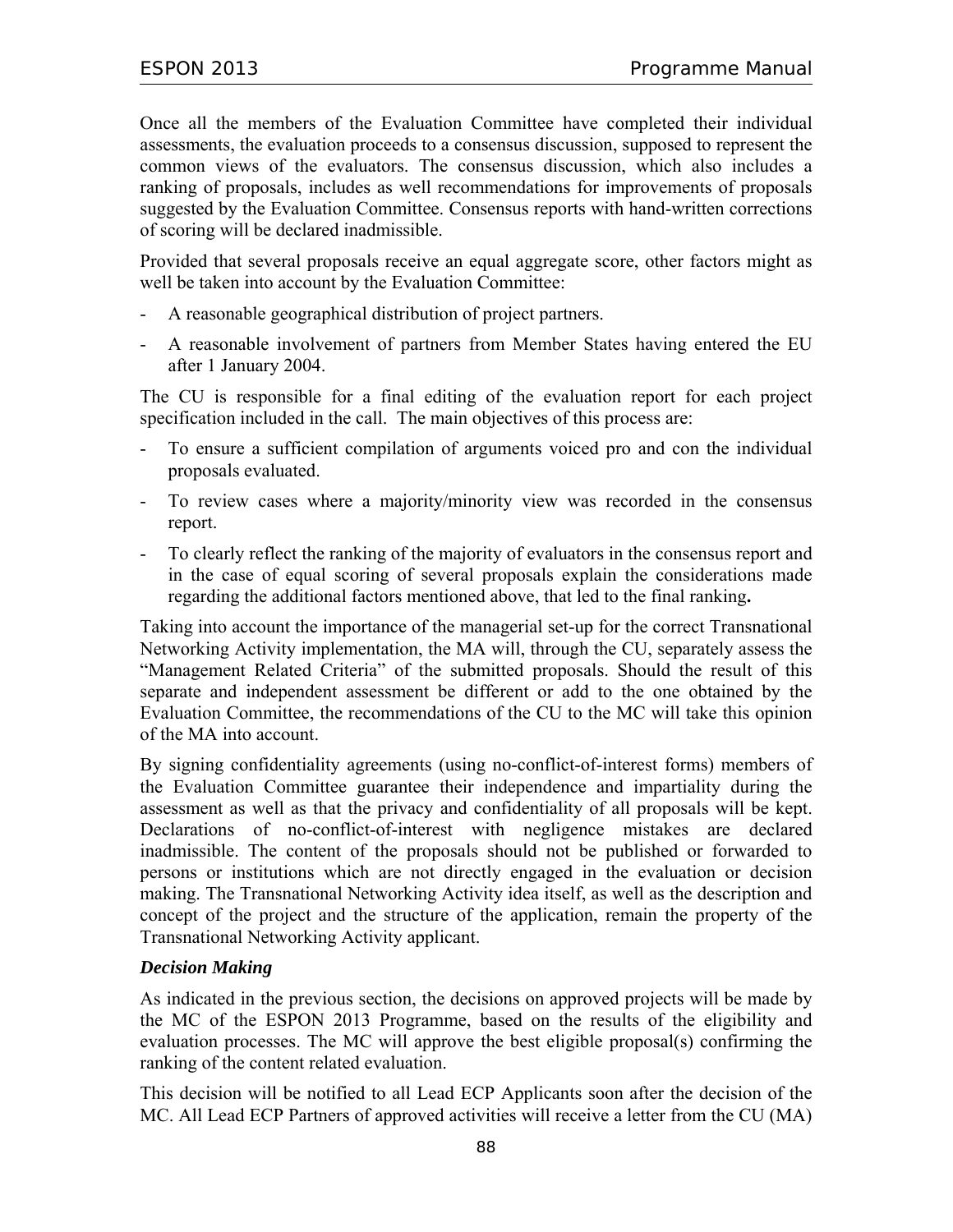stating the decision of the MC as well as the total ERDF, EU Member States' and eventually Partner States' national funds approved. The MC decision may include certain conditions, recommendations and / or suggestions for improvements. The MC may as well opt for a completion of a group of ECP institutions behind a proposal by including additional ECP institutions should the sufficient participation of ECP's not be given. In these cases, the process of contracting, managed by the CU, will include a necessary revision / amendment of the Transnational Networking Activity proposal. The result of this procedure will be the basis for concluding a Subsidy Contract.

All Lead ECP Applicants of the ineligible or non-approved proposals will receive a notification letter with a brief summary of the assessment results. In case Lead ECP Partners of ineligible or non-approved proposals are not satisfied with the decision of the MC, they may put forward an appeal (for more details on the appeal procedure, please refer to chapter 8.12 of the Programme Manual).

### **5.4.3 Contract and Duration**

The Transnational Networking Activities proposals which are selected for funding and which fulfil the conditions set by the MC will receive a Subsidy Contract, closed between the MA and the respective Lead ECP Partner of the Transnational Networking Activity. The Subsidy Contract shall determine the rights and responsibilities of the Lead ECP Partner and the MA, the scope of activities to be carried out, terms of funding, requirements for reporting and financial controls, etc. This does not go for all other activities under Priority 4, which instead will result in Service Contracts.

A Model of the Subsidy Contract is available on the ESPON Website.

## **5.4.4 Budget**

The partners in the ECP Group conducting a Transnational Networking Activity will be granted a subsidy covering 100% of the real eligible costs incurred for carrying out the activity approved. Funding will be made available by the ERDF; the national cofinancing will be ensured by EU Member States at programme level and, eventually, by Partner States. Each call will indicate the maximum budget available related to individual specifications included in the call.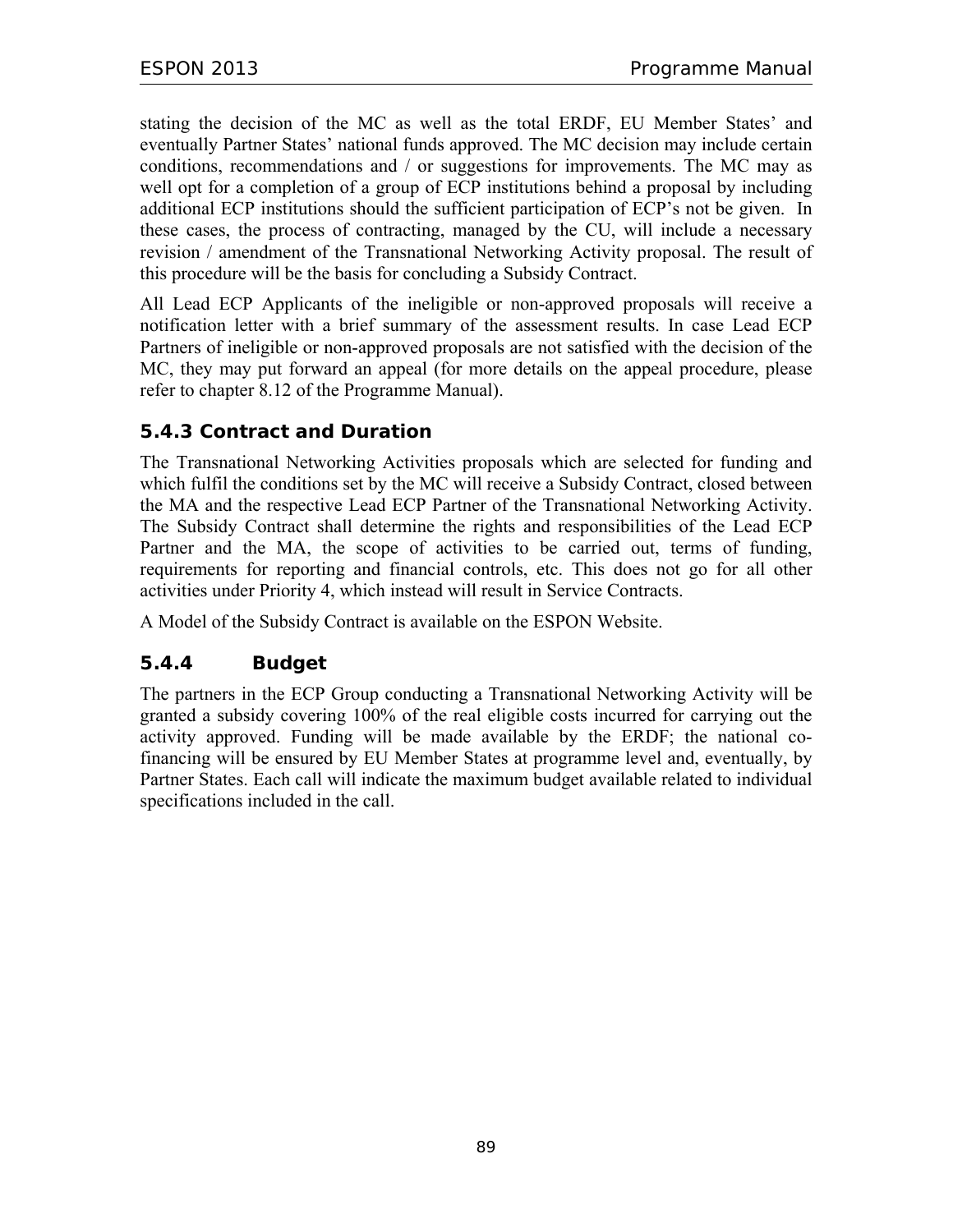# **6. Ongoing Evaluation within the ESPON 2013 Programme**

The monitoring and evaluation of the implementation of the ESPON 2013 Programme shall according to EC Regulation 1083, Art. 47 be conducted as an ongoing evaluation during the entire programme implementation. The targets set for outputs, results and impacts in the Operational Programme for the ESPON 2013 Programme will constitute an important element in the necessary monitoring framework behind a continuous evaluation of the programme implementation.

The guiding principles for the ongoing evaluation will be (1) the consistency of the activities under the different programme priorities, their relationships and complementarity, (2) the effectiveness of the operations measured with the indicators provided in the OP, and (3) the efficiency which compares the processes and effects to the means and resources mobilised.

The relevance of the ESPON 2013 Programme is not seen as a key evaluation issue as the programme with its clear policy driven and user relevant approach, which will be facilitated by programme bodies composed of policy makers, should guarantee a high degree of relevance of the themes and evidence produced by the programme.

## **6.1 Monitoring and Evaluation of Programme and Projects**

The aim of monitoring and evaluation is to improve the quality of the programme implementation. A continuous monitoring of selected indicators within the ESPON 2013 Programme will provide the basis for two distinctive components in the ongoing evaluation, one internal and one external, using different approach and with a specific timing.

An iterative internal evaluation will be conducted by the CU and presented to the Monitoring Committee in connection with the yearly Annual Report, and/or when circumstances may make it necessary.

An external evaluation will be conducted once in the lifetime of the ESPON 2013 Programme. The size and volume of the programme and the principle of proportionality is behind the decision to opt for only one external evaluation.

The three core elements of the ongoing monitoring and evaluation foreseen are further detailed below.

### **6.1.1. The Monitoring Score Board**

The monitoring information to be provided for the ongoing internal evaluation and for the Monitoring Committee will, as said, be founded in the indicators for outputs, results and impacts included in the Operational Programme. In addition, the ongoing monitoring will include information based on additional indicators related to the budget absorption and the capitalisation envisaged.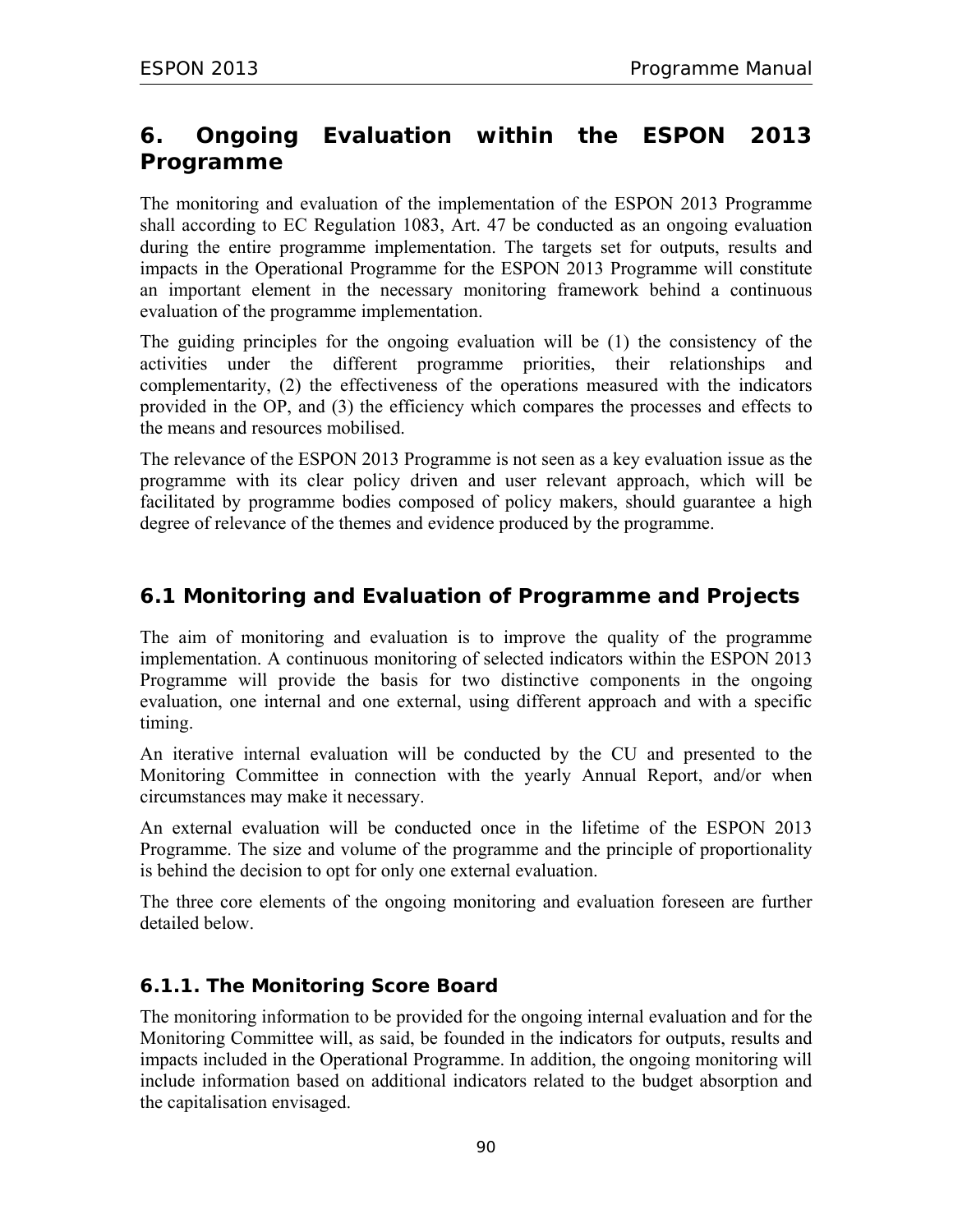At project level the target indicators of the Operational Programme (annex V.4), scoring on each action included will be set up and continuously updated at the CU. The necessary input to the Scoring Board will involve information from ongoing projects (under subsidy contracts), which will be ensured by Lead Partners in the Interim, draft Final and Final Reports scheduled, as well as information on MA led projects (under service contracts) generated by the CU from the implementation of these projects.

At programme level, a budget monitoring will be included showing the development of absorption on the 5 programme priorities and including simulation of the absorption necessary to avoid N+2/3 de-commitment. The budget monitoring will be tabled for the MC 1-2 times per year related to decisions and/or adjustments of the overall programme budget and included in reporting to the Commission.

Also at programme level, additional indicators will be included on capitalisation achieved showing the level of exposure and interest in the programme and project activities, including information on website hits, ESPON Newsletter subscribers and uptake of ESPON material on other websites.

The information gathered as part of the monitoring will be compiled and presented as a Monitoring Scoring Board. As the ESPON 2013 Programme is still in the initial phase of implementation, the Monitoring Scoring Board will for the first time be presented for the MC in December 2009.

## **6.1.2. Ongoing Internal Evaluation**

The ongoing internal evaluation will measure the level of accomplishment obtained and the trends in achievements in accordance to the expectations set up for the programme.

The internal evaluation will be based on the collection of information related to the indicators included in the Monitoring Score Board. The collection of data will be updated iteratively and evaluated by the CU every 6 months, by June and December.

The internal evaluation made by the CU will mainly be based on indicators selected providing a mix of information showing (1) the outputs and results achieved, (2) the financial absorption of the programme and (3) the capitalisation achievements realised, will be used for internal evaluation.

The evaluation will on that basis focus on (1) the level of achievements, (20 the trends to be observed and (3) a simple simulation of the expected achievements until the end of the programme.

The internal evaluations will on this basis judge whether stimulating interventions are necessary to meet the outputs and results, to ensure a higher/lower financial absorption and/or to ensure an up-going trend in the capitalisation activities.

The internal evaluation of the monitoring supported by the Score Board shall twice a year be reported by the MA to the ESPON Monitoring Committee. This is foreseen (1) in relation to the decision by the MC on the Annual Report that by 30 June every year shall be submitted to the Commission by the MA, and (2) in relation to the decision each year on the yearly Work Plan. In case of more urgent need, the Monitoring Committee will be presented with results and recommendations of the ongoing internal evaluation.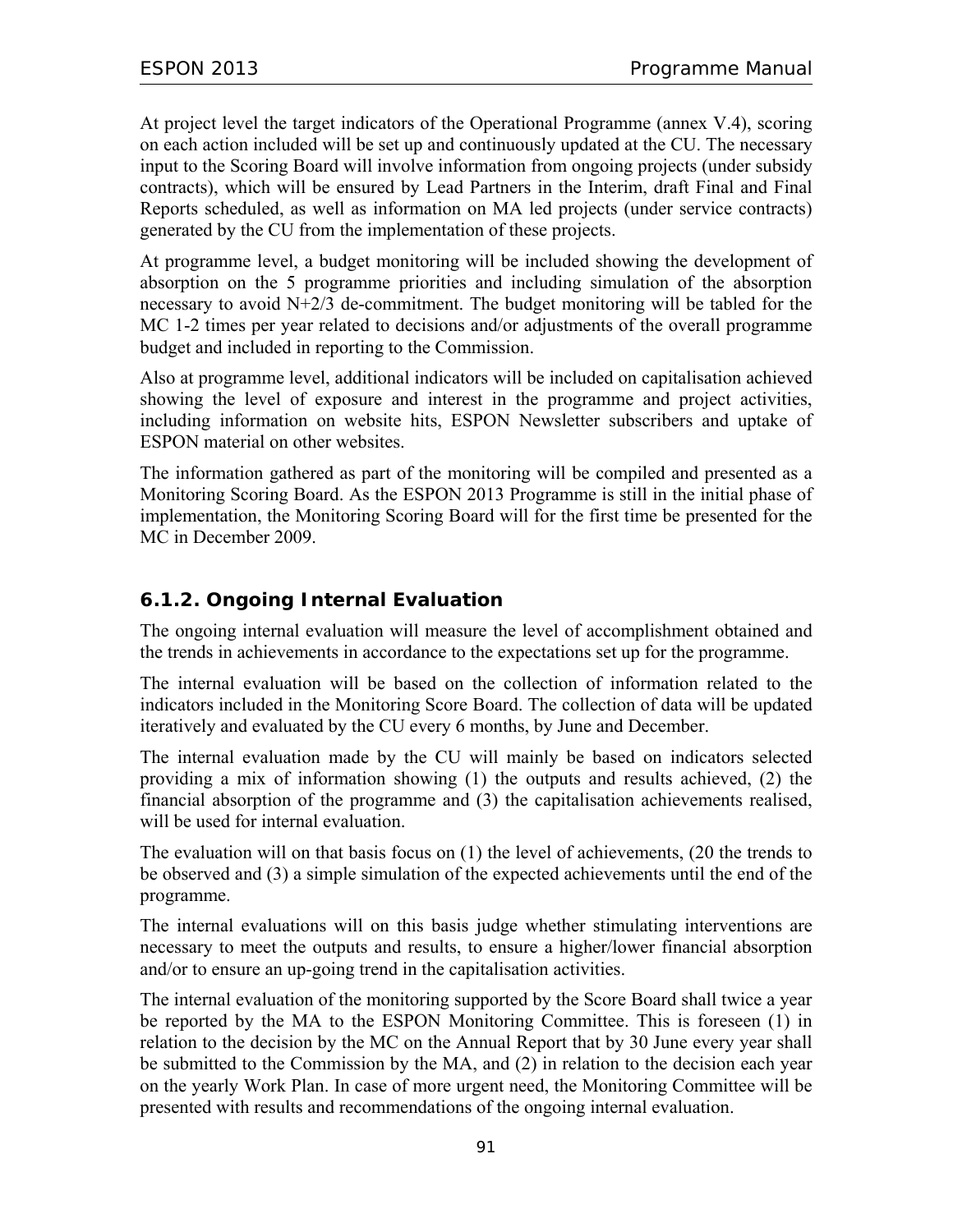### **6.1.3. External Evaluation**

An external evaluation addressing the guiding principles for the ongoing evaluation will be conducted by external experts in October-November 2010, when the programme activities have reached a certain level of maturity, and when it is still possible to implement quality improvements, if necessary.

For a minor programme as ESPON, the proportionality principle means that an external evaluation will only be conducted once. However, should the framework conditions around the ESPON 2013 Programme change profoundly, additional evaluation exercises could be evoked.

The external evaluation will be implemented as a service provision within the TA budget. The Terms of Reference for the evaluation will take inspiration from a forthcoming template being developed by the InterAct Programme.

The Terms of Reference to be developed will ensure that the external evaluation focuses on the following issues:

- − The consistency of the activities under the different programme priorities, their relationships and complementarity.
- − The effectiveness of the operations measured with the indicators provided in the OP.
- − The efficiency which compares the processes and effects to the means and resources mobilised.
- − The relevance of the ESPON 2013 Programme in its political context.

The external evaluators will be asked to address the relevance of the programme in its political context taking the nature and policy drive inherent in the ESPON 2013 Programme into account.

This external evaluation might lead to proposals for changes in the programme as well as the modalities set up implementing it. External factors, such as changing policy priorities, can influence the realism of priorities and actions.

The timing will imply that the MC will be asked to decide upon Terms of Reference for this external evaluation in the beginning of 2010 after which a Call for Tender will be launched and a contractor found before summer 2010. The external evaluation will then be conducted during September-November 2010 and reported to the MC in December 2010.

The external evaluation will be conducted in compliance with quality standards for both the evaluation process and report as set out by EVALSED.

# **6.2 Evaluation Plan**

The Evaluation Plan includes the elements of monitoring and evaluation mentioned. The timing of activities is considered of high importance in order to harvest the potential benefits of the monitoring and evaluation efforts. The time schedule envisaged can be seen in the following table: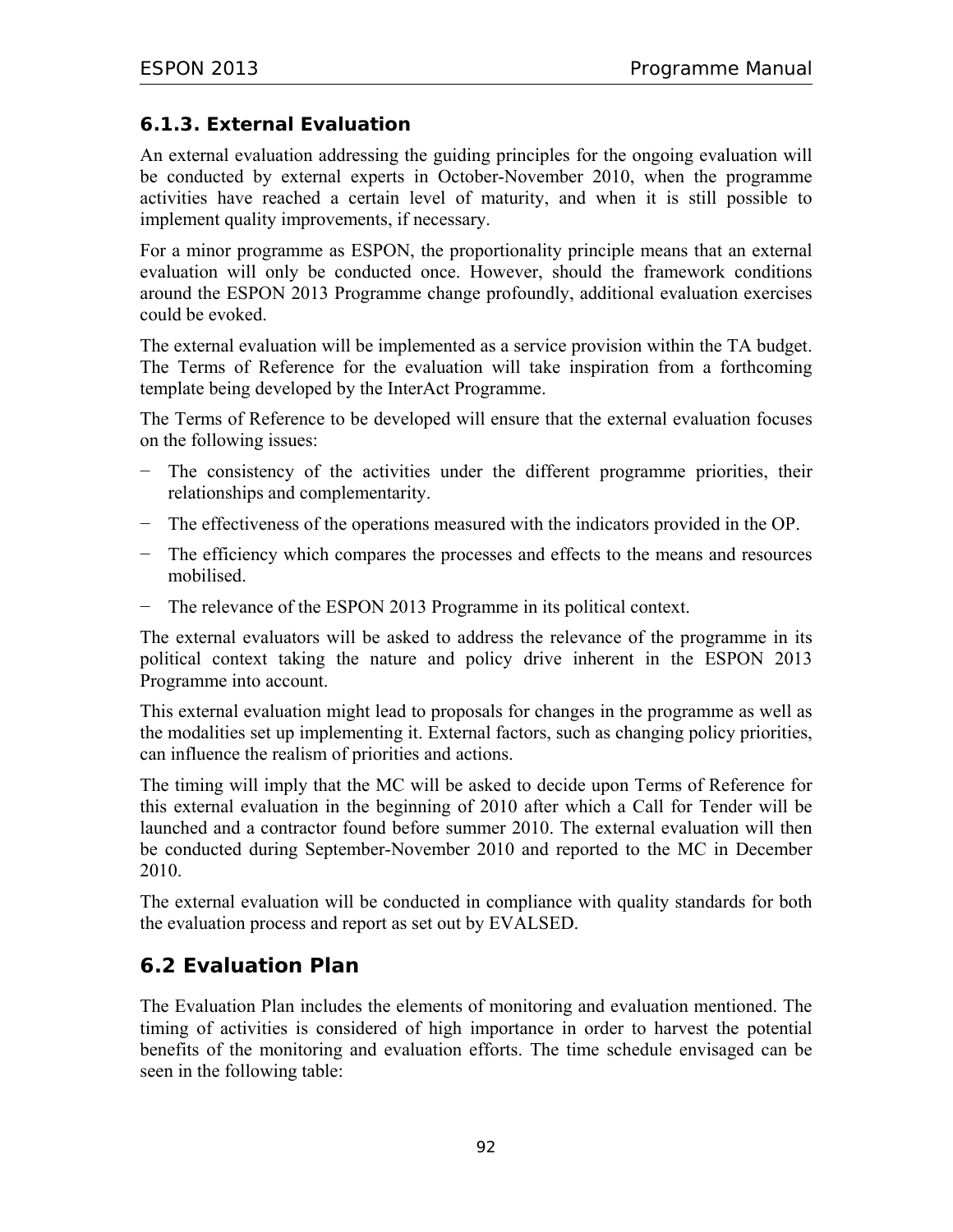|                    | 2009      | 2010       | 2011     | 2012     | 2013     |
|--------------------|-----------|------------|----------|----------|----------|
| CU:                | Update    | Update     | Update   | Update   | Update   |
| <b>Monitoring</b>  | December/ | June/      | June/    | June/    | June/    |
| <b>Score Board</b> |           | December   | December | December | December |
| update             |           |            |          |          |          |
| MA/CU:             | June/     | June/      | June/    | June/    | June/    |
| Ongoing            | December  | December   | December | December | December |
| <b>Internal</b>    |           |            |          |          |          |
| <b>Evaluation</b>  |           |            |          |          |          |
| MC:                | December  | December   | December | December | December |
| <b>Decision on</b> |           |            |          |          |          |
| <b>Internal</b>    |           |            |          |          |          |
| <b>Evaluation</b>  |           |            |          |          |          |
| MA/CU:             |           | September- |          |          |          |
| <b>External</b>    |           | November   |          |          |          |
| <b>Evaluation</b>  |           |            |          |          |          |
| MC:                |           | December   |          |          |          |
| <b>Decision on</b> |           |            |          |          |          |
| <b>External</b>    |           |            |          |          |          |
| <b>Evaluation</b>  |           |            |          |          |          |

#### **ESPON 2013 Evaluation Plan**

## **6.3 Steering and transparency**

The ongoing monitoring and evaluation of the programme implementation is the responsibility of the ESPON Monitoring Committee. The Monitoring Committee will therefore be the "steering" body in relation to the activities of the monitoring and ongoing evaluation and take the decisions necessary in that respect.

The Managing Authority supported by the CU will implement the monitoring, internal and external evaluation and provide recommendations to the MC resulting from the ongoing monitoring and evaluation.

The involvement of the MC every year in June and December (see Evaluation Plan above) on the results of Internal and External Evaluations will ensure an optimal timing in relation to decisions on the Annual Report to the Commission and to the yearly Work Plan, normally by the end of each calendar year.

The transparency of the ongoing monitoring and evaluation of the programme implementation will be ensured by uploading the monitoring score board on the ESPON website. Concerning the ongoing Internal Evaluations previewed, any decisions of the MC in that context will be reflected in the Annual Reports and/or the Yearly Work Plan. Both documents are available on the ESPON website.

The transparency related to the External Evaluation will be ensured by uploading the Terms of Reference as well as the Final report of the external evaluators contracted.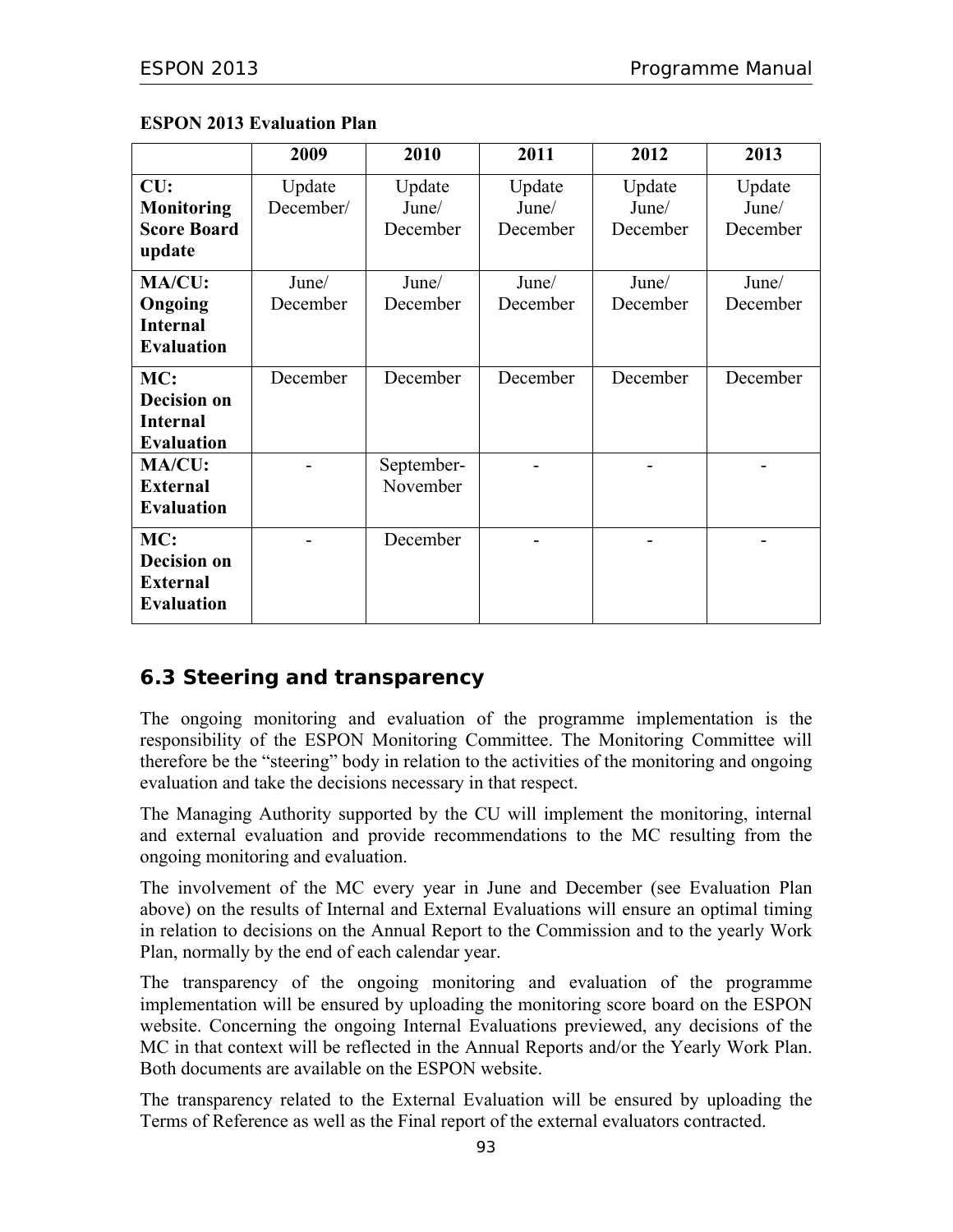## **7. Programme Management**

The authorities and bodies implementing the ESPON 2013 Operational Programme are described in detail in the programme document approved by the European Commission on 7 November 2007. The ESPON programme has a Monitoring Committee where all 31 countries involved in the programme have a seat.

A Concertation Committee has been established in support of ensuring a policy demand driven programme as the EU Presidency country and the two successive Presidency countries together with the European Commission and the MA are represented. The role of the committee is to advice the MC on themes for Applied Research, Targeted Analysis and actions related to the Scientific Platform.

The Managing Authority, the Ministry of Interior and Spatial Development in Luxembourg, has the responsibility for the implementation of the programme according to the Operational Programme and the decisions of the MC. The MA plays in this respect the roles envisaged in EU regulations.

The Coordination Unit supports the MA in the programme implementation. The CU is in formal terms the joint technical secretariat of the programme. The CU prepares the operational issues normally related to procedures and the financial management and control of projects. The CU acts as a secretariat for the MC and CC, and plays as well due to the expected output and capitalisation of results of the ESPON 2013 Programme, an analytical role of translating scientific evidence into policy relevant messages.

A Certifying Authority has been established in the Ministry of Interior and Spatial Development in Luxembourg, in full independency of the MA.

The role of Audit Authority envisaged is borne by the Ministry of Finance, ICF, in Luxembourg.

A Group of Auditors has formally been set up according to the rules.

A more detailed description of the tasks and responsibilities of the above-mentioned programme authorities and bodies can be found in the ESPON 2013 Operational Programme, which is available on the ESPON website, www.espon.eu.

Relevant documents related to the implementation of the technical assistance and the communication activities previewed can be accessed on the ESPON website, www.espon.eu.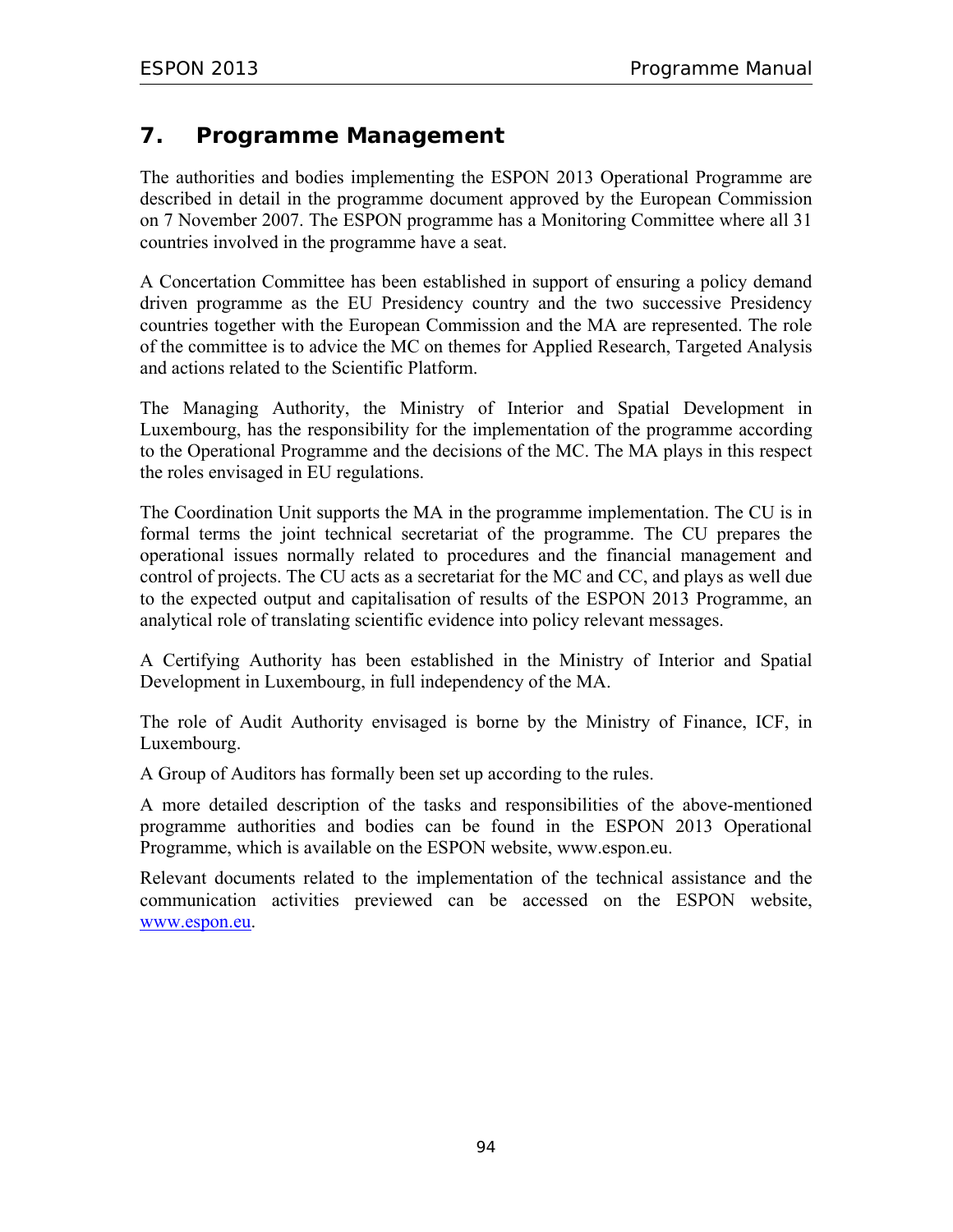# **8. Project application, management and implementation**

## **8.1 Application and selection**

The application should be developed in close cooperation with the future project partners, as this is a requirement for projects financed under the "European Territorial Cooperation" objective of Structural Funds Programmes in the period 2007-2013. The preparation of a good application goes beyond the answer to the specific elements that are subject of the call and is based on the principles of *joint development* and *joint implementation*, where *joint* refers to the entire partnership.

Partners should carefully study the Programme documents and the information provided in this Programme Manual.

Applications have to be completed in English as this is the working language of the programme. Applications submitted in another language will be considered as ineligible.

The Application Form consists of standardised Excel and Word forms as well as separate annexes which type and number will depend on the legal status of the partner(s)  $^{23}$ forming the partnership and the type of project you will be applying for. The standardised Excel form is characterised by a number of automatic links and formulas. Thanks to these functionalities, error messages will appear in the form if this is not properly filled in. The protection of the Excel document must not be removed. This will significantly reduce the risk of submitting ineligible applications. Detailed instructions on how to fill in the Application Form are provided in the Application Form itself. The Application Form is available at the ESPON website at www.espon.eu.

Applications can be submitted at any time between the launching of the call and its closing date. The characteristics of each call have to be carefully checked by applicants on the programme's website www.espon.eu.

The application must be submitted:

 $\overline{a}$ 

- Electronically by e-mail **AND**
- In two paper versions, one duly signed ORIGINAL and one COPY of the original (unbound hard copy) by post. These paper versions will be considered as the official application.

The above documents have to be sent to the Coordination Unit within the set deadline for the call for proposals. The electronic version of the application has to be submitted at the latest by the end date of the call. Similarly, the paper versions signed, stamped and dated has to be sent at the latest by the same date. This eligibility criterion will be checked through the date of the postal stamp on the envelope.

In case further assistance is required on project development and/or the application procedure, applicants should not hesitate to contact the Coordination Unit. All the

 $^{23}$  In case of doubts on your legal status please contact the relevant MC Member. The wrong indication of the legal status is not a correctable omission and a wrong indication will cause the ineligibility of your proposal.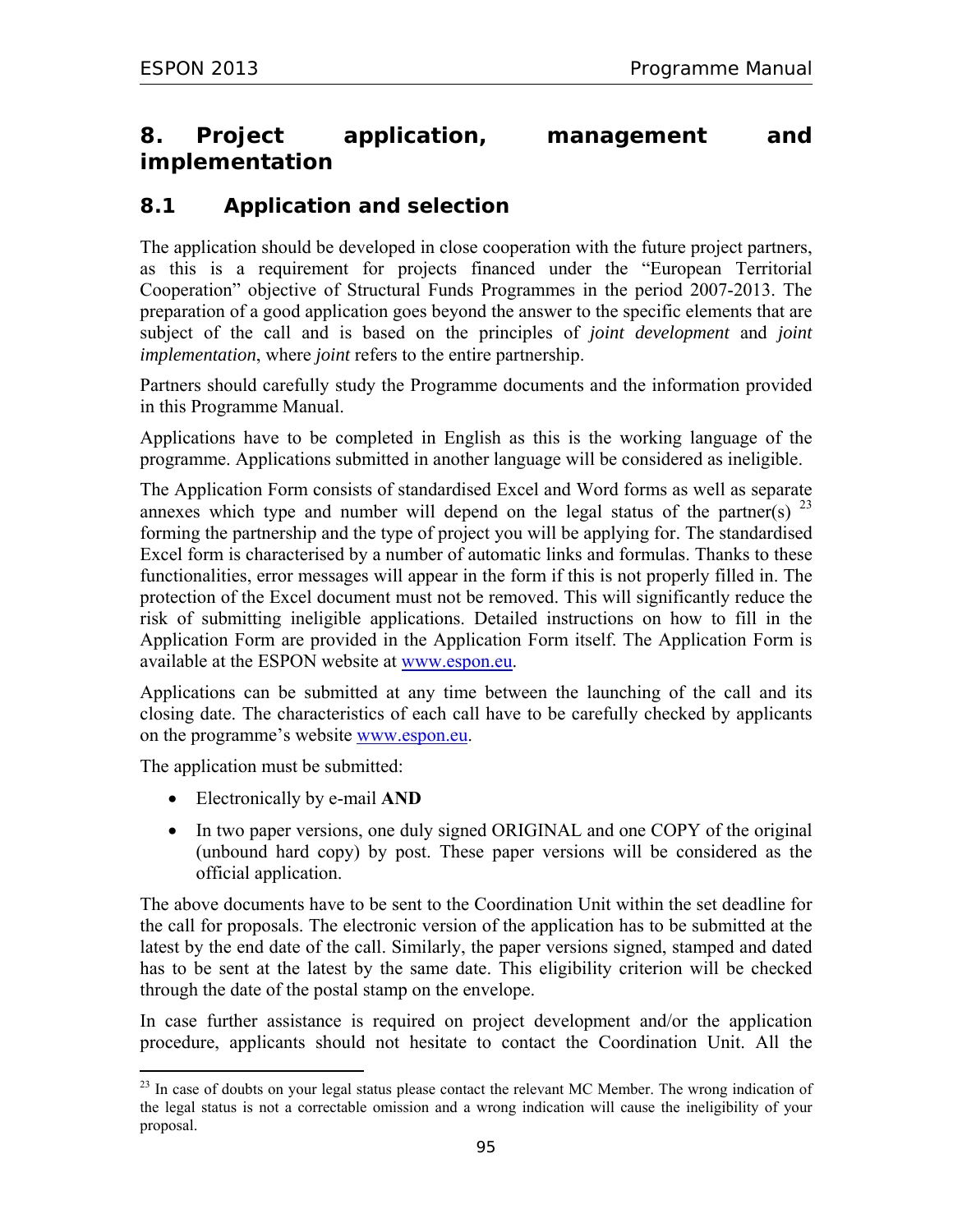relevant information for project development and application including contact details for the Coordination Unit and for the ESPON Contact Points can be found on the programme's website www.espon.eu

The CU will regularly organize individual consultations or workshops for potential applicants. Information will be provided on the ESPON website.

#### **Eligible bodies**

Following the decision of the MC on 17 March 2009, call for proposals are open to (1) public bodies and bodies governed by public law<sup>24</sup> as well as to (2) private bodies<sup>25</sup>.

According to Article 6 (4) of the Agreement, the CU, when assessing the eligibility of the application, will ask Member States and Partner States to verify that any Project Partner under private law meets all the established legal conditions. In particular member States and Partner States will have to certify, on the basis of documents provided as part of the application procedure, the solvency of any private partner involved. This condition is considered as an eligibility criterion and proposals including private partner(s) whose solvency will not be positively confirmed will be declared not eligible.

The updated list of country specific documents that have to be provided by each private partner will be made available on the ESPON 2013 website at the moment of the preannouncement of the call for proposals.

Projects can only involve contributing partners. It is not possible to participate with an "observer" status. It is neither possible to participate as a "sub-partner" and to receive ERDF funding through another partner organisation/umbrella organisation officially listed in the Application Form. Any organisation that contributes to the implementation of the project and receives programme funding has to be listed as a formal project partner. In all other cases, any form of participation in the project would be considered as sub-contracting by one of the formal partners and requires the respect of national and European procurement rules and a full payment from the partner on the basis of a contract and invoices before asking the reimbursement of this cost by including it in a Project Progress Report.

## **8.2 Contracting**

 $\overline{a}$ 

## **8.2.1 Subsidy contracts**

A Subsidy Contract governing the obligations of the Transnational Project Group (TPG) and its relation to the ESPON 2013 Programme will be signed between the Lead Partner, as representative of the TPG, and the ESPON Managing Authority. The contract is concluded in Euro.

<sup>&</sup>lt;sup>24</sup> According to Directive  $2004/18$ /EC, Art. 1

<sup>&</sup>lt;sup>25</sup> Taking into account the different and higher responsibility of Lead Partner in relation to the implementation of the projects, private partners are advised to carefully consider the opportunity to take up the LP role.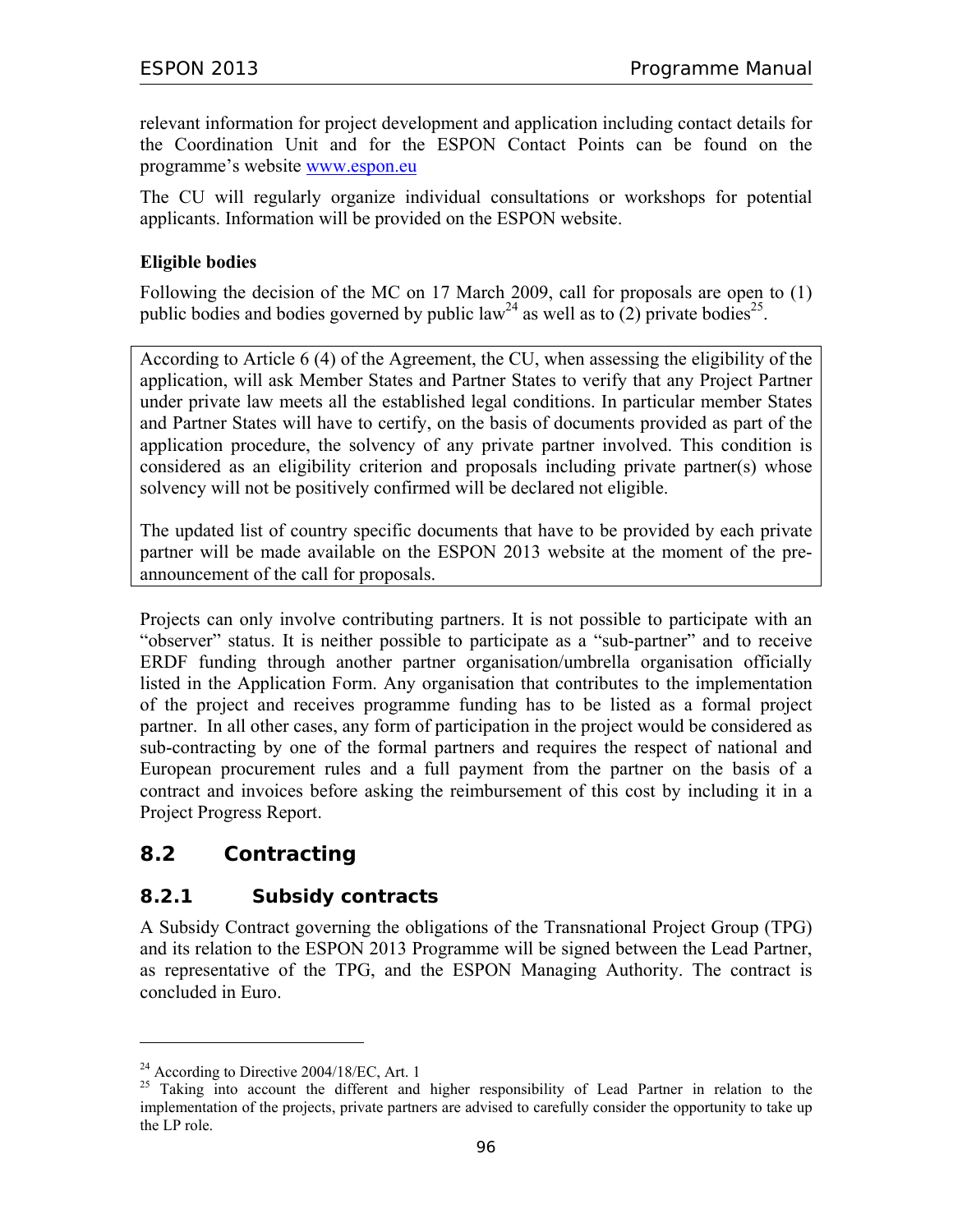To ensure a sound and efficient implementation of the project, the Subsidy Contract may only be concluded after the MA has received the confirmation that adequate control systems according to Article 16 of Regulation (EC) No 1080/2006 have been set up in the respective Member States, as set out in § 1 (3) and § 5(2), and after the ultimate financial liability according to Article 17 of Regulation (EC) No 1080/2006 has been confirmed for the beneficiary by the respective Member State.

## **8.2.2 Partnership agreement**

Partner institutions/bodies in each TPG are required to sign a Partnership Agreement (in English language) laying down the division of mutual responsibilities and rights of partners and ensuring a smooth work mechanism. A template will be provided by the ESPON CU. The value added of having such an agreement is, on the one hand, to reinforce each partners commitment to cooperate on a contractual and legally binding basis, and to ensure compliance with decision-making procedures as well as with EU and national legislation. On the other hand, the Partnership Agreement lays the basis for an optimal understanding of duties and responsibilities by all signatories.

A template for the Partnership Agreement is available on the ESPON website (www.espon.eu). The template provides mandatory clauses (Part A) and leaves then space for the partnership to add more details in Part B).

Part A is **mandatory** and cannot be amended or changed.

Part B is to be implemented by the partnership, but can by no way limit any clauses in Part A.

The Partnership Agreement has to be signed by the Lead Partner and all the Project Partners.

A copy of the signed Partnership Agreement must be submitted together with the Inception Report to the Managing Authority within twelve weeks from the kick-off meeting organised by the ESPON Coordination Unit.

# **8.3 Partnership in a Transnational Project Group (TPG)**

## **8.3.1 General partnership requirements**

ESPON projects are generally conducted in a partnership of several public, public equivalent and/or private bodies from at least three EU Member and/or Partner States (from three different countries taking part in the ESPON 2013 Programme). However, this requirement does not apply to projects with a budget up to  $\epsilon$  200.000 for which a partnership is not required and proposals can be submitted by a single eligible body. Ideally, partners are experienced in cooperating in a transnational project setting and are acquainted with conducting applied research on a transnational level.

In general, eligible bodies of all Member and Partner States of the ESPON 2013 Programme can take part in a TPG to conduct an ESPON project.

Bodies from Third Countries that are not Member or Partner States can only be included in a TPG as external experts/suppliers of services and goods in case their specific expertise is required by the project.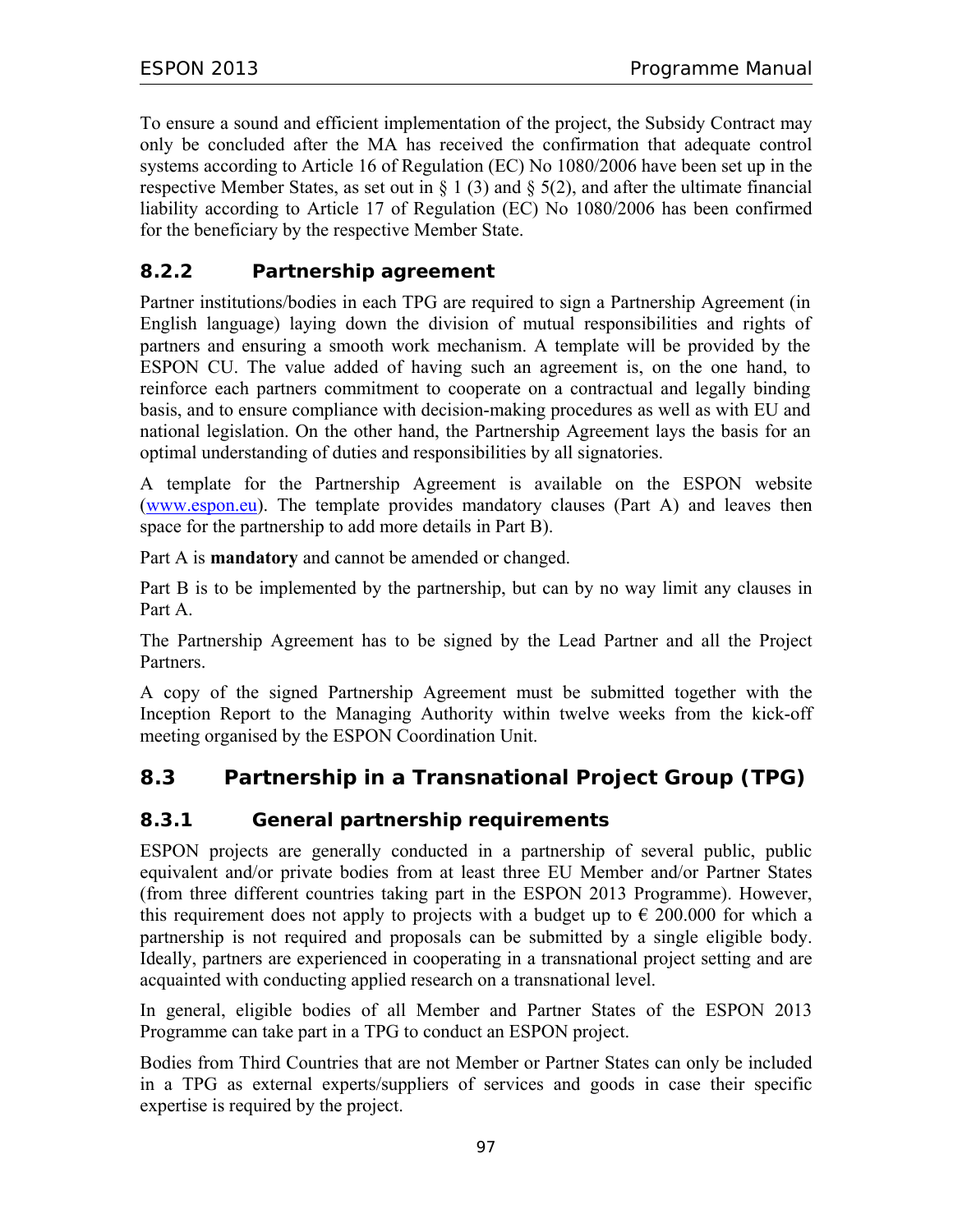Participation as external experts/suppliers of services and goods is always possible, but in all cases, relevant public procurement rules shall be respected.

The maximum number of project partners is up to the TPG. In order to guarantee a sound and efficient management, though, TPGs might consider restricting themselves to a total number of five partners. However, a higher number of partners might be necessary as competences can be better covered that way and/or if partners are already experienced in cooperating with one another and have done so successfully. Outsourcing to external experts or suppliers of services and goods is an option for minor and clearly defined tasks related to the project.

Finally, the TPG consortium should provide proof of the presence of sound management skills and awareness of EU Regulations and associated reporting, control and audit procedures.

#### **8.3.2 Partnership requirements for projects under Priority 1, Priority 2 and Priority 3**

The bodies making up a team should dispose of the required knowledge, analytical and research experience, resources and capacity to fulfil the task. The TPG undertaking an applied research project, targeted analysis and projects building the ESPON scientific platform should be well informed on the actual policy context of EU Cohesion Policy and territorial development (including in depth knowledge of relevant documents such as the ESDP, the CEMAT Guiding Principles for Sustainable Spatial Development, the Fourth Cohesion Report, the Green Paper on Territorial Cohesion as well as the Territorial Agenda of the EU and upcoming documents). In addition, staff members participating in the TPG should be familiar with all relevant Community policies and strategies (including the Lisbon/Gothenburg Strategy), and ideally with respective national policies, that are related to and/or have an impact on territorial development.

The TPG should accumulate expertise in such a way, that the entire ESPON territory can be analysed in terms of its geographical coverage, as well as its national and regional characteristics, development policies and languages. The project team should encompass a multidisciplinary competence to ensure that both territorial and socio-economic analysis can be carried out with sufficient levels of expertise. Preferably, partners taking part in a TPG should come from different countries participating in the ESPON 2013 Programme, which will help to meet the above mentioned requirements regarding geographical coverage, etc.

### **8.3.3 Partnership requirements for Transnational Networking Activities under Priority 4**

Calls for proposals for transnational activities will be opened to the confirmed members of the ECP Network. Proposals will have to be submitted by a grouping of at least 3 ECPs and be formulated in the form of a strategy with objectives and a package of compulsory actions and, eventually, additional activities as indicated in section 5.3.2 of this Programme Manual. The Lead Partner principle will apply to this type of actions.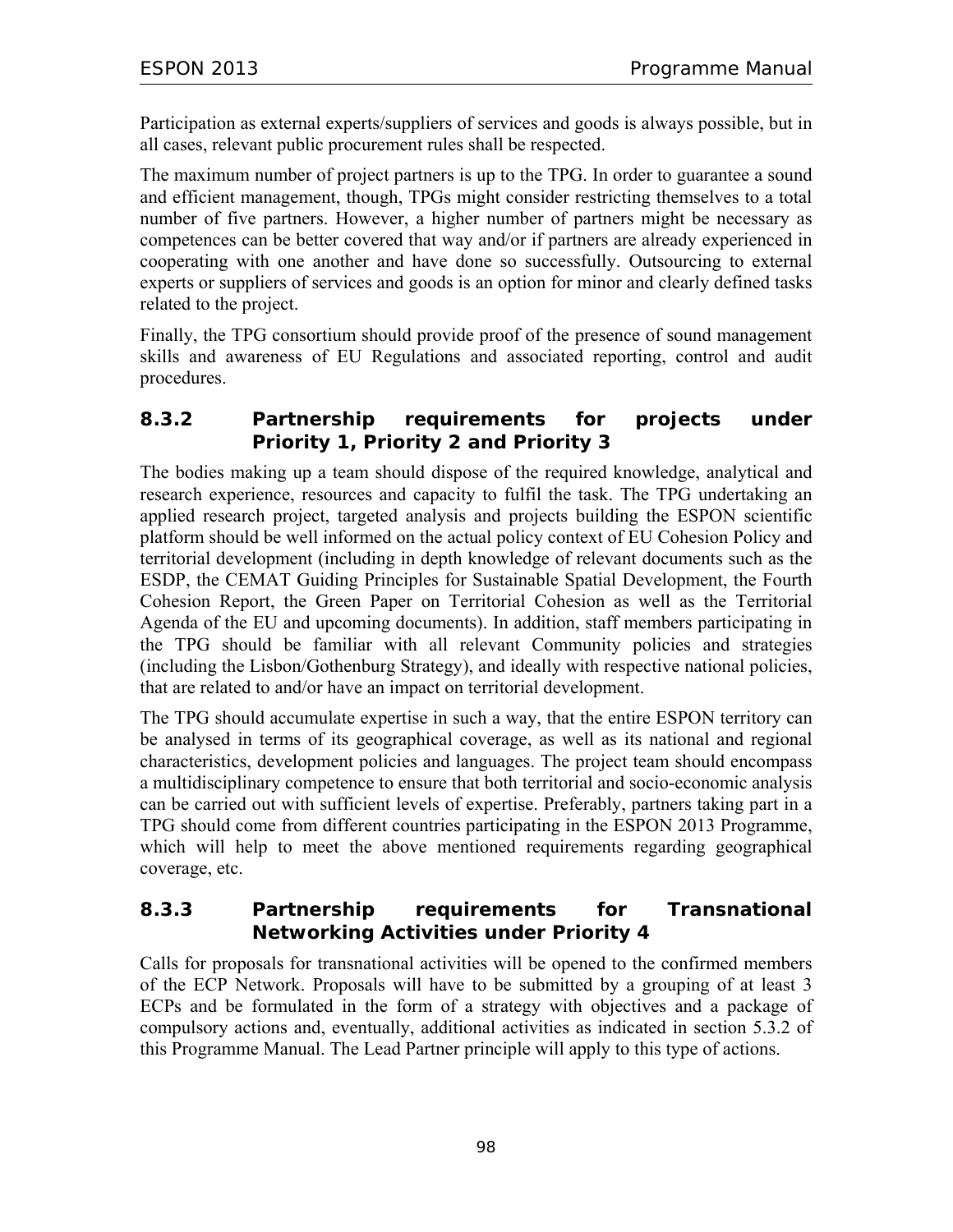### **8.3.4 Role and responsibilities of Lead and Project partners**

Each project must follow the so-called *Lead Partner principle*, which means that among the number of partners who carry out the project, one is appointed to act as Lead Partner (LP) and thus to form the link between the project and the CU/MA.

The Lead Partner takes over the responsibility for management, communication, implementation and co-ordination of activities among the involved partners.

The Lead Partner Principle does not confer all project responsibilities to the LP. The latter is considered as the administrative link between the project and the programme, namely the project expert in charge at the Coordination Unit as well as the Sounding Board (if relevant) assisting the project. The LP is responsible for reporting progress to the ESPON 2013 Programme and transferring the programme fund to the project partners.

However, the project partners are responsible for the correctness of their own actions and related expenditure.

The following list gives an overview of the LP's responsibilities  $(26)$  in preparing, implementing and closing the project:

- Signs and submits the Application Form on behalf of the partnership;
- Should the project be approved, signs a Subsidy Contract with the Managing Authority for the total amount of the subsidy;
- Establishes a Partnership Agreement (mandatory) setting mutual rights, obligations and duties between project partners;
- Ensures the implementation of the entire ESPON project being responsible for the division of tasks among the partners involved in the project and ensures that these tasks are subsequently fulfilled in compliance with the Application Form and Subsidy Contract,
- Ensures an efficient internal management and control system;
- Makes sure that the project reports timely and correctly to the CU and that the expenditures presented by the beneficiaries participating in the project have been incurred for the purpose of implementing the project and correspond to the activities agreed between those beneficiaries;
- Verifies that the expenditures presented by the beneficiaries participating in the project have been validated by the controllers;
- Requests and receives payments of programme funding;
- Transfers programme funding to the partners without delays in compliance with the amounts reported in the Project Progress Report and approved by the Programme. Project Partners through their Lead Partners have to provide confirmation to the MA/CU on reception of the funds in the Partner Progress Reports.

 $\overline{a}$ 

<sup>26</sup> According to Article 20.1 of the ERDF Regulation (EC) 1080/2006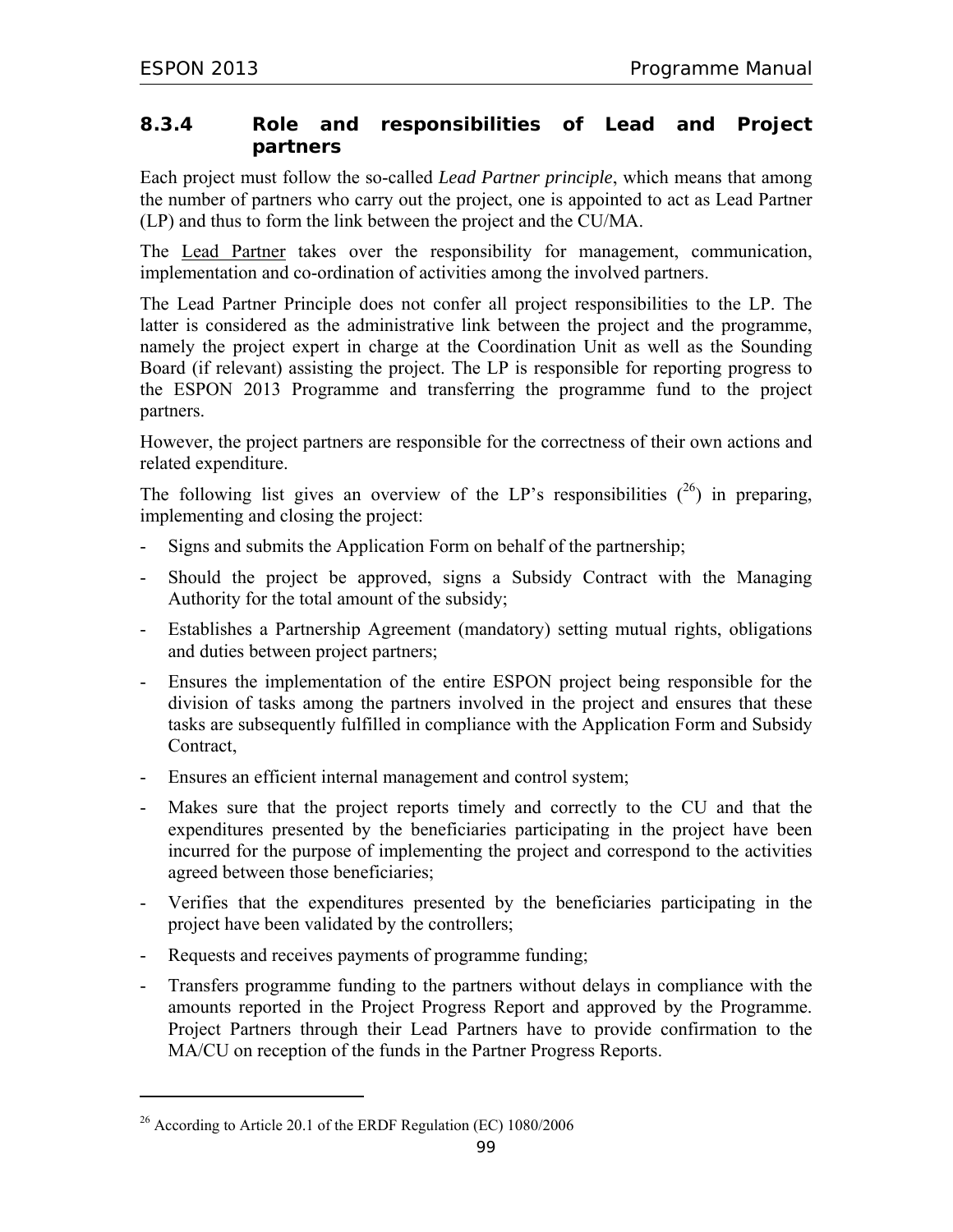All partners in a TPG should play an active role in developing and implementing the project. Key conclusions, changes to the project's strategy and other important decisions should be made jointly.

Every partner is responsible for:

- Carrying out those activities assigned to it in the approved proposal and further outlined in the inception report;
- Ensuring that expenditure has been certified by the approved controller.

Additionally, project partners are required to sign the Partnership Agreement. The draft is provided by the ESPON 2013 Programme (see above 8. 2.2)

The partners must provide adequate ancillary and support staff to back up the LP and the management team assigned to performing the service so as to ensure high-quality services and products. The Lead Partner is responsible for the overall project delivery of the results.

The LP must make sure at the beginning of the project that the duties and requirements for implementation of the project in terms of validation and/or certification of expenditure by project partners are clear and communicated to all project partners. Moreover, it is advisable for the LP to tailor the financial management structure according to these requirements and the individual project partner profiles (size of budget, types of expenditures involved, types of audits required etc.).

It is of greatest importance that the regular input to required Project Progress Reports is guaranteed and that the project partners transfer the information in time to the LP. In order to ensure this, project partners shall add a respective clause in the Partnership Agreement according to which they have to transmit to the LP the necessary documents (e.g. First level financial control documents, Partner(s) Progress Report) by at the latest two months before submitting the Project Progress Report.

In addition, the LP should inform all partners about the filing requirements and the storage of project accounting evidence. Lastly, it is important to adhere to project specific requirements.

The full administrative, financial and legal responsibility for the operation is with the Lead Partner. In order to ensure these tasks, the Lead Partner has to set up an efficient and reliable:

- Management and control system;
- Co-ordination system;
- Audit trail.

For this purpose each operation should appoint or sub-contract the following two positions for project management:

- A project coordinator

The coordinator is responsible for the organisation of the project's work. The coordinator should be qualified in management of transnational projects as well as in the thematic priority of the project. The coordinator should be able to act as a driving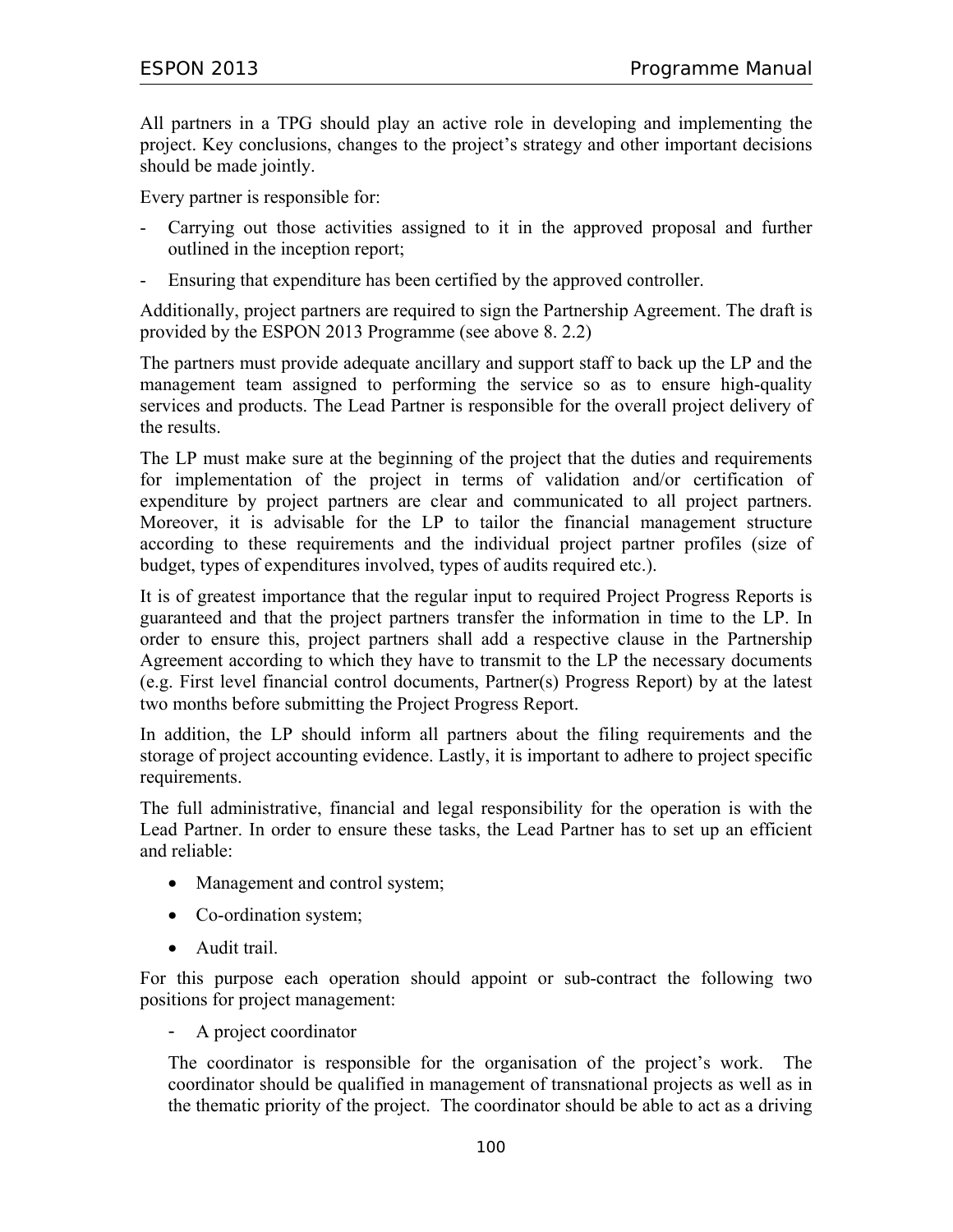force in the partnership and to mobilise the partners in order to achieve the objectives laid down in the application within the given time.

- A financial manager

The financial manager is responsible for the accounts, financial reporting, internal handling of Programme financing. The financial manager should work in close contact with the coordinator, the partners and the first level controllers in order to enable efficient financial management of the operation. The financial manager should be familiar with accounting rules, international transactions, EU and national legislation for the management of ERDF, public procurement and financial control. The financial manager of the Lead Partner as well as the financial managers of each project partner will have to attend the compulsory training organized by the CU upon financial matters. The travel expenditure incurred in relation to the training are eligible and can be included in the project budget.

Both the coordinator and financial manager should be fluent in English for all communication with the CU and other bodies involved in the programme management.

Additionally, in order to set up an audit trail within the TPG, the LP and the project partners can ask for the advice and support of the first level controllers, who are responsible for the validation of the expenditure respectively at LP's and at project partners' level. The procedure for selecting the first level controller is described in Chapter 8.6.

The LP of a project funded by ESPON can be either located in a Member or a Partner State. Lead Partners located in Partner States are not entitled to use ERDF funding for own expenditure. They may receive ERDF funding from the Certifying Authority only for the purpose of administering and transferring it to other partners participating in the respective project.

### **8.3.5 Partners from Partner States**

Upon invitation of the EU Member States, Norway, Switzerland, Iceland and Liechtenstein accepted to participate in ESPON 2013 as Partner States. As such, they will be considered full members of the programme and participate in decisions of the Monitoring Committee.

Agreements have been established between the Managing Authority and the Partner States (see also chapter 7 on Programme Management, c. Agreement with Member States and Partner States).

Eligible bodies from Partner States participate in the ESPON 2013 Programme under the same conditions as eligible bodies from EU Member States.

### **8.3.6 Bodies from Third Country Partners**

During the programme implementation it is the intention to consider involving further countries in the applied research and targeted analysis. EU Candidate Countries and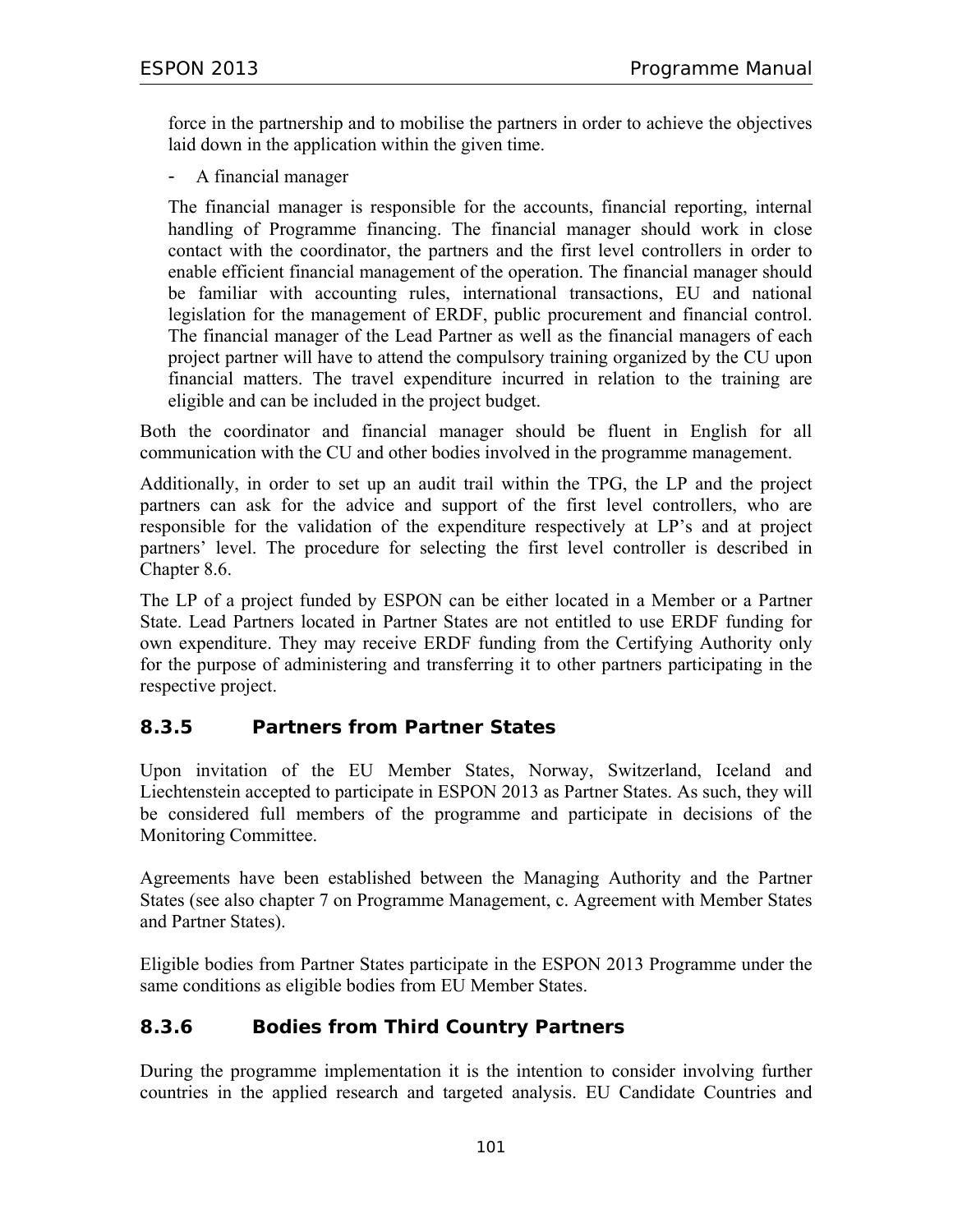direct neighbours of the EU will be primarily taken into account. Such countries are considered as Third Country Partners.

Bodies located in these countries cannot take part in the activities as partners. Nevertheless, they can participate in a TPG as external experts on service contract base in case their specific expertise is needed by the project. Potential Lead Partners should contact the ESPON CU on this issue prior to including any individual or institution from a Third County as external expert or supplier of services. The involvement of external experts or suppliers is subject to the respect of the relevant public procurement legislation.

## **8.4 Project budget**

It is important that projects consider financial issues from the very beginning. This approach requires the involvement of all partners in the preparatory work and planning meetings during the development of the project application. Time invested prior to the submission of the application results in strong partnerships with clear responsibilities and well–justified budget allocations. Good preparation is one of the main factors to ensure a quick start of project activities after approval and smooth project implementation.

The detailed budget should always be prepared on the basis of the activities needed to meet the projects' objectives and the resources required to carry out these activities within the time allowed.

The Application Form requires a budget:

- With a breakdown per budget line (BL);
- With a breakdown per Work Package (WP): there will be three work packages, WP1 for Coordination, WP2 for Activities and WP3 for Dissemination;
- With a breakdown per reporting period (*payment forecast*);
- With a breakdown per partner (PP).

The CU strongly advises every project to develop a budget breakdown on Work Packages for each partner on a six-month period basis. This would ease the duty of the Lead Partner to build the budget for the whole partnership in the application phase and to monitor the partners' performance in the implementation phase.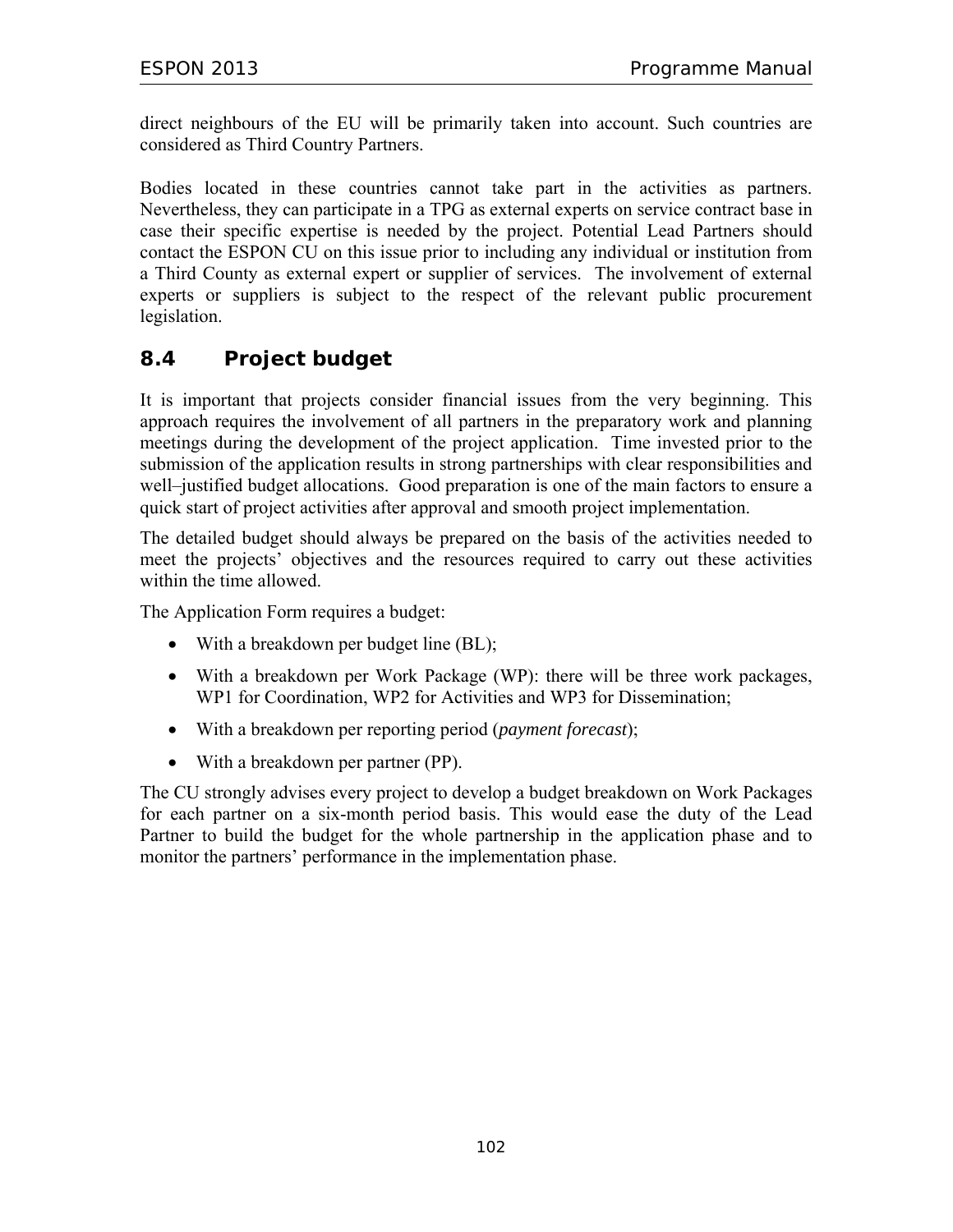



(Source: Interact Point Qualification and Transfer: "Financial Management Handbook"; 2006; p. 80)

- 1. After having filled in the project time plan, the Lead Partner has an overview of the main activities by work package, the start date and end date of a project activity and the outputs.
- 2. The Lead Partner should precisely identify the partners which will be involved in carrying out the activities mentioned in the time plan.
- 3. It is advised to identify then
	- a) the resources needed by each partner to complete the activities by work package;
	- b) to approximate the related cost and to forecast the payment date;
	- c) to reorganise these figures by budget line.
- 4. This leads to the detailed budget by partner, work package, budget line and sixmonth period.
- 5. By aggregating the partners' detailed budgets, the Lead Partner gets the total estimated amount per budget line, work package and six-month period for the whole partnership for the Application Form.

## **8.4.1 Eligibility period**

 $\overline{a}$ 

With the exception of Preparation Costs (see hereunder), costs for the operations are eligible from the date of approval by the Monitoring Committee<sup>27</sup> to the end date of the

<sup>&</sup>lt;sup>27</sup> If a project is approved under conditions, the costs can still be eligible from the decision date of the Monitoring Committee (MC) provided that the project is finally approved later on. The implementation of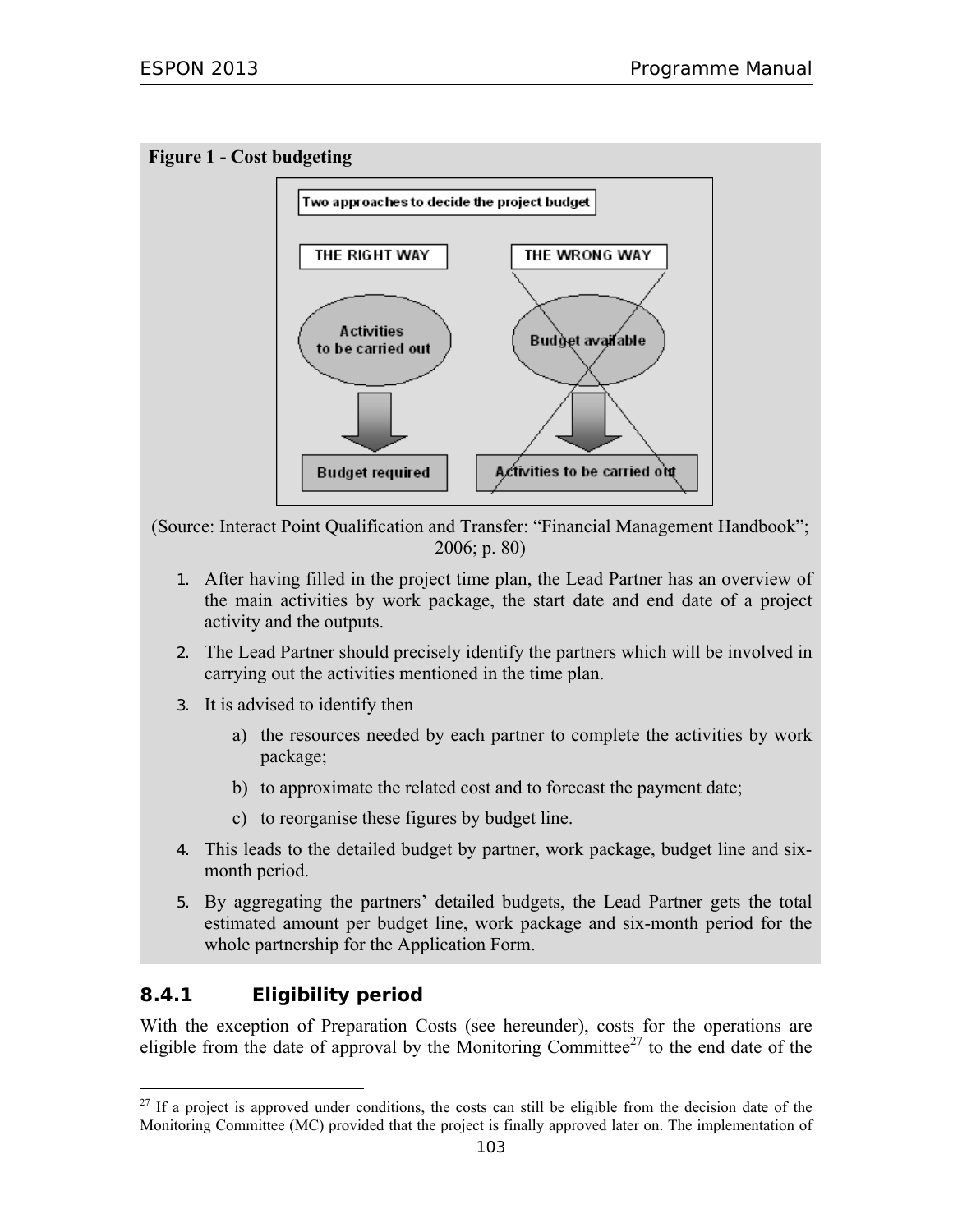project. The Monitoring Committee is expected to select and approve the preferred proposal within 5 months after the end date of each call. Projects should normally be ready to start implementation at the latest within 2 months following the date of approval by the Monitoring Committee.

#### **End date of the project**

The project will have two official end dates which will be specified in the Subsidy Contract:

- End date for content related activities (WP 2 *Activities* and WP3 *Dissemination)* and
- End date for financial management duties (WP1 *Coordination).*

In the application form the project will be asked to determine the end date of the content related activities. The application form will determine automatically the end date of the project by adding three months to the end date for content-related activities. This second date will have to be used by the project to close all administrative duties related to the financial management of the project closure (e.g. preparation of the Final Project Progress Report, payments of invoices, first level control of the expenditure, payment of the first level controller, etc.)<sup>28</sup>.

All payments of the TPG have to be made before this second date in order to be eligible, otherwise the non-declared expenditure will be de-committed due to the fact that the programme as such is subject to an n+2 and n+3 automatic de-commitment rules.

The last call for proposals will be launched on time to close all projects activities by 31 December 2014, as according to Regulation (EC) 1083/2006 Article 56, the programme has to end on 31 December 2015.

#### **Preparation costs**

-

Successful projects approved by the Monitoring Committee can receive programme funding for their costs related to the preparation of a project. Preparation Costs have to show a direct and demonstrable link to the development of the project.

Typical activities during the preparation phase of a project are the following:

- Development of the project idea and partner search in the Programme web site,
- Meetings with the project partners,
- Completion of the Application Form,
- Participation in events organized in relation to the call and to the preparation of the proposal, individual consultation with members of the CU.

These costs can be reported only under the budget lines (BL) *Staff, Administration*, *Travel and accommodation*, *External Expertise and services*

the project activities in the period between MC approval and fulfilment of the conditions is thus undertaken at the project's own risk because it could theoretically happen that the project does not fulfil the conditions and thus is finally not approved.

<sup>28</sup> Considering that the first level control of the last progress report can be undertaken only after the project closure, the related first level control costs can be paid after the eligibility period of the project.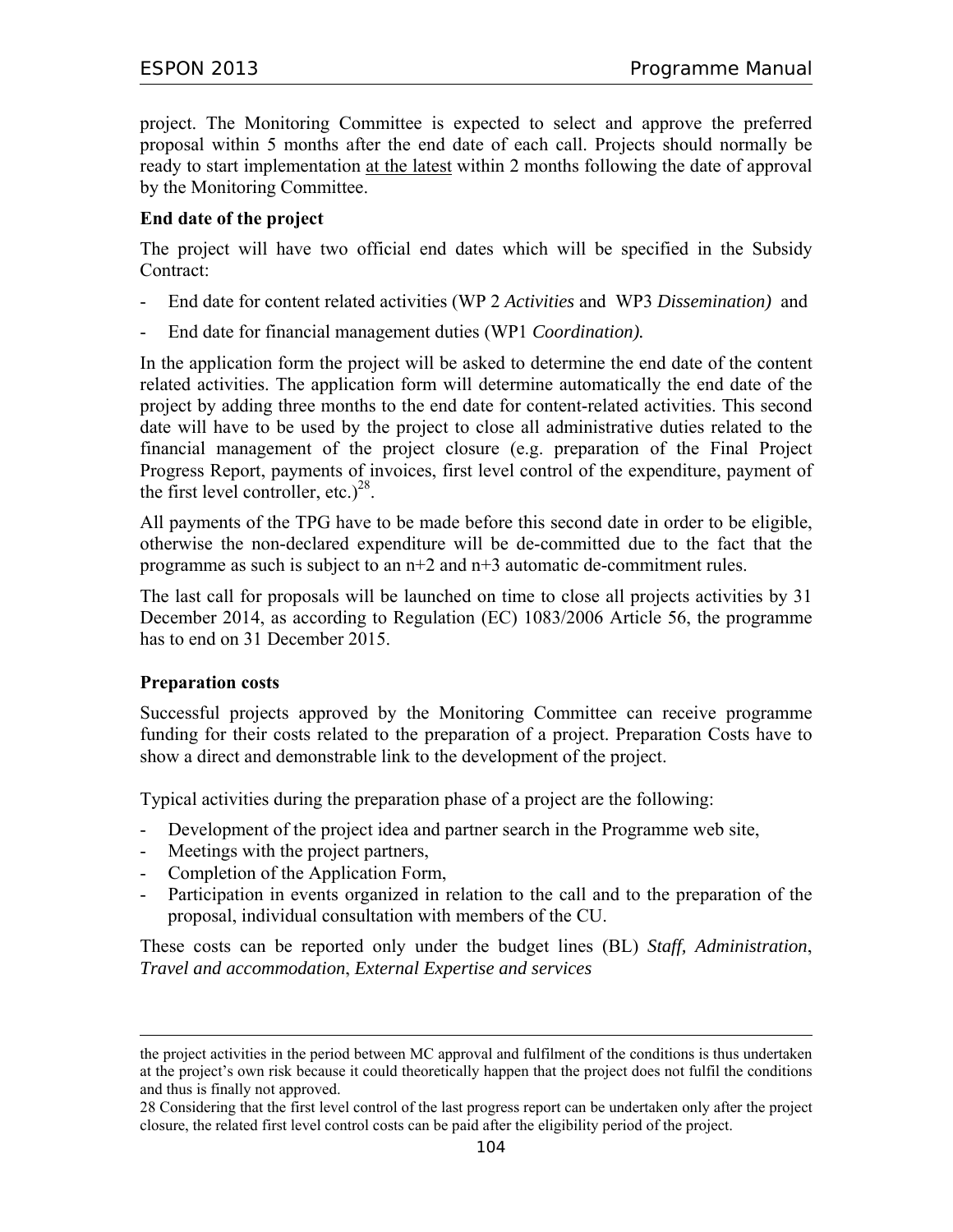The preparation costs must be further described in the Application Form and broken down into the same budget lines as the other components of the project. The activities must have taken place in the period between the publication of the pre-announcement of the call and the date on which the Application Form has been submitted to the programme. These costs must be paid out before they are reported in the first Project Progress Report. The eligible preparation costs cannot exceed the **5% of the total project costs as stated in the Subsidy Contract.** 

### **8.4.2 Budget lines**

The budget table in the Application Form foresees a sub-division into the following budget lines (BL):

- Staff

For the personnel **employed** by the partner institutions officially listed in the Application Form

- Travel and accommodation
- Equipment

- Administration

- External expertise and services

For details please refer to section here below.

#### **Staff 29**

The staff budget line involves personnel costs for the time that the partner organisations' staff spends on carrying out the project activities in accordance with the Application Form (full-time or a certain percentage of total working time).

The persons whose staff costs are budgeted and later on reported must be directly employed by the partner organisations officially listed in the Application Form (e.g. internal project coordinator, financial manager, and financial controller) in compliance with country specific control requirements.

It is not possible to report any staff costs of personnel external to the official partner organisations in this budget category. If the operation uses an external project coordinator, financial manager or external independent controller, the costs have to be specified, budgeted and reported under the budget line "External expertise and services".

#### **Reporting staff costs**

 $\overline{a}$ 

While for budgeting purposes it is possible to use average rates and estimates, the reporting of staff costs has to follow the following principles:

 $29$  This section (and relevant examples) refers to standard cases and does not cover specific situations such as self-employed owners/partners of companies. In these non standard cases, staff costs (or their equivalent) shall be calculated according to a transparent, fair and equitable method. The audit trail needed will be specific to the equivalent solution adopted. Beneficiaries are advised to consult with the competent First Level Controller/Central Approbation Body about the proposed calculation method and/or find an agreement with them.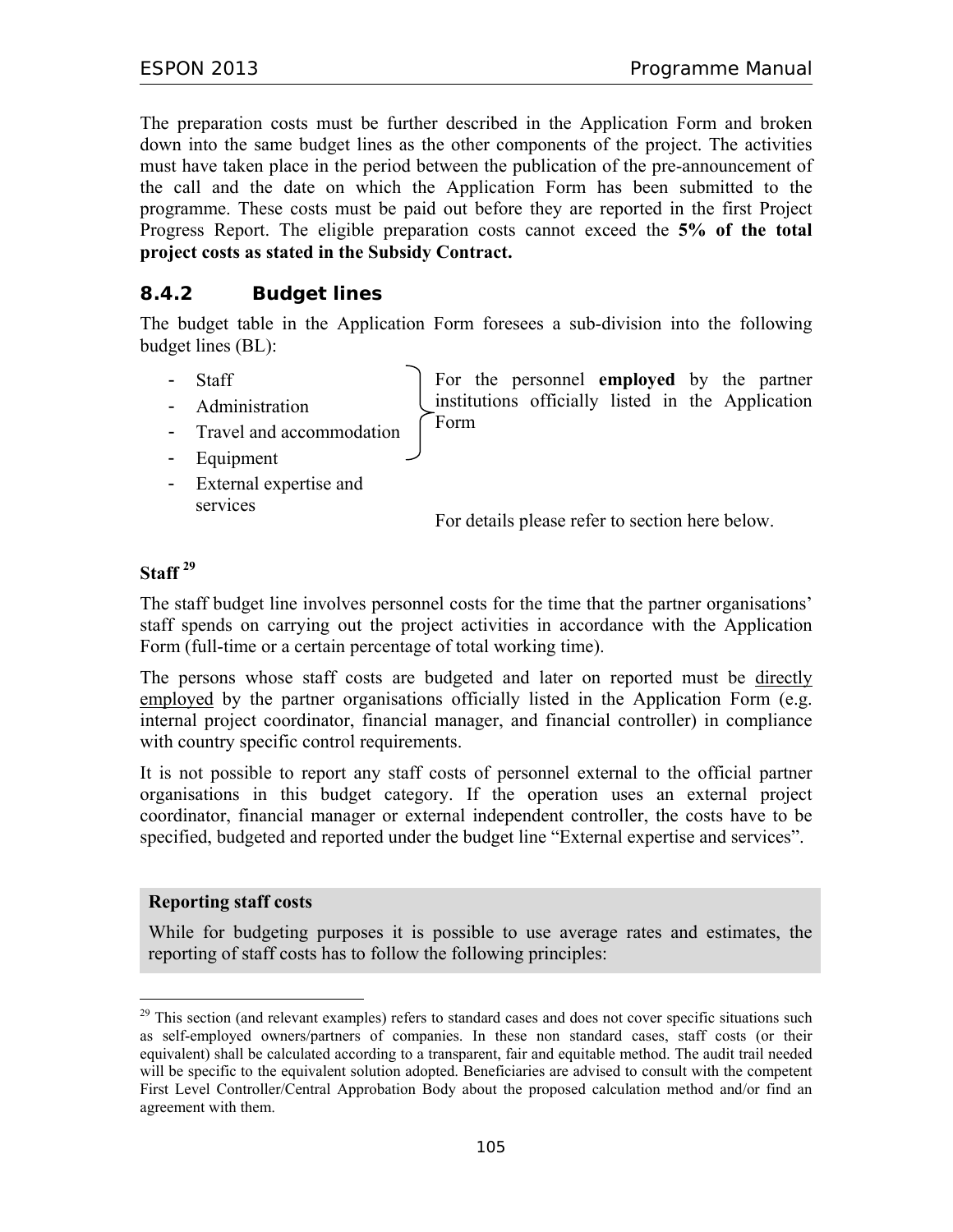- The calculation has to be based on the actual salary rate (employee's gross salary + compulsory employer's charges in accordance with the national legislation) of the individual employee who is actually involved in the project activities. The calculation excludes any administration overheads.
- If the staff is working less than  $100\%$  of its actual working time for the operation, the calculation must be based on the hourly rate resulting from the actual salary rate divided by the total number of hours **workable** by the staff member (**on a yearly basis**) for the partner institution. This hourly rate is then multiplied by the number of hours actually worked on project activities (as registered in the time sheets of the staff member).
- Staff costs must be supported by documents that permit the identification of the employment relationship with the partner organisation (working contract), the real costs by employee (pay slips, payment proofs, calculation evidence for the determination of the hourly rate), the overall workable time (according to national legislation) and the worked hours, spent on carrying out activities in the context of the operation (record of tasks, project specific time sheets). First level controllers must be provided with all these documents and must check their compliance before validating the expenditure.

Staff costs are considered as a cash contribution as they are actually paid by the partner institution.

#### **Example**

The project coordinator is employed by the Lead Partner from January 2009 to December 2010 (two year contract). She will be working 100% of her time in the project only.

The gross salary and compulsory charges for the employee amount to 45.000 euro/year. Since the Lead Partner is located in Germany, the national legislation allows a maximum amount of workable hours of 1760 per year.

The hourly rate for the coordinator will thus be:

45.000 euro **:** 1760 hours= **25,57 euro**

This amount will have to be multiplied by the number of worked hours reported each month in the time sheet, in order to report the eligible cost.

January: from the time sheet the total worked hours are 120 hours. Total cost per January is 25,57x 120=3068,4 euro.

May: from the time sheet total worked hours are 19 hours. Total costs per May are 25,57x 19=485,83 euro.

In November 2009 the project coordinator has her salary revised by the Management Board. The total charges for the employer increase from 45.000 to 50.000 euro per year.

The hourly rate will have to be recalculated on a yearly basis, in order to account correctly the costs of November 2009 and December 2009.

The hourly rate for the coordinator will thus be: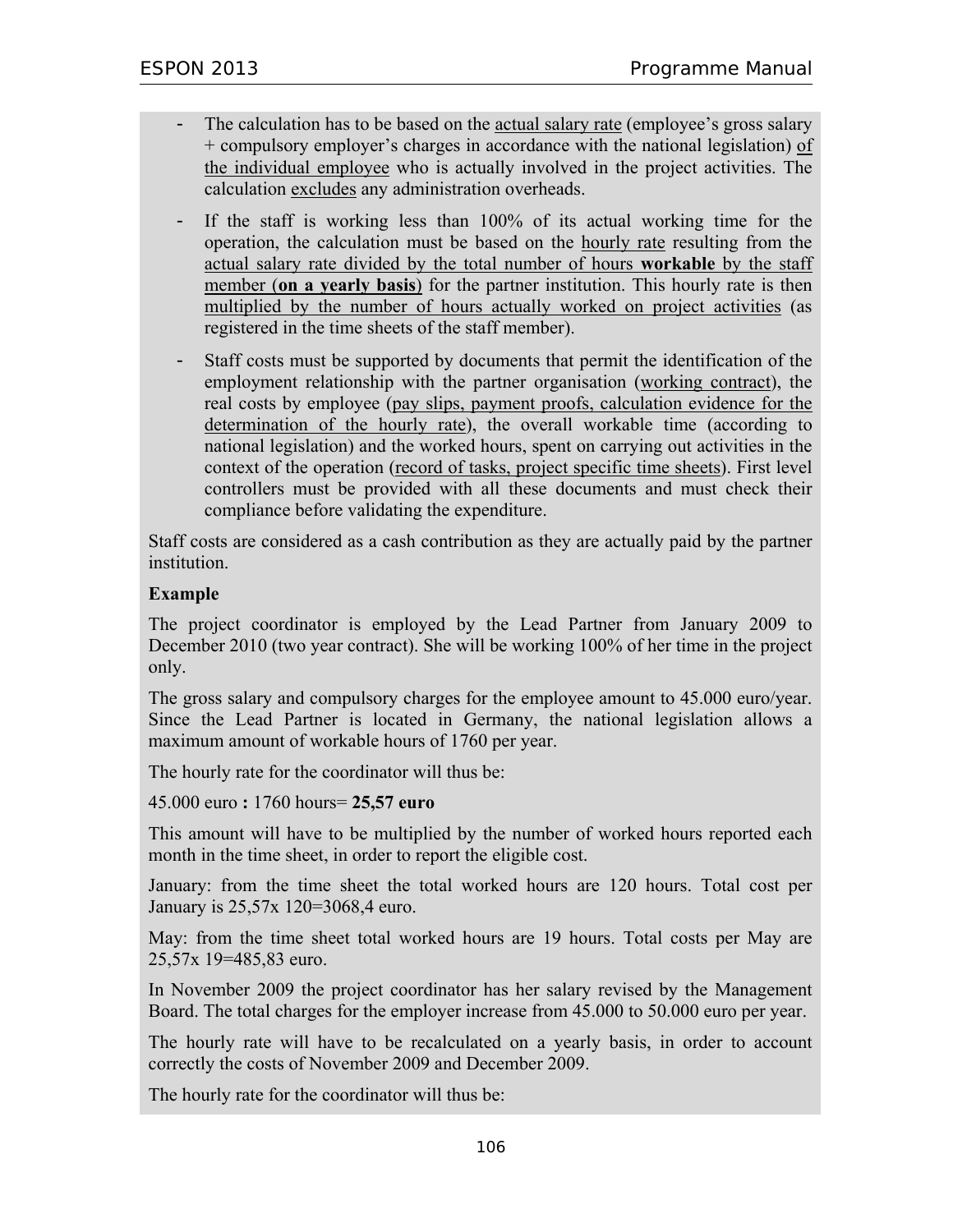#### 50.000 euro **:** 1760 hours= **28,41 euro**

November: from the time sheet the worked hours are 122. Total costs per November are 28,41 x 122=3466,02 euro.

December: from the time sheet the worked hours are 90. Total costs per December are 28,41 x 90=2556,90 euro.

#### **Administration costs**

Administration Costs may include cost items such as

- Stationary;
- Photocopying;
- Mailing, postage;
- Telephone, fax and Internet;
- Heating, electricity;
- Maintenance of the premises where staff working on the project is located<sup>30</sup>;
- Office rent.

 $\overline{a}$ 

These costs may be:

- Direct general costs or
- Indirect general costs.

While **direct** general costs can be identified as belonging directly to the project, **indirect** general costs (overheads related to the project activities) are calculated on a pro-rata basis. Please see the grey box here below for "Calculation of indirect general costs".

Administration costs linked to services provided by external experts must be included in the budget line "External expertise and services".

The following two thresholds must be taken into consideration both in the application phase and in the reporting phase:

- Administration costs (the sum of **direct** general costs and **indirect** general costs) cannot exceed **25% of the total staff costs**.
- Indirect costs, declared on a flat-rate basis cannot exceed 20% of the direct costs of the operation.

These thresholds apply both at partner level and project level.

#### **Reporting administration costs (direct and indirect)**

<sup>&</sup>lt;sup>30</sup> Examples of maintenance costs: cleaning services, services provided by caretakers, housekeepers, IT maintenance etc.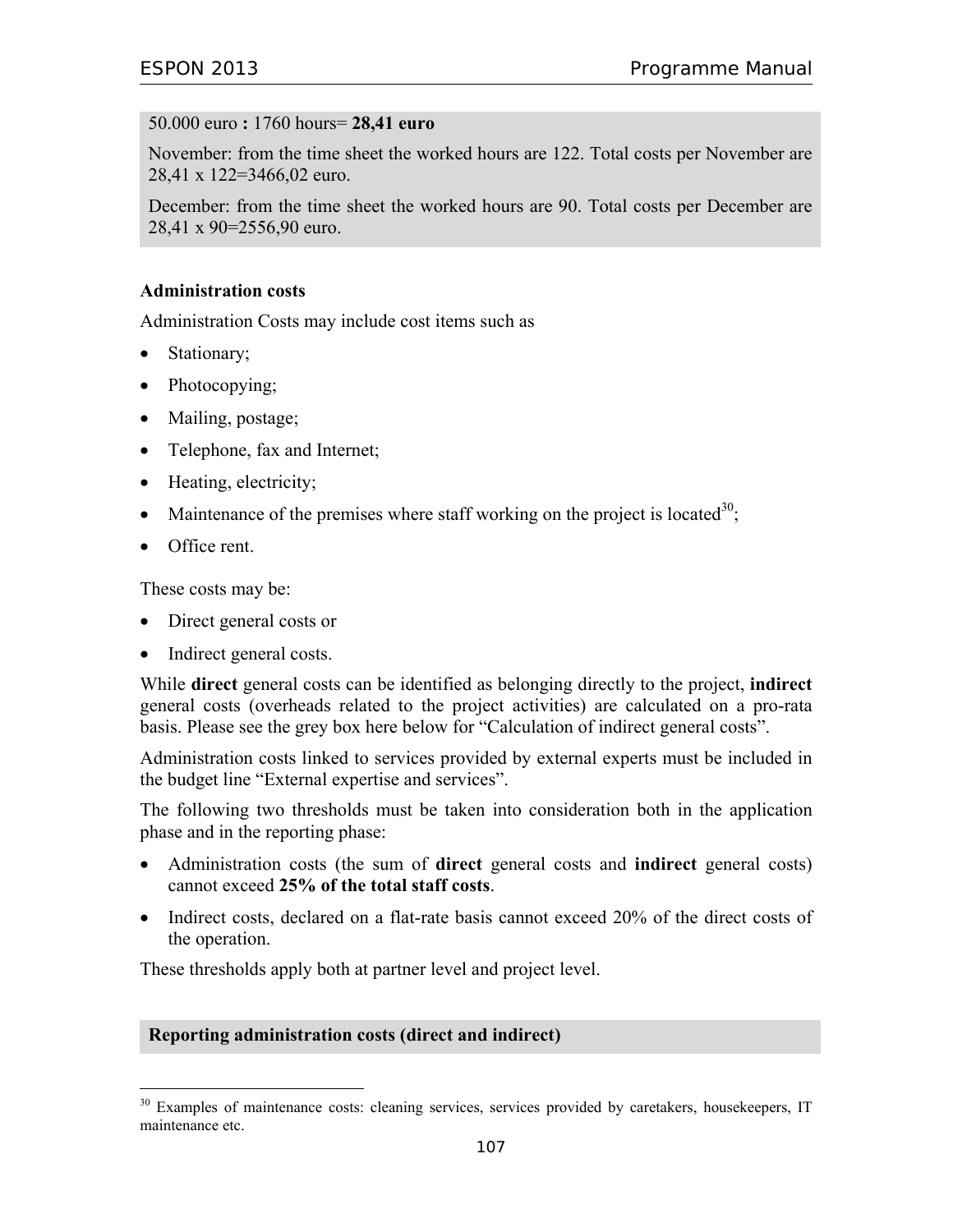Administration costs have to fulfil the following criteria:

- They have to be eligible according to national rules and European regulations (in particular Regulations (EC) no. 1083/2006 Art. 56; no. 1080/2006 Art. 7; no.°1828/2006 Art. 48 to 53; (EC) no. 397/2009 – amending regulation (EC) no 1080/2006 Art. 1);
- They must be calculated on the basis of actual costs and capable of verification, i.e. based on factual elements in the accounting system which can be verified by an auditor. No lump sums, overall estimations or arbitrary keys are allowed!
- They must show a direct link to the operation's activities;
- They mustn't have already been financed from other EU-funds;
- They mustn't have already been included in other budget lines or cost items.

**When it comes to reporting these costs, it has to be demonstrated that the administration costs reflect only costs which** 

- **Were really borne by the organisation, and**
- **Were necessary for project implementation.**

If there have been problems with the reporting of administration costs in the past, it often resulted from partners trying to stretch the above-mentioned principles into grey areas. The reported administration costs have been artificially inflated through the inclusion of overhead cost categories which lacked a clear project link. In case of doubt, it can only be advised to exclude the cost categories in question from the calculation to avoid problems later on.

Costs that **cannot be** reported under administration costs: office furniture, clothing, chauffeurs, maintenance cost for cars belonging to the institution (non exhaustive list).

#### **Calculation of indirect general costs**

In the case of indirect general costs (overheads related to the operation's activities) this means that the calculation is done pro-rata on the basis of the actual costs according to a duly justified, fair and equitable method that should remain the same during the whole implementation period. This means that the costs are charged to the operation to the extent that they represent a fair apportionment of the organisation's actual administration costs and have been necessary for the successful completion of the operation.

The allocation of the organisation's eligible administration costs to the operation can be done for example on the basis of the following ratio: the ratio "total number of people employed for the operation / total number of people employed by the organisation". This ratio should be properly documented and periodically reviewed.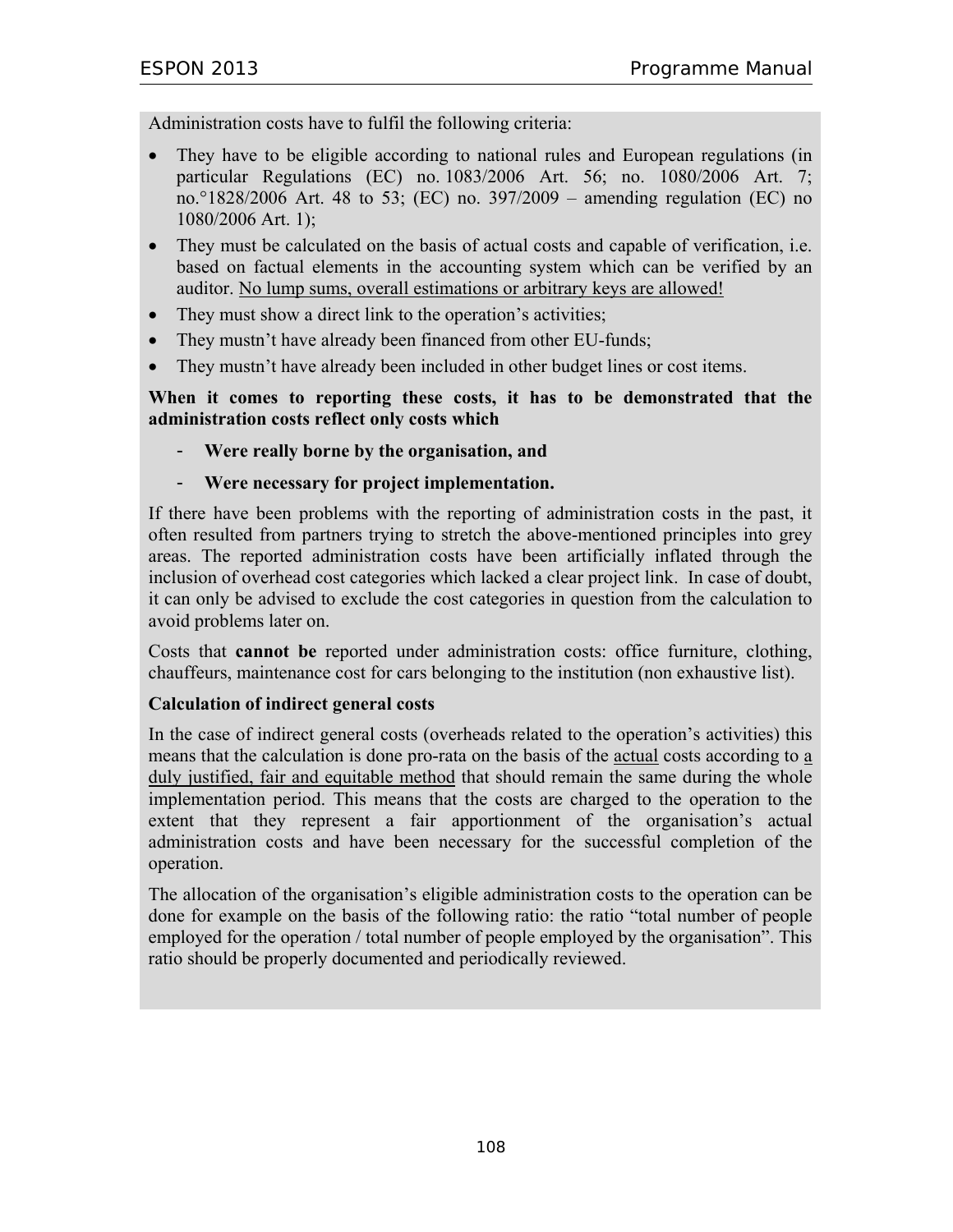#### **Travel and accommodation**

This cost category refers to travel and accommodation costs for employees of the partners incurred due to their participation in meetings, seminars, conferences taking place on the territory of the Member and Partner States.

Any trip must be clearly motivated by the project activities and necessary for the successful project implementation.

Travel and accommodation costs for EU partners for travelling outside the Member and Partner territory can be eligible if they:

- Are for the benefit of the operation,
- Are explicitly mentioned and justified in the approved application.

Travel and accommodation costs for non partner organizations travelling to the EU can also be co-financed in the context of the project if the costs are budgeted, paid and definitely borne by one of the partners located in a Member or Partner State.

Travels from and outside the Member and Partner States are subject to prior approval of the CU/MA. Please note that approval will be given only in exceptional and duly justified cases.

Travel and accommodation costs should be budgeted taking account of the national and/or internal rules of the respective partner organisation for reporting these costs later on. As a general rule the most economic way of transport and accommodation has to be chosen. Daily allowances for travel and accommodation are possible as long as the allowance is actually paid by the partner body to the employee and this is in line with the national or institutional conditions set for this partner body.

Similarly to the "Staff" and "Administration" budget lines, the travel and accommodation budget is also reserved to the personnel employed by the partner organisations officially listed in the Application Form. The travel costs of any external experts participating in project activities and to be financed by the project have to be budgeted under "External expertise and services".

#### **Reporting of the travel costs**

When it comes to reporting of the travel costs, it is necessary to keep proper documentation that provides justification for the travel:

- Agenda of the meeting/conference/seminar;
- Invitation to the meeting/conference/seminar;
- List of participants;
- Travel report related to the meeting/conference/seminar.

For the accounting of the costs, it is necessary to keep proof of the:

- Per diems, daily allowances;
- Travel costs (e.g. boarding cards, tickets);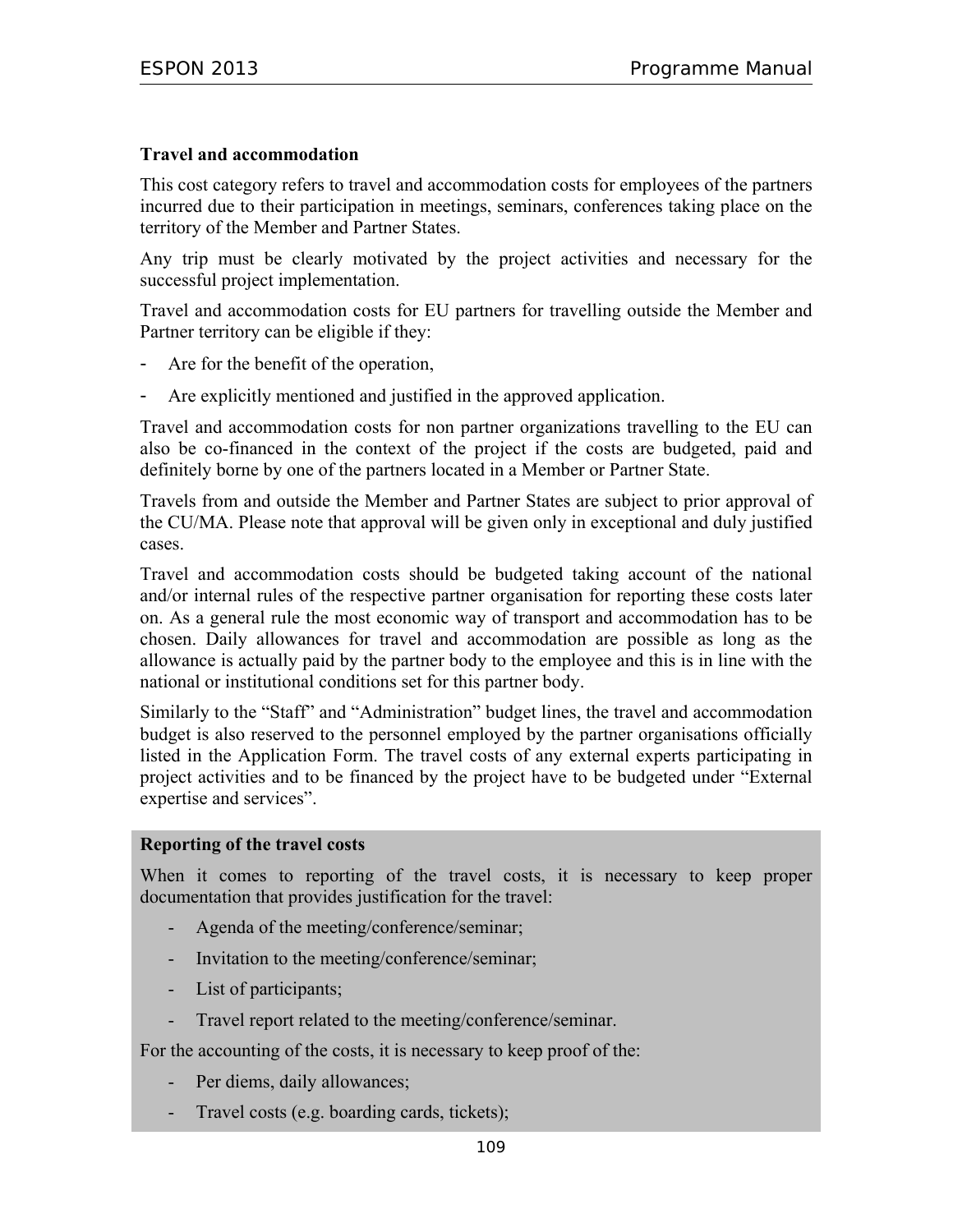- Invoices, receipts;
- Records of the payments.

#### **Equipment**

This budget line refers to the depreciation of equipment necessary for the successful implementation of the project. This category usually refers to IT equipment such as a computer or a printer necessary for project activities and management.

As project partners should already have the necessary equipment to implement the activities described in the application form, the purchase of equipment should remain exceptional.

The breakdown for this BL will have to be specified in the application phase: the nature of the equipment to be depreciated, the partner responsible for it and the budget envisaged.

The same level of detail will be monitored in the reporting phase.

#### **Reporting equipment costs**

Equipment items that have been initially planned in the Application Form must be reported by depreciating the cost of the equipment, by applying national accounting regulations.

It has to be ensured that the items:

- Have not already been financed by other subsidies (e.g. EU, national or regional), and
- Have not already been fully depreciated;
- Are not already included as indirect costs in another category such as the administration budget line.

The amount for equipment has to reflect the actual use of these items in the context of the project. If it is not exclusively used for project purposes, only a share of the depreciation quota can be allocated to the project. This share has to be calculated according to a fair, justified and equitable method.

An inventory of the purchased items as well as the documentation of the method for reporting them (depreciation method according to national legislation) has to be kept for accounting, control and audit purposes.

#### **External expertise and services**

The term "external expertise and services" is applied to expenses paid by the partners on the basis of

- Contracts/agreement and
- Invoices/request for reimbursement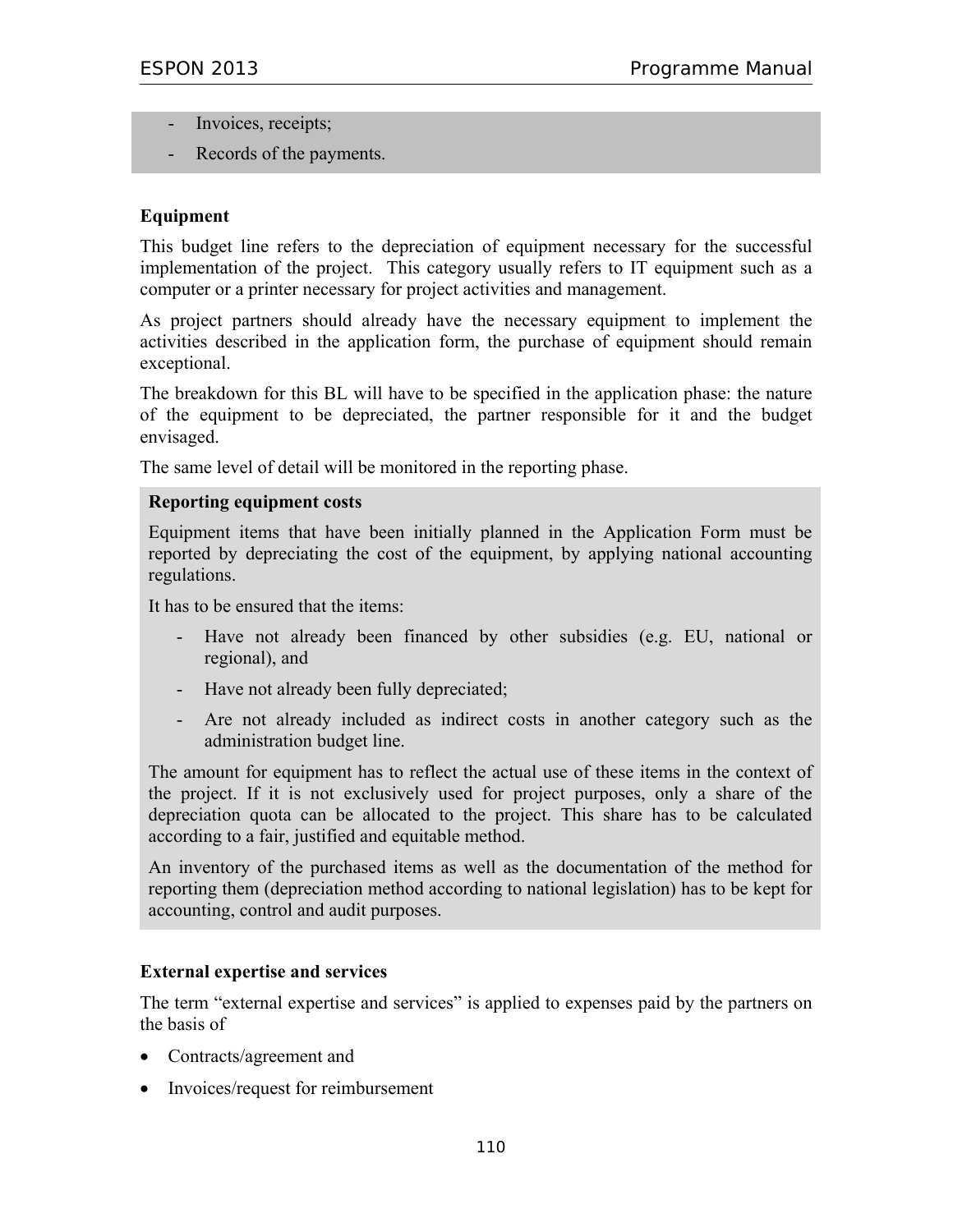to external service providers who carry out certain tasks for the operation because the partners lack the resources to carry them out themselves. These might include, for example:

- External project coordination or financial management,
- External independent financial control (in compliance with country specific control requirements),
- Website design and hosting,
- Writing, lay out, printing of promotion material,
- External event organisation,
- Meeting room rental and catering,
- Interpretation/translation,
- Studies and surveys,
- Data-sets,

-

• External speakers and external participants in project meetings and events if the added-value of their participation and taking over the costs can be clearly demonstrated and the cost will be definitely paid and borne by partners officially listed in the Application Form.

There are no fixed rates or ceilings established by the programme for budgeting and reporting external expertise and service costs. Normal market rates must be taken into consideration.

The contracting of experts and service suppliers must comply with the public procurement rules applicable to the project partner (see Chapter 8.4.4).

The external expertise or service has to be specified in the Application Form. In particular, the following elements should be described: the nature of the expertise or service, the partner responsible for contracting, the budget.

# **8.4.3 Eligibility of expenditure**

In order to be considered eligible, the costs must comply with the legal framework set by the following documents:

- The Community rules at large (e.g. on public procurement, equal opportunities, environmental protection, competition on the common market etc.), and in particular the European Community Structural Funds regulatory framework i.e. Council regulation (EC) No 1083/2006, Commission Regulation (EC) No 1828/2006, Regulation (EC) No 1080/2006.
- The national rules applicable in the countries where the project partners are located<sup>31</sup>.

<sup>&</sup>lt;sup>31</sup> In case of doubt on national applicable eligibility rules Lead and project partners should contact their appointed first level financial controller.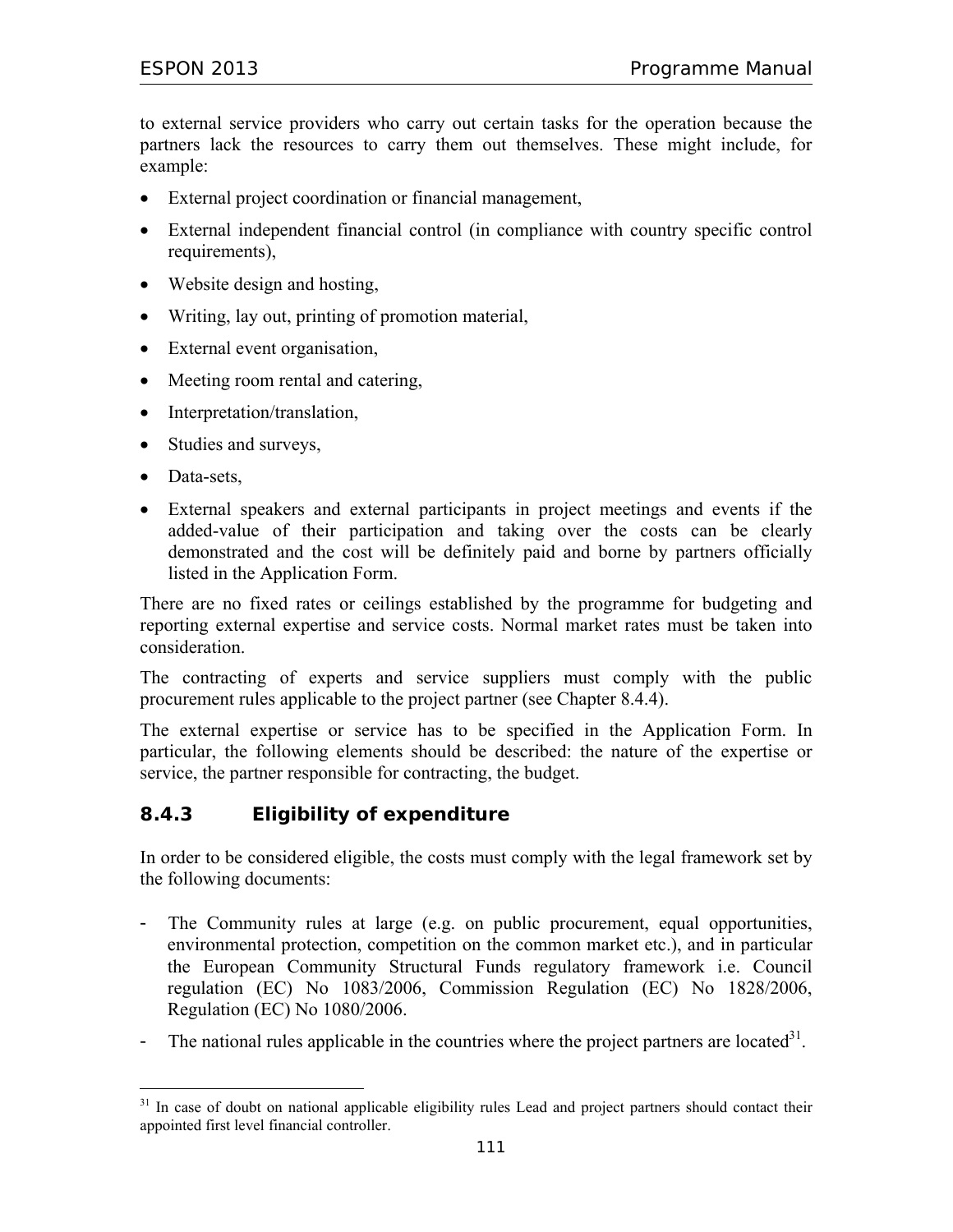$\overline{a}$ 

- The Programme Manual and programme rules at large, included guidelines and any provision originating from the Authorities of the programme.
- The Project Specification for the respective call.
- The approved and contracted Application Form.
- The provisions of the Subsidy Contract.
- The content of the Partnership Agreement.

In case of discrepancies, the stricter rule applies.

# **8.4.4 Public procurement**

The procurement rules aim at securing transparent and fair conditions for competition on the common market.

At the European Union level, a call for tender procedure is compulsory for contracts over a certain amount awarded by a public sector body (public supply, works or service contracts).

At the level of each member state, other rules may exist, and may be more binding, notably with regard to the amount of the contract which requires the issuing of a call for tender. In any event, in the case of a project implemented with financial assistance from the ESPON 2013 Programme, the European regulations must apply to all such contracts awarded within the framework of the project  $\binom{32}{2}$ .

The purchase of goods and of services, as well as the order for public works, by public services or other public bodies is subject to Community and international/national rules. Thus all project partners and lead partners must comply with public tender/procurement regulations whenever they intend to contract an external organisation. **Only costs based on public procurement procedures will be considered eligible** for funding. These rules must also be applied by all the organizations listed as project partners in the application, if they are going to claim the costs in their Partner Progress Reports and want to receive funding from ESPON 2013 Programme on these costs.

In practice this means that all project partners must apply the European regulations to all such contracts awarded within the framework of the project  $(3)$ . In case national/regional rules set stricter requirements, then the stricter rules must be applied.

For amounts below the thresholds set by the stricter rules, the CU advises projects to request at least three offers from three different providers before selecting the supplier.

The European Commission has issued a Guidance Document determining the financial corrections that will be applied to expenditure co-financed by the Structural Funds for

 $32$  Directive 2004/18/EC of the European Parliament and of the Council of 31 March 2004.

 $33$  Directive 2004/18/EC of the European Parliament and of the Council of 31 March 2004.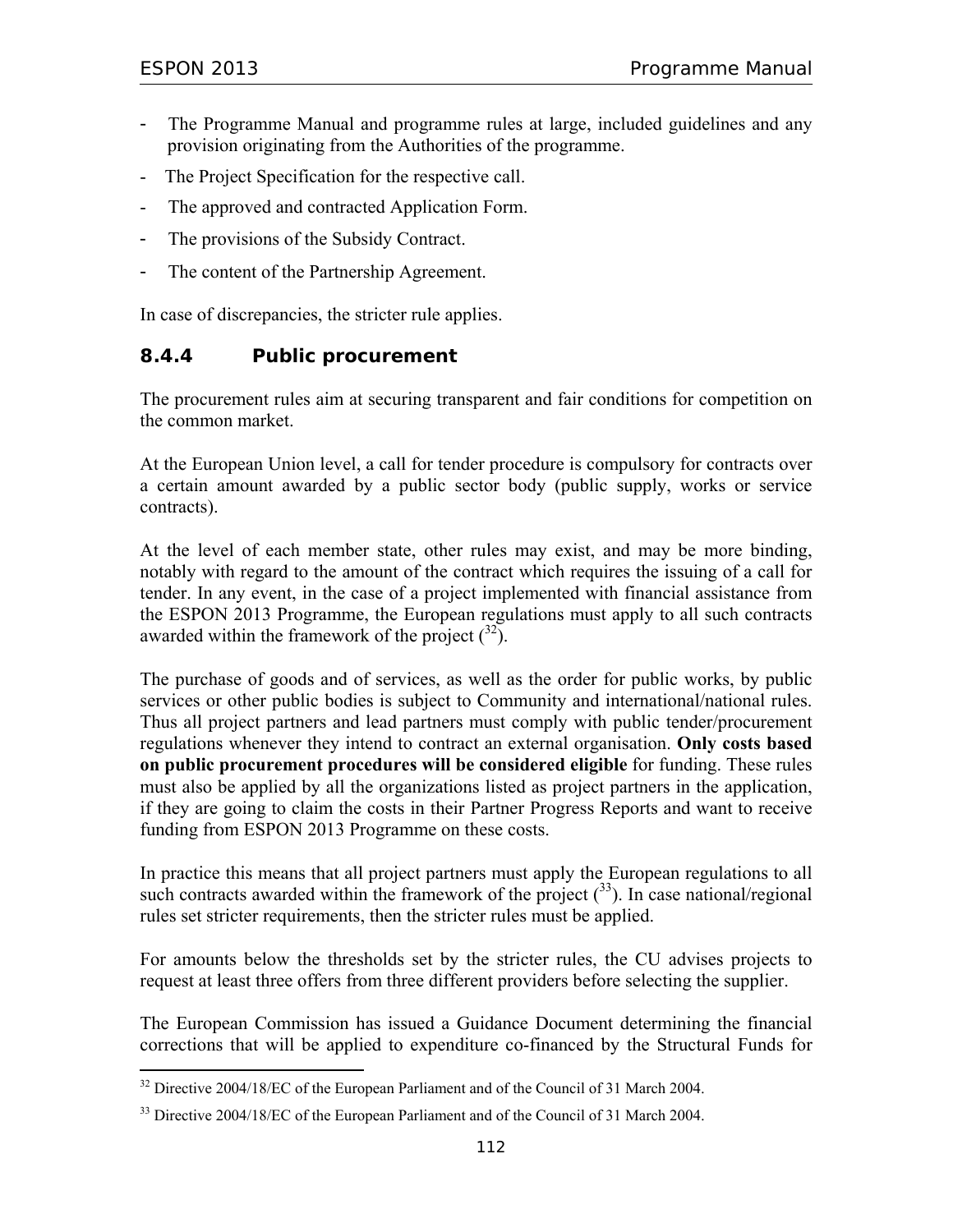non compliance with the rules on public procurement. The document specifies the types of irregularities both in case of contracts regulated by EC public procurement directives and contracts outside the scope of EC public procurement directives. Lead and Project Partners are advised to take careful note of this document which is available on the ESPON 2013 Website under the section "*Legal Framework*".

#### **Call for tender procedure on a European level**

The levels that trigger the obligation to issue a call for tender procedure are the following:

#### • **Call for tender on a European level**

A call at European level is necessary whenever the amount of a public service contract is equal to or greater than the relevant threshold. Note that the rules differ depending on the kind of goods and/or services that are purchased as well as the value of the purchase. There are various thresholds set up based on the value of the purchase, and consequently various procedures to apply depending on these thresholds.

Further information on the European rules concerning public procurement can be found in the *"Guides to the Community rules in the area of public procurement (supply contracts, public works, services)"*, which can be downloaded from the following link: http://ec.europa.eu/internal\_market/publicprocurement/docs/guidelines/services\_en.pdf).

In addition, please refer to Commission interpretative communication on the Community law applicable to contract awards not or not fully subject to the provisions of the Public Procurement Directives which can be downloaded from the following link: http://eurlex.europa.eu/LexUriServ/LexUriServ.do?uri=OJ:C:2006:179:0002:0007:EN:PDF

#### • **Call for tender procedure on a regional/national level**

Please consult your first level controller, the Internal market web site (see link below) and/or your **national public procurement** authority for further information. http://ec.europa.eu/internal\_market/publicprocurement/index\_en.htm

A detailed list of the **applicable national rules** related to public procurement will be provided by the Member and Partner States of the Programme on the web site of the Programme www.espon.eu

### **8.4.5 Other eligibility considerations**

When projects prepare their budget, it is important to take into account the eligibility rules for ERDF funded expenditure defined in

- Regulation (EC) No 1083/2006, Art. 56,
- Regulation (EC) No 1080/2006, Art. 7;
- Regulation (EC) No 1828/2006 Articles 48 to 53 and
- The rules laid out in the Programme Manual.

In this context, the following points should be highlighted: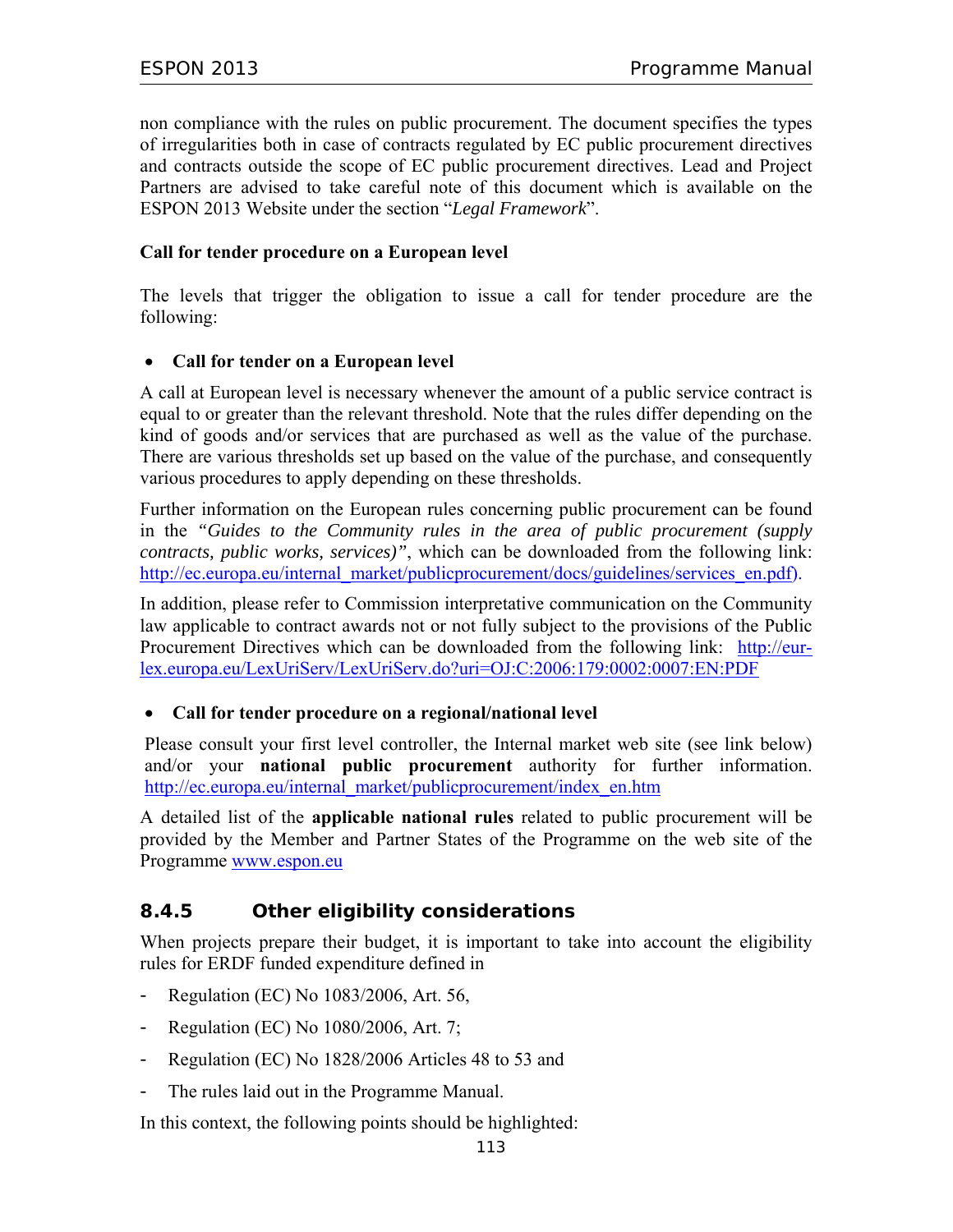# **a) VAT**

VAT does not constitute eligible expenditure unless it is genuinely and definitely borne by the partner. VAT which is recoverable by whatever means cannot be considered as eligible even it is not actually recovered by the partner. In the application phase partners will be asked to provide a confirmation about their VAT status. In reporting, first level controllers will have to confirm if the VAT has been really borne by the controlled project partner.

### **b) Financial Charges**

Charges for transnational financial transactions are eligible but charges for national transactions, interest on debt are not. Bank charges for opening and administering the project account are also eligible. Fines, financial penalties foreign exchange losses are not eligible. Eligible costs can be reported under the budget line *Administration costs.*

#### **c) Revenue generation**

ESPON Projects in principle are not supposed to lead to any revenue generating activities. However, projects which total costs exceeds  $\epsilon$ 1.000.000,00 generates revenue for example through services, conference participation fees, sales of brochures or books, it must be deducted from eligible costs in full or pro-rata depending on whether it was generated entirely or only partly by the co-financed operation. The ERDF funding is calculated on the basis of the total cost after deduction of the revenue.<sup>34</sup>

#### **d) Expenditure already supported by other EU or other national or regional subsidies**

Expenditure which is already co-financed from another EU-funding source is not considered an eligible cost for this Programme. If an expenditure item is already fully supported by another national or regional subsidy, it is not considered eligible, as it would result in double-financing.

#### **e) Fees for auditing**

Legal consultancy fees, notaries fees, costs of technical and financial experts, and accountancy and audit costs are eligible, provided that they are directly linked to the cofinanced operation and are necessary for its preparation or implementation or, in the case of accounting and audit costs, if they relate to requirements imposed by the MA/CU. These costs can be reported under the budget line *External experts and services*.

#### **f) Guarantees**

 $\overline{a}$ 

The costs of guarantees provided by a bank or other financial institution are eligible to the extent to which the guarantees are required by national or Community legislation. These costs can be reported under the budget line *Administration costs.*

<sup>&</sup>lt;sup>34</sup> Guidance note on Art. 55 of Council Regulation (EC) No. 1083/2006: Revenue-Generating Projects; Council Regulation (EC) No 1341/2008: amending Regulation (EC) No 1083/2006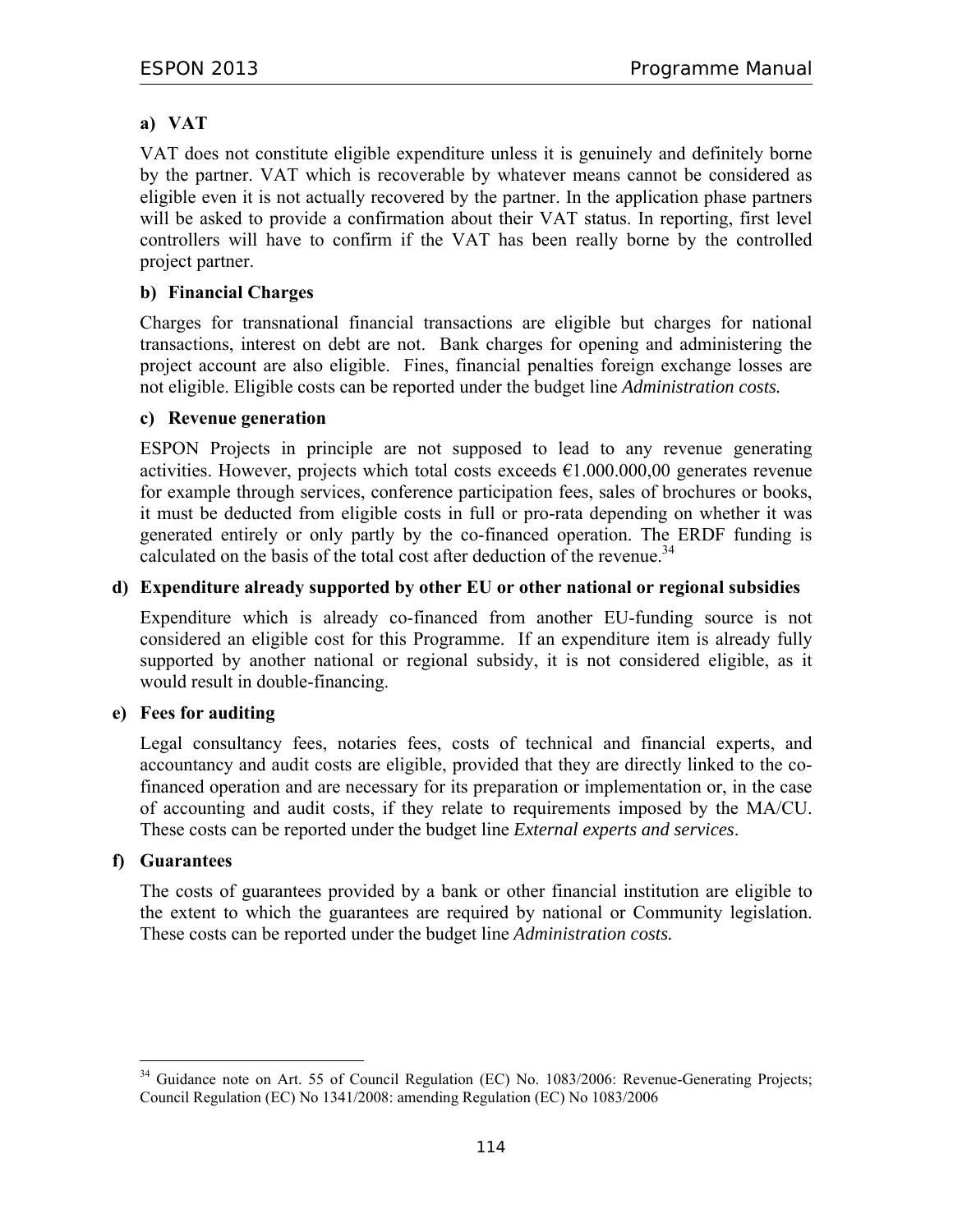# **8.4.6. Publicity and information requirements**

All operations must comply with the publicity and information requirements laid down in the **Commission Regulation (EC) No 1828/2006 (Articles 8 and 9) and its Annex I**. The Regulation can be downloaded from the ESPON Web site.

All communication materials and tools produced within the framework of the project (e.g. articles, reports, seminars and workshop programmes, Power Points, attendance lists, promotional items etc.) must carry the following:

- 1. Emblem of the EU (the flag) **AND**
- 2. Reference to the European Union **AND**
- 3. Reference to the contribution of the European Regional Development Fund **AND**
- 4. "Investing in your future" statement, which has been chosen by the Managing Authority to highlight the added value of the intervention of the European funds

The following box shall be inserted centred at the bottom of the first page only of the document:



In addition to the requirements set by the Regulations, projects must also implement the ESPON publicity requirements:

- 5. ESPON 2013 Logo **AND**
- 6. The wording "ESPON 2013 Programme" **AND**
- 7. The disclaimer sentence quoted in Chapter 8 of the Subsidy Contract

The ESPON logo shall be placed in centre position at the top of the first page and on this page only. None of the two (ESPON logo or EU publicity measures) may ever be used alone.

For small promotional items only points 1, 2 and 5 apply. Project-related websites must contain, in addition to the above mentioned measures, hyperlinks to other related Commission websites and websites of the ESPON 2013 Programme and related projects.

Use of the EU logo is also obligatory when using any other emblem. The EU emblem should be at least the same size as the other emblems being used.

The EU and the ESPON 2013 logos are available for download on the ESPON website. A link to the official website of the European Union where different versions of the EU emblem can be downloaded is also provided here.

Should any of the above conditions not be met by any of the project partners, this would imply a **recovery** of the funds unduly paid. The recovery will be applied in percentage to the aid given, according to the table reported in the "Guidelines for determining financial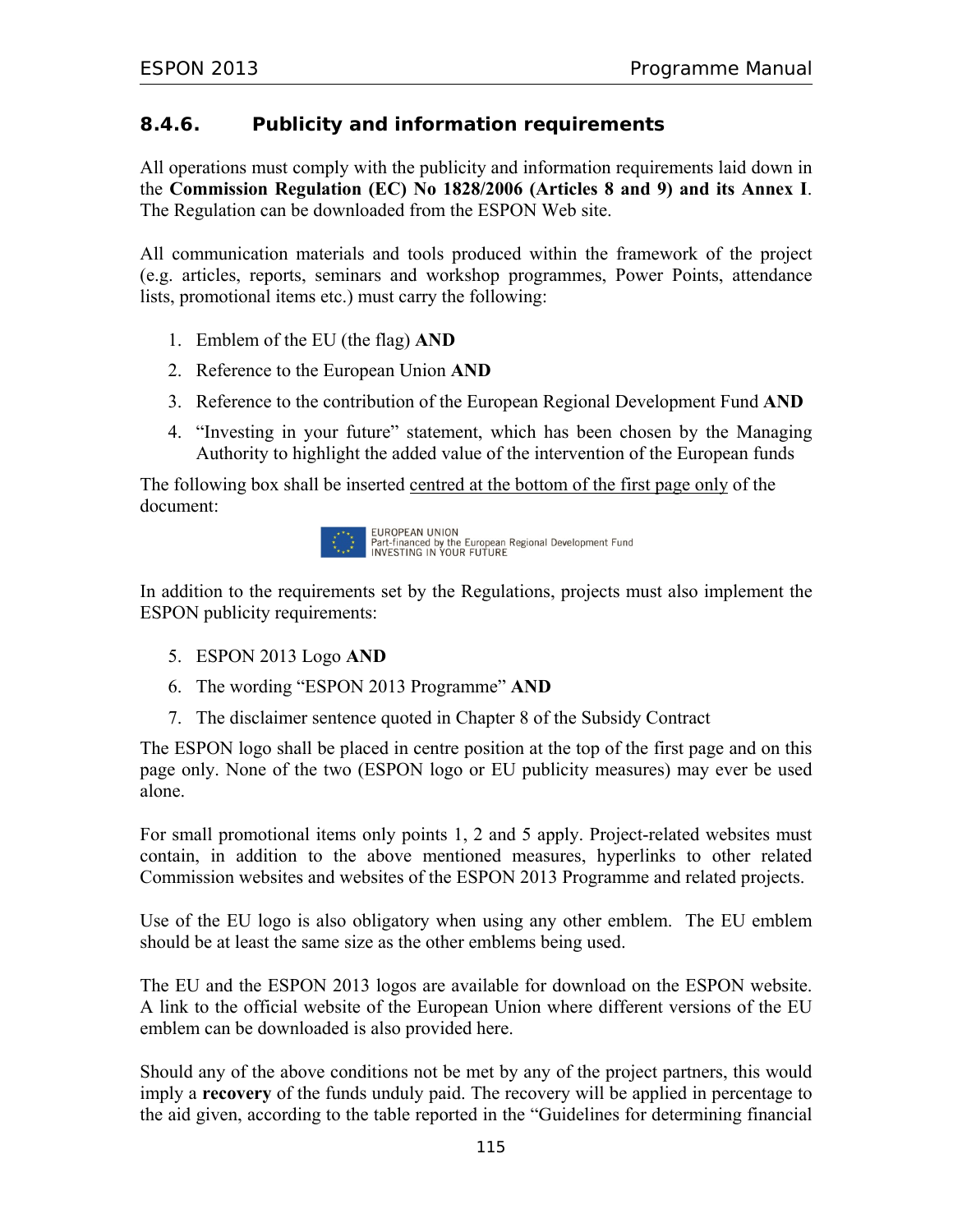corrections to be made to expenditure co-financed by the Structural Funds or the Cohesion Fund for non-compliance with the rules on public procurement", available on the web site of the Programme.

It is strongly advised that each operation designs an internal plan for information and publicity activities in order to ensure proper dissemination of information. In this context, the objectives and actions of Priority 4 of the ESPON 2013 Programme "Capitalisation, ownership and participation: Capacity building, dialogue and networking", make use of these facilities and opt for complementarity.

Finally, all selected Lead Partners will at the project start be provided with further guidance on additional elements of the corporate identity of the ESPON 2013 Programme and on how to implement these elements at projects level.

### **8.4.7 Payment forecast**

Programmes need to know **how much** will be claimed and **when** for two purposes:

- 1. Every year on 30 April, the CU has to provide the European Commission with a spending forecast.
- 2. The programme financial tables indicate the ERDF allocations per year, which have to be spent within a certain time frame or will otherwise be lost (de-commitment rule). The projects' payment forecasts give information on the contribution each project will make towards meeting the financial targets each year. If sufficient ERDF commitments are made already at an early stage of the programme and the projects report as forecast, the programme should not have any major problems in meeting these targets.

#### **The Decommitment Rule (n+3/n+2)**

At the beginning of every year the Commission allocates a certain ERDF amount to the ESPON 2013 programme. The allocation of 2007 is spread equally among 2008-2013 and added respectively to those allocations. For the allocations of the years 2008, 2009, the ERDF amounts have to be spent within four years of the year when it is committed (n+3, where 'n' is the year of commitment)

For the allocations of the years 2010, 2011, 2012, 2013, the ERDF amounts have to be spent within three years of the year when it is committed  $(n+2)$ .

Any of these allocations which at the end of 3/2 years are not covered by programme expenditure will be lost. If this loss results from certain projects lagging behind their spending targets, the programme will be obliged to reduce the budget of these projects. Therefore, the payment forecast becomes part of the Subsidy Contract, which also foresees that any amounts which are not reported in time and in full may be lost.

The spending forecasts should take into consideration the following elements:

The reporting periods are contracted with the projects and might vary from project to project;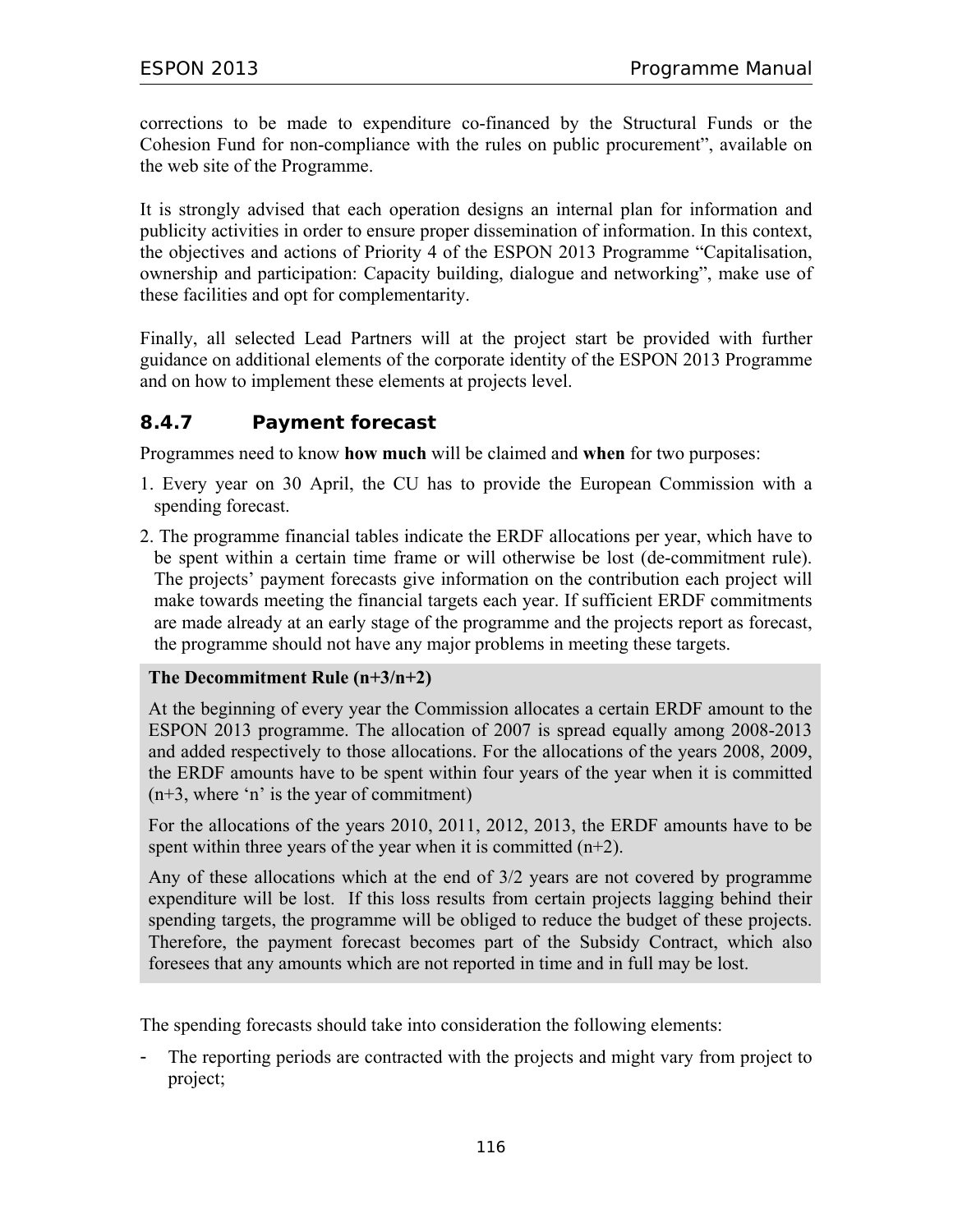The spending forecast should be an estimation of the actual payments to be done in a certain period. Therefore, it only partly reflects the activities taking place in a certain period. Indeed, if an activity is carried out close to the end of a reporting period, the related payment risks to be done only in the following period and the costs should thus be budgeted only for the following reporting period.

Projects will be monitored on the basis of the payment forecast. If the programme does not meet its annual spending target because some projects are lagging behind their spending forecast or do not report in full and in time, it is likely that these projects will lose funds. It is therefore important that projects:

- Carefully prepare a realistic spending forecast,
- Are ready to start project implementation very quickly after project approval,
- Monitor this effectively during implementation and
- Ensure regular, timely and full reporting.

# **8.5 Reporting**

As a basic rule, only costs incurred by organizations listed in the Application Form as "partners" are eligible for funding.

The period of project implementation is subdivided into six-month periods. The sixmonth periods' schedule is defined in the Subsidy Contract.

For each six-month period, a Project Progress Report related both to activities and to finances has to be submitted by the LP to the CU.

For this purpose the CU sends out partly pre-filled forms to the Lead Partner. The Project Progress Report has to be returned to the CU both electronically as well as in paper form **within four months after the end of the reporting period**.

#### **8.5.1 Procedure**

The Project Progress Report consists of an activity part and a financial part. It has to be also accompanied by the following documents issued by the first level controllers:

- Control Certificate-Lead Partner
- Control Certificate(s)-Project Partner
- Control checklist(s)
- Control report(s)

For those Lead and Project Partners located in Member/Partner States implementing a decentralised First Level Control system, the Designation Checklist and Certificate(s) used for the approval of the First Level Financial Controller have also to be attached to the Project Progress Report. For further details on the above documents please consult Chapter 8.6.3.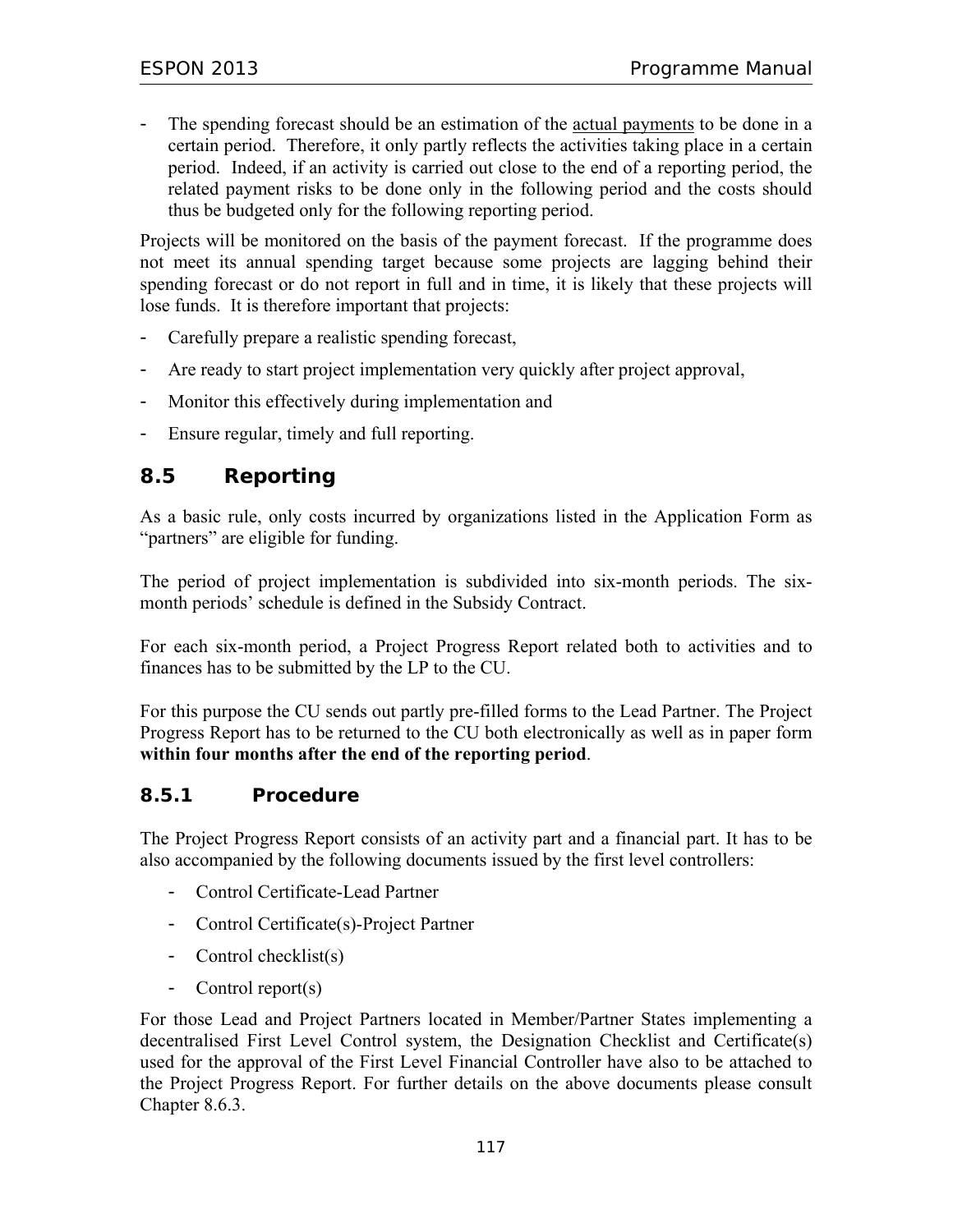The Project Progress Report has to be provided both in digital and paper version to the CU. The paper version has to carry the signature and stamp of the Lead Partner and Lead Partner's first level controller.

The reporting procedure can be summarised as follows:

- a) Each partner sends its Partner Progress Report to the Lead Partner within the deadlines agreed with the Lead Partner (by at the latest two months before submitting the Project Progress Report) and ensures that its part of the reported activities and expenditure has been independently validated by a first level controller in compliance with the country specific requirements. For the full list of the documents that project partners have to send to the Lead Partner, please refer to Chapter 8.6.3.
- b) On the basis of the individual Partner Progress Report, the Lead Partner compiles the Project Progress Report for the whole partnership.
- c) The Lead Partner's first level controller performs the checks on Lead Partner's activities and expenditure.
- d) Taking into account that the Lead Partner should ensure that both the expenditure presented by each of the beneficiaries participating in the operation has been incurred for the purpose of implementing the operation and corresponds to the activities agreed between those beneficiaries, and that the expenditure presented by each of the beneficiaries participating in the operation has been validated by the controllers, the controller of the LP therefore include a verification of how the lead beneficiary has complied with these obligations<sup>35</sup>.
- e) The Lead Partner's first level controller verifies that the partners' information has been accurately reflected in the Project Progress Report.
- f) For the audit trail the Lead Partner retains copies of the inputs to the Partner Progress Report received from the partners.
- g) The Lead Partner submits the Project Progress Report to the CU, who checks it and if necessary sends requests for clarification to the Lead Partner  $(36)$ .
- h) Once all points have been clarified, the Project Progress Report is approved by the CU and sent to the Managing Authority.
- i) The Managing authority sends it to the Certifying Authority.
- j) The Certifying Authority executes payment to the Lead Partner.
- k) The Lead Partner transfers the funds to the partners.

 $\overline{a}$ 

<sup>&</sup>lt;sup>35</sup> As indicated in the European Commission "Guidance document on management verifications to be carried out by Member States on projects co-financed by the SF and CF for the 2000-2013 programming period".

 $36$  Please note that as a general rule, LP should always keep copy of what has been sent to the CU.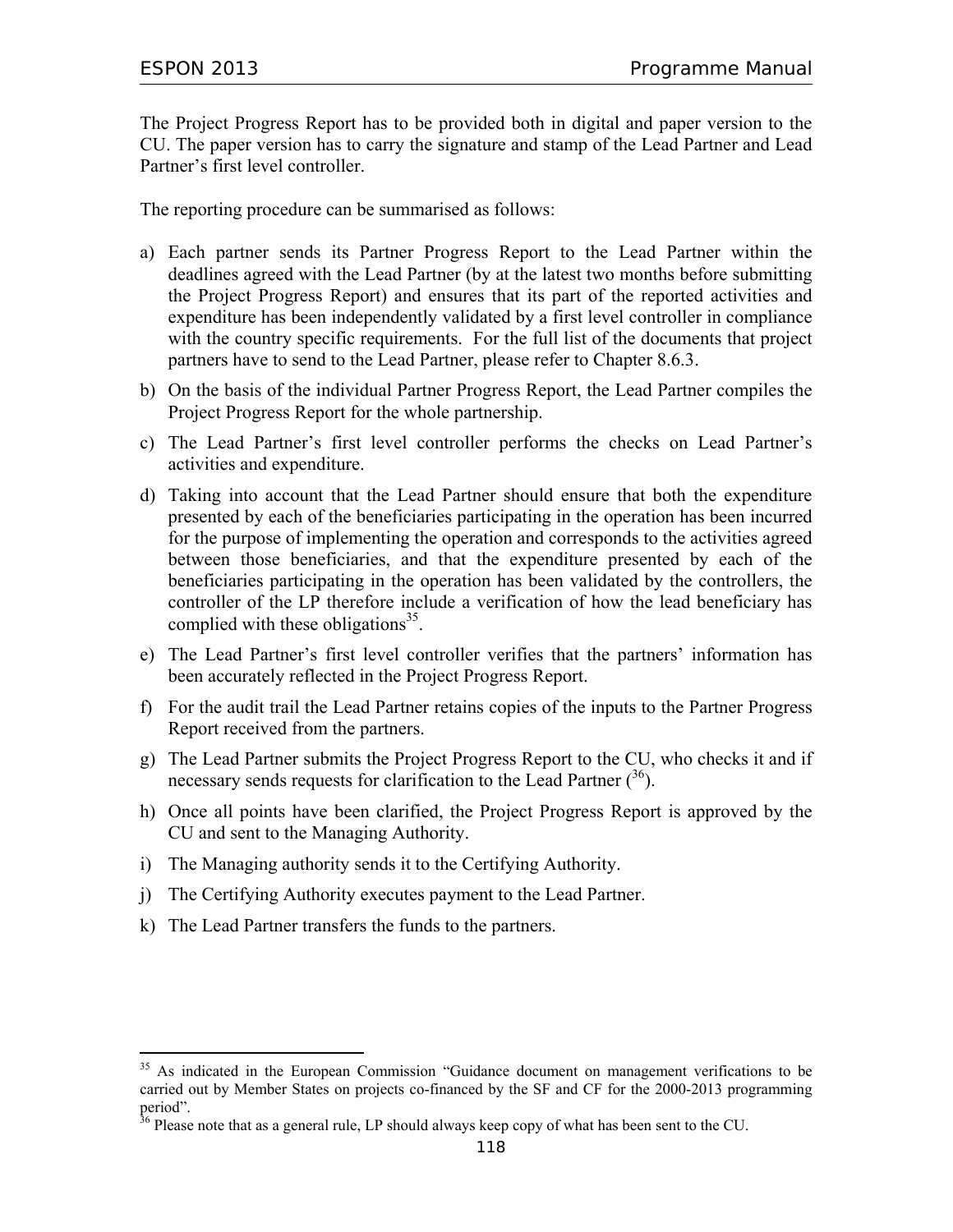

\* In compliance with the control requirements specific for the country the partner is located in

*Figure 2* – Reporting Procedure

### **8.5.2 Use of the Euro**

Project accounting of the Lead Partner must be held in EURO, also in states not belonging to the EURO-zone.

Financial reporting of the project from the Lead Partner to the CU will have to be made in EURO.

In case of expenditure incurred in currency other than EURO:

- The amounts of expenditure must be directly converted into EURO. Partners located outside the EURO-zone cannot convert the expenditure to their own currency and then again into EURO.
- Invoices reporting amounts in EURO must be reported in the Project/Partner Progress Reports as such (no conversion into national currency and back to EURO).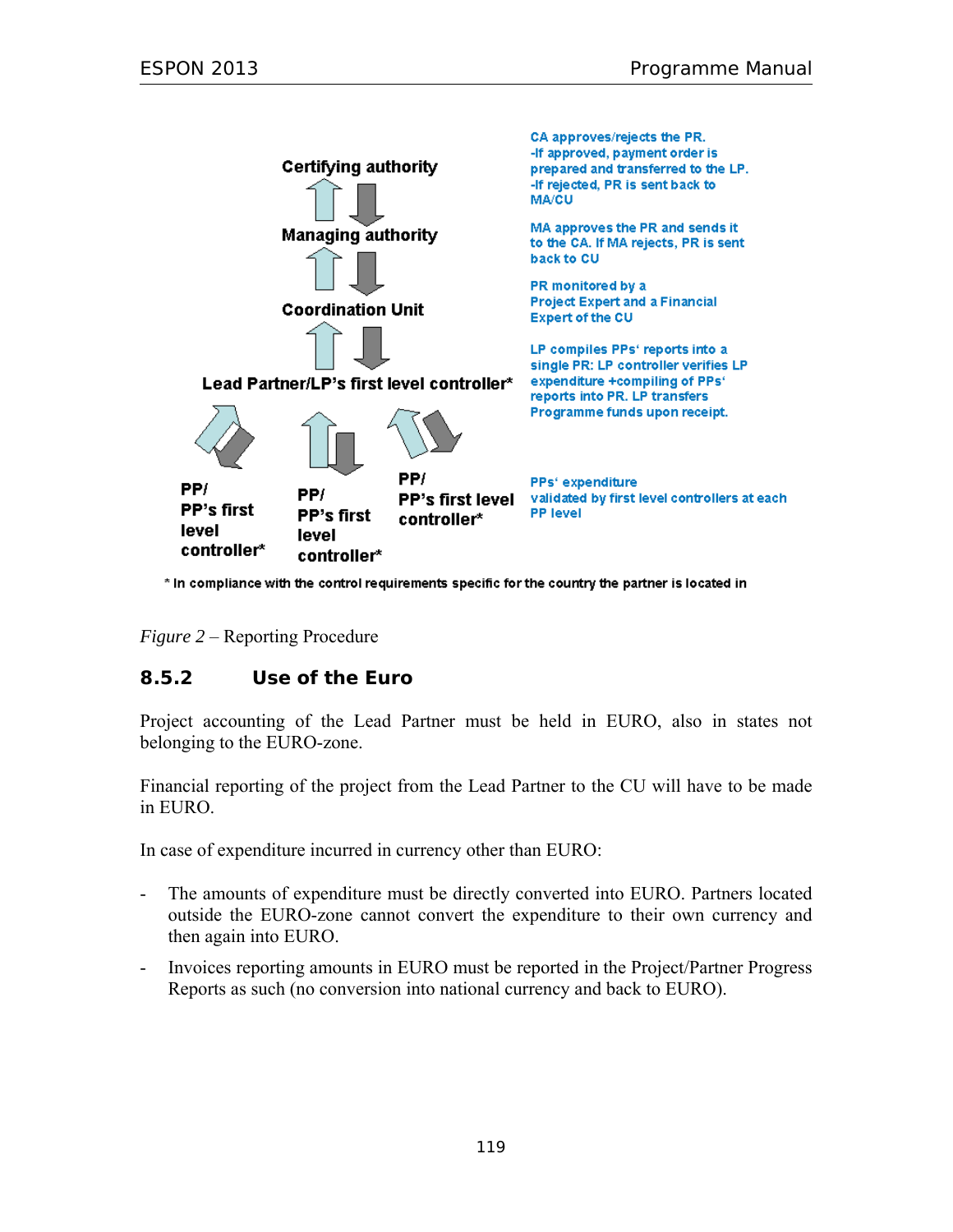The amount must be converted into EURO using the monthly accounting exchange rate of the European Commission in the month during which the expenditure was registered in the accounts of the project partner  $\binom{37}{1}$ .

This rate is published electronically by the European Commission each month under: http://ec.europa.eu/budget/inforeuro/index.cfm?Language=en

# **8.5.3 Accounting and filing reporting documents**

The partners must ensure that all accounting documentation related to the project is available and filed separately, even if this leads to a dual treatment of accounts (for example if it is necessary to file accounting documents centrally).

It is the Lead Partner's responsibility to ensure an adequate audit trail which implies that the Lead Partner has an overview of:

- Who paid,
- What was paid,
- When was it paid,
- Who verified,
- Where the related documents are stored.

The Lead Partner must ensure that all partners store the documents related to the project in a safe and orderly manner at least until 2020, if not longer, in case there are national rules that require a longer archiving period. The documents are archived either as originals or as certified copies on commonly used data media (in compliance with national regulations). If deemed appropriate, the Lead Partner may ask for copies of accountancy documents from the partners.

#### **Accounting documents**

The following list gives an overview of the documents that should be available for financial control and audit purposes and retained at least until 2020:

- Approved Application Form;
- Subsidy Contract;

 $\overline{a}$ 

- Partnership Agreements;
- Relevant project correspondence (financial and contractual) ;
- Project/Partner Progress Reports;
- First level control documents (Control certificates, control checklists and control reports, designation checklist and certificates);

<sup>&</sup>lt;sup>37</sup> In compliance with Council Regulation (EC) No 1083/2006, Art.81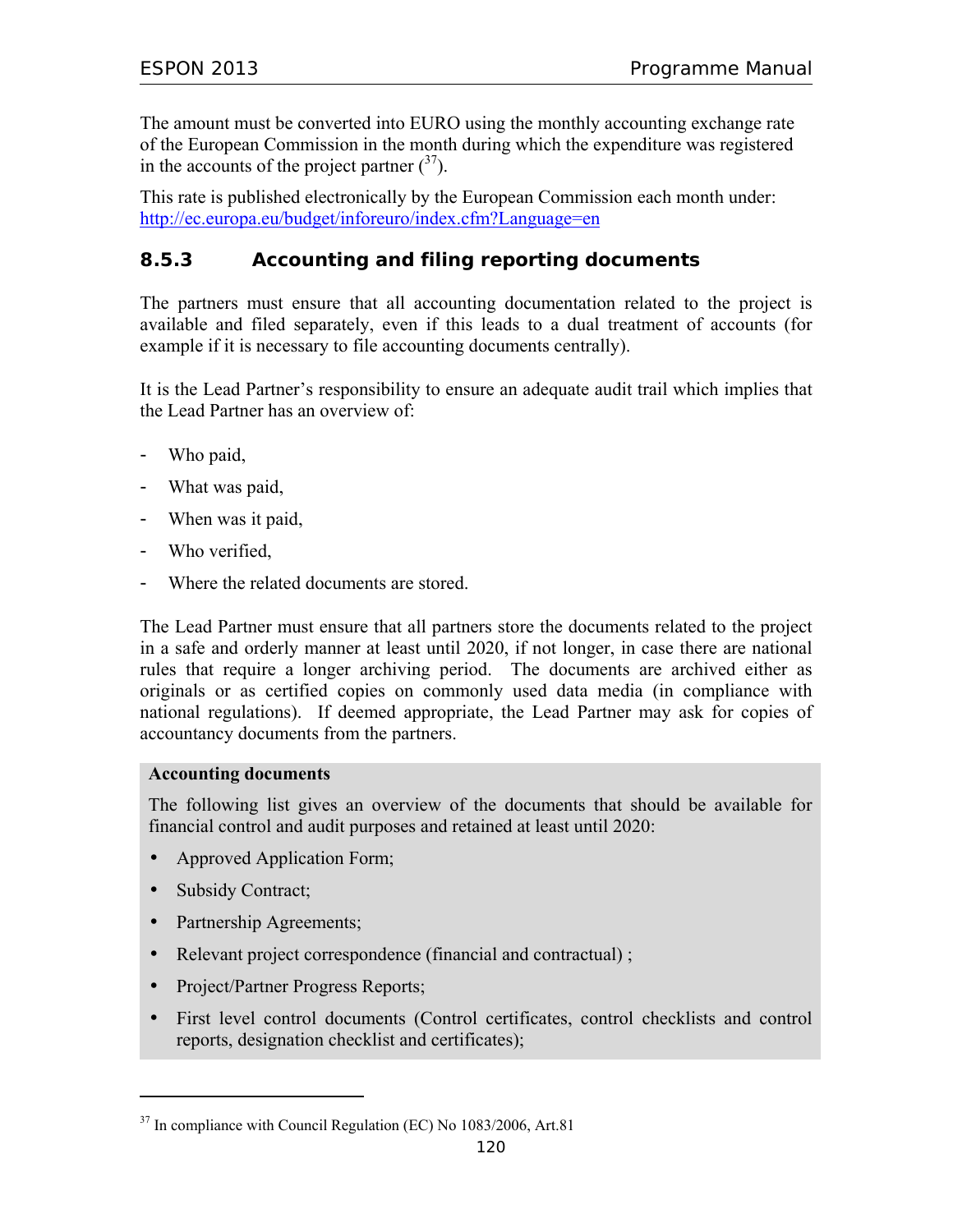- List of declared expenditure;
- Bank account statements proving the reception and the transfer of Programme funds;
- Invoices/receipts;
- Bank account statements / proof of payment for each invoice;
- Staff costs: calculation of hourly rates, information on actual annual working hours, labour contracts, payroll documents and time sheets of personnel working for the project;
- List of subcontracts and copies of all contracts with external experts and/or service providers;
- Calculation of administrative costs, proof and records of costs included in overheads;
- Documents relating to public procurement, information and publicity;
- Public procurement note, terms of reference, offers/quotes, order form, contract;
- Proof for delivery of services and goods: studies, brochures, newsletters, minutes of meetings, translated letters, participants' lists, travel tickets, etc.;
- Records of assets, physical availability of equipment purchased in the context of the project;
- For travels: boarding cards, travel tickets and all documents reported under 8.4.2 in the description of the budget line *Travel and accommodation.*

It must be possible to clearly identify which expenditure has been allocated and reported in the context of the project and to exclude that expenditure is reported twice (in two different budget lines, reporting periods, projects/funding schemes). This clear identification must be ensured by complying to the following compulsory requirements:

- The opening of a specific bank account or subaccount or unique codification for the project payments.
- The introduction of project specific cost-accounting codes to record project costs by budget line, component and payment date/reporting period in the accounting system.
- Recording costs in expenditure lists by budget line, component and reporting period.
- Noting the allocation (project title and project number) directly on the invoices/equivalent documents.

Expenditure can only be reported if the following principles are fulfilled:

- The calculation is based on actual costs.
- The costs are definitely borne by the partner and would not have arisen without the project.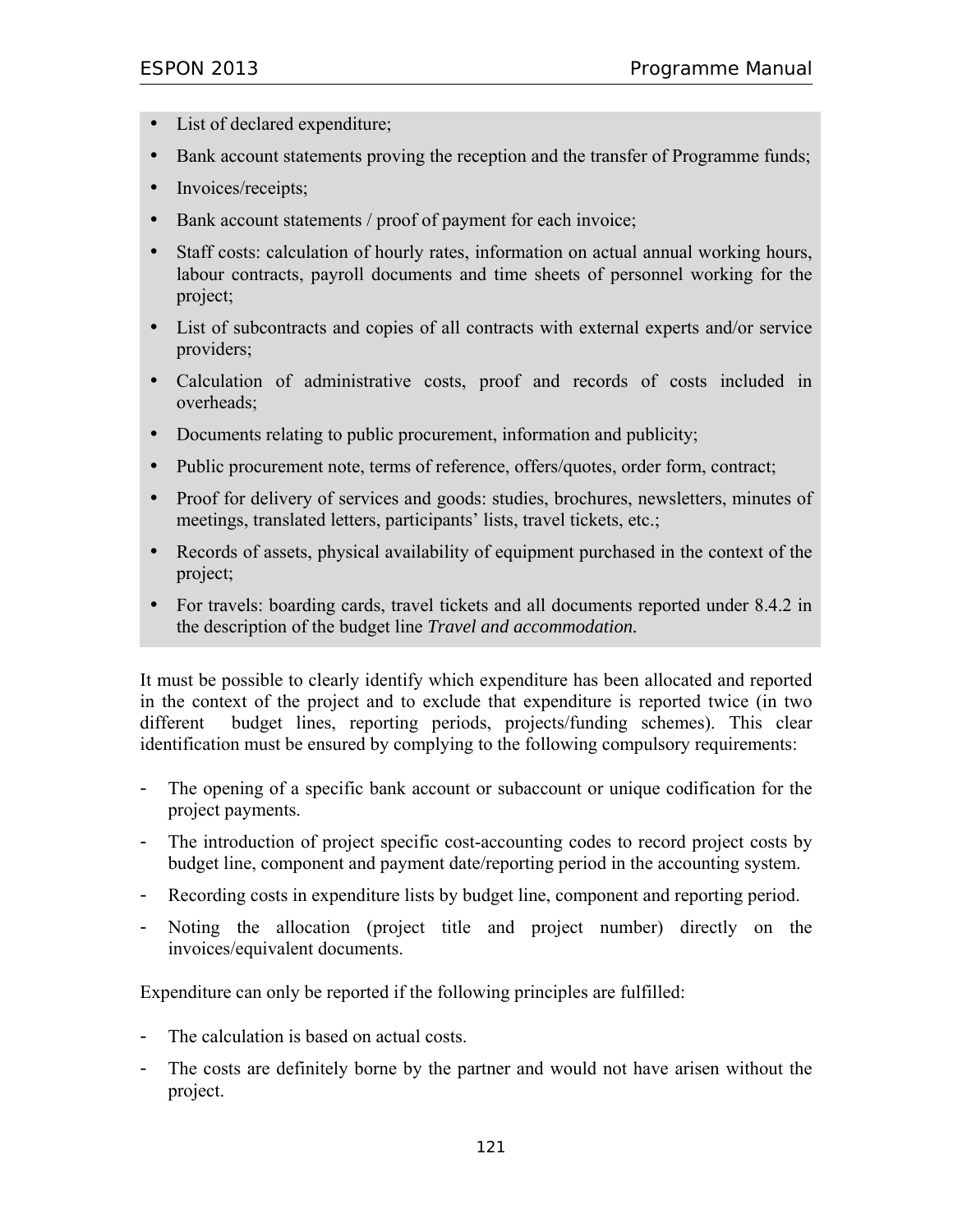$\overline{a}$ 

- The expenditure has actually been paid out. Expenditure is considered to be paid when amount is debited from the partner institution's bank account. The payment is usually proven by the bank statements. The date when the invoice was issued, recorded or booked in the accounting system does **not** count as payment date.
- The expenditure is directly linked to the project. Costs related to activities that are not described in the Application Form are generally ineligible.

# **8.6 First level financial control**

In the programming period of 2007 - 2013, the terms "audit" and "control" (and thus auditor and controller) are not interchangeable since they refer to two different categories of controls.

The word **control** refers to the check performed by the first level controller (FLC) in compliance with Art.16 of Regulation of the European Parliament and Council (EC) No. 1080/2006 (ERDF Regulation). The main duty of the first level controllers designated by the Member and Partner states is to validate the expenditure declared by each beneficiary participating in the operation  $(38)$ .

The word **audit** (or second level auditing (SLA)) refers to the checks performed in compliance with Art. 62, (1), a and b of Council Regulation (EC) No 1083/2006. The duty of the second level auditors is to carry out the audits on operations on the basis of an appropriate sample to verify the expenditure declared.

The word **controlled beneficiary** refers to the terminology used by Art. 16(1) of Regulation of the European Parliament and Council (EC) No. 1080/2006 (ERDF Regulation). The term *beneficiary* thus addresses both LP and project partners.

# **8.6.1 First level controls established by Member and Partner States**

Member/Partner States participating in the programme have set up their systems for the first level controls: A description of their national systems is available in the web site of the programme (www.espon.eu). Please consult these pages and verify the nature, features and costs of the first level control system established in each Member/Partner State.

Please consult these pages also for the instructions given for the designation of the first level controllers for the project: The first level controllers at the PP and LP level must be chosen according to the rules that have been set by the countries where the PP and LP are located respectively, otherwise the validation provided is considered inadmissible.

There are two different first level control system applied by the countries that participate in the ESPON 2013:

<sup>&</sup>lt;sup>38</sup> The term **operation** stands for project. The two terms, operation and project, are by all way equivalent.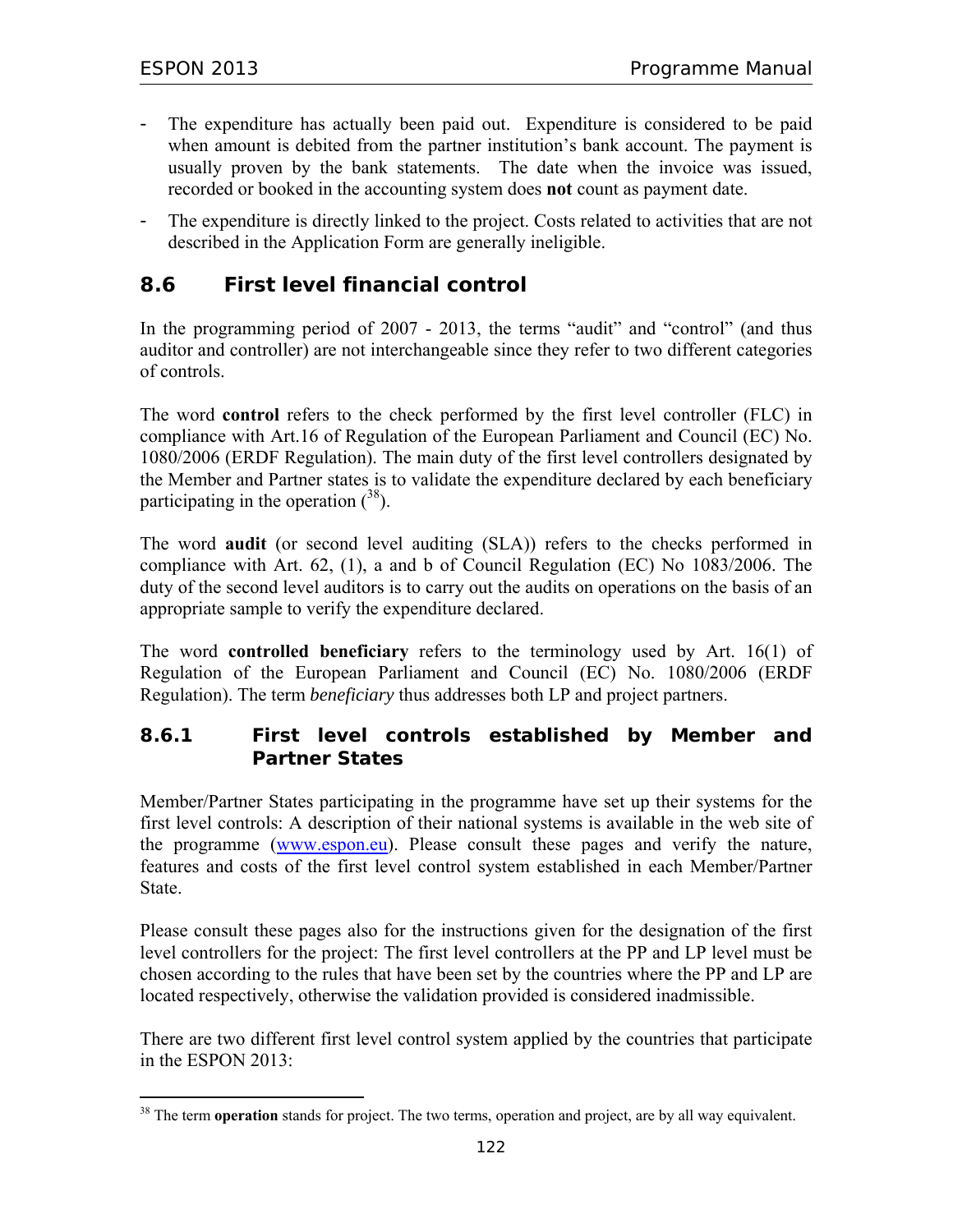- Centralized system;
- Decentralized system.

#### **Centralized system**

In centralized systems a central body is appointed by the Member/Partner State to carry out the first level controls in accordance with Art. 16 Regulation (EC) No 1080/2006. This body can be designated at a federal, national, or both federal and national level and acts under the supervision of a governmental body (e.g.: ministry).

First level controllers are civil servants working within the designated organization or might also be external controllers appointed for this specific mission by the Member/Partner State. Only the designated controllers working for the designated organization can certify the expenditure and sign the first level control documents for the validation of the expenditure required in each project/partner progress report.

First level controllers hold the qualifications required by the Member/Partner State and in the performance of their duties are obliged to fulfil the requirements for the first level controls laid down in the Structural Funds regulatory framework and in the national legal framework.

Lead/Project partners must submit their Project/Partner Progress Report to the designated organization in order to have their expenditure validated.

The list of the Member/Partner states participating in the programme that have decided to implement a centralized control system is available on the Programme web site www.espon.eu

#### **Decentralized system**

In decentralized systems, the partners are free to select their controller and to propose the name to the Central Approbation Body, which is established at the central level by the Member/Partner State. The Central Approbation Body has the duty to check if the controller fulfils the requirements set by the Member/Partner States for being designated as such. If the controller proposed matches the requirements, the Central Approbation Body designates it and delivers the designation to the controller and to the project that has proposed him/her.

The Central Approbation Body holds a list of the first level controllers designated in accordance with Art. 16 Regulation (EC) No 1080/2006. The list is available for public consultation and is regularly submitted to the CU and the Audit Authority (AA).

The controller must in all cases fulfil the following conditions:

- He/she must be independent from the controlled beneficiary;
- He/she must hold the qualifications and fulfil the requirements set by the Central Approbation Body;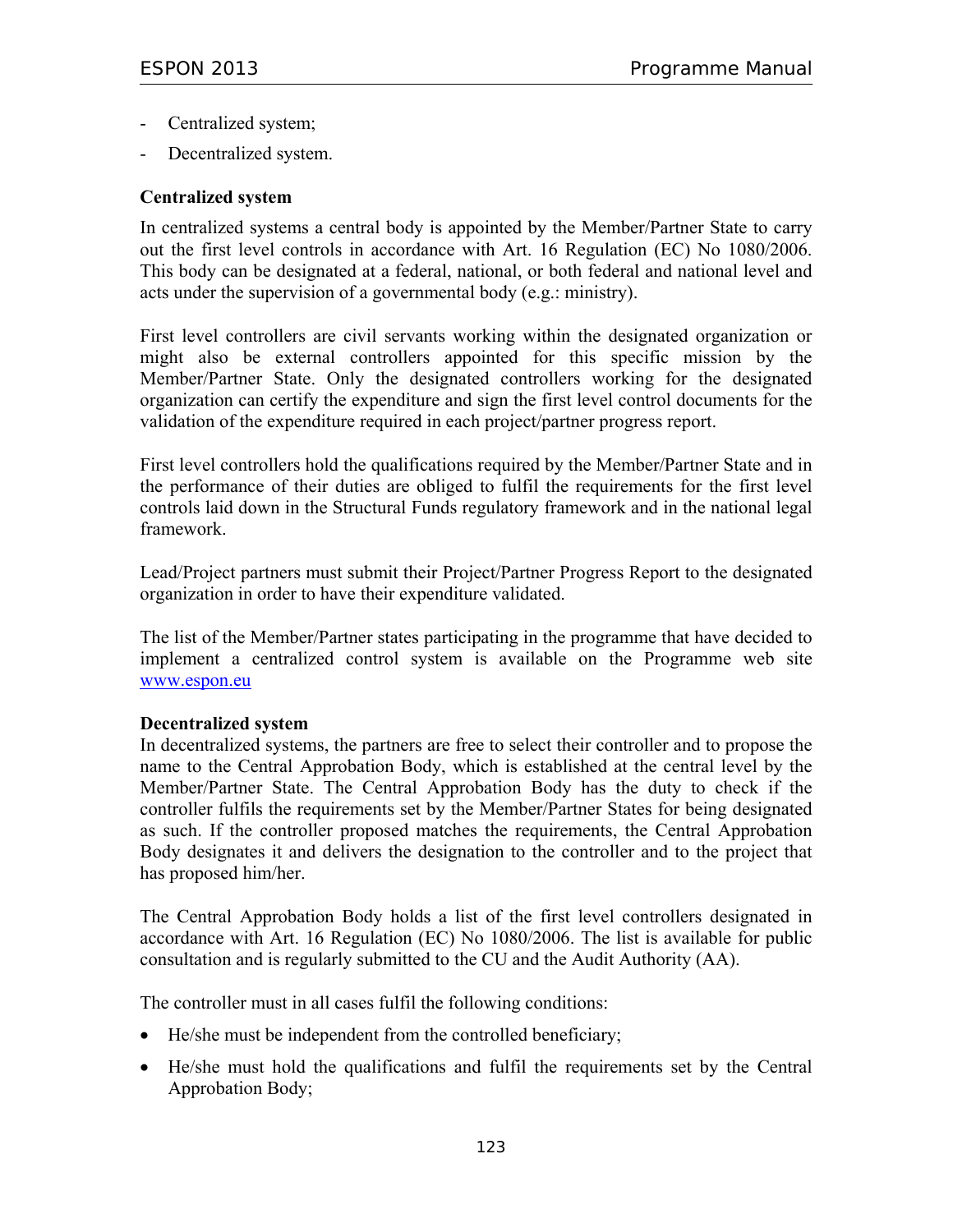• He/she must perform the first level control in compliance with the requirements set by the Central Approbation Body, by the Programme and the legal framework mentioned in chapter 8.4.3.

In this system it is the Central Approbation Body of the Member/Partner State that monitors and controls the performance of the first level controllers in its territory and thus guarantees that the first level controllers are acting in compliance with the Structural Funds regulatory framework and in the national legal framework for the validation of the expenditure and activities of the controlled beneficiary.

The list of the Member/Partner states participating in the programme that have decided to implement a decentralized control system is available on the Programme web site www.espon.eu

# **8.6.2 Qualifications of first level controllers**

The first level controller validates the expenditure incurred at the beneficiary's. Controllers can be either internal (e.g. employed by the project partner) or external (e.g. not employed by the project partner, but hired according to an external contract) to the organization subject to control.

In order to check and validate the expenditure, the first level controller must be properly qualified.

More specifically:

 $\overline{a}$ 

- He/she must hold professional skills and experience in international and national auditing standards and accountancy in general.
- He/she must hold professional skills and experience in the field of control of projects co-financed by EU-funds (Structural Funds and ERDF in particular).
- He/she must hold knowledge of the ESPON 2013 programme manual, operational programme, control guidelines and any document that the Programme might consider binding for the projects.
- He/she must hold sufficient knowledge of the English language, in order to read and understand all relevant documents.
- He/she must be professionally independent from the unit dealing with the activities and finances (accounting, salary calculations and payment orders). This implies that the controller must not be involved in project approval, project activities (incl. signing the project report as project partner), project finances (project accounting and payment orders).
- He/she must ensure that his/her work is properly documented and accessible to ensure an efficient review of the work in a way that any other controller/auditor can perform again the control with the only use of the control file.
- He/she must ensure that the work will be carried out within 2 months after receipt of the documents from the controlled partner  $(39)$ .

 $39$  Three months are requested by the regulation 1080/2006, but the Lead Partner will also need two months after reception of the certification from the Project Partners to establish its own certification. This will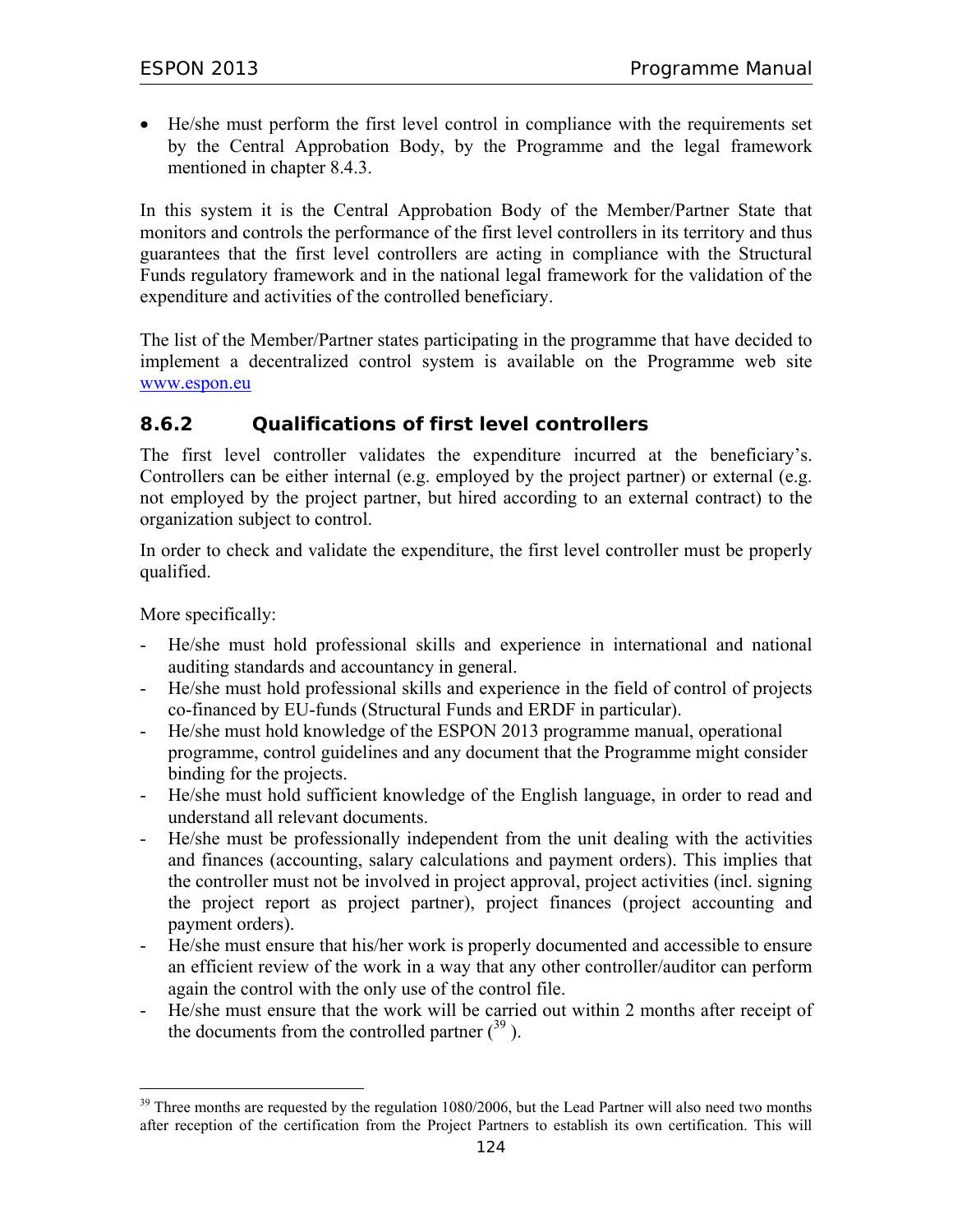**In addition** to the above requirements, there are some requirements that vary depending on if the controller is external or internal.

#### **If the controller is external**:

- He/she can be either a private or a public controller.
- He/she must be registered as a member of a professional organisation (this requirement is mandatory for private external auditors).
- He/she must perform his/her tasks according to a professional code of conduct or other rules defining his/her function and independence.
- There must be a basis for the controller to carry out the control (e.g. a service contract, a mandate, or contracting document).
- All experts working as tax *advisors* or financial/accounting *advisors* (or similar categories of advisors) cannot be considered qualified controllers, since the same term that is defining their status, "advisors", is not providing assurance of their independence from the controlled organization.

#### **If the controller is internal:**

He/She must be independent both from the unit involved in the project management and from the unit involved in activities implementation. This requirement must be absolutely ensured in the terms of reference indicated by the European Commission  $(40)$ . Please note that an organizational chart must be provided to give evidence of compliance with the above requirements.

Additionally:

 $\overline{a}$ 

- The controller's independence must be regulated by law or local or internal rules in the country where the controlled partner is located (e.g. rules regarding internal controller's function, code of conduct).
- An organisational chart must be provided where it is shown that the controller is absolutely independent from the units where the activities and finances are managed, where the payments are ordered and where the control is carried out.
- There are no relationships by blood or marriage between the controller and employees/managers of the unit in charge of project activities and finance.
- The controller must be *independent of mind,* meaning that he/she doesn't feel dependent on the entity/unit to be controlled.

Example of a correct positioning of the first level controller (yellow box).

allow the project to present a reimbursement claim four months after the completion of the six months reporting period).

<sup>&</sup>lt;sup>40</sup> European Commission recommendation on statutory auditors' independence in the EU: a set of fundamental principles according to 2002/590/EC; International standard on quality control N°1 (IFAC); Code of ethics of the INTOSAI, Chapter II-2.2.Standards with Ethical significance.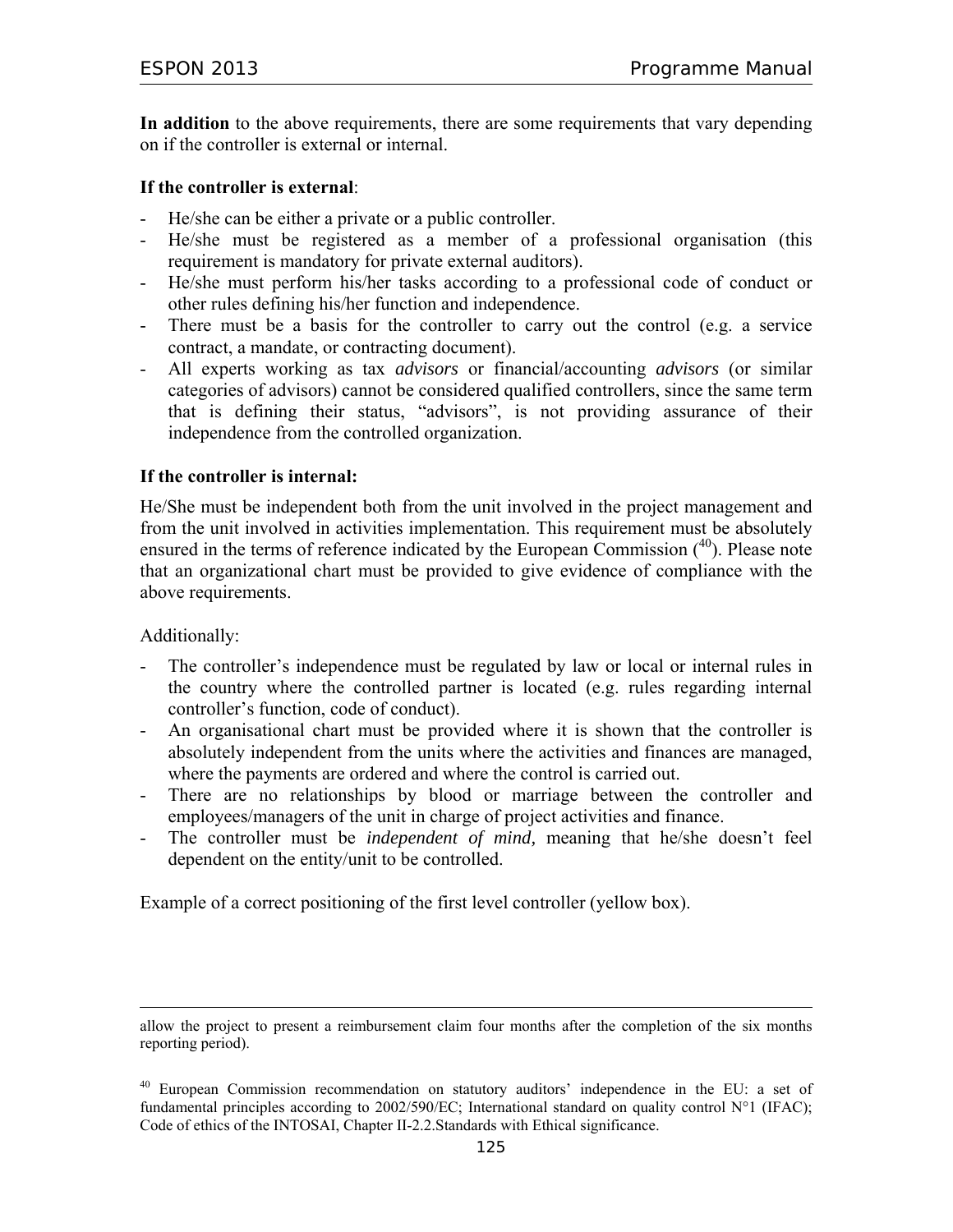# **CORRECT!**

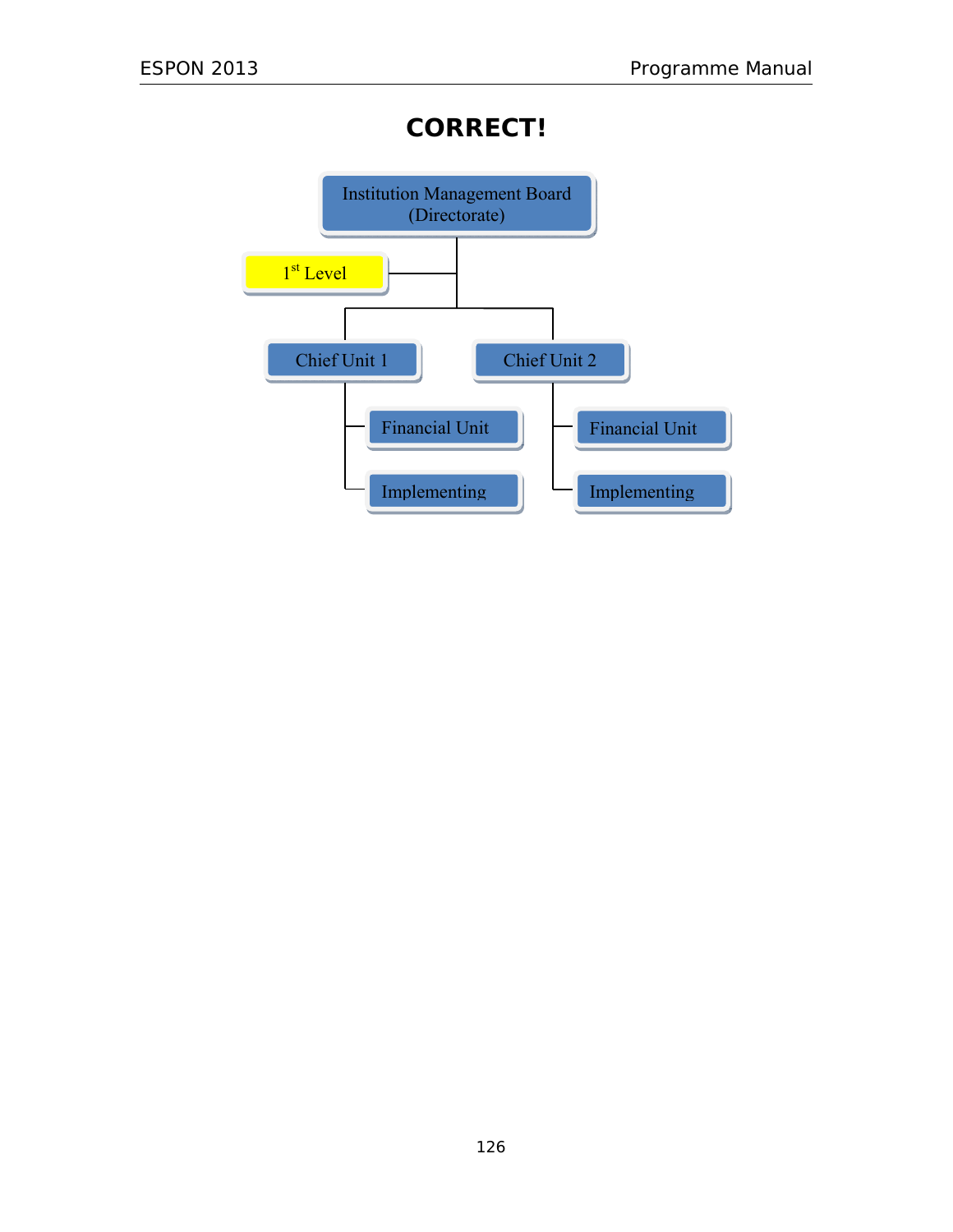Any other situation of the following type must be considered not acceptable.



*Figure 3* – Position of the first level controller

The first level controller must maintain a close contact with the CU in order to ask for assistance whenever there are doubts linked to the above points. Special additional requirements on qualification of first level controllers designated in each Member/Partner State are published at the programme's website.

### **8.6.3 Validation of the expenditure by first level controllers**

Despite the control system chosen by the Member/Partner State, it is the first level controller's duty to validate the expenditure declared by each beneficiary participating in the operation and its activities.

The validation by the FLC follows a two-step approach:

- Validation of expenditure declared by the project partners in the respective reports at the project partner level (validation at PP level);
- Validation of the expenditure declared by the project in the respective report at the lead partner level (validation at LP level).

Validation must be based on a control of the total reported expenditure and it must be based on on-the-spot checks whenever necessary.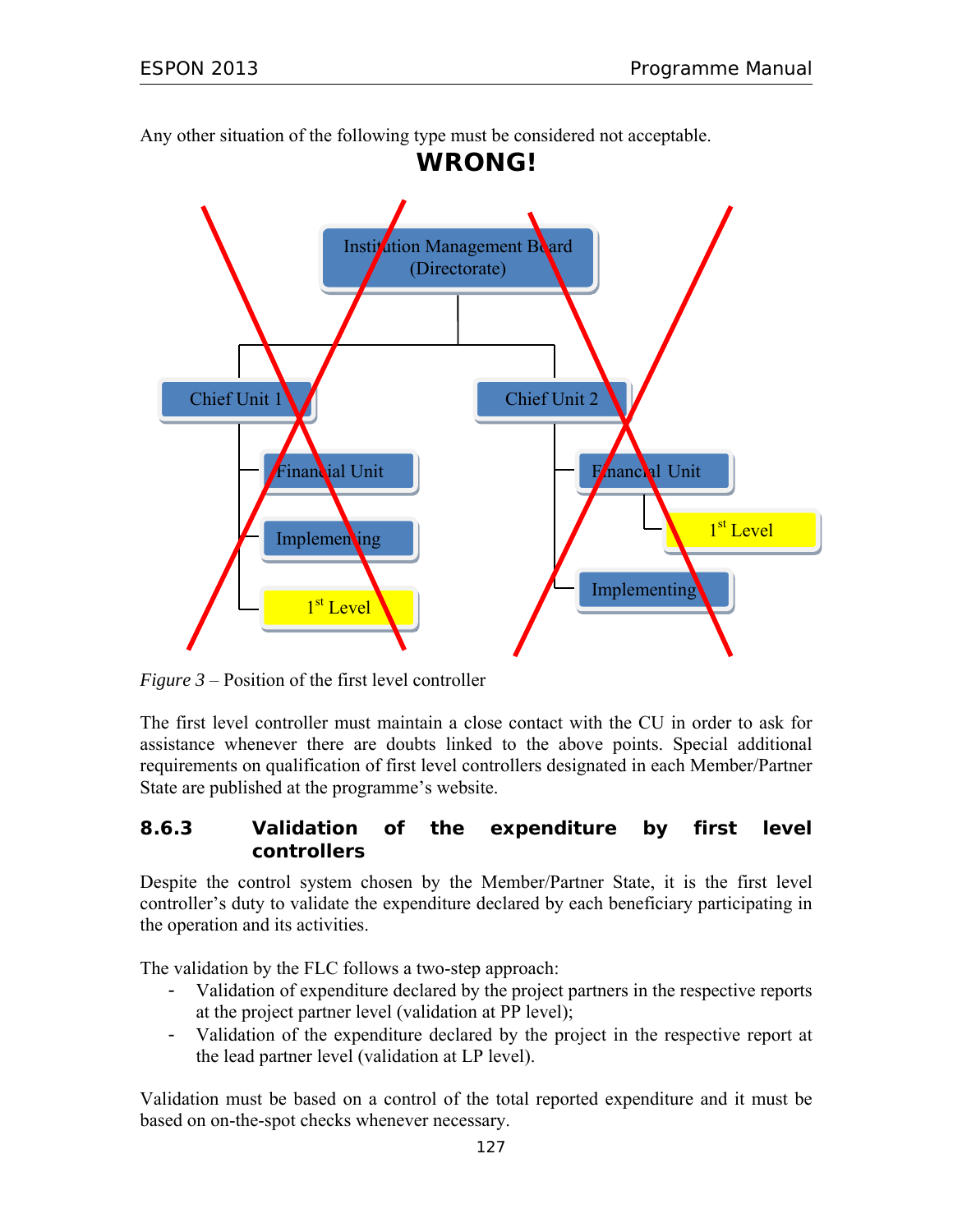The detailed procedure for the validation of the expenditure is listed below. Each project/partner progress report is made up of two parts: the activity part and the financial part. The controller validates both parts of the report with its certificate.



*Figure 4* – Validation of the FLC at the PP and LP level

#### **Validation at the PP level**

All expenditure and activities must be validated at a project partners' level by **national** first level controllers.

First level controllers of the project partners will be appointed according to the provision set by the Member/ Partner State where the partners are located and must perform their controls on the basis of the first level controlling system established in that particular Member/ Partner State.

First level controllers at the project partner level are required to:

- *-* Validate the expenditure incurred by the controlled project partner.
- *-* Validate the contents of both the activity and financial component of the Partner Progress Report.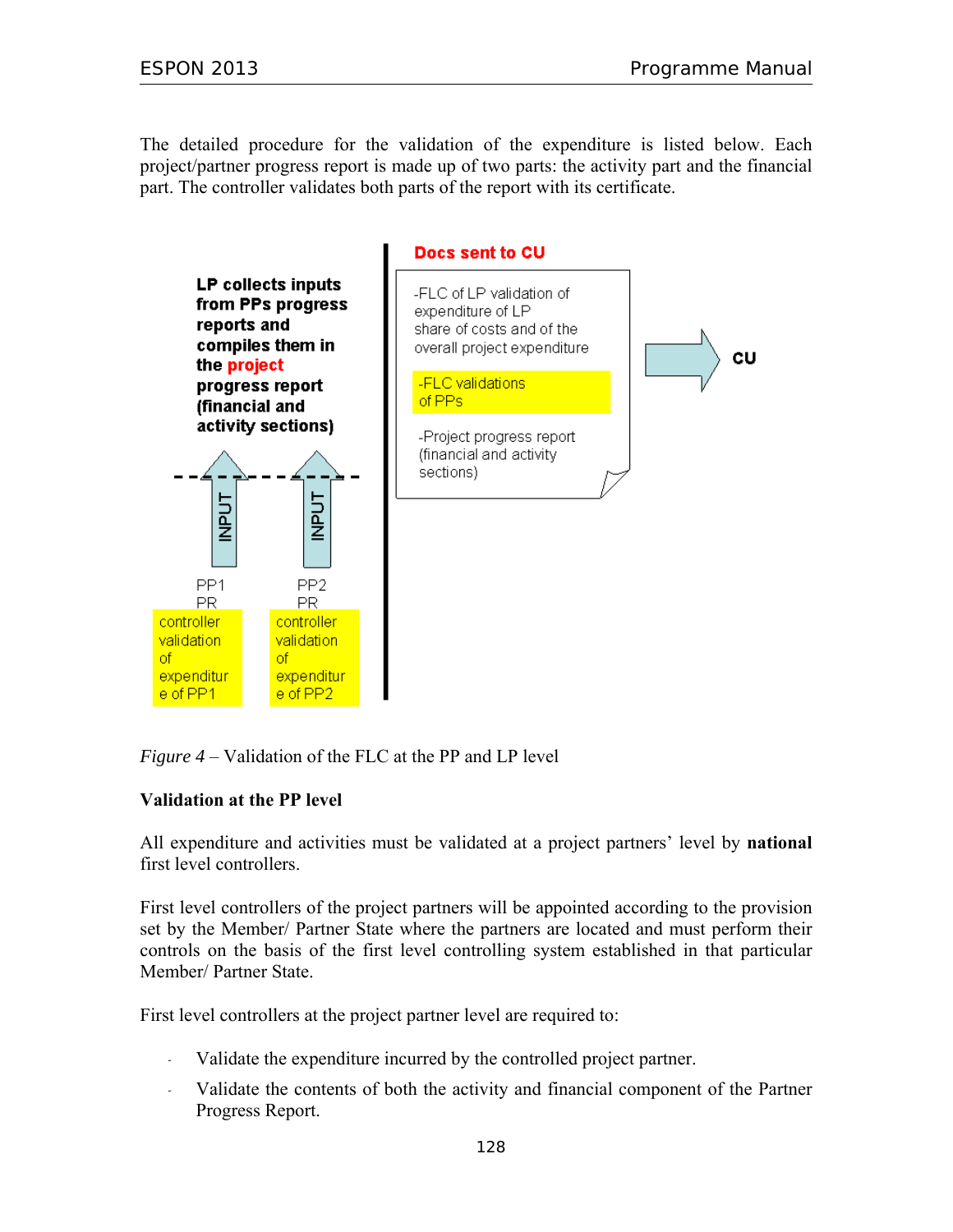- *-* Draft a report and a checklist on the control performed (*Control Checklist and Control Report*).
- *-* Sign the declaration of the validation of the expenditure (*Control Certificate-Project Partner)*.
- *-* Provide the Project Partner with the following documentation in order to be able to submit it to the Lead Partner: the declaration of the validation (Control Certificate-Project Partner), the Control Checklist, the Control Report, the signed and stamped Partner Progress Report (financial and activity reports).

As a general rule, a copy of the documents sent to the LP should also be archived at the PPs' premises.

#### **Validation at the LP level**

The first level controller of the LP must perform a control on the LP share of expenditure and of the LP activities according to the provisions set by the Member/Partner State where the Lead partner is located.

Taking into account that the Lead Partner should ensure that both the expenditure presented by each of the beneficiaries participating in the operation has been incurred for the purpose of implementing the operation and corresponds to the activities agreed between those beneficiaries, and that the expenditure presented by each of the beneficiaries participating in the operation has been validated by the controllers, the scope of the work of the controller responsible for the lead beneficiary should therefore include a verification of how the lead beneficiary has complied with these obligations.

Once the first level controller finalizes its control, the LP has to submit to the CU the following documentation:

- *-* The overall *Project Progress Report* which is composed of a *financial report's* sections (excel sheets: Checklist for Submission to the ESPON CU, **A, B, C, D)** and an *Activity Report*;
- *- The individual Partner Progress Reports with the bookkeeping list* of expenses of the LP and of the PPs with entries in English (excel sheets: Checklist for Submission to the Lead Partner, Partner Financial Claim, **D1, E, F, G, H, I**, of the Partner Progress Report's financial part);
- *-* The *declaration of validation* of the LP expenditure (Control Certificate-Lead Partner);
- *-* The *declarations of the validation* of the PPs (Control Certificate-Project Partner);
- *- Control checklists* of LP and PPs;
- *- Control reports* of LP and PPs;
- *-* Any other document the CU might request for in depth checks.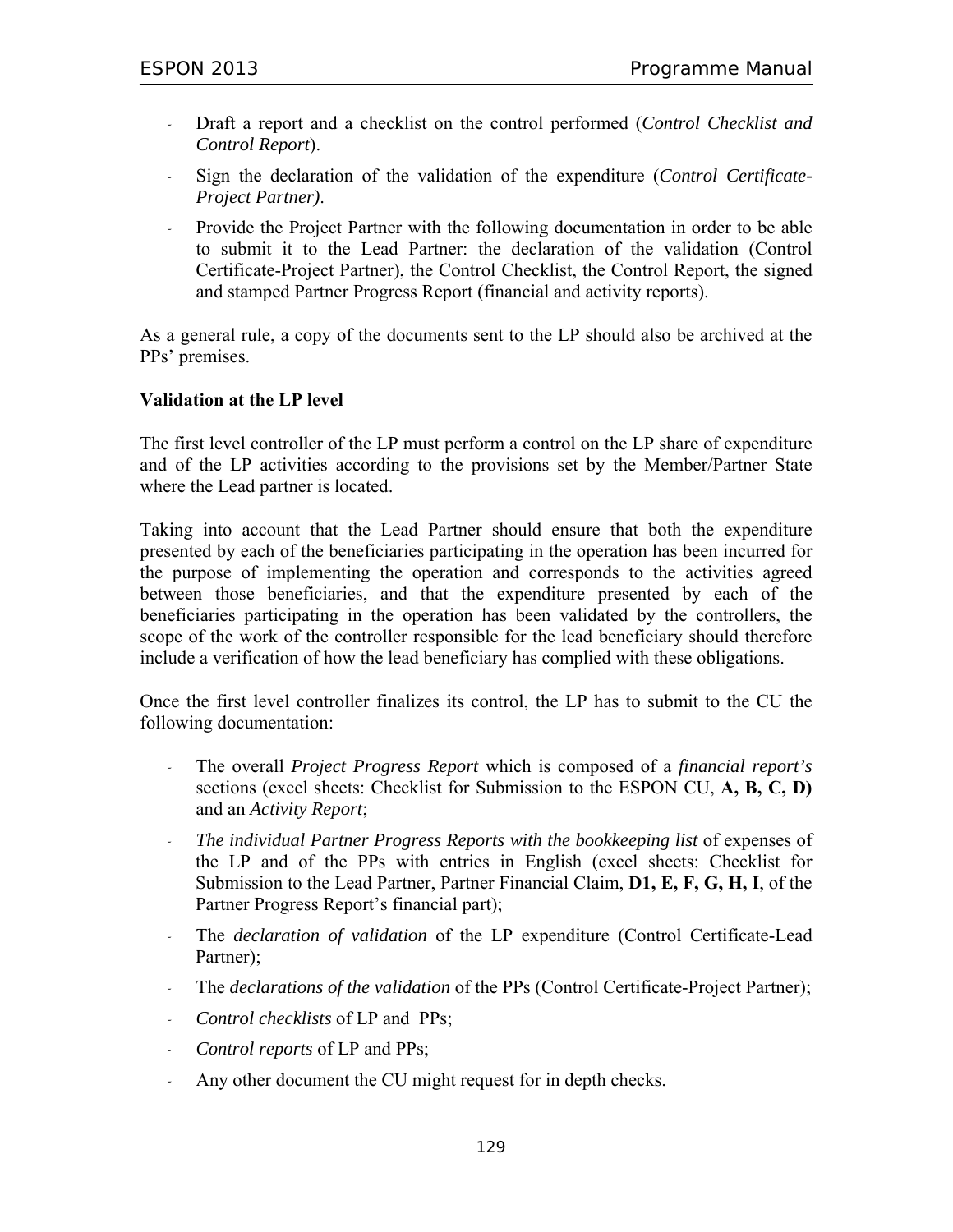In case the first level control system is decentralized in any of the participating partners' states in a way that the control is undertaken through internal or external controller who is proposed by the project partner and approved at national level the following document is also necessary to be submitted by the LP to the CU together with the Project Progress Report:

- *- Designation Checklist and Certificate for designation* of the FLC of each PP;
- *- Designation Checklist and Certificate for designation* of the FLC of the LP;

# **8.6.4 Tools**

The Member/Partner States in cooperation with the CU have developed tools for the financial management and for the validation of the expenditure by the first level controllers:

- *-* Template for partner and project progress reports (financial report's sections and activity report);
- *-* Template for *declaration of the validation* of the expenditure (control certificate)
- *-* Template for *control checklist*.
- *-* Template for *control report*.
- *-* Template for designation of the FLC (*designation checklist and certificate*)

In addition, the detailed procedure for the validation is explained in the "Guidelines for Certification According to Art . 16 of Reg. 1080/2006".

These documents cannot be modified. All templates and the guidelines are available on the Programme web site www.espon.eu

# **8.7 Monitoring**

### **Monitoring of the Project Progress Report**

Each project progress report is monitored by a project expert and a financial expert within the CU.

The project and financial experts of the CU monitor the project progress reports submitted by the LP in all its components (e.g. control certificates, control reports and checklists, description of the activities, listing of the expenditure) by cross checking the coherence of the activity report and the financial report (plausibility checks) and that what the first level controller has validated complies with the provisions of the Subsidy Contract, the Programme documents and the contracted application form.

The CU reserves its right to ask the LP and the first level controllers to provide more indepth documentation (e.g. the detailed list of all the expenditure incurred, copies of the invoices and bank transfers etc.).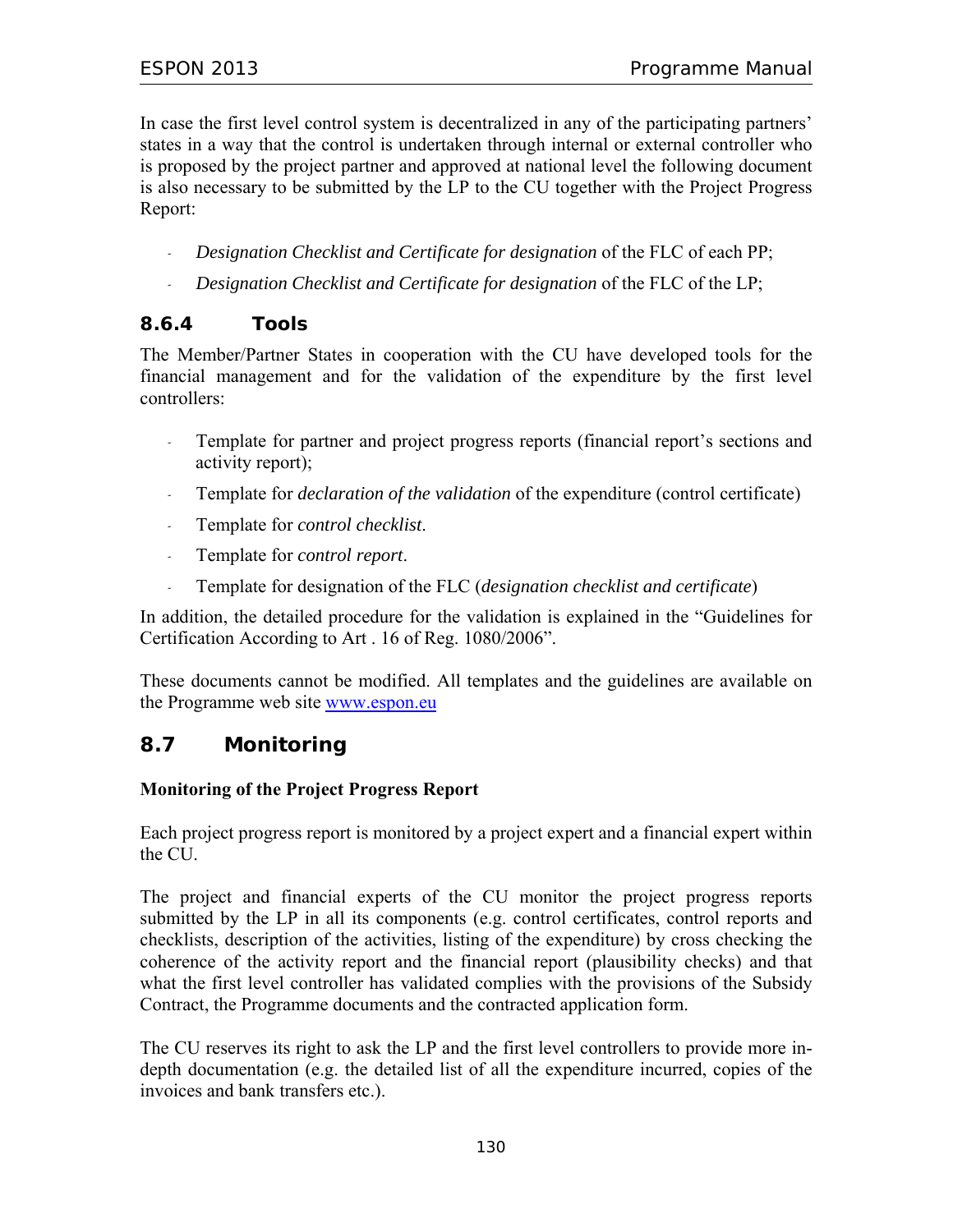After the closing of the clarifications, a second financial manager is checking again the whole report in order to validate it. The validated report is then sent to the Managing Authority.

# **8.8 Project changes**

According to the Subsidy Contract, the Lead Partner is obliged to request approval from the Managing Authority if any change in the set up of the project occurs.

Changes related to **contact details** such as address, phone number, e-mail and to the **bank account** must be communicated timely to the CU (by simply submitting the modified Application Form – Part A in an electronic version).

Changes that affect **activities, outputs, partnership** (partners dropping out or joining the TPG) are subject to a formal request to the MA and must be negotiated with the MA and the Monitoring Committee and are subject to the approval of the MA or MC, depending on the content of the change. When approved, an addendum to the Subsidy Contract will be released and will have to be signed by the LP and the MA.

Changes that might concern the **extension of the period needed for the financial closure of the project**, or that are related to **budgetary issues**, or might affect the spending schedule (payment forecast) require a formal request to the MA and are subject to the approval of the MA. It is important to note that modifications in the payment forecast might affect the programme target and expose the project to decommitment of funds. Thus asking for a delay in the spending schedule is at project's own risk.

The CU is responsible for the practical administration of changes within the running operations. As a general rule, Lead Partners should inform the CU **timely** about the possibility to request a change in written.

Form for the request for budget reallocation is available in the programme web site www.espon.eu

#### **Changes concerning budgetary issues**

The budget in the Application Form should be as precise as possible. However, as projects are not static entities, changes may become necessary during project implementation. It is therefore important to know that the ESPON 2013 Programme provides the following rules for budget reallocations and thus gives some budget flexibility. Shift of budgets between different budget lines, between different work packages and between different partners are allowed as long as the following conditions are all fulfilled:

- The maximum amount of funding awarded remains the same;
- No budget line, work package or partner budget drops down to zero;
- Overall projects' and individual partners' budget line "Administration" stays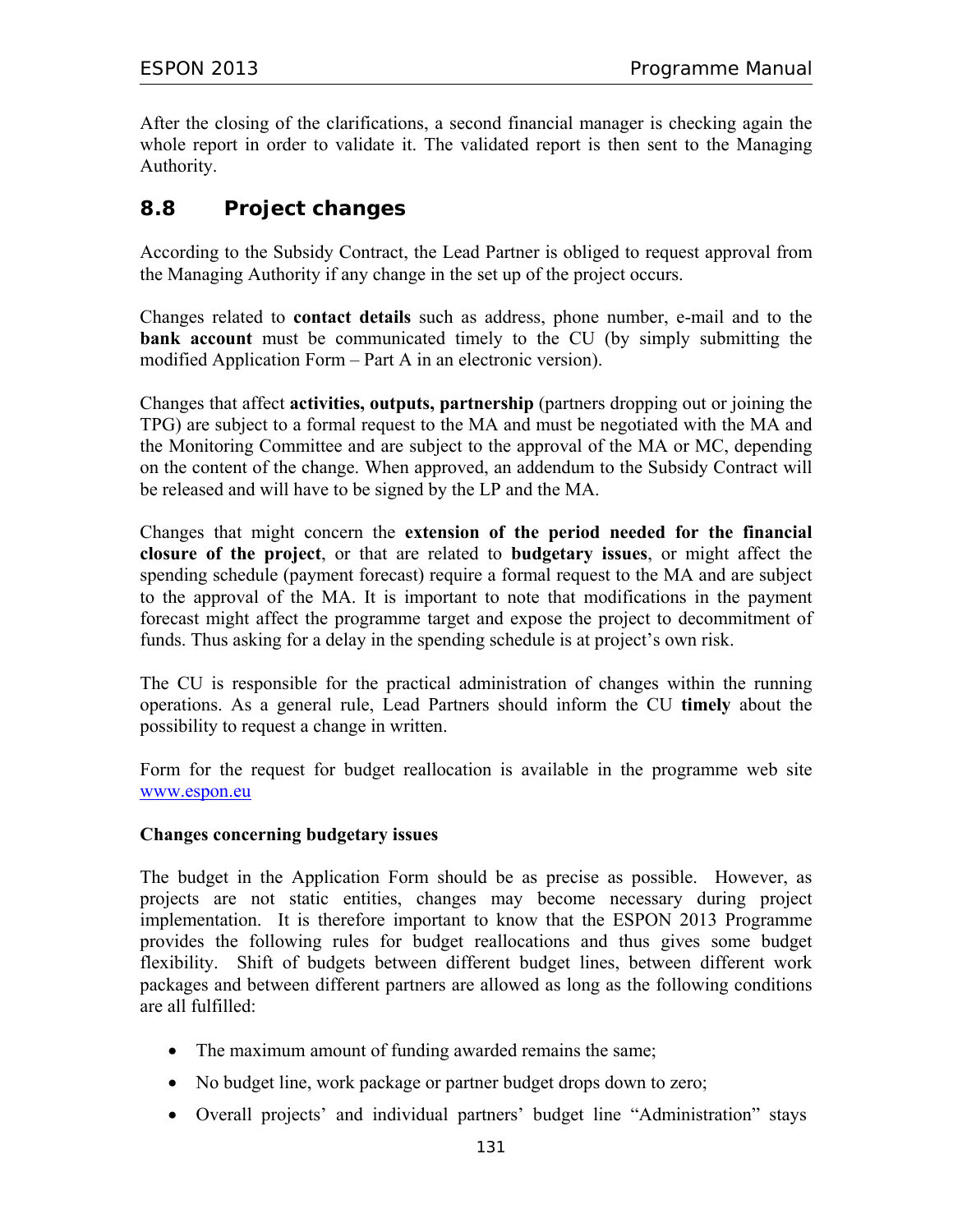within the threshold of 25% of the total staff costs.

#### **a. Changes without prior request to MA/CU (flexibility rule)**

During the implementation of the activities, the Lead Partner is entitled to reallocate between:

- a) The project budget lines,
- b) The work package budgets,
- c) The project partners' budgets

The excess in spending must be **limited to a maximum of 20,000 EUR, or up to 10 % of the budget line/work package/partner budget respectively contracted amount, whichever is the higher. The limits are calculated on the basis of the latest approved budget.** If changes stay within these limits they do not have to be notified to MA/CU but will be just reported in the project progress reports indicating all components of the changed budget.

| <b>Budget</b> line      | Original<br>mount<br>in the approved<br>application form | Maxim m<br>possible<br>overspending on<br>this li e | <b>Explanation</b>                                                                                                                                                                |
|-------------------------|----------------------------------------------------------|-----------------------------------------------------|-----------------------------------------------------------------------------------------------------------------------------------------------------------------------------------|
| Administration<br>costs | € 50,000                                                 | € 20,000                                            | As 10 $\%$ of the original amount<br>(i.e. $10\%$ of 50,000 euro is<br>5,000 euro) is smaller than<br>20,000 this budget line can be<br>exceeded by a maximum of<br>$\in$ 20,000. |
|                         |                                                          |                                                     | The project can thus report up<br>to $50,000+20,000=70,000$ euro<br>in its project progress report.<br>No request to the MA/CU will<br>be necessary.                              |
|                         |                                                          |                                                     | The increase f this BL must<br>stay within the threshold of<br>25% of to al staff costs                                                                                           |

#### **Flexibility rule: 20 000 € /10 % overspending**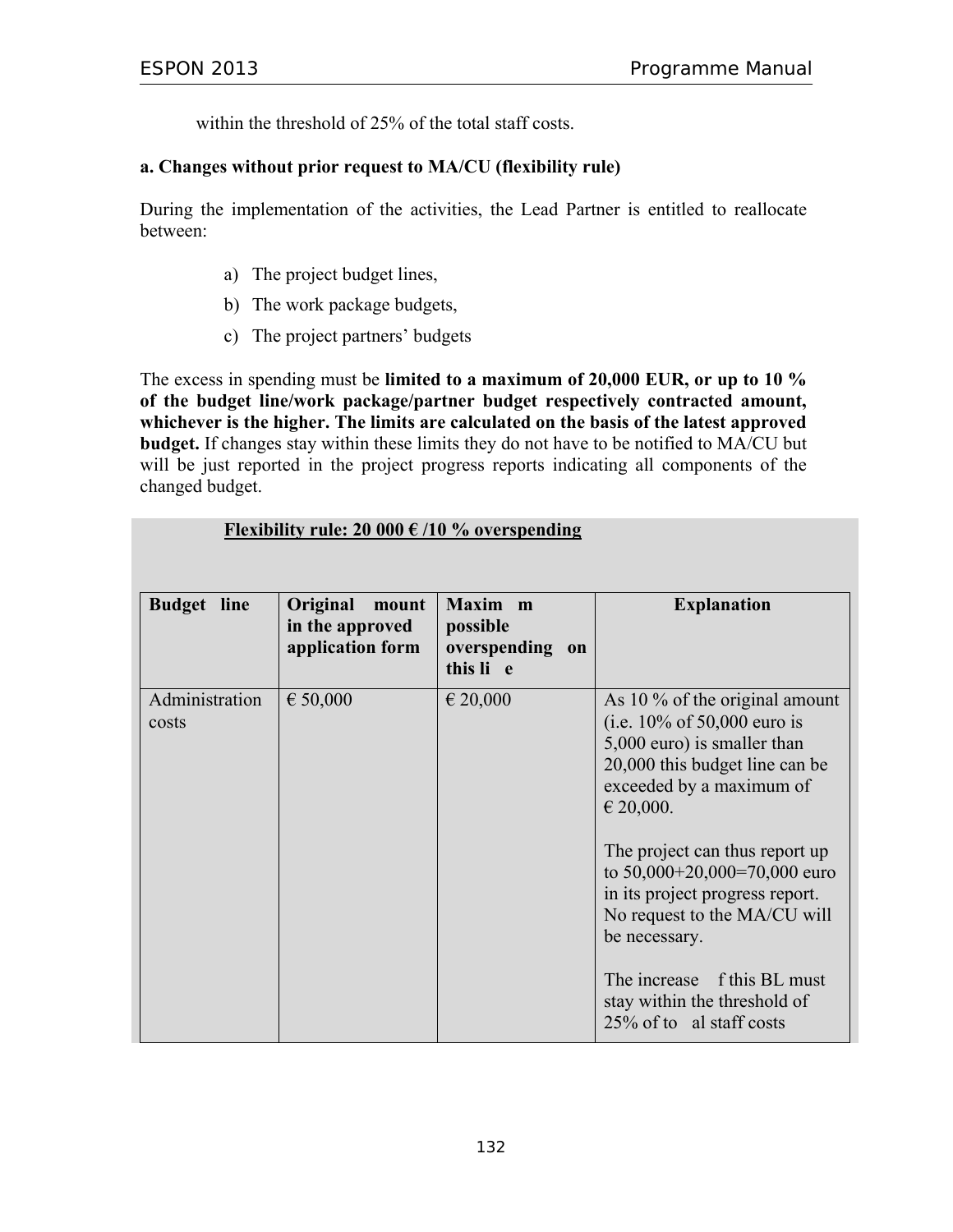| Staff costs | € 500,000 | € 50,000 | As 10 % of the original budget<br>(i.e. $10\%$ of 500,000 euro is<br>50,000 euro) is higher than<br>20,000, this budget line can be<br>exceeded by 50,000 euros |
|-------------|-----------|----------|-----------------------------------------------------------------------------------------------------------------------------------------------------------------|
|             |           |          | The project can thus report up<br>$500,000+50,000=550,000$<br>to<br>euro in its project progress<br>report. No request to the<br>MA/CU will be necessary.       |

If the changes exceed the limits reported above, a request for approval has to be submitted to the MA/CU. The procedure is described in the paragraph here below.

Be aware that in case your spending is going to exceed the 20,000/10% threshold, it is the duty of the Lead Partner to submit a formal request to the CU for a budget reallocation, following the procedure listed in the next paragraph. The request will be evaluated by the CU and only in case of positive assessment the overspending can be allowed.

#### **b. Changes with prior request to MA/CU**

The LP is entitled to reallocate the budget between:

- 1. Work packages
- 2. Partners
- 3. Budget lines

As explained in the above paragraph, if the changes exceed the 20,000/10% threshold, the Lead Partner has to submit a formal request to the MA/CU for a budget reallocation before the changes are implemented. The request will be evaluated by the MA/CU and only in case of positive assessment the reallocation can be allowed.

#### **Reallocation up to 20% of the total costs is accepted.**

Please note that a project can ask for this kind of changes only **twice** in its lifetime, **adding up to a maximum of 20%** of the total cost stated in the Subsidy Contract.

Here you find three examples of shifts among work packages (example 1), partners (example 2) and budget lines (example 3).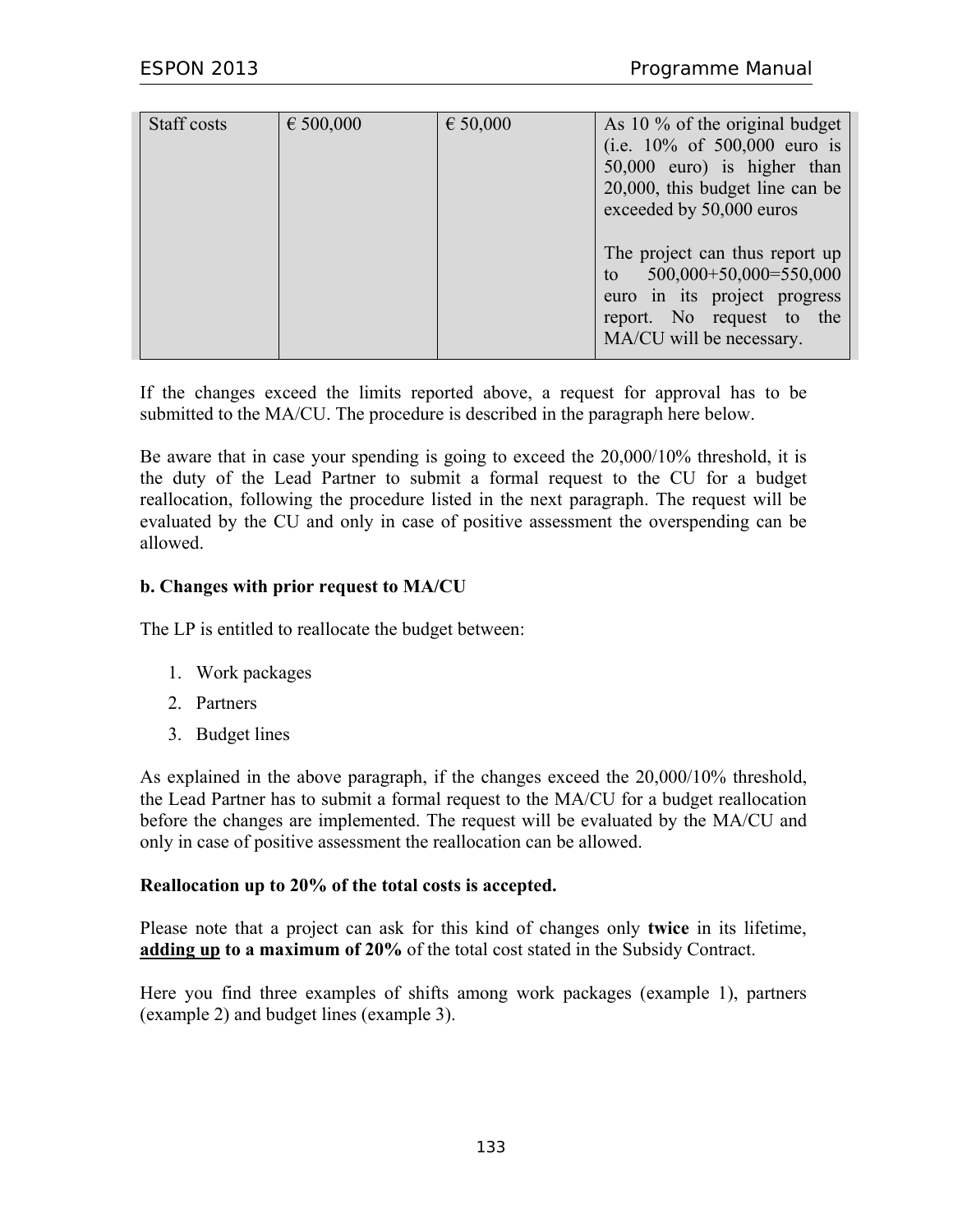#### **20 % budget reallocation**

If the operation needs to deviate from the original budget by more than what is allowed by the  $\epsilon$  20 000/10% flexibility rule, then the Lead Partner should ask for a budget reallocation.

In the case of a budget reallocation, the shifts allowed to increase work packages, budget lines and partners budgets (using the under-spending of other budget lines/workpackages/partners) are of a maximum of **20 %** of the **total costs** as stated in the Subsidy Contract.

#### **Example 1: Shifting budget from one work package to another**

During the project implementation the partnership realizes that in WP2 there is a strong under spending while in WP1 and WP3 there is need for more funds.

The partnership would be interested in reallocating the 20% of the total budget between WPs, within the limit given by the rule of the 20%. In this case, since 800,000 euro is the total budget, the 20% is **160,000 euro.** 

The solution adopted in the case here below is the following: WP2 is decreased of 160,000 euro and this amount is redistributed to WP1 and WP3 by adding 100,000 euro to WP1 and 60,000 to WP2.

| Work<br>packages | Original<br>amount in the<br>approved<br>application<br>form | <b>Spending</b><br>situation                                   | How to apply the<br>$20\%$ rule                                                                                                      | <b>New budget</b>                 |
|------------------|--------------------------------------------------------------|----------------------------------------------------------------|--------------------------------------------------------------------------------------------------------------------------------------|-----------------------------------|
| WP <sub>1</sub>  | € 250,000                                                    | Spending<br>higher than<br>expected, need<br>of more<br>budget | This component<br>can be increased<br>by a maximum of<br>€ 160,000.                                                                  | 250,000+100,000<br>$=$<br>350,000 |
| WP <sub>2</sub>  | € 500,000                                                    | Under<br>spending                                              | This component<br>can be decreased<br>by a maximum of<br>€ 160,000 in order<br>to allocate more<br>budget to the other<br><b>WPs</b> | $500,000 - 160,000 =$<br>340,000  |
| WP <sub>3</sub>  | € 50,000                                                     | Spending<br>higher than<br>expected, need<br>of more<br>budget | This component<br>can be increased<br>by a maximum of<br>€ 160,000.                                                                  | $50,000+60,000=$<br>110,000       |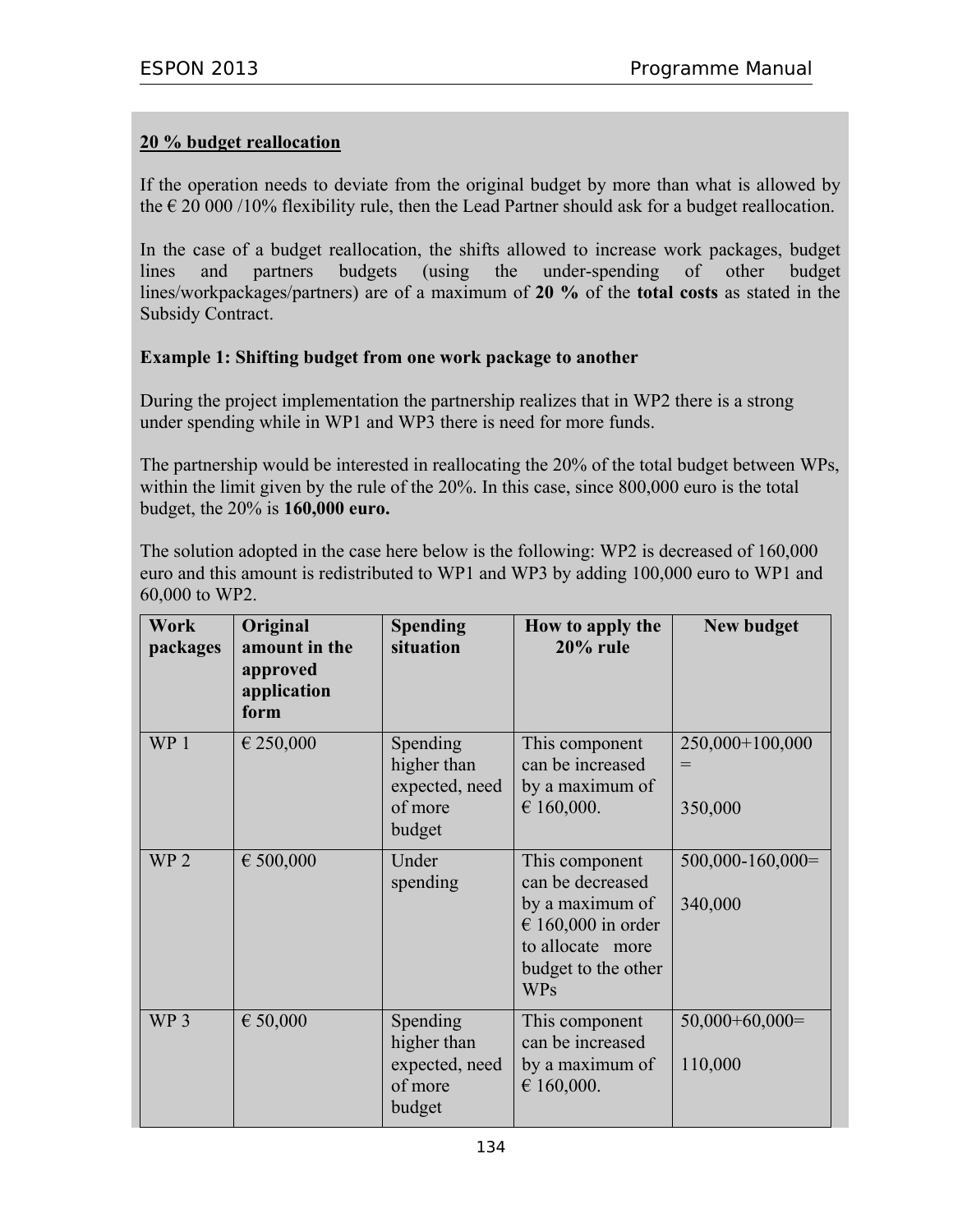| Total | $\epsilon$ 800,000 | The total shifted $\in$ 800,000                 |  |
|-------|--------------------|-------------------------------------------------|--|
|       |                    | amount cannot<br>be higher than<br>160.000 euro |  |

The reallocated budget can again be subject to deviations within the limits of the flexibility rule.

#### **Example 2: Shifting budget from one PP to another PP**

The total budget of the project is 2 million euro. Originally the budget was divided as follows:

- PP1:  $\in$  1,000,000
- PP2:  $\in$  500,000
- PP3:  $\in$  500,000

But PP1 is not able to spend its whole budget, while PP2 and PP3 are in need of more budget than expected. The partnership decides to reallocate 20% of the total budget of the project (20% of 2 million euro= 400,000 euro) by decreasing the budget of PP1 of 400,000 and by increasing the PP2 and PP3 budget of 200,000 euro each.

| $\mathbf{PP}$  | Original<br>budget in<br>the<br>approved<br>application<br>form | <b>Spending</b><br>situation                                   | How to apply the<br>$20\%$ rule                                                                                                             | <b>New budget</b>               |
|----------------|-----------------------------------------------------------------|----------------------------------------------------------------|---------------------------------------------------------------------------------------------------------------------------------------------|---------------------------------|
| 1              | € 1,000,000                                                     | Under<br>spending                                              | This partner budget<br>can be decreased by<br>a maximum of<br>$\in$ 400,000 in order<br>to allocate more<br>budget to the other<br>partners | $1,000,000-400,000=$<br>600,000 |
| $\overline{2}$ | € $500,000$                                                     | Spending<br>higher than<br>expected, need<br>of more<br>budget | This partner budget<br>can be increased by<br>a maximum of<br>€ 400,000                                                                     | $500,000+200,000=$<br>700,000   |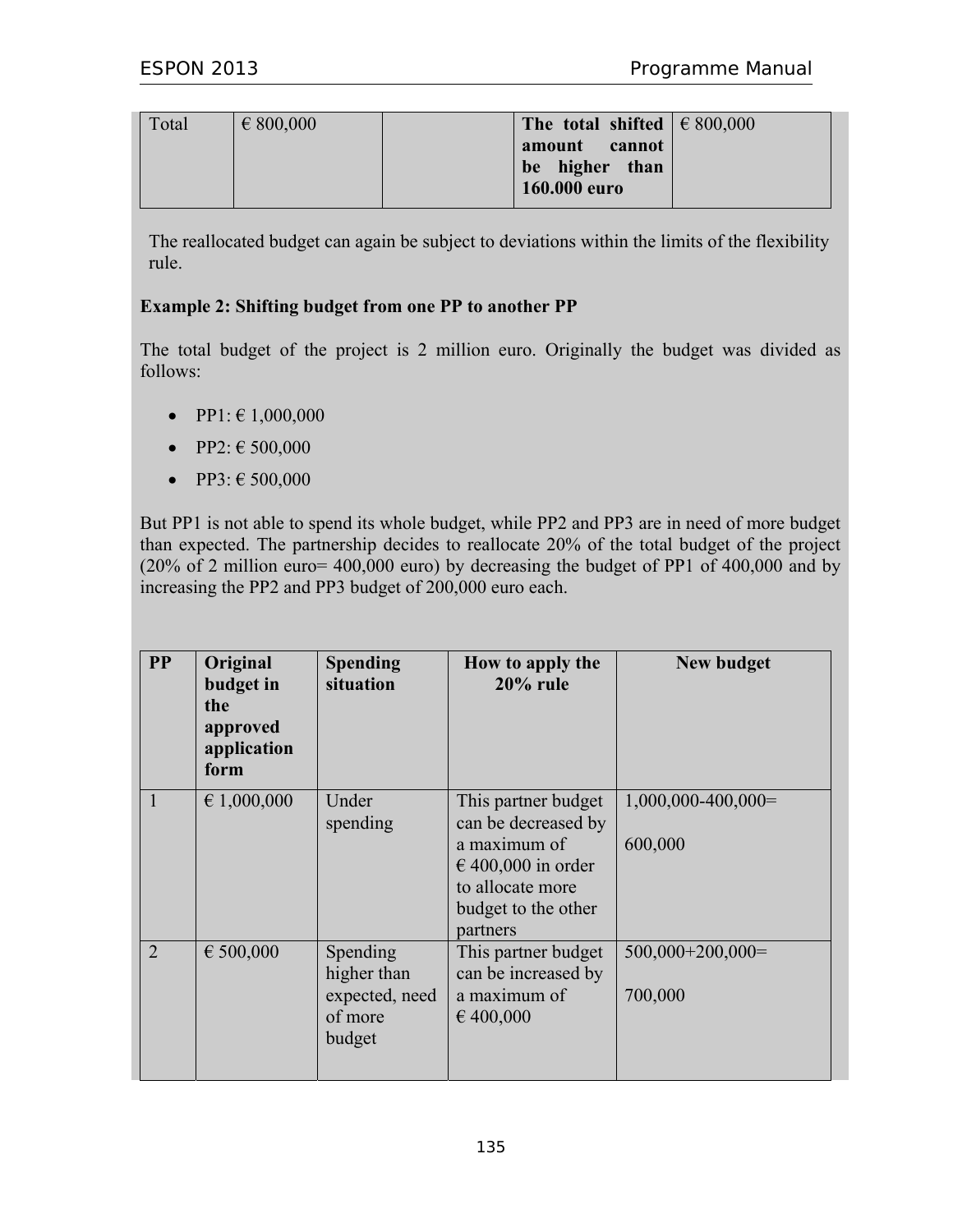| 3    | € 500,000       | Spending<br>higher than<br>expected, need<br>of more<br>budget | This partner budget<br>can be increased by<br>a maximum of<br>€400,000 | $500,000+200,000=$<br>700,000 |
|------|-----------------|----------------------------------------------------------------|------------------------------------------------------------------------|-------------------------------|
| Tota | $\in$ 2,000,000 |                                                                | The total shifted<br>amount cannot be<br>higher than<br>400,000 euro   | $\epsilon$ 2,000,000          |

In this case a new addendum to the Subsidy Contract will have to be signed by MA and LP.

#### **Example 3: shifting budget from one Budget Line to another Budget Line**

The partnership realizes that there is need for more budget in BL5 "External expertise" and that there are some savings in BL4 "Travel and accommodation".

Considered that the **total budget of the project is 2 million euro**, there is the possibility to reallocate from BL4 to BL5 a maximum of 400,000 euro (i.e. 20% of 2 million euro).

| <b>BL</b>      | Original<br>budget in the<br>approved<br>application<br>form | <b>Spending</b><br>situation                                   | How to apply the<br>$20\%$ rule                                                                                                             | <b>New budget</b>             |
|----------------|--------------------------------------------------------------|----------------------------------------------------------------|---------------------------------------------------------------------------------------------------------------------------------------------|-------------------------------|
| $\overline{4}$ | € 600,000                                                    | Under<br>spending                                              | This budget line<br>can be decreased by<br>a maximum of<br>$\in$ 400,000 in order<br>to allocate more<br>budget to the other<br>budget line | $600,000-400,000=$<br>200,000 |
| 5              | € 500,000                                                    | Spending<br>higher than<br>expected, need<br>of more<br>budget | This budget line<br>can be increased by<br>a maximum of<br>€ 400,000                                                                        | $500,000+400,000=$<br>900,000 |

The reallocated budget can again be subject to deviations within the limits of the flexibility rule.

Documents to be submitted to the MA/CU for requesting a reallocation: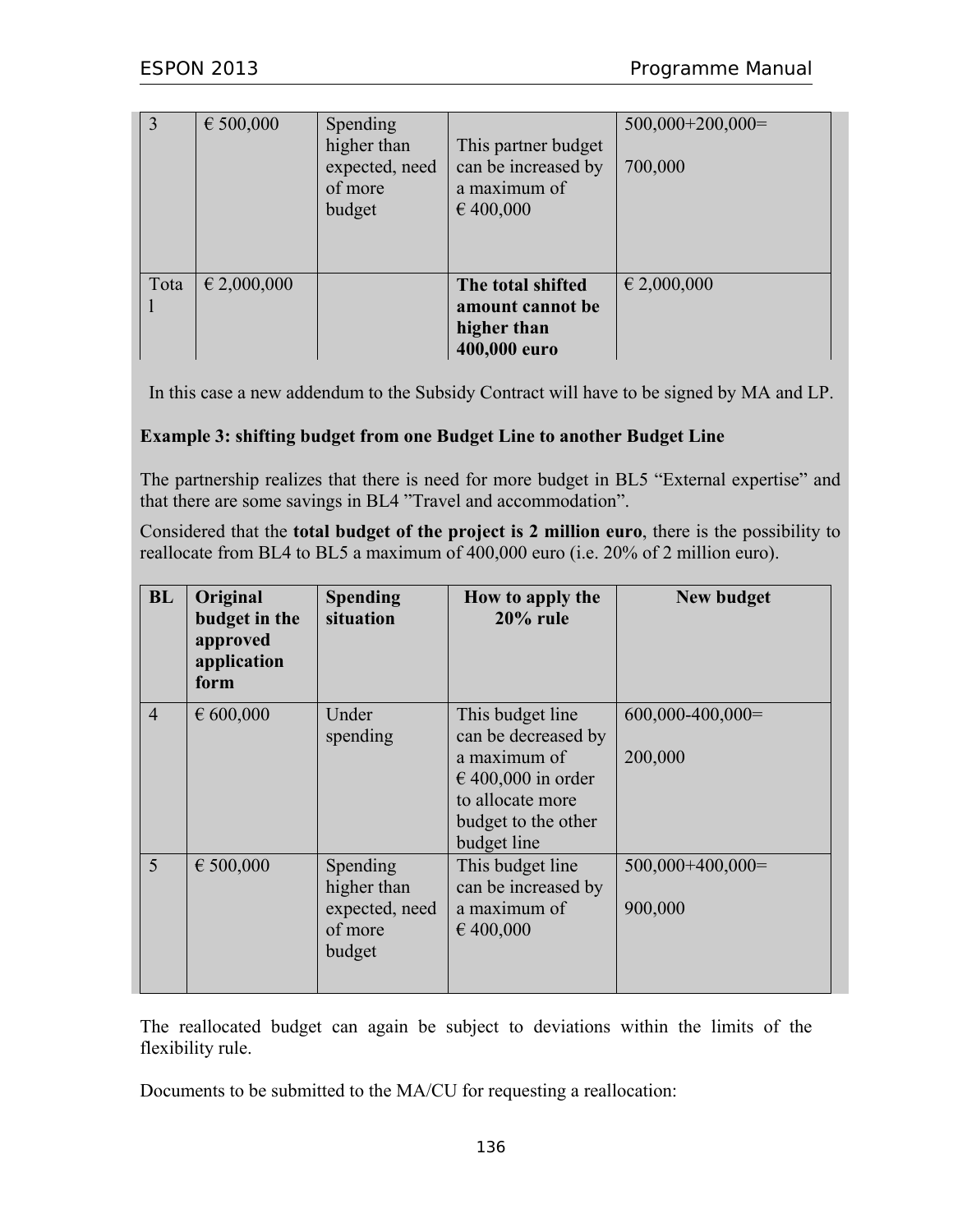- Form for the request, signed and stamped by the LP.
- Cover letter with the justification of the changes
- Full digital version of the Application Form.
- Print-outs of the changed Application Form, signed and stamped by the LP.
- Whichever document the CU might request to prepare an assessment of the request.

Depending on the extent of the changes, a decision will be taken by the MA or in written procedure by the ESPON Monitoring Committee. After the approval, the Lead Partner will receive a notification. The change will enter into force from the date of the request and will be attached to the Subsidy Contract as an addendum.

# **8.9 Project closure**

With regards to project closure, it is important to be aware of the following points:

- End date for the eligibility of expenditure: all activities must be finalised and the related expenditure paid out (including payment for the financial control of the final project progress report) before the end of the month stated as finalisation month in the Application Form in order to be eligible.
- Final Project Progress Report: as for all other reporting periods, projects also have to submit a certified project progress report for the last reporting period. This last project progress report has to be submitted within four months following the end date of the activities.
- Information and publicity requirements (see also section 4.4): the rules laid down in Regulation (EC) 1828/2006 Articles 8 and 9 on information and publicity must be respected for all products produced with the assistance from ESPON 2013, also after closure of the operation.
- Archiving of documents: The Lead Partner is at all times obliged to retain for audit purposes all files, documents and data about the operation on customary data storage media in a safe and orderly manner at least until 31 December 2020. Other possibly longer statutory retention periods, as might be stated by national law, remain unaffected.

### **8.9.1 Specific requirements**

#### **Ownership**

Any substantial modification of the project within **five years** from the project completion must be avoided  $(^{41})$ . More in details, the project must not undergo any substantial change:

 $\overline{a}$  $41$  Council Regulation (EC) No 1083/2006 Article 57 (1)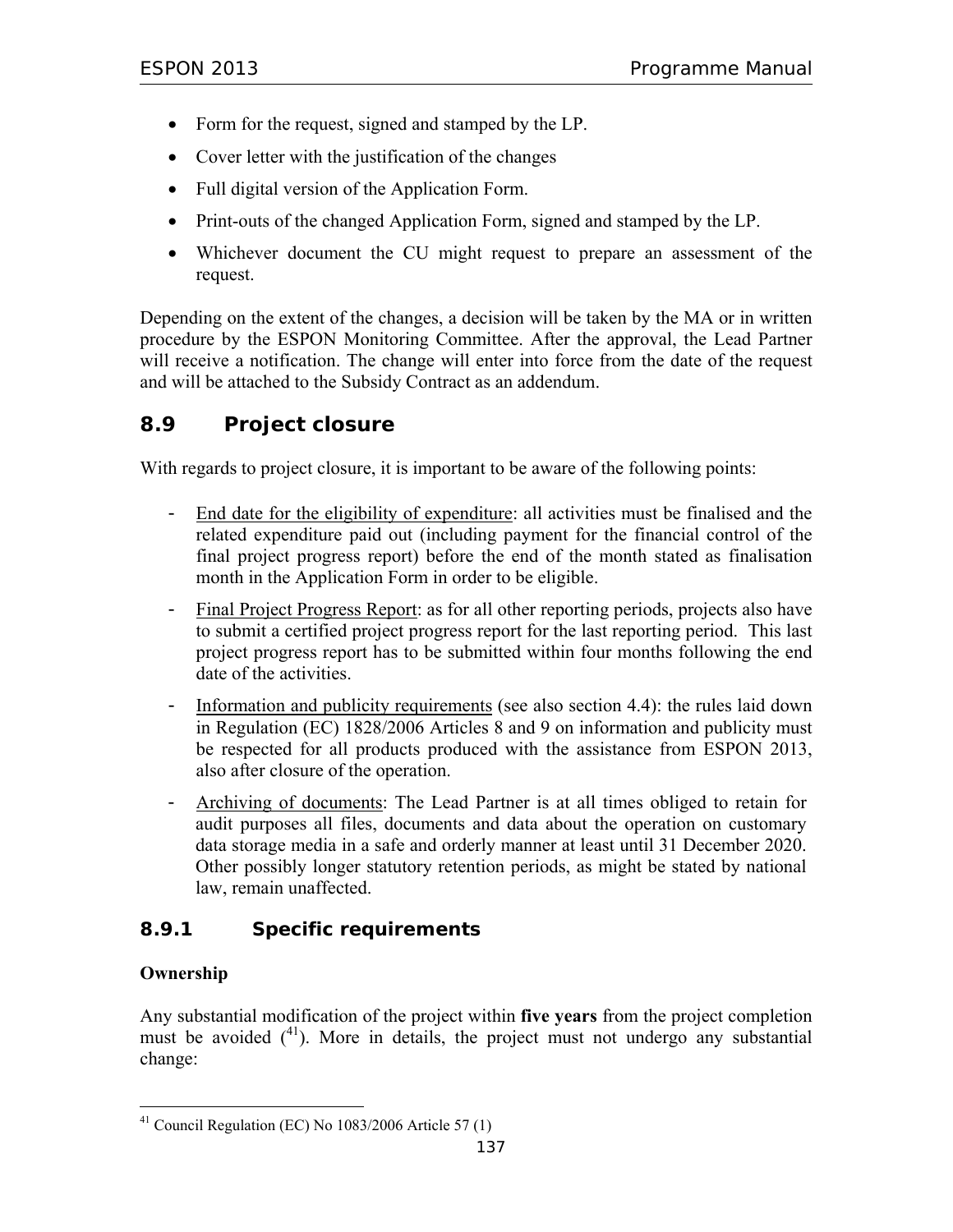- Affecting its nature or its implementation conditions **or** giving to a firm or a public body an undue advantage; **and**
- Resulting either from a change in the nature of ownership of an item of infrastructure or the cessation of a productive activity.

The partnership agreement must clearly state the ownership of outputs. Conditions set by these documents must be kept for five years from the project completion.

With the last Project Progress Report, the Lead Partner will be asked to submit to the CU a declaration where he/she will guarantee the fulfilment of the above conditions by the whole partnership for a period of five years after the project closure. The text for this declaration can be downloaded from the web site of the programme www.espon.eu

Should any of the above conditions be met by any of the project partners, this would imply a recovery of the funds unduly paid  $(^{42})$ .

#### **Revenue generation**

ESPON projects should, in principle, not generate revenues as all results are public. However, revenues might be generated from any activity (e.g. sales, rent or any other provision of services against payment). A project can be revenue-generating, though the generated revenues must be deducted from the total expenditure before submitting the reimbursement claim. The Programme financing will be thus calculated on the total expenditure cleared from any revenue created during the reporting period  $(^{43})$ .

Additionally, projects are requested to give evidence of the revenue that might be generated within five years from the closure of the project. The revenue generated within **five years** from the completion of the project must be communicated to the CU. The revenue generated will have to be deducted from the total expenditure declared by the project and the correspondent amount of funding will have to be timely repaid to the CA via the CU  $(44)$ .

With the Final Project Progress Report, the Lead Partner will be asked to submit to the CU a declaration where he/she will guarantee the fulfilment of the above conditions by the whole partnership for a period of five years after the project closure. The text for this declaration can be downloaded from the web site of the programme www.espon.eu

#### **Keeping records**

 $\overline{a}$ 

All accounting documents (book-keeping) and supporting documents (e.g. Subsidy Contract, application form, service contracts, public procurement documentation, rental

 $42$  Council Regulation (EC) No 1083/2006, Articles 98 to 102.

<sup>&</sup>lt;sup>43</sup> Council Regulation (EC) No 1083/2006, Art.55 (1) to (2).; According to Council Regulation (EC) No 1341/2008: amending Regulation (EC) No 1083/2006 only projects with a total budget exceeding  $E1.000.000,00$  will have to report and deduct generated revenues.

<sup>44</sup> Council Regulation (EC) No 1083/2006, Art.55 (3).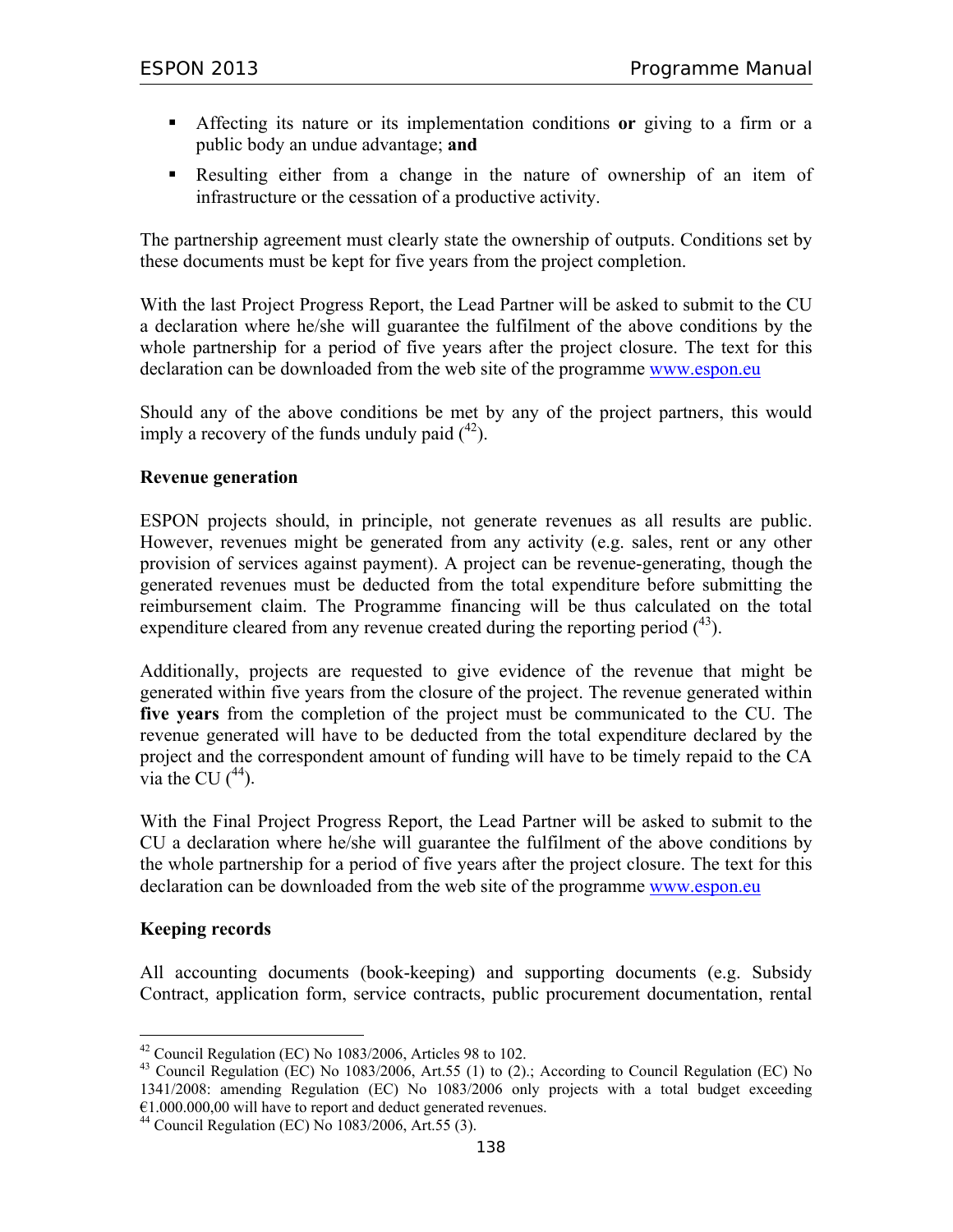agreements/contracts, important communication with CU/MA), documents related to the expenditure, controls, audits, and audit trail have to be identified and must be retrievable and accessible.

These documents must be grouped together, archived and preserved at the LP premises until 31st December 2020 for Programme purposes. The accounting and supporting documents related to the PPs must be kept at the PPs' premises for an equal period of time. The LP must also preserve copies of all supporting documents which have been submitted by PPs so that they can be shown in the case of controls or audits.

The documents can be kept either in the form of originals or in versions certified to be in conformity with the original on commonly accepted data carriers  $(^{45})$ . The procedure for the certification of the conformity of these documents held on data carriers with the original documents must be in line with the provisions set by the national authorities and must ensure that the versions held comply with the national legal requirements and can be relied on for audit and control purposes.

In case of retaining the documents electronically internationally accepted security standards must be met  $(46)$ .

Representatives of the MA, CU, CA, AA, GoA, intermediate bodies, auditing bodies of the Member states, authorized officials of the Community and their authorized representatives, European Commission and the European Court of Auditors  $(4)$  are entitled to examine the project and to access all relevant documentation and accounts of the project.

#### **Expenditure already supported by other EU or other national or regional subsidies**

During the period running from the  $1<sup>st</sup>$  January 2007 and the  $31<sup>st</sup>$  December 2015 the project *may receive funding under only one operational programme at a time* and more extensively project *must not receive any financial assistance from any other Community financial instrument* (e.g. Framework Programme for Research and Development, other INTERREG funding, other Structural Funds funding... $)(48)$ .

In this sense, projects will be asked to declare to the CU:

- In the application form, other sources of funding they are going to apply for (should this apply).
- In each Project Progress Report, other sources of funding that have been received to cover the total expenditure of the project.

#### **Donations and sponsoring**

<sup>-</sup>45 As defined in Commission Regulation (EC) No 1828/2006 Article 19(4).

 $46$  Commission Regulation (EC) No 1828/2006 Article 19(6).

 $47$  Commission Regulation (EC) No 1828/2006 Article 19(2).

<sup>&</sup>lt;sup>48</sup> Council Regulation (EC) No 1083/2006, Art.54 (3) and (5).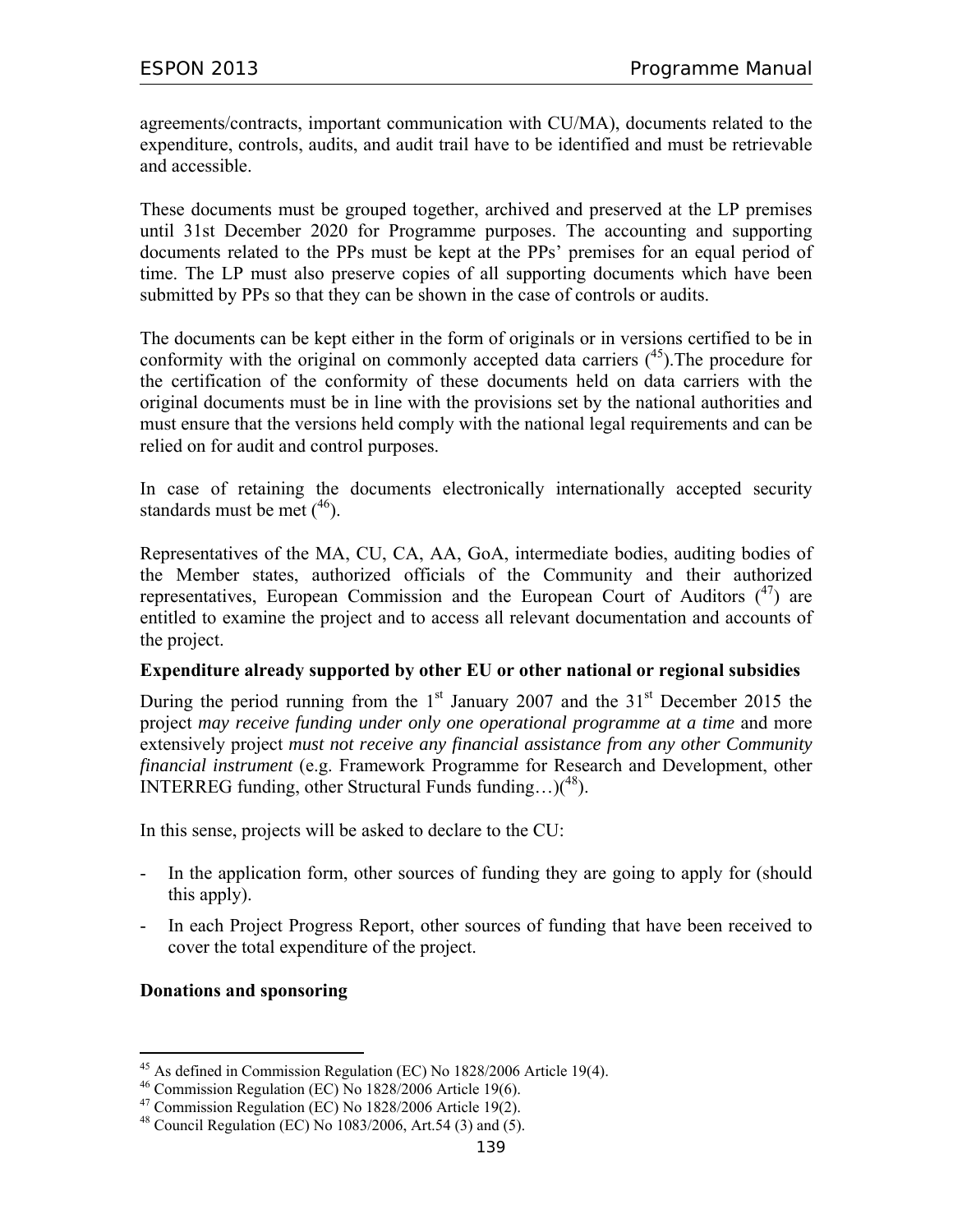In case the project receives donations from sponsors or donors and this does not correspond in an increase of the activities at the project level, the amount of the donation will have to be deducted from the total eligible costs. Funding will be thus decreased proportionally.

# **8.10 Other controls**

# **8.10.1 Coordination Unit on-the-spot checks**

The CU is also entitled to perform quality checks on behalf of the MA at the project level to ensure that a sound management and control system has been implemented. These quality checks will be done on-the-spot, on the basis of a risk analysis.

The selected project/lead partners are obliged to give full cooperation to the CU in the performance of its duties, to give access to premises and documentation and to provide requested documentation.

The aim of the check is to ensure that the implementation is in accordance with the criteria applicable to the ESPON 2013 Programme and that the project complies with the applicable Community and national rules for the entire implementation period.

More specifically, checks will be performed in order to check compliance with Commission Regulation (EC) No  $1083/2006$ , Art.  $60$  a), b), c), d), e), f), j) and to verify that a proper management and control system and an audit trail is in place.

Additionally, the CU might also be involved by the Member States in quality checks in order to verify the efficiency of the management and control system set-up at Member State level. This implies that some quality checks might be performed by the CU and the MS representatives jointly on projects.

# **8.10.2 Other controls**

In the programming period 2007-2013 new auditing bodies have been introduced in the management and control system of Structural Funds' programmes: the Audit Authority (AA) and the Group of Auditors (GoA).

In compliance with the Art.62 of Council Regulation (EC) No 1083/2006, the AA of this Programme is responsible for:

- *-* Ensuring the effective functioning of the management and control system in the Programme, by performing audits on the MA, CA, CU and on the first level controllers and
- *-* Ensuring that audits are carried out on the operations on the basis of a sample, in order to verify the expenditure that has been declared.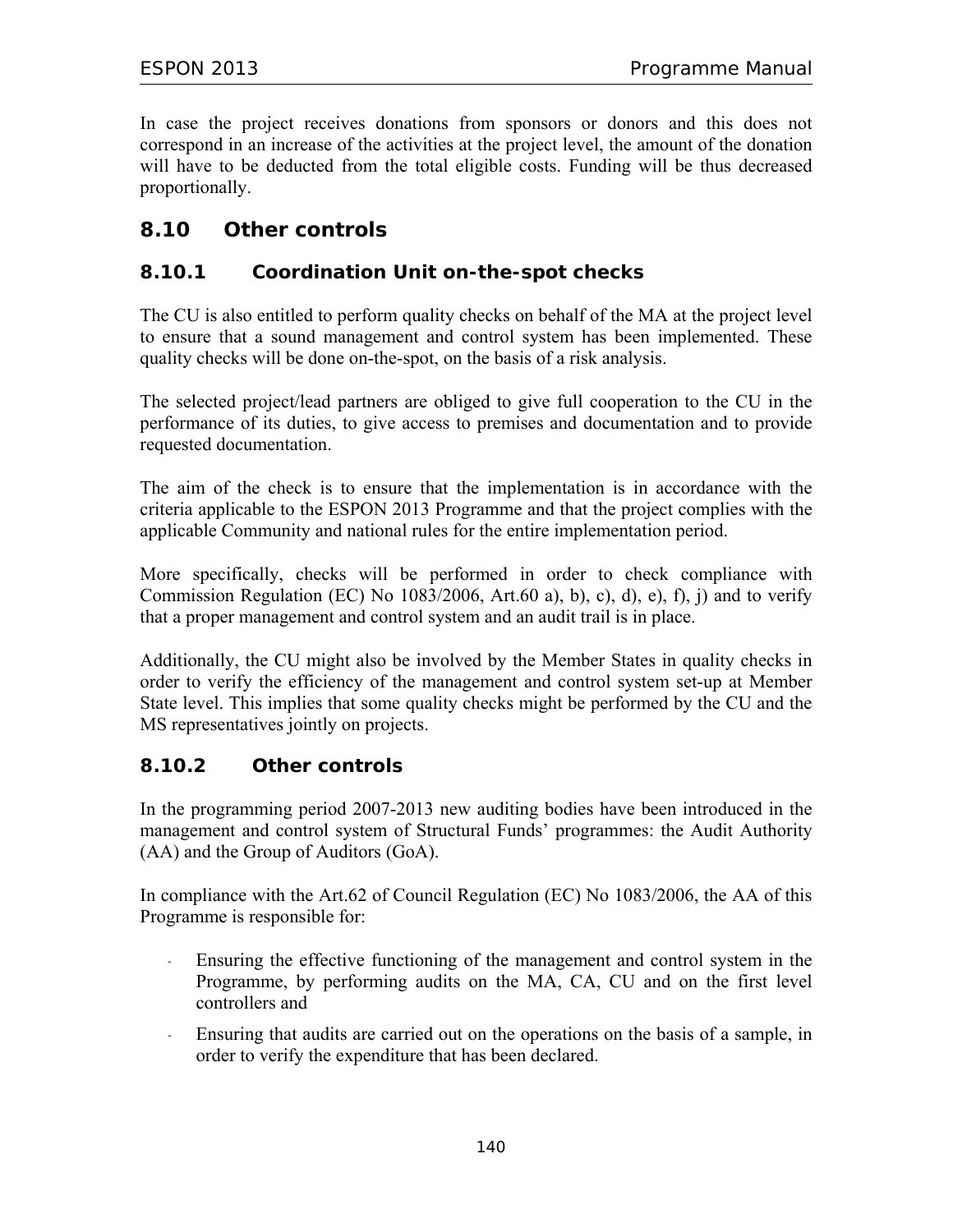In these tasks, the AA is supported by the Group of Auditors, a group comprising the representatives of each Member and Partner State participating in the programme and carrying out the duties of the second level auditing  $(^{49})$ .

According to the Structural Funds regulatory framework, the auditors must be independent of the first level control system implemented in compliance with Art. 16 of Regulation (EC) No  $1080(^{50})$ .

#### **Second level auditing**

The provisions of the Art. 62 of Council Regulation (EC) No 1083/2006 imply that the operations might undergo a second level auditing in case they are sampled. Every year between 2008 and 2015, sample checks on operations will be carried out to verify if the projects correctly declared expenditure in the Project Progress Reports.

In case a project is sampled, the project will be checked both at the LP and PP level by the national competent auditors.

The national auditor of the country where the LP is located (lead auditor) will be in charge of leading the audit and organizing the schedule of the audits at the PPs level: Each national auditor will be responsible for auditing the partners located in its territory, unless agreed differently by the GoA.

The audit starts when the lead auditor launches the audit and informs the Lead Partner about the aim and schedule of the checks. The national auditors involved will get in contact with the project partners and schedule audits accordingly. The audits implies both desk checks and on the spot checks.

It is the duty of the LP and of all the PPs involved in the sampled project to facilitate the audit activities and to provide requested documentation and accesses to locations and premises.

Auditors will check:

-

- Compliance of the implementation with the approved conditions;
- Compliance with rules of the regulatory framework of the Structural Funds, of the national legislation and of programme rules;
- Soundness of the management and control system implemented at a project level;
- Soundness of the first level controls performed.

After closing of the desk checks and on the spot checks each audited partner will receive a report from its national auditor and will have a limited period of time to debate upon the

 $^{49}$  Art. 14 (2) Regulation (EC) No 1080/2006 of the European Parliament and of the Council.

 $50$  Art. 14 (2) Regulation (EC) No 1080/2006 of the European Parliament and of the Council.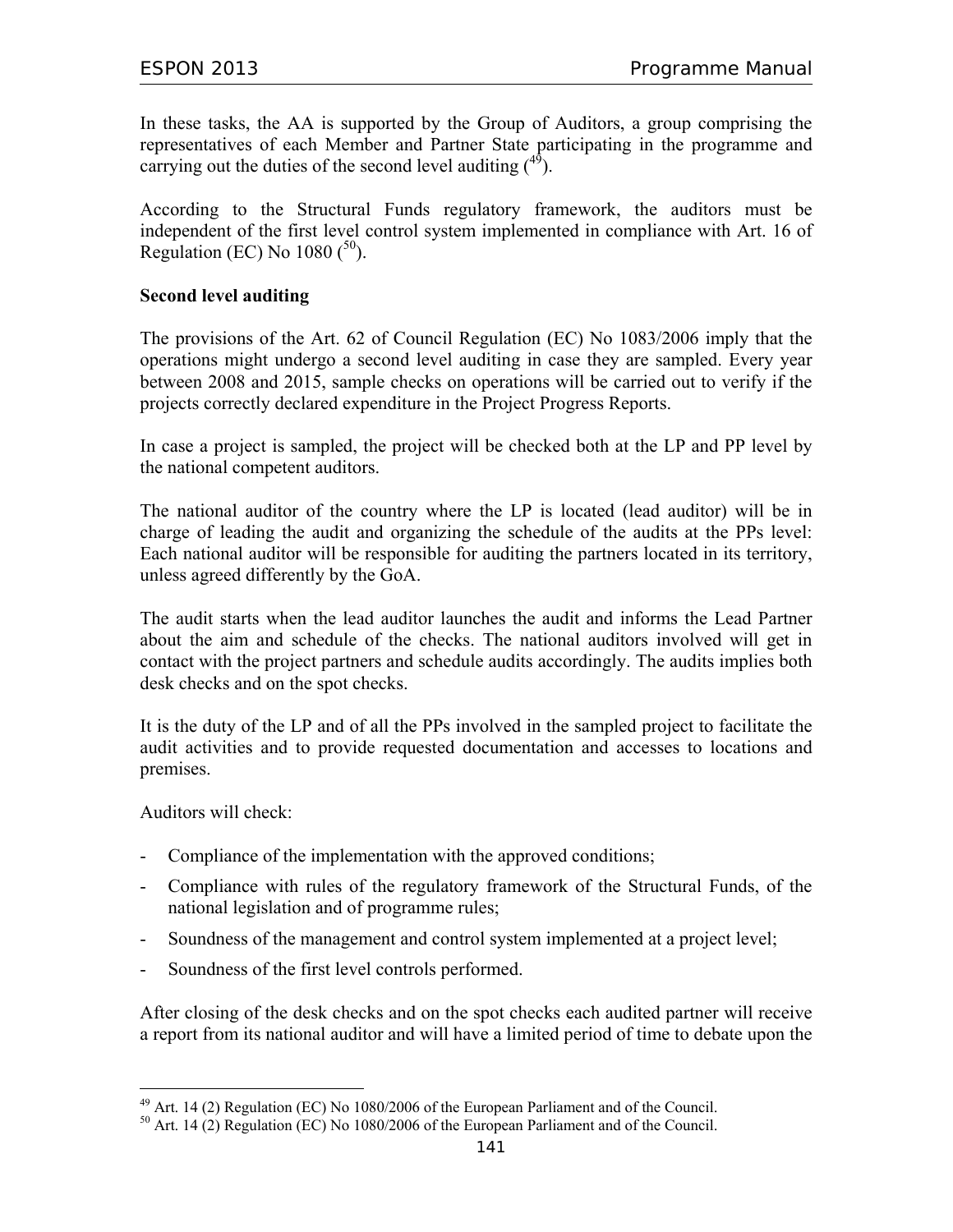auditors' findings. This procedure is named "the contradictory procedure", its length might vary in time according to the rules set by the GoA.

Comments from the audited partner will be reported in the auditors' reports. Once all the contradictory procedures have been closed, the lead auditor will compile the *lead auditor report* and inform the AA, the GoA and the CU/MA/CA about the outcomes and suggest follow up actions, if needed.

The CU/MA will address the Monitoring Committee (MC) of the programme for the approval of necessary follow up actions. The follow up actions approved by the members of the MC will be implemented by the CU/MA/CA. The CU/MA will relate directly to the LP in the follow up process and also channel the proper data to the CA.

Costs incurred during the second level auditing by the LP and PP might be reported to the CU and considered eligible for funding, within the thresholds set by the budget of the project and if complying with the eligibility rules set in this Programme Manual.

Other checks might also be performed on projects by other auditing bodies of the European Commission services, the European Court of Auditors, other auditing bodies of the participating Member and Partner States or other national public auditing bodies.

The Managing and Certifying Authority of this Programme are also entitled to perform checks at the project level to ensure that a sound management and control system has been implemented.

The projects are obliged to give full cooperation to these bodies in the performance of their duties and to offer accessibility to premises and documentation.

# **8.11 Irregularities and follow-up actions**

If during the first level controls, the second level audits, the CU on-the-spot checks or other controls an irregular use of granted funds is detected, the following actions could be adopted with respect to the project:

- Cancelling the whole subsidy,
- Cancelling part of the subsidy,
- Recovering of subsidy.

In case there is a suspicion of an irregularity, fraud or bankruptcy, or detection of a systemic error in reporting, the MA and CA are entitled to withhold the payment of the funding.

According to the Subsidy Contract, the Lead Partner is financially responsible for the management of the project and liable for any infringements pursued by the partnership.

In case of confirmed irregularities, the Member States where the liable project partners are located will have to decide upon a cancelling of the subsidy or a recovery. The MA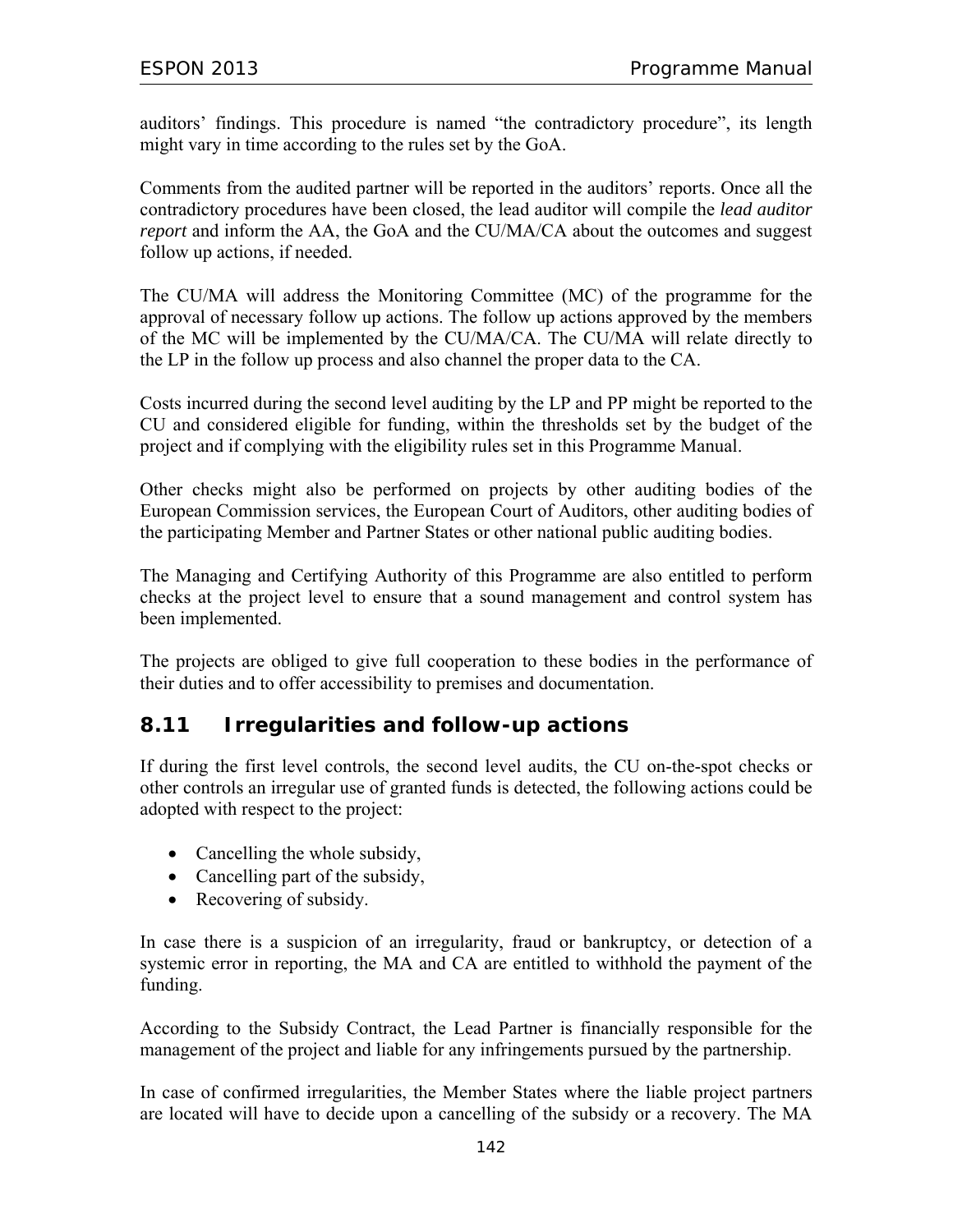and the CA, supported by the CU, will undertake the necessary follow-up actions with respect to the Lead Partner to pursue the Member States' decision.

Recovery of funding will be done in accordance with the provisions laid down in Art.27- 36 of the Commission Regulation (EC) No 1828/2006. Cancelling of whole or part of the subsidy will have to be pursued according to the Art.98 to 102 Commission Regulation (EC) No 1803/2006.

In the case Member States decide to release the Lead Partner from any repayment of the subsidy, the losses will be borne by the Member States. It will be then up to the Member States to seek to recover the losses from the negligent partners located in their territories.

# **8.12 Appeal procedure**

In case an application is considered not eligible or it is not approved, the Lead Applicant will get an official letter informing about the results of the eligibility check and/or the evaluation process (the is letter advanced by fax and send as well by registered mail). The Lead Applicant, in case it is not satisfied with the decision of the Programme Authorities, has the possibility to appeal the decision of the Monitoring Committee by asking an assessment of the rejection of the project application (whether is due to non eligibility or to unsuccessful evaluation). The right to appeal is limited to the formal procedure established for the eligibility, evaluation and decision making processes as described in the application pack provided for the call in question.

An appeal should be lodged by the Lead Applicant by addressing a communication in writing to the MA (by fax and registered mail, faxing as well a copy to the Coordination Unit) within 5 working days counting from the day following the receipt of the faxed copy of the rejection letter. The appeal shall include an argumentation about where the Lead Applicant sees a violation of which procedure.

Following an appeal lodged within the given deadline, the Coordination Unit (CU) will reassess the relevant procedure which regularity has been questioned by the Lead Applicant. The reassessment will be done within 7 working days starting from the day following the receipt of the appeal by fax.

The MA and CU will forward the reassessment to the Monitoring Committee and ask the Committee for a formal decision through a short written procedure of 7 working days.

The MA will inform by fax and registered mail the Lead Applicant about the decision of the MC within 21 working days after the submission of the appeal by fax by the Lead Applicant.

In case that the MC finds that a procedural error occurred, the MC will re-open the relevant procedure which regularity has been question by the Lead Applicant.

An appeal is possible only once per application per call.